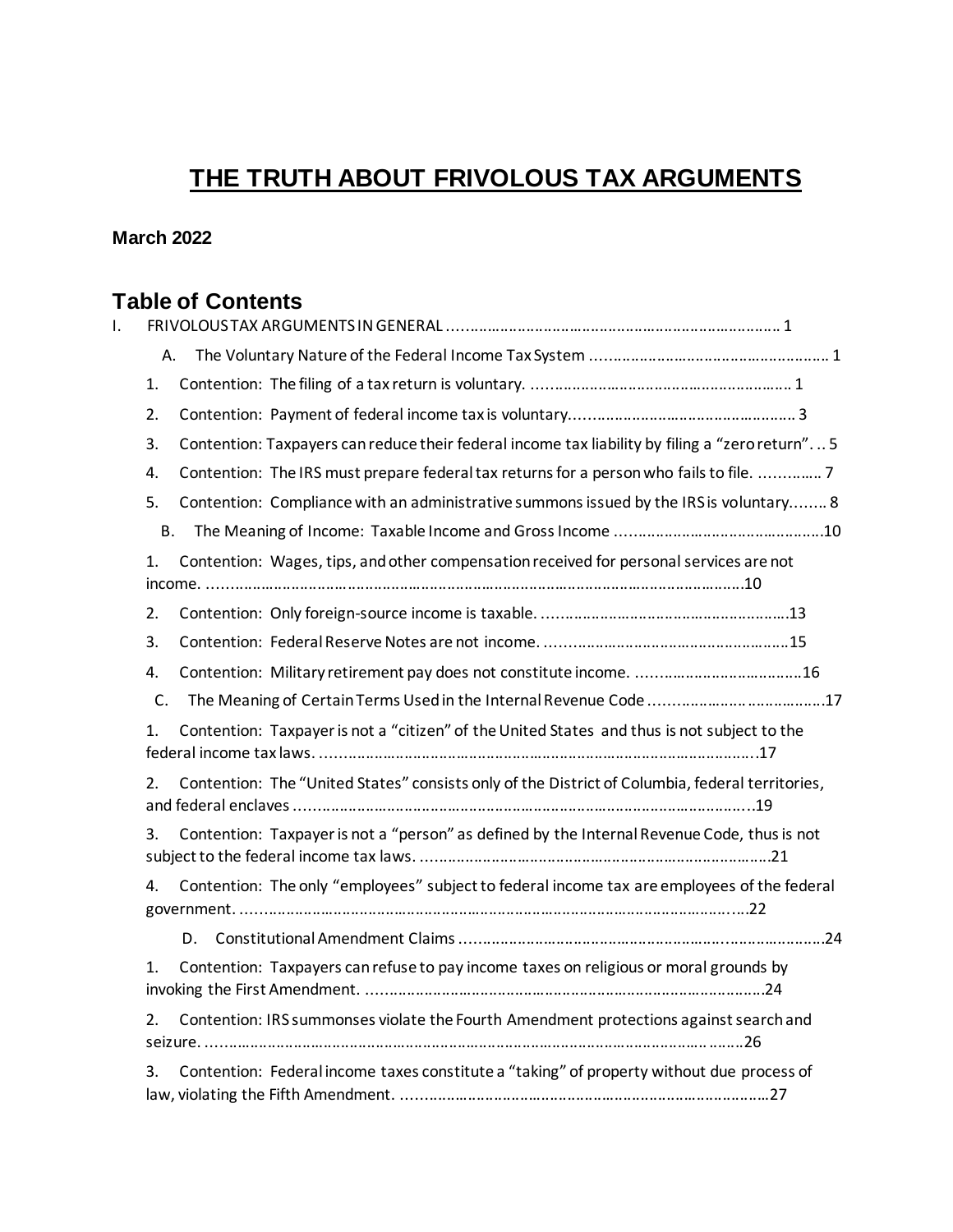4. Contention: Taxpayers do not have to file returns or provide financial information because of the protection against self-incrimination found in the Fifth Amendment. ...................................29

5. Contention: Compelled compliance with the federal income tax laws is a form of servitude in violation of the Thirteenth Amendment. ...............................................................................31

ii

6. Contention: The federal income tax laws are unconstitutional because the Sixteenth Amendment to the United States Constitution was not properly ratified. ...................................32 7. Contention: The Sixteenth Amendment does not authorize a direct non-apportioned federal income tax on United States citizens.....................................................................................33 E. Fictional Legal Bases .......................................................................................................35 1. Contention: The Internal Revenue Service is not an agency of the United States. .................35 2. Contention: Taxpayers are not required to file a federal income tax return, because the instructions and regulations associated with the Form 1040 do not display an OMB control number as required by the Paperwork Reduction Act..........................................................................36 3. Contention: African Americans can claim a special tax credit as reparations for slavery and other oppressive treatment.................................................................................................38 4. Contention: Taxpayers are entitled to a refund of the Social Security taxes paid over their lifetime.............................................................................................................................40 5. Contention: An "untaxing" package or trust provides a way of legally and permanently avoiding the obligation to file federal income tax returns and pay federal income taxes. ..............40 6. Contention: A "corporation sole" can be established and used for the purpose of avoiding federal income taxes ........................................................................................................ ..42 7. Contention: Taxpayers who did not purchase and use fuel for an off-highway business can claim the fuels tax credit. ....................................................................................................44 8. Contention: A Form 1099-OID can be used as a debt payment option or the form or a purported financial instrument may be used to obtain money from the Treasury. .......................45 II. FRIVOLOUS ARGUMENTS IN COLLECTION DUE PROCESS CASES ................................................48 A. Invalidity of the Assessment.............................................................................................48 1. Contention: A tax assessment is invalid because the taxpayer did not get a copy of the Form 23C, the Form 23C was not personally signed by the Secretary of the Treasury, or a form other than Form 23C is not a valid record of assessment. ........................................................................48 2. Contention: A tax assessment is invalid because the assessment was made from a substitute for return prepared pursuant to section 6020(b), which is not a valid return. ..............................50 B. Invalidity of the Statutory Notice of Deficiency ...................................................................51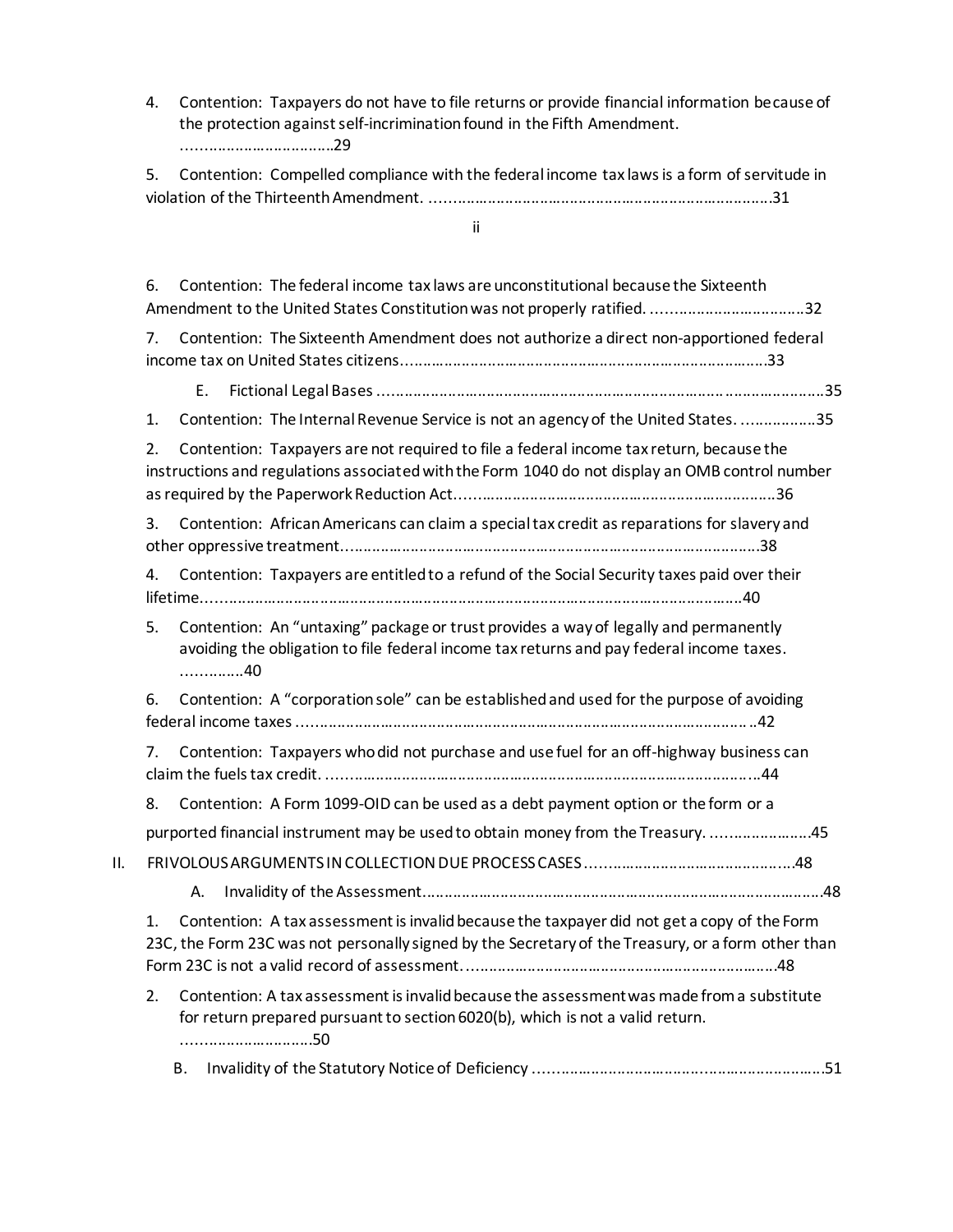| $\mathbf{1}$ . | Contention: A statutory notice of deficiency is invalid because it was not signed by the                                                                                                                   |  |  |  |  |  |
|----------------|------------------------------------------------------------------------------------------------------------------------------------------------------------------------------------------------------------|--|--|--|--|--|
| 2.             | Contention: A statutory notice of deficiency is invalid because the taxpayer did not file an                                                                                                               |  |  |  |  |  |
|                | $\mathsf{C}$ .                                                                                                                                                                                             |  |  |  |  |  |
| 1.             | Contention: A notice of federal tax lien is invalid because it is unsigned or not signed by the<br>Secretary of the Treasury, or because IRS employees lack the delegated authority to file a notice of    |  |  |  |  |  |
| 2.             | Contention: The form or content of a notice of federal tax lien is controlled by or subject to a<br>state or local law, and a notice of federal tax lien that does not comply in form or content with<br>a |  |  |  |  |  |
|                |                                                                                                                                                                                                            |  |  |  |  |  |
|                | iii                                                                                                                                                                                                        |  |  |  |  |  |
|                |                                                                                                                                                                                                            |  |  |  |  |  |
|                | D.                                                                                                                                                                                                         |  |  |  |  |  |
| 1.             | Contention: A collection due process notice (e.g., Letter 1058, LT-11 or Letter 3172) is invalid                                                                                                           |  |  |  |  |  |
| 2.             | Contention: A collection due process notice is invalid because no certificate of assessment is                                                                                                             |  |  |  |  |  |
|                |                                                                                                                                                                                                            |  |  |  |  |  |

1. Contention: Verification requires the production of certain documents...............................55

- F. Invalidity of Statutory Notice and Demand .........................................................................56
- 1. Contention: A notice and demand is invalid because it is not signed, it is not on the correct form (such as Form 17), or because no certificate of assessment is attached...............................56

| 1. | Contention: The Tax Court does not have the authority to decide legal issues. 58              |  |
|----|-----------------------------------------------------------------------------------------------|--|
|    |                                                                                               |  |
| 1. | Contention: Revenue Officers are not authorized to seize property in satisfaction of unpaid   |  |
|    | 2. Contention: IRS employees lack credentials. For example, they have no pocket commission or |  |
| 3. | Contention: Certain employees in the IRS Office of Appeals are not authorized to conduct      |  |

- I. Use of Unauthorized Representatives ................................................................................61
- 1. Contention: Taxpayers are entitled to be represented at hearings, such as collection due process hearings, and in court, by persons without valid powers of attorney. .............................61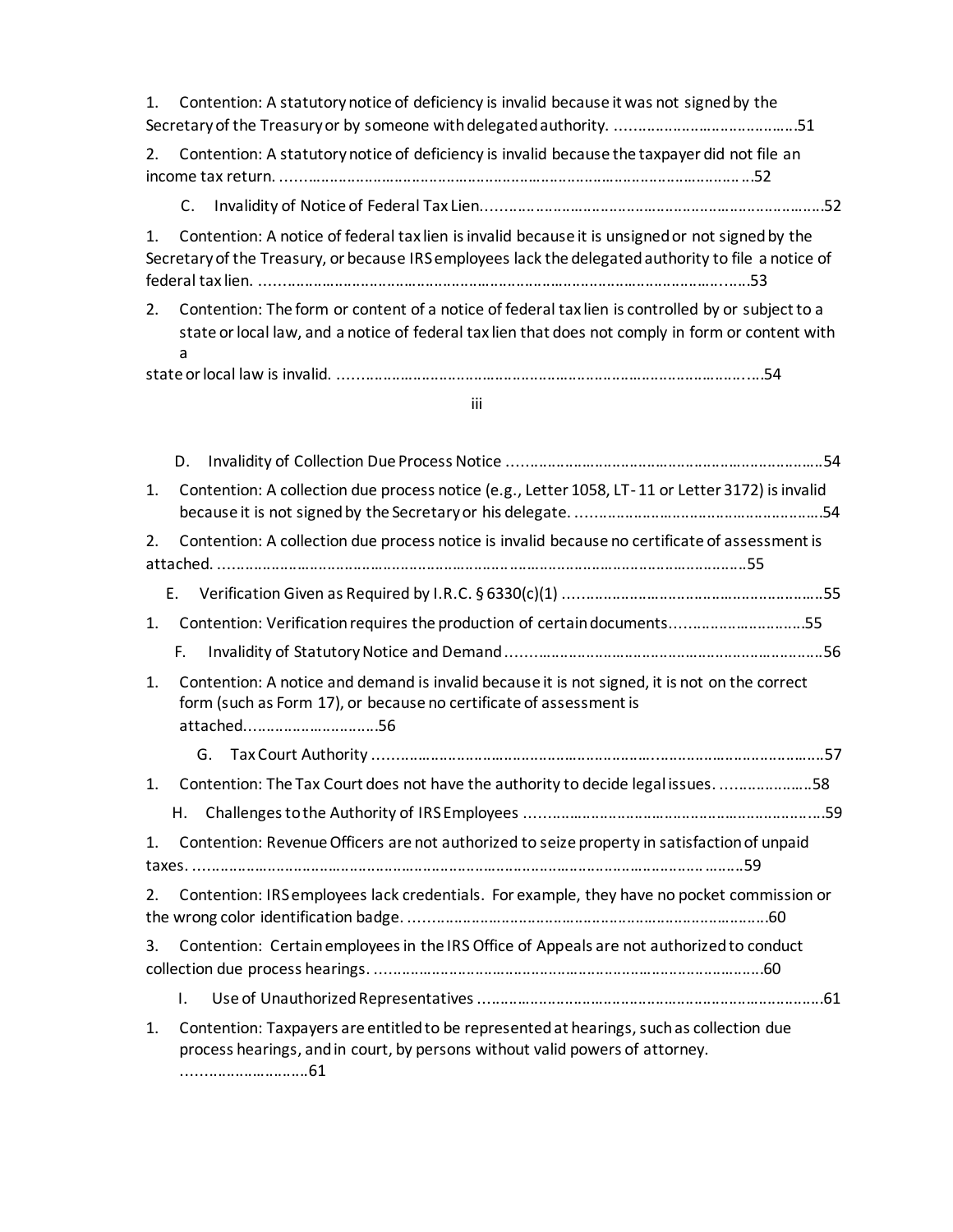| J. Authorization Under I.R.C. § 7401 is Required in a Collection Due Process Case 62            |  |
|-------------------------------------------------------------------------------------------------|--|
| 1. Contention: The Secretary has not authorized an action for the collection of taxes and       |  |
| penalties or the Attorney General has not directed an action be commenced for the collection of |  |
|                                                                                                 |  |
|                                                                                                 |  |

## **THE TRUTH ABOUT FRIVOLOUS TAX ARGUMENTS**

## **March 2022**

This document describes and responds to some of the common frivolous arguments made by individuals and groups who oppose compliance with the federal tax laws. The first section groups these arguments under five general categories, with variations within each category. Each contention is briefly explained, followed by a discussion of the legal authority that rejects the contention. The second section responds to some of the common frivolous arguments made in collection due process cases brought pursuant to sections 6320 and 6330. These arguments are grouped under ten general categories and contain a brief description of each contention followed by a discussion of the correct legal authority. A final section explains the penalties that the courts may impose on those who pursue tax cases on frivolous grounds. The court opinions cited as relevant legal authority illustrate how these arguments are treated by the IRS and the courts. Note that courts often decline "to refute [frivolous] arguments with somber reasoning and copious citation of precedent" for a variety of reasons. Aldrich v. Commissioner, T.C. Memo. 2013-201, 106 T.C.M. (CCH) 192 (2013) (quoting Crain v. Commissioner, 737 F.2d 1417, 1417 (5th Cir. 1984)); Wnuck v. Commissioner, 136 T.C. 498 (2011).

**This document, including the relevant legal authorities cited, is not intended to provide an exhaustive list of frivolous tax arguments. Merely because a frivolous argument is not included in this document does not mean that it is not frivolous. Taxpayers may not rely on frivolous arguments to avoid or evade federal taxes. The government and courts are not precluded from penalizing taxpayers who raise a frivolous argument not addressed in this document.**

## **I. FRIVOLOUS TAX ARGUMENTS IN GENERAL**

## **A. The Voluntary Nature of the Federal Income Tax System**

**1. Contention: The filing of a tax return is voluntary.** 

Some taxpayers assert that they are not required to file federal tax returns because the filing of a tax return is voluntary. Proponents of this contention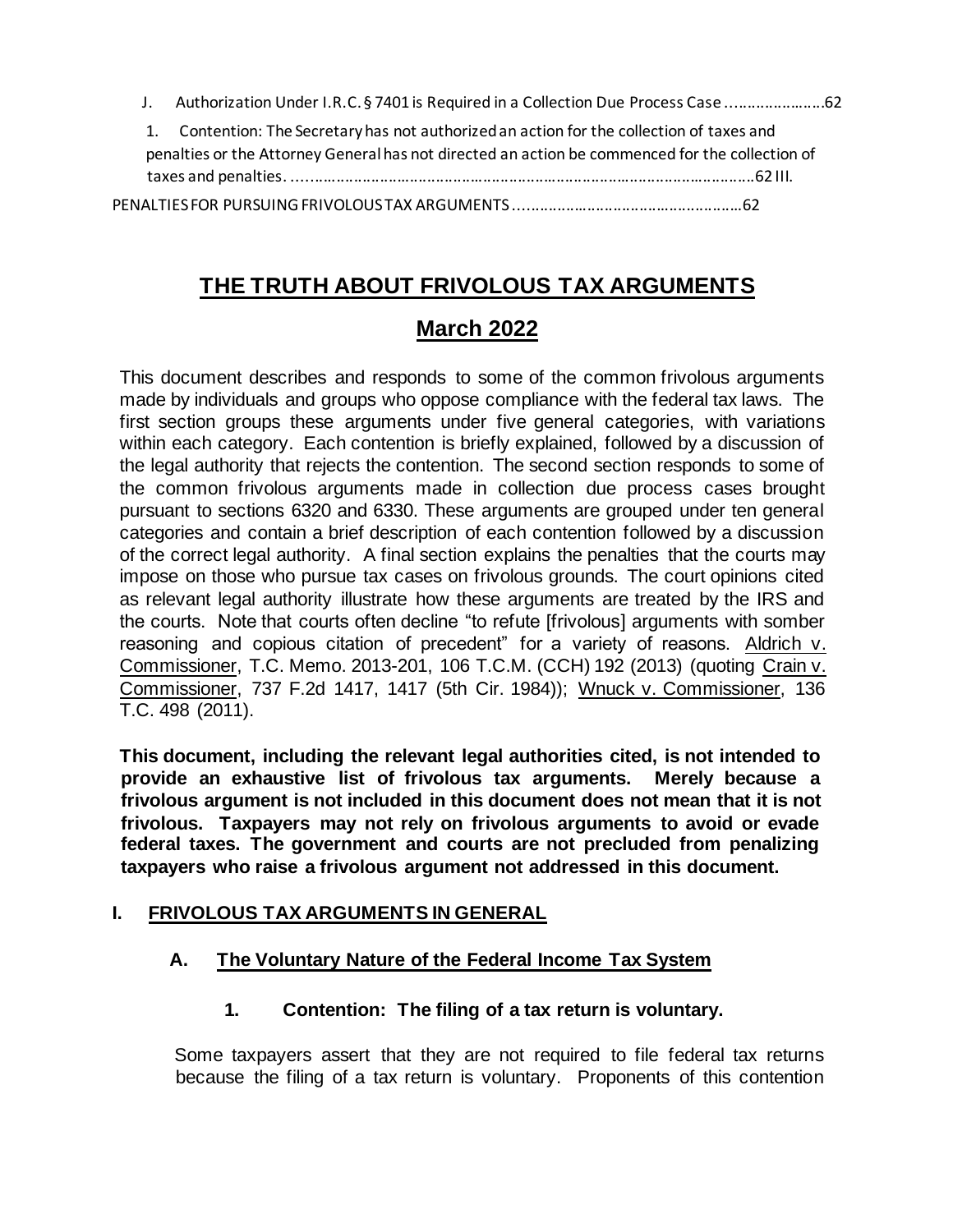point to the fact that the IRS tells taxpayers in the Form 1040 instruction book that the tax system is voluntary. Additionally, these taxpayers frequently quote Flora v. United States, 362 U.S. 145, 176 (1960), for the proposition that "[o]ur system of taxation is based upon voluntary assessment and payment, not upon distraint."

**The Law:** The word "voluntary," as used in Flora and in IRS publications, refers to our system of allowing taxpayers initially to determine the correct amount of tax and complete the appropriate returns, rather than have the government determine tax for them from the outset. The requirement to file an income tax return is not voluntary and is clearly set forth in sections 6011(a), 6012(a), et seq., and 6072(a) of the Internal Revenue Code. See also Treas. Reg. § 1.6011-1(a).

Any taxpayer who has received more than a statutorily determined amount of gross income in a given tax year is obligated to file a return for that tax year. Failure to file a tax return could subject the non-compliant individual to civil and/or criminal penalties, including fines and imprisonment. In United States v. Tedder, 787 F.2d 540, 542 (10th Cir. 1986), the court stated that, "although Treasury regulations establish voluntary compliance as the general method of income tax collection, Congress gave the Secretary of the Treasury the power to enforce the income tax laws through involuntary collection. . . . The IRS' efforts to obtain compliance with the tax laws are entirely proper." The IRS warned taxpayers of the consequences of making this frivolous argument in Rev. Rul. 2007-20, 2007-1 C.B. 863 and in Notice 2010-33, 2010-17 I.R.B. 609.

#### **Relevant Case Law:**

Helvering v. Mitchell, 303 U.S. 391, 399 (1938) – the Supreme Court stated that "[i]n assessing income taxes, the Government relies primarily upon the disclosure by the taxpayer of the relevant facts. . . . in his annual return. To ensure full and honest disclosure, to discourage fraudulent attempts to evade the tax, Congress imposes [either criminal or civil] sanctions."

United States v. Tedder, 787 F.2d 540, 542 (10th Cir. 1986) – the Tenth Circuit upheld a conviction for willfully failing to file a return, stating that the premise "that the tax system is somehow 'voluntary' . . . is incorrect."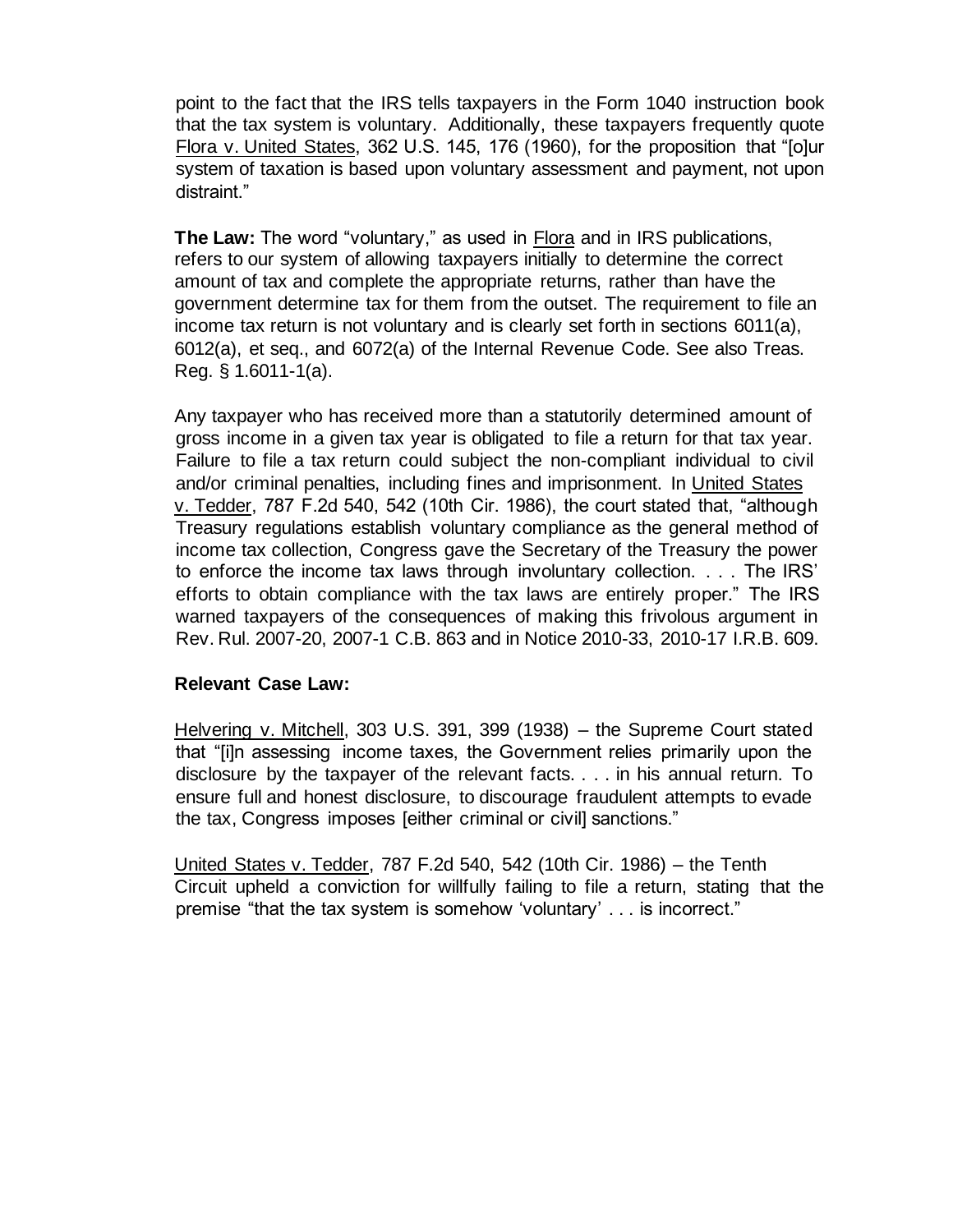United States v. Richards, 723 F.2d 646, 648 (8th Cir. 1983) – the Eighth Circuit upheld a conviction and fines imposed for willfully failing to file tax returns, stating that the claim that filing a tax return is voluntary is "an imaginative argument, but totally without arguable merit."

United States v. Hartman, 915 F. Supp. 1227, 1230 (M.D. Fla. 1996) – the court held that "[t]he assertion that the filing of an income tax return is voluntary is . . . frivolous." The court noted that I.R.C. § 6012(a)(1)(A), "requires that every individual who earns a threshold level of income must file a tax return" and that "failure to file an income tax return subjects an individual to criminal penalty."

## **Other Cases:**

United States v. Drefke, 707 F.2d 978 (8th Cir. 1983); [United States v. Schulz](https://www.justice.gov/archive/tax/Schultz_OrderIinContempt.pdf)[,](http://www.cheatingfrenzy.com/schulz30.pdf) 529 F. Supp. 2d 341 (N.D.N.Y. 2007); Foryan v. Commissioner, T.C. Memo. 2015-114, 109 T.C.M. (CCH) 1591 (2015); Jones v. Commissioner, T.C. Memo. 2014-101, 107 T.C.M. (CCH) 1495 (2014).

## **2. Contention: Payment of federal income tax is voluntary.**

In a similar vein, some argue that they are not required to pay federal taxes because the payment of federal taxes is voluntary. Proponents of this position argue that our system of taxation is based upon voluntary assessment and payment. They frequently claim that there is no provision in the Internal Revenue Code or any other federal statute that requires them to pay or makes them liable for income taxes, and they demand that the IRS show them the law that imposes tax on their income. They argue that, until the IRS can prove to these taxpayers' satisfaction the existence and applicability of the income tax laws, they will not report or pay income taxes. These individuals or groups reflexively dismiss any attempt by the IRS to identify the laws, thereby continuing the cycle. The IRS discussed this frivolous position at length and warned taxpayers of the consequences of asserting it in Rev. Rul. 2007-20, 2007-1 C.B. 863 and in Notice 2010-33, 2010-17 I.R.B. 609.

**The Law:** The requirement to pay taxes is not voluntary. Section 1 of the Internal Revenue Code clearly imposes a tax on the taxable income of individuals, estates, and trusts, as determined by the tables set forth in that section. (Section 11 imposes a tax on corporations' taxable income.)

Furthermore, the obligation to pay tax is described in section 6151, which requires taxpayers to submit payment with their tax returns. Failure to pay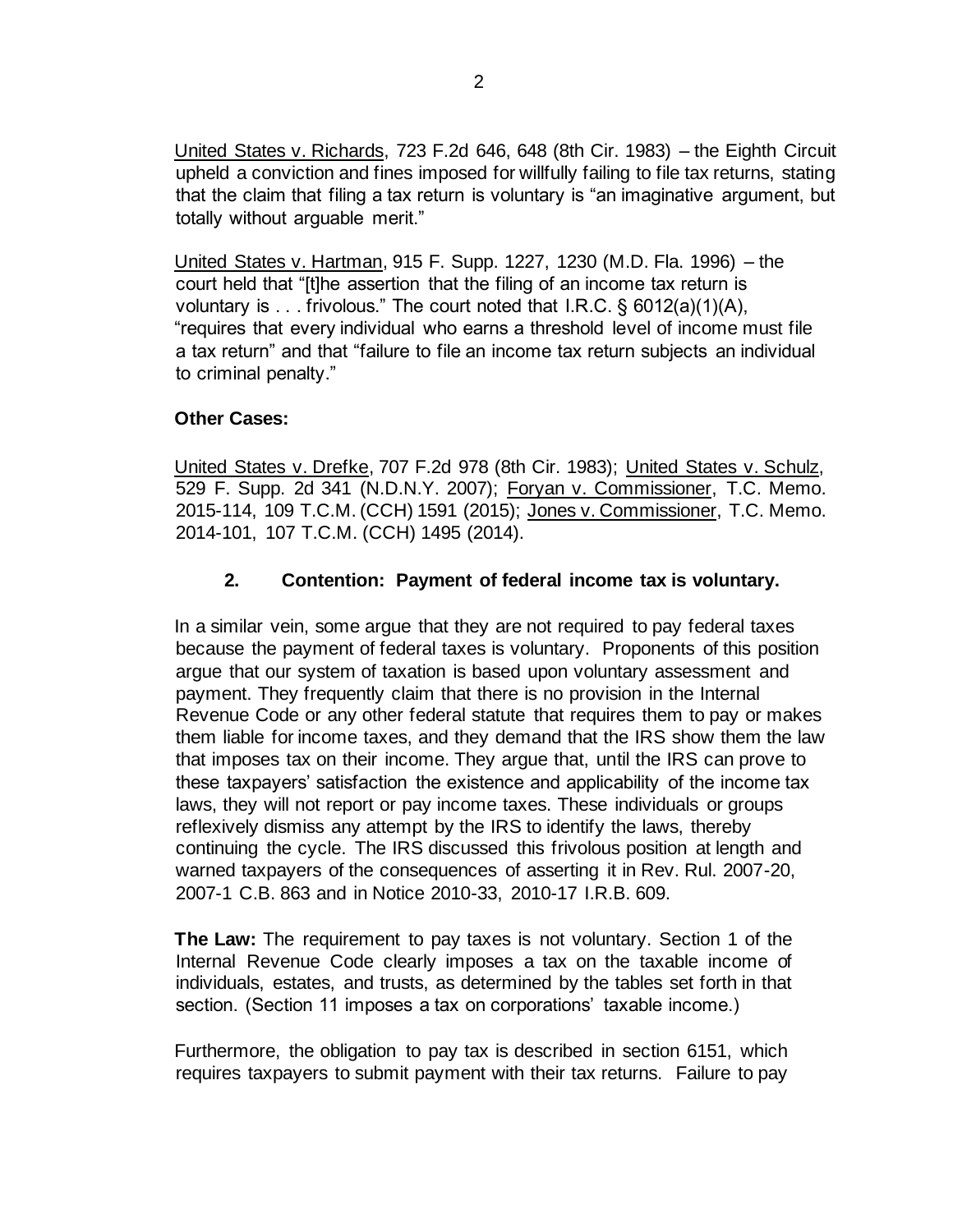taxes could subject the non-complying individual to criminal penalties, including fines and imprisonment, as well as civil penalties.

In United States v. Drefke, 707 F.2d 978, 981 (8th Cir. 1983), the Eighth Circuit Court of Appeals stated, in discussing section 6151, that "when a tax return is required to be filed, the person so required 'shall' pay such taxes to the internal revenue officer with whom the return is filed at the fixed time and place. The sections of the Internal Revenue Code imposed a duty on Drefke to file tax returns and pay the appropriate rate of income tax, a duty which he chose to ignore." Id. (emphasis omitted).

Although courts, in rare instances, have waived *civil penalties* because they have found that a taxpayer relied on an IRS misstatement or wrongful misleading silence with respect to a factual matter, there have been no cases in which the IRS's lack of response to a taxpayer's inquiry has relieved the taxpayer of the duty to pay *tax* due under the law. **Relevant Case Law:**

United States v. Schiff, 379 F.3d 621, 631 (9th Cir. 2004) – the Ninth Circuit affirmed a federal district court's preliminary injunction barring Irwin Schiff, Cynthia Neun, and Lawrence N. Cohen from selling a tax scheme that fraudulently claimed that payment of federal income tax is voluntary. In subsequent criminal trials, Schiff, Neun, and Cohen were convicted of violating several criminal laws relating to their scheme. See 2005 TNT 206-18. Schiff received a sentence of more than 12 years in prison for tax evasion and was ordered to pay more than \$4.2 million in restitution to the IRS; Neun received a sentence of nearly 6 years and was ordered to pay \$1.1 million in restitution to the IRS; and Cohen received a sentence of nearly 3 years and was ordered to pay \$480,000 in restitution to the IRS. See [Professional Tax Resister](https://www.justice.gov/archive/opa/pr/2006/February/06_tax_098.html)  [Sentenced to More Than 12 Years in Prison for Tax Fraud.](https://www.justice.gov/archive/opa/pr/2006/February/06_tax_098.html)

Keenan v. Commissioner, 233 F. App'x 719, 720 (9th Cir. 2007) – the Ninth Circuit stated that "assertions that the tax system is voluntary" are frivolous.

Banat v. Commissioner, 80 F. App'x 705, 706–07 (2d Cir. 2003) – the Second Circuit upheld \$2,000 in sanctions against a taxpayer because his argument that "the payment of income taxes was voluntary" was "contrary to wellestablished law and thus was frivolous."

United States v. Gerads, 999 F.2d 1255, 1256 (8th Cir. 1993) – the Eighth Circuit stated that the "[taxpayers'] claim that payment of federal income tax is voluntary clearly lacks substance" and imposed sanctions in the amount of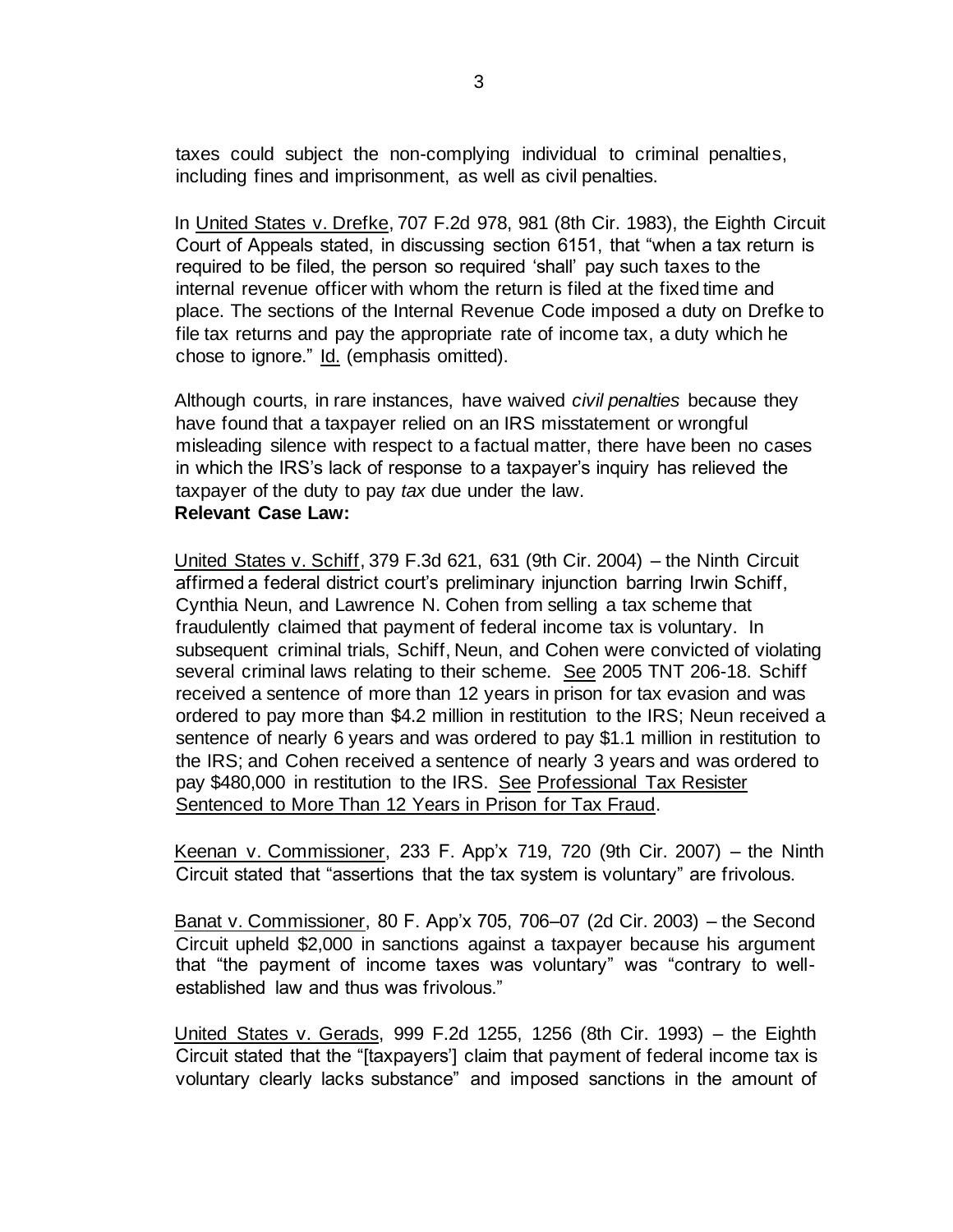\$1,500 "for bringing this frivolous appeal based on discredited, tax-protester arguments."

Wilcox v. Commissioner, 848 F.2d 1007, 1009 (9th Cir. 1988) – the Ninth Circuit rejected Wilcox's argument that payment of taxes is voluntary for American citizens and imposed a \$1,500 penalty against Wilcox for raising frivolous claims.

[United](http://www.cheatingfrenzy.com/schulz30.pdf) [States v.](http://www.cheatingfrenzy.com/schulz30.pdf) [United States v. Schultz](https://www.justice.gov/archive/tax/Schultz_OrderIinContempt.pdf)[,](http://www.cheatingfrenzy.com/schulz30.pdf) 529 F. Supp. 2d 341, 357–58 (N.D.N.Y. 2007) – the court permanently barred Robert Schulz and his organizations, We the People Congress and We the People Foundation, from promoting a tax scheme that helped employers and employees improperly stop tax withholding from wages on the false premise that federal income taxation is voluntary.

Jones v. Commissioner, T.C. Memo. 2014-101, 107 T.C.M. (CCH) 1495 (2014) – the court imposed several sanctions of \$25,000 against a taxpayer who argued, amongst other frivolous arguments, that "the Internal Revenue Code does not establish any liability for the payment of Federal income tax."

## **Other Cases:**

Schiff v. United States, 919 F.2d 830 (2d Cir. 1990); United States v. Berryman, 112 A.F.T.R.2d (RIA) 2013-6282 (D. Colo. 2013); United States v. Sieloff, 104 A.F.T.R.2d (RIA) 2009-5067 (M.D. Fla. 2009); United States v. Melone, 111 A.F.T.R.2d (RIA) 2013-1369 (D. Mass. 2013); Foryan v. Commissioner, T.C. Memo. 2015-114, 109 T.C.M. (CCH) 1591 (2015); Horowitz v. Commissioner, T.C. Memo. 2006-91, 91 T.C.M. (CCH) 1120 (2006).

## **3. Contention: Taxpayers can reduce their federal income tax liability by filing a "zero return".**

Some taxpayers attempt to reduce their federal income tax liability by filing a tax return that reports no income and no tax liability (a "zero return") even though they have taxable income. Many of these taxpayers also request a refund of any taxes withheld by an employer. These individuals typically attach to the zero return a "corrected" Form W-2 or another information return that reports income and income tax withholding, relying on one or more of the frivolous arguments discussed throughout this outline to support their position.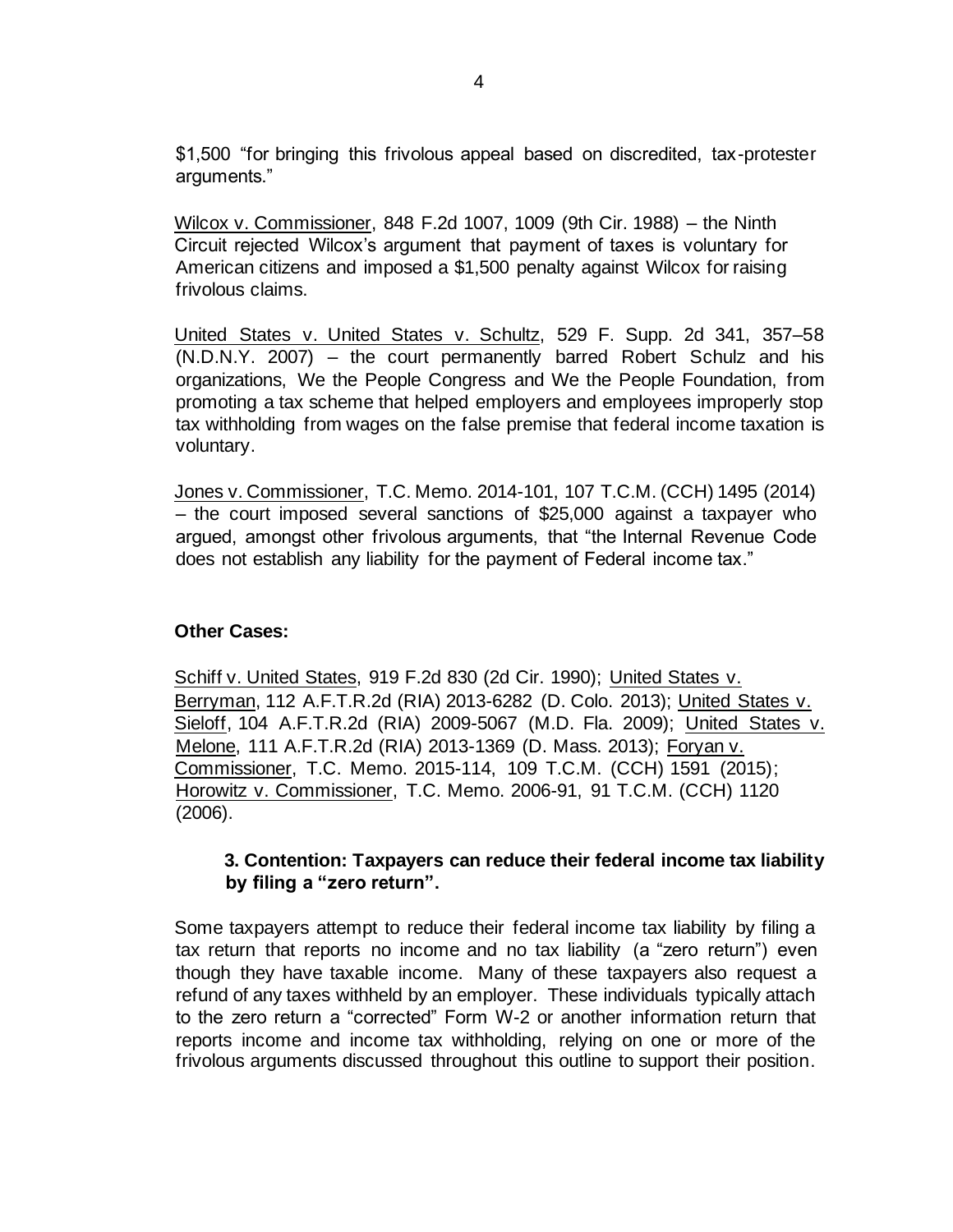**The Law:** A taxpayer that has taxable income cannot legally avoid income tax by filing a zero return. Section 61 provides that gross income includes all income from whatever source derived, including compensation for services. Courts have repeatedly penalized taxpayers for making the frivolous argument that the filing of a zero return can allow a taxpayer to avoid income tax liability or permit a refund of tax withheld by an employer. Courts have also imposed the frivolous return and failure to file penalties because these forms do not evidence an honest and reasonable attempt to satisfy the tax laws or contain sufficient data to calculate the tax liability, which are necessary elements of a valid tax return. See Beard v. Commissioner, 82 T.C. 766, 777–79 (1984). The IRS warned taxpayers of the consequences of making this frivolous argument in [Rev. Rul. 2004-34,](https://www.irs.gov/irb/2004-12_IRB#RR-2004-34) 2004-1 C.B. 619. Furthermore, the inclusion of the phase "nunc pro tunc" or other legal phrases on a return, has no legal effect and does not serve to validate a zero return. Se[e](http://www.irs.gov/irb/2006-15_IRB/ar10.html) [Rev. Rul. 2006-17,](https://www.irs.gov/irb/2006-15_IRB#RR-2006-17) 2006-1 C.B. 748; Notice 2010-33, 2010-17 I.R.B. 609.

#### **Relevant Case Law:**

Kelly v. United States, 789 F.2d 94, 97 (1st Cir. 1986) – the First Circuit held that the taxpayer's failure to report any income from wages, the "unexplained designation of his Form W-2 as 'Incorrect', and his attempt to deduct as a cost of labor expense on Schedule C an amount almost identical to the amount of wages on Form W-2" established that his position (that compensation for his labor was not "wages" or taxable income) was both incorrect and frivolous.

Sisemore v. United States, 797 F.2d 268, 270 (6th Cir. 1986) – the Sixth Circuit upheld the assessment of a frivolous-return penalty on taxpayers because "their amended return [showing no income] on its face clearly showed that their assessment of their taxes was substantially incorrect and that their position on the matter [that their wages were zero because received in equal exchange for their labor] was frivolous."

Olson v. United States, 760 F.2d 1003, 1005 (9th Cir. 1985) – the Ninth Circuit held that the district court properly found the taxpayer liable for a penalty for filing a frivolous tax return because he listed his wages as zero and attempted "to escape tax by deducting his wages as 'cost of labor' and by claiming that he had obtained no privilege from a governmental agency[.]"

Davis v. United States Government, 742 F.2d 171, 172 (5th Cir. 1984) – the Fifth Circuit held as clearly frivolous the taxpayers' reasons ("rejected . . . time and time again") for reporting no wages and no gross income, when they had received over \$60,000 in earnings or other compensation as evidenced by the Forms W-2 attached to their Form 1040.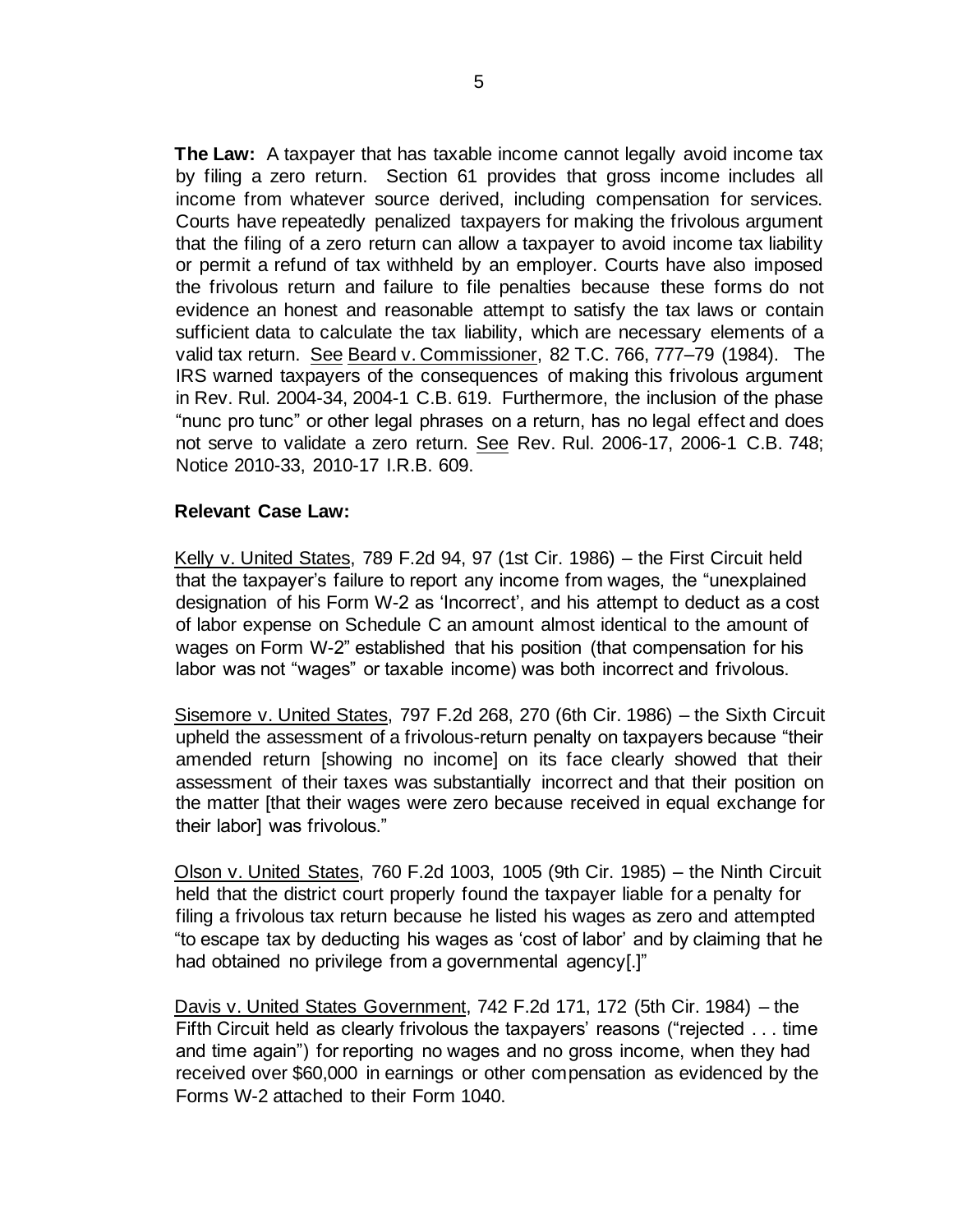United States v. Lovely, 420 F. Supp. 3d 398, 408 (M.D.N.C. 2019) – holding a taxpayer liable for civil penalties because his "primary claim—that as a matter of law he made zero taxable income despite being employed—is incorrect as it is established beyond doubt that employees must generally pay federal income tax on their salaries."

United States v. Melone, 111 A.F.T.R.2d (RIA) 2013-1369 (D. Mass. 2013) – the court held that the taxpayer, who filed "zero returns," falsely asserting he made no income, was liable for civil penalties.

United States v. Ballard, 101 A.F.T.R.2d (RIA) 1241, (N.D. Tex. 2008) – the court permanently enjoined a tax return preparer from engaging in further tax return preparation or tax advice because he prepared federal income tax returns for customers that falsely showed nothing but zeroes.

Bonaccorso v. Commissioner, T.C. Memo. 2005-278, 90 T.C.M. (CCH) 554 (2005) – the taxpayer filed zero returns based on the argument that he found no Code section that made him liable for any income tax. The court held that the petitioner's argument was frivolous, citing to section 1 (imposes an income tax), section 63 (defines taxable income as gross income minus deductions), and section 61 (defines gross income). The court also imposed a \$10,000 sanction under section 6673 for making frivolous arguments.

## **Other Cases:**

United States v. Schiff, 544 F. App'x 729 (9th Cir. 2013); Leyva v. Commissioner, 483 F. App'x 371 (9th Cir. 2012); United States v. Cohen, 262 F. App'x 14 (9th Cir. 2007); United States v. Conces, 507 F.3d 1028 (6th Cir. 2007); United States v. Schiff, 379 F.3d 621 (9th Cir. 2004); United States v. Rickman, 638 F.2d 182, 184 (10th Cir. 1980); United States v. Nichols, 115 A.F.T.R.2d (RIA) 2015-1971 (D. Wash. 2015); United States v. Hill, 97 A.F.T.R.2d (RIA) 2006-548 (D. Ariz. 2005); Little v. United States, 96 A.F.T.R.2d (RIA) 2005-7086 (M.D.N.C. 2005); Schultz v. United States, 95 A.F.T.R.2d (RIA) 2005-1977 (W.D. Mich. 2005); Smith v. Commissioner, 121 T.C.M. (CCH) 1195 (T.C. 2021), appeal dismissed, No. 21-71138, 2021 WL 6200759 (9th Cir. Oct. 12, 2021); Waltner v. Commissioner, T.C. Memo. 2015- 146, T.C.M. (RIA) 2015-146 (2015); Hill v. Commissioner, T.C. Memo. 2014101, 108 T.C.M. (CCH) 12 (2014); Shirley v. Commissioner, T.C. Memo. 2014- 10, 107 T.C.M. (CCH) 1057 (2014); Waltner v. United States, 98 Fed. Cl. 737 (2011); Oman v. Commissioner, T.C. Memo. 2010-276, 100 T.C.M. (CCH) 548 (2010); Blaga v. Commissioner, T.C. Memo. 2010-170, 100 T.C.M. (CCH) 91 (2010).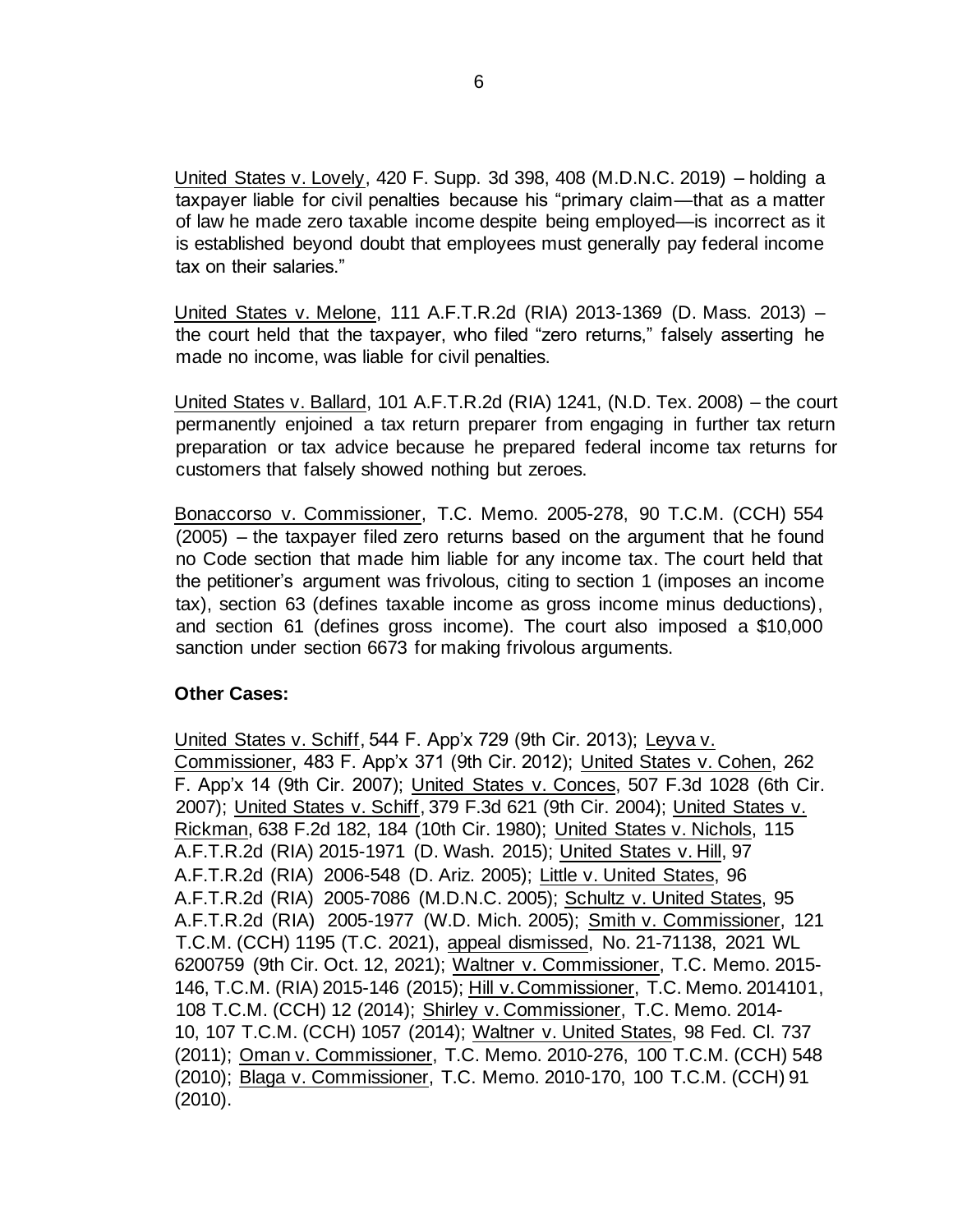## **4. Contention: The IRS must prepare federal tax returns for a person who fails to file.**

Proponents of this argument contend that section 6020(b) obligates the IRS to prepare and sign under penalties of perjury a federal tax return for a person who does not file a return. Those who subscribe to this contention claim that they are not required to file a return for themselves.

**The Law:** Section 6020(b) merely provides the IRS with a mechanism for determining the tax liability of a taxpayer who has failed to file a return. Section 6020(b) does not require the IRS to prepare or sign under penalties of perjury tax returns for persons who do not file, and it does not excuse the taxpayer from civil penalties or criminal liability for failure to file.

#### **Relevant Case Law:**

Jahn v. Commissioner, 431 F. App'x 210, 212 (3d Cir. 2011) – the Third Circuit held that even if the IRS prepares a return under section 6020(b), this "does not relieve the nonfiling taxpayer of his duty to file . . . and does not equate to a filed return unless signed by the taxpayer." The court found arguments to the contrary frivolous.

United States v. Cheek, 3 F.3d 1057, 1063 (7th Cir. 1993) – the Seventh Circuit upheld the district court's instruction to the jury that the defendant's belief that section 6020 permitted the Secretary of the Treasury to prepare a tax return for a person did not negate "in any way" the defendant's obligation to file a tax return.

In re Bergstrom, 949 F.2d 341, 343 (10th Cir. 1991) – the Tenth Circuit recognized that "[c]ourts have held that 26 U.S.C. § 6020(b) provides the IRS with some recourse if a taxpayer fails to file a return as required under 26 U.S.C. § 6012, but that it does not excuse a taxpayer from the filing requirement."

Schiff v. United States, 919 F.2d 830, 832 (2d Cir. 1990) – the Second Circuit rejected the taxpayer's argument that the IRS must prepare a substitute return pursuant to section 6020(b) before assessing deficient taxes, stating that "[t]here is no requirement that the IRS complete a substitute return."

Moore v. Commissioner, 722 F.2d 193, 196 (5th Cir. 1984) – the Fifth Circuit stated that "section [6020(b)] provides the Secretary with some recourse should a taxpayer fail to fulfill his statutory obligation to file a return, and does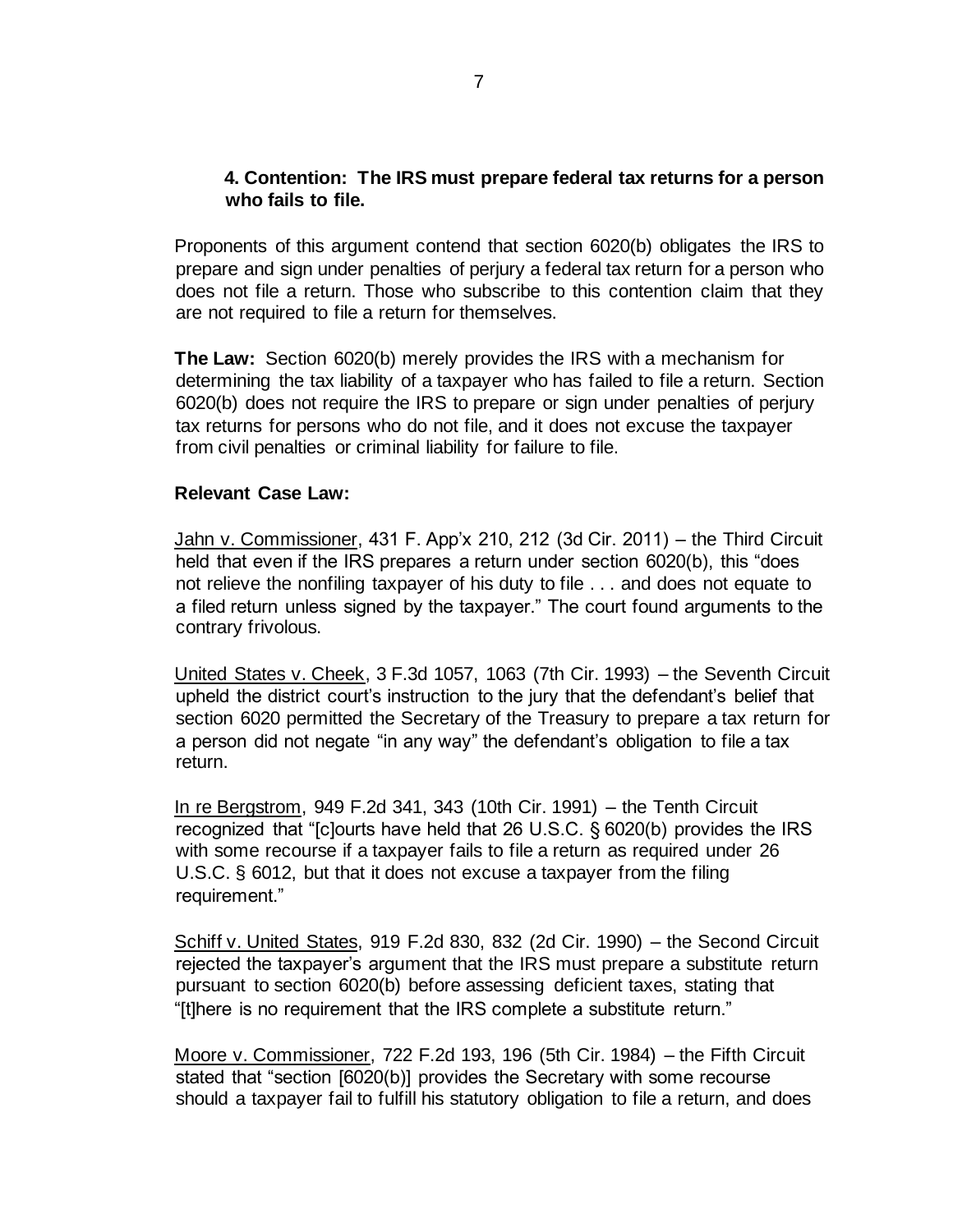not supplant the taxpayer's original obligation to file established by 26 U.S.C. § 6012."

Stewart v. Commissioner, T.C. Memo. 2005-212, 90 T.C.M. (CCH) 269 (2005) – the court found that the IRS need not prepare a substitute return in order to determine a deficiency for a taxpayer who has not filed a return for the year at issue.

## **Other Cases:**

United States v. Barnett, 945 F.2d 1296 (5th Cir. 1991); Smith v. Commissioner, 118 T.C.M. (CCH) 208 (T.C. 2019), aff'd sub nom. Smith, v. Commissioner, No. 20-70698, 2022 WL 576011 (9th Cir. Feb. 25, 2022).

## **5. Contention: Compliance with an administrative summons issued by the IRS is voluntary.**

Some summoned parties may assert that they are not required to respond to or comply with an administrative summons issued by the IRS. Proponents of this position argue that a summons thus can be ignored. The Second Circuit's opinion in Schulz v. IRS, 413 F.3d 297 (2d Cir. 2005) ("Schulz II"), discussed below, is often inappropriately cited to support this proposition.

**The Law:** A summons is an administrative device with which the IRS can summon persons to appear, testify, and produce documents. The IRS is statutorily authorized to inquire about any person who may be liable to pay any internal revenue tax, and to summon a witness to testify or to produce books, papers, records, or other data that may be relevant or material to an investigation. I.R.C. § 7602; United States v. Arthur Young & Co., 465 U.S. 805, 816 (1984); United States v. Powell, 379 U.S. 48 (1964). Sections 7402(b) and 7604(a) of the Internal Revenue Code grant jurisdiction to district courts to enforce a summons, and section 7604(b) governs the general enforcement of summonses by the IRS.

Section 7604(b) allows courts to issue attachments, consistent with the law of contempt, to ensure attendance at an enforcement hearing "[i]f the taxpayer has contumaciously refused to comply with the administrative summons and the [IRS] fears he may flee the jurisdiction[.]" Powell, 379 U.S. at 58 n.18; see also Reisman v. Caplin, 375 U.S. 440, 448-49  $(1964)$  (noting that section 7604(b) actions are in the nature of contempt proceedings against persons who "wholly made default or contumaciously refused to comply" with an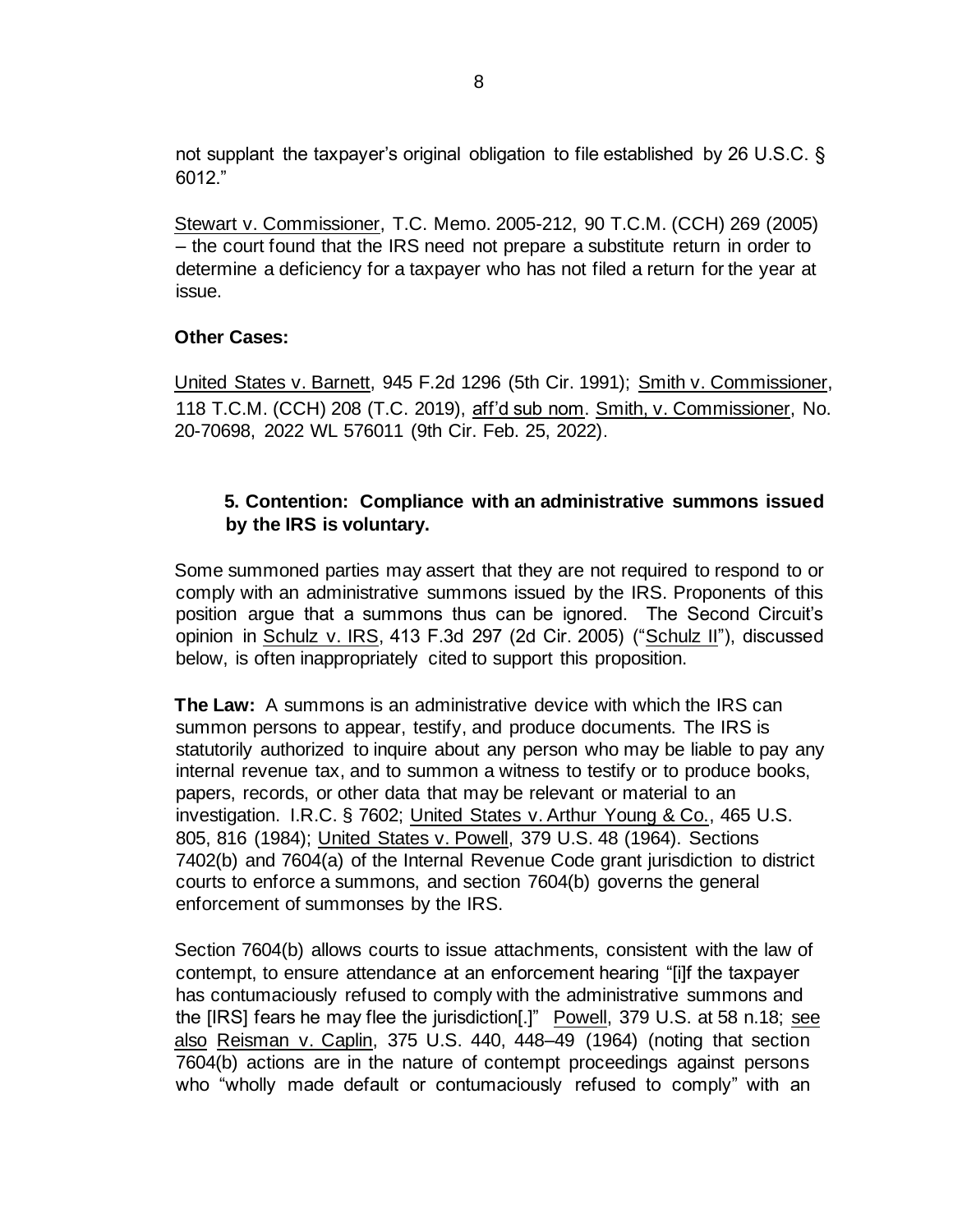administrative summons issued by the IRS). Under section 7604(b), the courts may also impose contempt sanctions for disobedience of an IRS summons.

Failure to comply with an IRS administrative summons also could subject the non-complying individual to criminal penalties, including fines and imprisonment. I.R.C. § 7210. While the Second Circuit held in Schulz II that, for due process reasons, the government must seek judicial review and enforcement of the underlying summons and to provide an intervening opportunity to comply with a court order of enforcement before seeking sanctions for noncompliance, the court's opinion did not foreclose the availability of prosecution under section 7210.

## **Relevant Case Law:**

Schulz v. IRS, 413 F.3d 297, 304 (2d Cir. 2005) ("Schulz II") – the Second Circuit upheld its prior per curiam opinion, reported at Schulz v. IRS, 395 F.3d 463 (2d Cir. 2005) ("Schulz I"), and held that, based upon constitutional due process concerns, an indictment under section 7210 shall not lie and contempt sanctions under section 7604(b) shall not be levied based on disobedience of an IRS summons until that summons has been enforced by a federal court order and the summoned party, after having been given a reasonable opportunity to comply with the court's order, has refused. The court noted that "[n]either this opinion nor Schulz I prohibits the issuance of pre-hearing attachments consistent with due process and the law of contempts."

United States v. Becker, 58-1 U.S.T.C. ¶ 9403 (S.D.N.Y. 1958) – when Becker failed to produce certain books and records specified in an IRS summons, claiming that they had been destroyed by fire, the court found, based upon the evidence (including the fact that some of the specified books were subsequently produced in compliance with a grand jury subpoena), that Becker willfully and knowingly neglected to produce information called for by a summons in violation of section 7210.

## **Other Cases:**

United States v. Sanders, 110 A.F.T.R.2d (RIA) 2012-5910 (S.D. Ill. 2011).

## **B. The Meaning of Income: Taxable Income and Gross Income**

**1. Contention: Wages, tips, and other compensation received for personal services are not income.**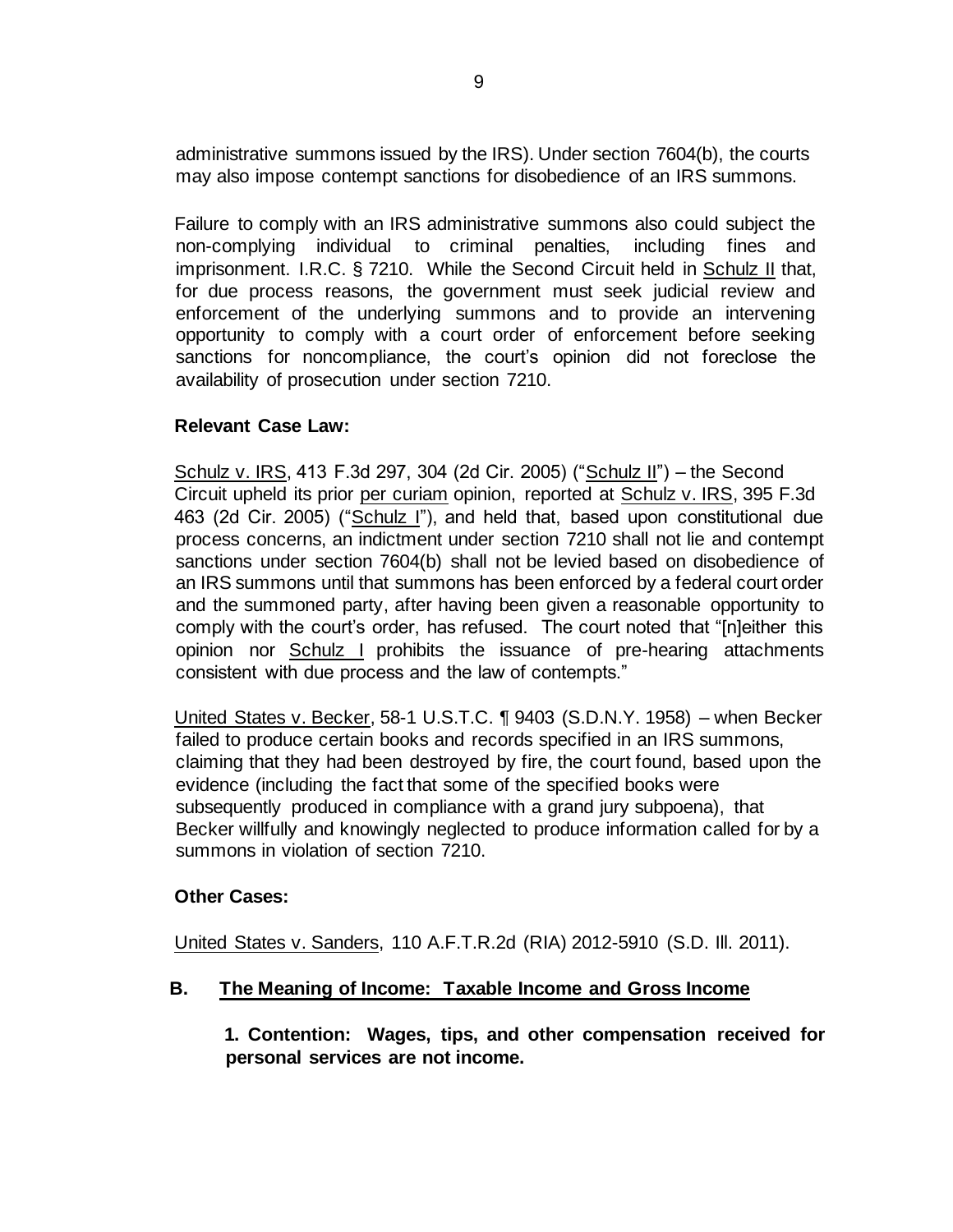This argument asserts that wages, tips, and other compensation received for personal services are not income, arguing there is no taxable gain when a person "exchanges" labor for money. Under this theory, wages are not taxable income because people have basis in their labor equal to the fair market value of the wages they receive; thus, there is no gain to be taxed. A variation of this argument misconstrues section 1341—which deals with computations of tax where a taxpayer restores a substantial amount held under claim of right— to claim a deduction for personal services rendered.

Another similar argument asserts that wages are not subject to taxation where individuals have obtained funds in exchange for their time. Under this theory, wages are not taxable because the Code does not specifically tax "timereimbursement transactions." Some individuals or groups argue that the Sixteenth Amendment to the United States Constitution did not authorize a tax on wages and salaries, but only on gain or profit.

**The Law:** For federal income tax purposes, "gross income" means all income from whatever source derived and includes compensation for services. I.R.C. § 61. Any income, from whatever source, is presumed to be income under section 61, unless the taxpayer can establish that it is specifically exempted or excluded. See Reese v. United States, 24 F.3d 228, 231 (Fed. Cir. 1994) ("[A]n abiding principle of federal tax law is that, absent an enumerated exception, gross income means all income from whatever source derived."). In Rev. Rul. 2007-19, 2007-1 C.B. 843, and in Notice 2010-33, 2010-17 I.R.B. 609, the IRS advised taxpayers that wages and other compensation received in exchange for personal services are taxable income and warned of the consequences of making frivolous arguments to the contrary.

Section 1341 and the court opinions interpreting it require taxpayers to return funds previously reported as income before they can claim a deduction under claim of right. To have the right to a deduction, the taxpayer should appear to have had an unrestricted right to the income in question, but had to return the money. See Dominion Resources, Inc. v. United States, 219 F.3d 359 (4th Cir. 2000). The IRS, in [Rev. Rul. 2004-29,](https://www.irs.gov/irb/2004-12_IRB#RR-2004-29) 2004-1 C.B. 627, warned taxpayers of the consequences of frivolously claiming the section 1341 deduction when the taxpayer has not repaid an amount previously reported as income.

All compensation for personal services, no matter what the form of payment, must be included in gross income. This includes salary or wages paid in cash, as well as the value of property and other economic benefits received because of services performed or to be performed in the future. Criminal and civil penalties have been imposed against individuals who rely upon this frivolous argument.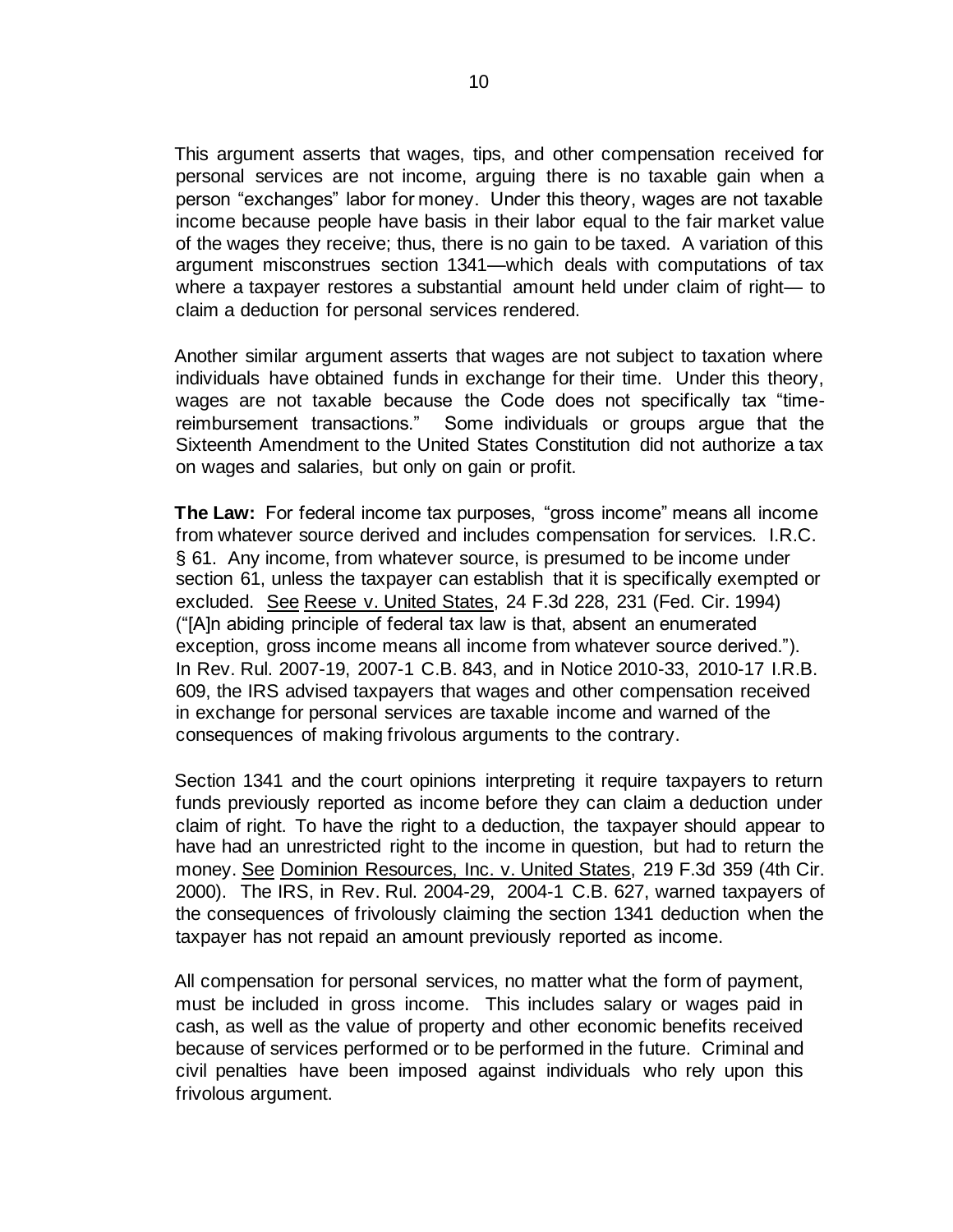Though a handful of taxpayers who were criminally charged with violations of the internal revenue laws have avoided conviction, taxpayers should not mistake those few cases as indicative that frivolous positions that fail to yield criminal convictions are legitimate or that because one taxpayer escaped conviction, taxpayers are protected from sanctions resulting from noncompliance. While a few defendants have prevailed, the vast majority are convicted. Furthermore, even if a taxpayer is acquitted of criminal charges of noncompliance with federal tax laws, the IRS may pursue any underlying tax liability and is not barred from determining civil penalties. See Helvering v. Mitchell, 303 U.S. 391 (1938); Price v. Commissioner, T.C. Memo. 1996-204, 71 T.C.M. (CCH) 2884 (1996).

#### **Relevant Case Law:**

Cheek v. United States, 498 U.S. 192, 204–05 (1991) – the Supreme Court reversed and remanded Cheek's conviction of willfully failing to file federal income tax returns and willfully attempting to evade income taxes on the basis of erroneous jury instructions. The Court noted, however, that Cheek's argument that he should be acquitted because he believed in good faith that the income tax law is unconstitutional "is unsound, not because Cheek's constitutional arguments are not objectively reasonable or frivolous, which they surely are, but because the [law regarding willfulness in criminal cases] does not support such a position." Id. On remand, Cheek was convicted on all counts and sentenced to jail for a year and a day. Cheek v. United States, 3 F.3d 1057, 1059 (7th Cir. 1993).

Commissioner v. Kowalski, 434 U.S. 77 (1977) – the Supreme Court found that payments are considered income where the payments are undeniably accessions to wealth, clearly realized, and over which a taxpayer has complete dominion.

Commissioner v. Glenshaw Glass Co., 348 U.S. 426, 429–30 (1955) – referring to the statute's words "income derived from any source whatever," the Supreme Court stated, "this language was used by Congress to exert in this field 'the full measure of its taxing power.'. . . And the Court has given a liberal construction to this broad phraseology in recognition of the intention of Congress to tax all gains except those specifically exempted."

Swanson v. United States, 799 F. App'x 668, 670 (11th Cir.), cert. denied, 140 S. Ct. 1270, 206 L. Ed. 2d 257 (2020) – the Eleventh Circuit rejected as frivolous arguments that there is no gain in compensation for labor because the value of the compensation equals the value of the labor.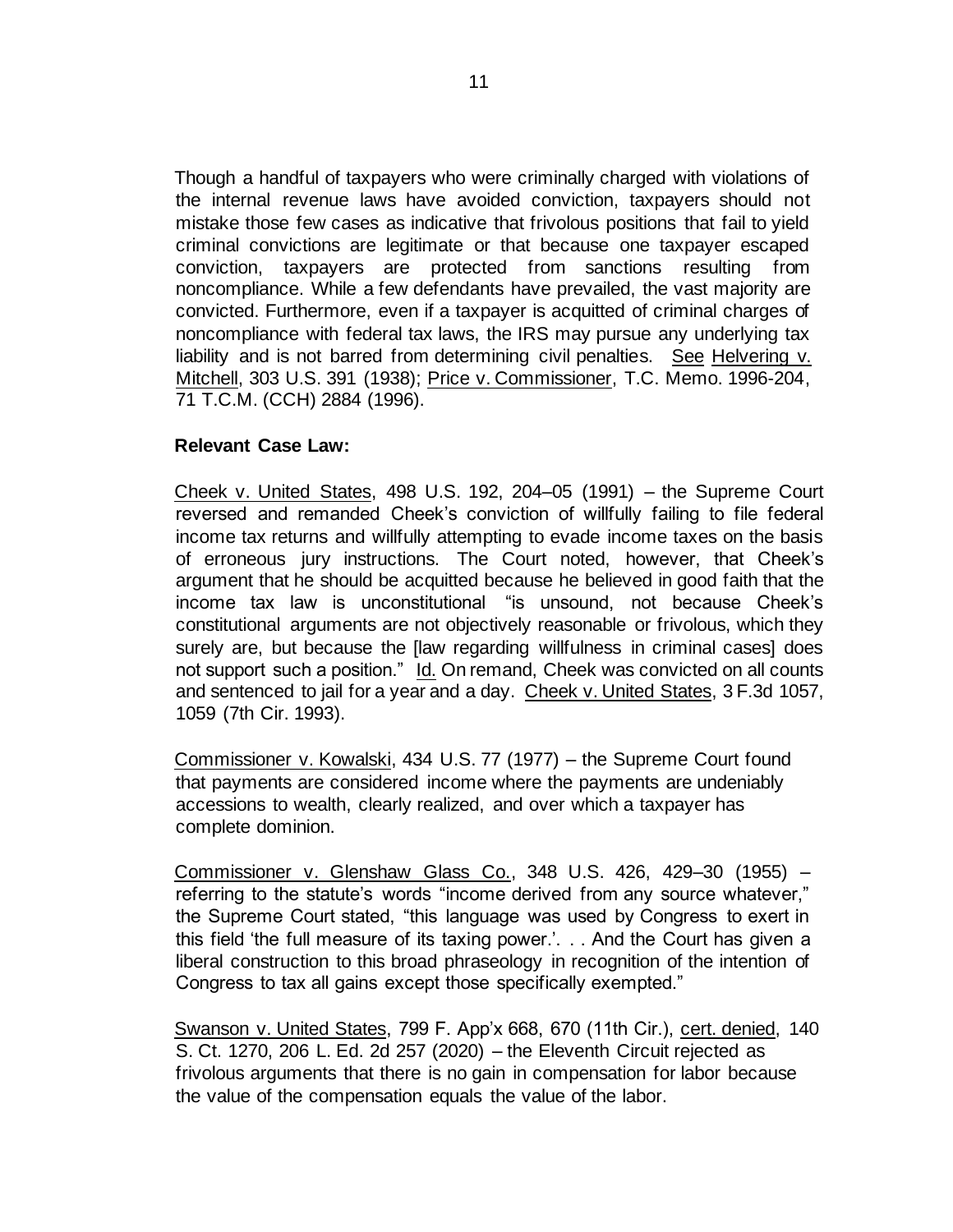Richmond v. Commissioner, 474 F. App'x 754, 755 (10th Cir. 2012) – the Tenth Circuit noted that "it is well-settled that wages and interest payments constitute taxable income" and rejected the petitioner's argument to the contrary as "completely lacking in legal merit and patently frivolous."

Callahan v. Commissioner, 334 F. App'x 754, 755 (7th Cir. 2009) – the Seventh Circuit rejected the petitioner's argument that only "the gain from wages" (not wages themselves) is taxable, characterizing the argument as "beyond frivolous."

United States v. Sloan, 939 F.2d 499, 500 (7th Cir. 1991) – in rejecting the taxpayer's argument that the United States' revenue laws do not impose a tax on income, the Seventh Circuit stated that the "Internal Revenue Code imposes a tax on all income."

United States v. Connor, 898 F.2d 942, 943–44 (3d Cir. 1990) – the Third Circuit stated that "[e]very court which has ever considered the issue has unequivocally rejected the argument that wages are not income."

Stelly v. Commissioner, 761 F.2d 1113 (5th Cir. 1985) – the Fifth Circuit imposed double costs and attorney's fees on the taxpayers for bringing a frivolous appeal and rejected their argument that taxing wage and salary income is a violation of the constitution because compensation for labor is an exchange rather than gain.

United States v. Richards, 723 F.2d 646, 648 (8th Cir. 1983) – the Eighth Circuit upheld conviction and fines imposed for willfully failing to file tax returns, stating that the taxpayer's contention that wages and salaries are not income within the meaning of the Sixteenth Amendment is "totally lacking in merit."

Lonsdale v. Commissioner, 661 F.2d 71, 72 (5th Cir. 1981) – the Fifth Circuit rejected as "meritless" the taxpayer's contention that the "exchange of services for money is a zero-sum transaction."

United States v. Romero, 640 F.2d 1014, 1016 (9th Cir. 1981) – the Ninth Circuit affirmed Romero's conviction for willfully failing to file tax returns, stating that "[his] proclaimed belief that he was not a 'person' and that the wages he earned as a carpenter were not 'income' is fatuous as well as obviously incorrect."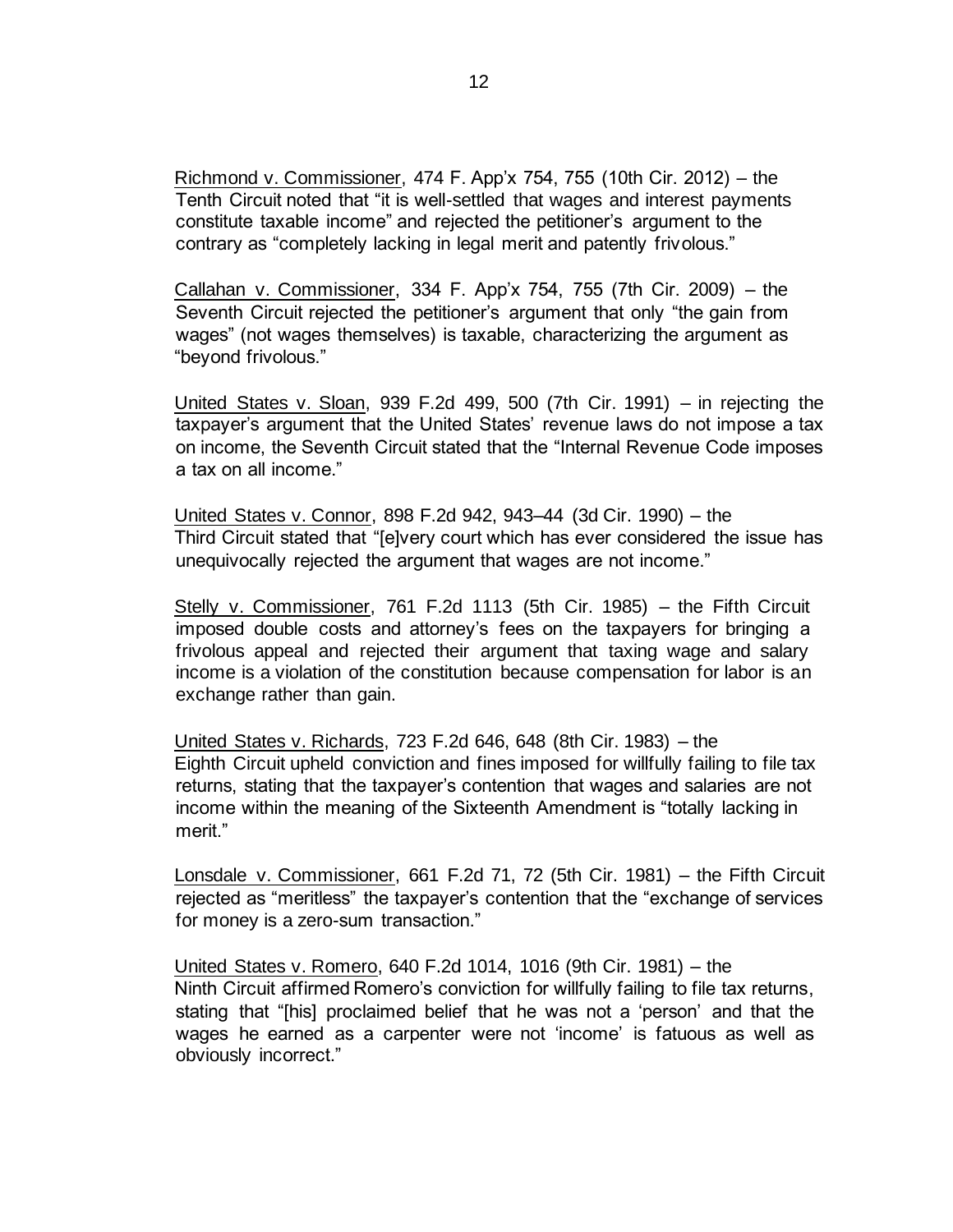Sumter v. United States, 61 Fed. Cl. 517, 523 (2004) – the court found Ms. Sumter's "claim of right" argument "devoid of any merit" stating that section 1341 only applies to situations in which the claimant is compelled to return the taxed item because of a mistaken presumption that the right held was unrestricted and, thus, the item was previously reported, erroneously, as taxable income. Section 1341 was inapplicable here because she had a continuing, unrestricted claim of right to her salary income and had not been compelled to repay that income in a later tax year.

Carskadon v. Commissioner, T.C. Memo. 2003-237, 86 T.C.M. (CCH) 234, 236 (2003) – the court rejected the taxpayer's frivolous argument that "wages are not taxable because the Code, which states what is taxable, does not specifically state that 'time reimbursement transactions,' a term of art coined by [taxpayers], are taxable." The court imposed a \$2,000 penalty against the taxpayers for raising "only frivolous arguments which can be characterized as tax protester rhetoric."

## **Other Cases:**

Jacobsen v. Commissioner, 551 F. App'x 950 (10th Cir. 2014); Garber v. Commissioner, 500 F. App'x 540 (7th Cir. 2013); United States v. Becker, 965 F.2d 383 (7th Cir. 1992); United States v. White, 769 F.2d 511 (8th Cir. 1985); United States v. Bigley, 119 A.F.T.R.2d 2017-1792 (D. Ariz. 2017); United States v. Jones, No. 14-CV-0227, 2015 WL 6942071 (D. Minn. Nov. 10, 2015) aff'd, 670 F. App'x 907 (8th Cir. 2016); United States v. Hopkins, 927 F. Supp. 2d 1120 (D.N.M. 2013); United States v. Reading, 110 A.F.T.R.2d 2012-5965 (D. Ariz. 2012); Abdo v. United States, 234 F. Supp. 2d 553 (M.D.N.C. 2002); Green v. Commissioner, T.C. Memo. 2016-67, 111 T.C.M. (CCH) 1299 (2016); Leyshon v. Commissioner, T.C. Memo 2015-104, 109 T.C.M. (CCH) 1535 (2015); Shakir v. Commissioner, T.C. Memo. 2015-147, 110 T.C.M. (CCH) 137 (2015); Snow v. Commissioner, T.C. Memo. 2013-114, 105 T.C.M. (CCH) 1680 (2013); O'Brien v. Commissioner, T.C. Memo. 2012-326, 104 T.C.M. (CCH) 620 (2012); Pugh v. Commissioner, T.C. Memo. 2009-138, 97 T.C.M. (CCH) 1791 (2009); Abrams v. Commissioner, 82 T.C. 403 (1984); Reading v. Commissioner, 70 T.C. 730 (1978).

## **2. Contention: Only foreign-source income is taxable.**

Some individuals and groups maintain that there is no federal statute imposing a tax on income derived from sources within the United States by citizens or residents of the United States. They argue instead that federal income taxes are excise taxes imposed only on nonresident aliens and foreign corporations for the privilege of receiving income from sources within the United States. The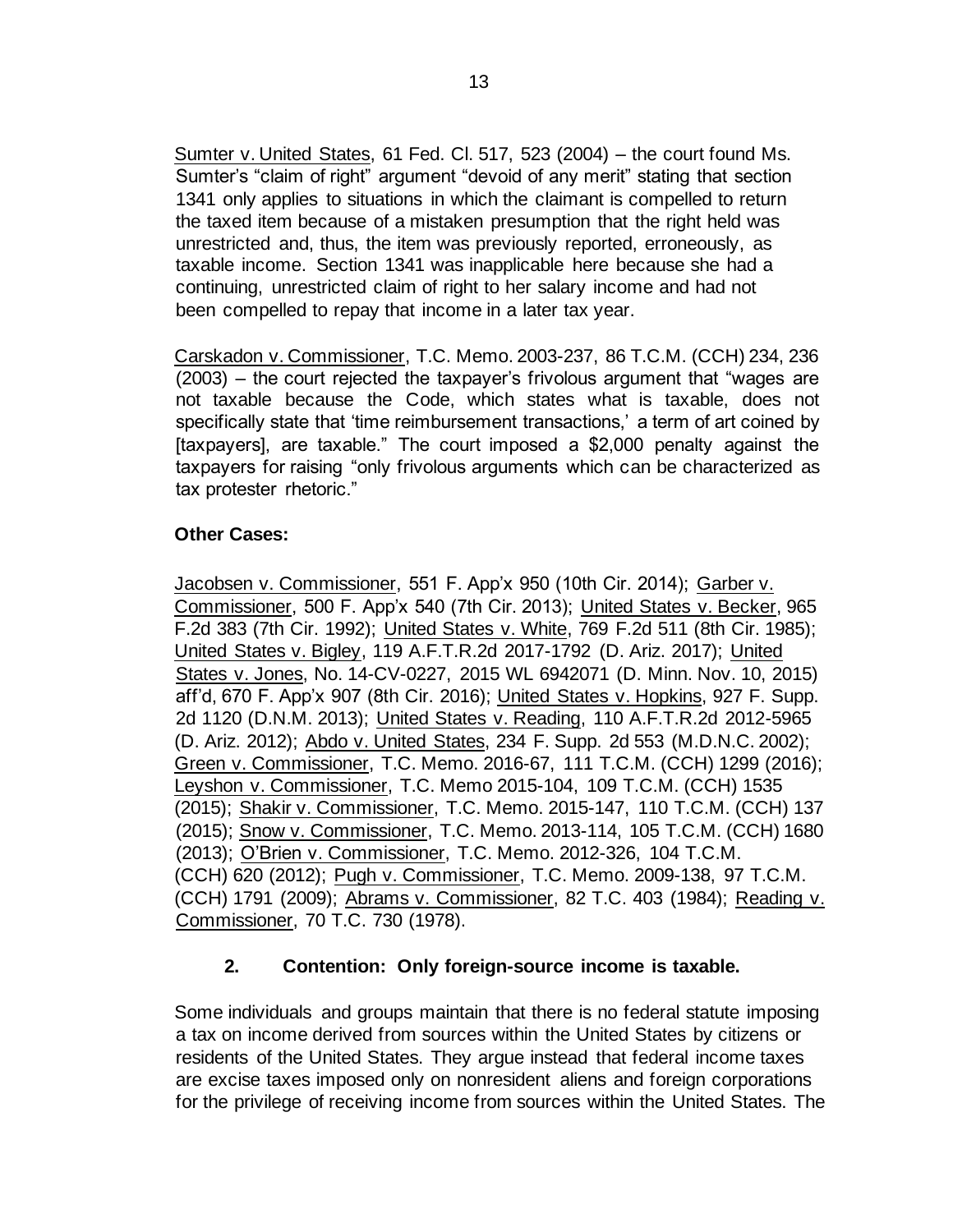premise for this argument is a misreading of sections 861, et seq., and 911, et seq., as well as the regulations under those sections. These frivolous assertions are contrary to well-established legal precedent.

**The Law:** As stated above, for federal income tax purposes, "gross income" means all income from whatever source derived and includes compensation for services. I.R.C. § 61. Further, Treas. Reg. § 1.1-1(b) provides, "[i]n general, all citizens of the United States, wherever resident, and all resident alien individuals are liable to the income taxes imposed by the Code whether the income is received from sources within or without the United States." Sections 861 and 911 define the sources of income (U.S. versus non-U.S. source income) for such purposes as the prevention of double taxation of income that is subject to tax by more than one country. These sections neither specify whether income is taxable nor determine or define gross income.

The IRS has warned taxpayers of the consequences of making these frivolous arguments.[Rev. Rul. 2004-28,](https://www.irs.gov/irb/2004-12_IRB#RR-2004-28) 2004-1 C.B. 624 (discussing section 911)[;](http://www.irs.gov/irb/2004-12_IRB/ar09.html) [Rev.](https://www.irs.gov/irb/2004-12_IRB#RR-2004-30)  [Rul. 2004-30,](https://www.irs.gov/irb/2004-12_IRB#RR-2004-30) 2004-1 C.B. 622 (discussing section 861); Notice 2010-33, 201017 I.R.B. 609.

Some groups and individuals have adopted a variation of this argument and argue that income derived within the United States is actually foreign earned income and then they claim the foreign earned income exclusion. This contention has been rejected as frivolous by the courts.

## **Relevant Case Law:**

United States v. Ambort, 405 F.3d 1109 (10th Cir. 2005) – the Tenth Circuit affirmed the conviction and 108-month sentence of Ernest G. Ambort for willfully aiding and assisting in preparing false income tax returns, specifically for seminars he conducted during which he falsely instructed the attendees that they could claim to be nonresident aliens with no domestic-source income, regardless of place of birth, so that they were exempt from most federal income taxes.

Webb v. United States, 100 A.F.T.R.2d (RIA) 2007-6290 (E.D.N.Y 2007) – the court characterized the argument that income derived within "the 50 states" is foreign sourced income as "an absurd proposition" that is as absurd as arguing that "the State of Illinois is not part of the United States" and as nothing more "than stale tax protester contentions long dismissed summarily by this Court and all other courts which have heard such contentions."

Great-West Life Assurance Co. v. United States, 678 F.2d 180, 183 (Ct. Cl.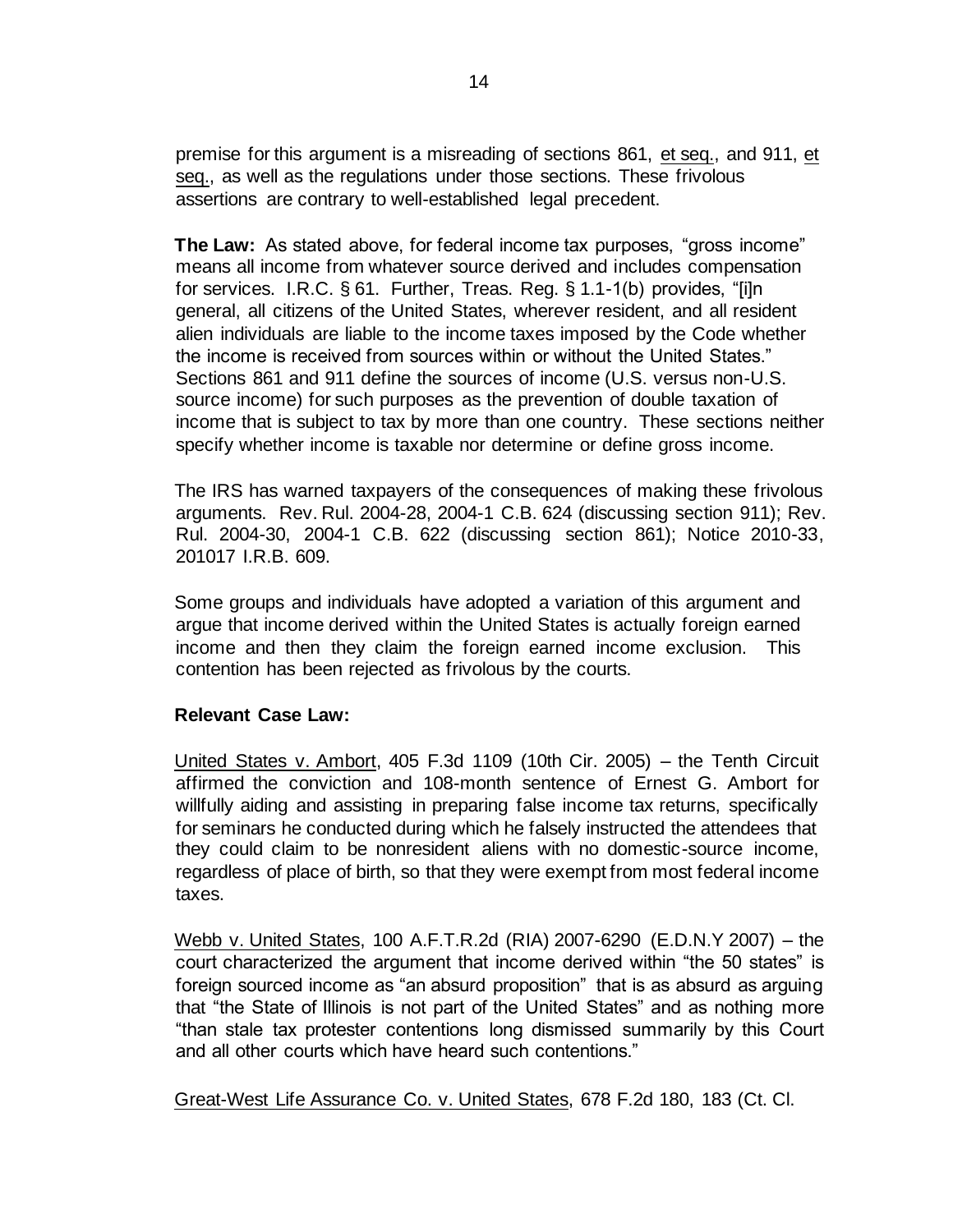1982) – the court stated that "[t]he determination of where income is derived or 'sourced' is generally of no moment to either United States citizens or United States corporations, for such persons are subject to tax under sections 1 and 11, respectively, on their worldwide income."

Takaba v. Commissioner, 119 T.C. 285, 295 (2002) – the court rejected the taxpayer's argument that income received from sources within the United States is not taxable income, stating that "[t]he 861 argument is contrary to established law and, for that reason, frivolous." The court imposed sanctions against the taxpayer as well as against the taxpayer's attorney in the respective amounts of \$15,000 and \$10,500 for making such groundless arguments.

Corcoran v. Commissioner, T.C. Memo. 2002-18, 83 T.C.M. (CCH) 1108, 1110 (2002) – the court rejected the taxpayers' argument that their income was not from any of the sources in Treas. Reg. § 1.861-8(f), stating that the "source rules [of sections 861 through 865] do not exclude from U.S. taxation income earned by U.S. citizens from sources within the United States." The court further required them to pay a \$2,000 penalty under section 6673(a)(1) because "they . . . wasted limited judicial and administrative resources."

Williams v. Commissioner, 114 T.C. 136, 138–39 (2000) – the court rejected the taxpayer's argument that his income was not from any of the sources listed in Treas. Reg. § 1.861-8(a), characterizing it as "reminiscent of tax-protester rhetoric that has been universally rejected by this and other courts."

## **Other Cases:**

Carmichael v. United States, 128 F. App'x 109 (Fed. Cir. 2005); Hillecke v. United States, 104 A.F.T.R.2d (RIA) 2009-5267 (D. Or. 2009); United States v. Thompson, 103 A.F.T.R.2d (RIA) 2009-2421 (E.D. Cal. 2009); Rodriguez v. Commissioner, T.C. Memo. 2009-92, 97 T.C.M. (CCH) 1482 (2009); Madge v. Commissioner, T.C. Memo. 2000-370, 80 T.C.M. (CCH) 804 (2000); Aiello v. Commissioner, T.C. Memo. 1995-40, 69 T.C.M. (CCH) 1765 (1995); Solomon v. Commissioner, T.C. Memo. 1993-509, 66 T.C.M. (CCH) 1201 (1993).

## **3. Contention: Federal Reserve Notes are not income.**

Proponents of this contention assert that Federal Reserve Notes currently used in the United States are not valid currency and cannot be taxed because Federal Reserve Notes are not gold or silver and may not be exchanged for gold or silver. This argument misinterprets Article I, Section 10 of the United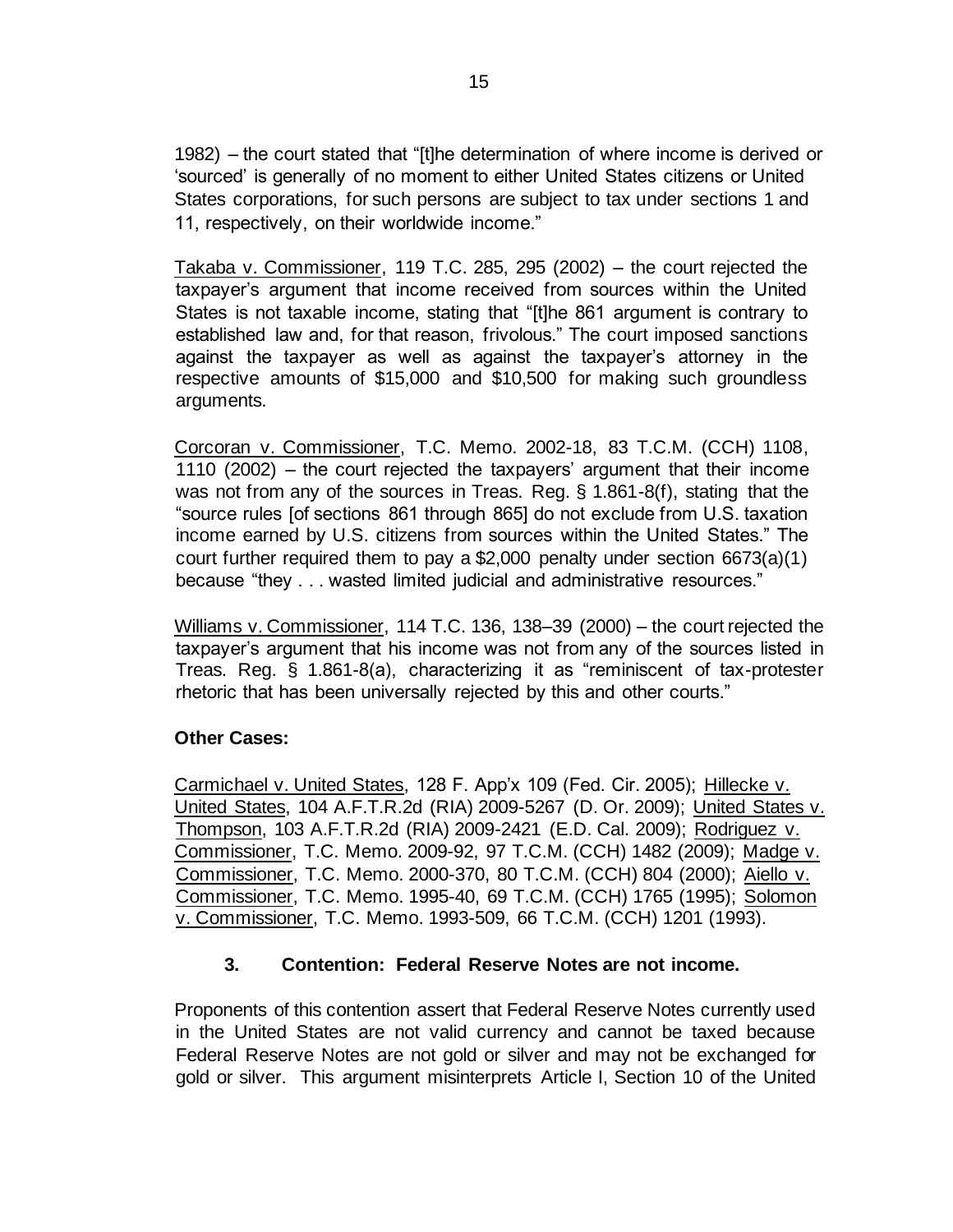States Constitution. The courts have rejected this argument on numerous occasions.

**The Law:** Congress is empowered "[t]o coin Money, regulate the Value thereof, and of foreign Coin, and fix the Standard of Weights and Measures." U.S. Const. Art. I, § 8, cl. 5. Article I, Section 10 of the Constitution prohibits the states from declaring as legal tender anything other than gold or silver, but does not limit Congress's power to declare the form of legal tender. See 31 U.S.C. § 5103; 12 U.S.C. § 411. In an opinion affirming a conviction for willfully failing to file a return and rejecting the argument that Federal Reserve Notes are not subject to taxation, the court stated that "Congress has declared federal reserve notes legal tender . . . and federal reserve notes are taxable dollars." United States v. Rifen, 577 F.2d 1111, 1112 (8th Cir. 1978).

#### **Relevant Case Law:**

Sanders v. Freeman, 221 F.3d 846, 855 (6th Cir. 2000) – finding that the defendant's argument "that imposing sales tax on the sale of legal-tender silver and gold coins unconstitutionally interferes with Congress's exclusive power to coin money is simply untenable," the Sixth Circuit recognized that "most, if not all, of the courts that have considered this issue have held that imposing sales tax on the purchase of gold and silver coins and bullion for cash does not infringe on Congress's constitutional power to coin and regulate currency."

United States v. Condo, 741 F.2d 238, 239 (9th Cir. 1984) – the Ninth Circuit upheld the taxpayer's criminal conviction, rejecting as "frivolous" the argument that "Federal Reserve Notes are not valid currency, cannot be taxed, and are merely 'debts.'"

Jones v. Commissioner, 688 F.2d 17, 18 (6th Cir. 1982) – the Sixth Circuit found the taxpayer's claim that his wages were paid in "depreciated bank notes" clearly without merit and affirmed the Tax Court's imposition of an addition to tax for negligence or intentional disregard of rules and regulations.

United States v. Rickman, 638 F.2d 182, 184 (10th Cir. 1980) – the Tenth Circuit affirmed taxpayer's conviction for willfully failing to file a return and rejected the taxpayer's argument that "the Federal Reserve Notes in which he was paid were not lawful money within the meaning of Art. 1, § 8, United States Constitution."

United States v. Daly, 481 F.2d 28, 30 (8th Cir. 1973) – the Eighth Circuit rejected as "clearly frivolous" the assertion "that the only 'Legal Tender Dollars' are those which contain a mixture of gold and silver and that only those dollars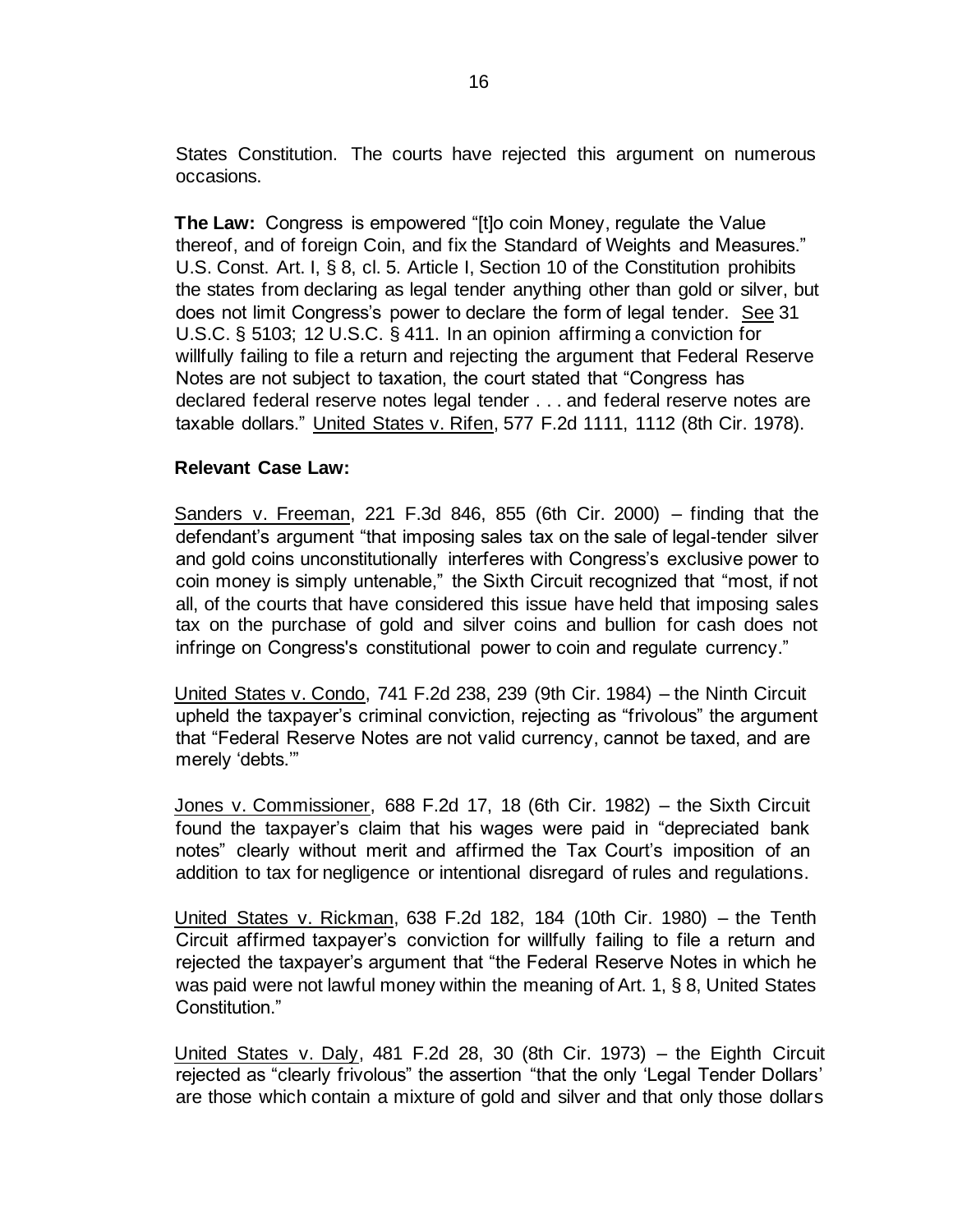may be constitutionally taxed" and affirmed Daly's conviction for willfully failing to file a return.

United States v. Molen, 110 A.F.T.R.2d 2012-5242 (E.D. Cal. 2012) – the court dismissed as frivolous the taxpayer's arguments "that federal reserve notes, i.e., U.S. dollars, are 'worthless securities' and cannot create taxable income" and that "federal reserve notes are merely 'debts' that cannot be taxed."

## **Other Cases:**

United States v. Davenport, 824 F.2d 1511 (7th Cir. 1987); United States v. Benson, 592 F.2d 257 (5th Cir. 1979); United States v. Schmitz, 542 F.2d 782 (9th Cir. 1976).

## **4. Contention: Military retirement pay does not constitute income.**

Eligible, retired United States military personnel may receive military retirement pay (MRP) from the agency responsible for disbursing these payments, the Defense Finance and Accounting Service (DFAS). Some individuals argue that MRP does not constitute income for federal income tax purposes.

**The Law:** The Internal Revenue Code defines gross income as "all income from whatever source derived, including . . . pensions." I.R.C. § 61(a)(11). Military retirement pay is pension income within the meaning of section 61. Wheeler v. Commissioner, 127 T.C. 200, 205 n.11 (2006); see also Eatinger v. Commissioner, T.C. Memo. 1990-310.

## **Relevant Case Law:**

Wheeler v. Commissioner, T.C. Memo. 2010-188, 100 T.C.M. (CCH) 180  $(2010)$  – the Tax Court imposed a \$25,000 penalty under section 6673(a)(1) because the taxpayer continued to argue that his military retirement pay was not income and that he did not need to file federal income tax returns.

Mathews v. Commissioner, T.C. Memo. 2010-226, 100 T.C.M. (CCH) 336 (2010) – in addition to penalties for failure to file and pay taxes, the Tax Court imposed a \$500 penalty under section 6673(a)(1) against Mr. Mathews for his "frivolous" argument that his military retirement pay, including an amount garnished by the state for child support, was not income.

## **C. The Meaning of Certain Terms Used in the Internal Revenue Code**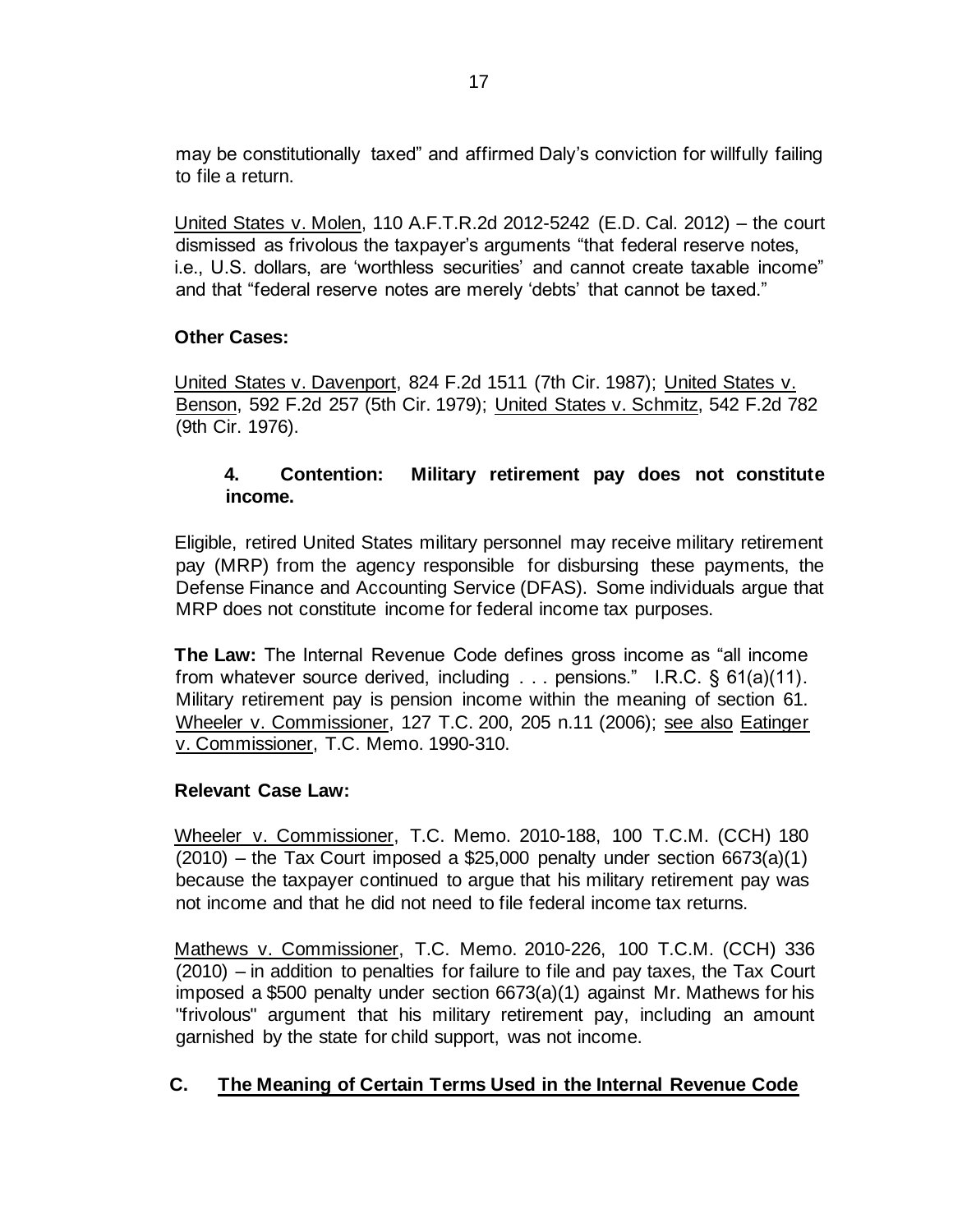## **1. Contention: Taxpayer is not a "citizen" of the United States and thus is not subject to the federal income tax laws.**

Some individuals argue that they have rejected citizenship in the United States in favor of state citizenship; therefore, they are relieved of their federal income tax obligations. A variation of this argument is that a person is a free born citizen of a particular state and thus was never a citizen of the United States. The underlying theme of these arguments is the same: the person is not a United States citizen and is not subject to federal tax laws because only United States citizens are subject to these laws.

**The Law:** The Fourteenth Amendment to the United States Constitution defines the basis for United States citizenship, stating that "[a]ll persons born or naturalized in the United States, and subject to the jurisdiction thereof, are citizens of the United States and of the State wherein they reside." The Fourteenth Amendment therefore establishes simultaneous state and federal citizenship. Claims that individuals are not citizens of the United States but are solely citizens of a sovereign state and not subject to federal taxation have been uniformly rejected by the courts. The IRS has warned taxpayers of the consequences of making this frivolous argument. Rev. Rul. 2007-22, 2007-1 C.B. 866; Notice 2010-33, 2010-17 I.R.B. 609.

In a variation of this argument, taxpayers argue that although they are citizens of the United States, for the purposes of the Internal Revenue Code they are non-resident aliens and are subject to taxation only on income that is connected with the conduct of a trade or business. The Eleventh Circuit rejected this contention as frivolous.

## **Relevant Case Law:**

Taliaferro v. Freeman, 595 F. App'x 961, 962 (11th Cir. 2014) – the Eleventh Circuit upheld the lower court's dismissal of Mr. Taliaferro's complaint seeking to enjoin the IRS from collecting taxes assessed against him. The court rejected as meritless his argument that, despite his U.S. citizenship, he is, "for purposes of the tax code, a nonresident alien who is subject to taxation only on income that is connected with the conduct of a trade or business."

United States v. Bowden, 402 F. App'x 967 (5th Cir. 2010) – in denying an appeal of a sentence for tax evasion, the Fifth Circuit rejected the taxpayer's argument that he was a sovereign and not subject to the laws of the United States.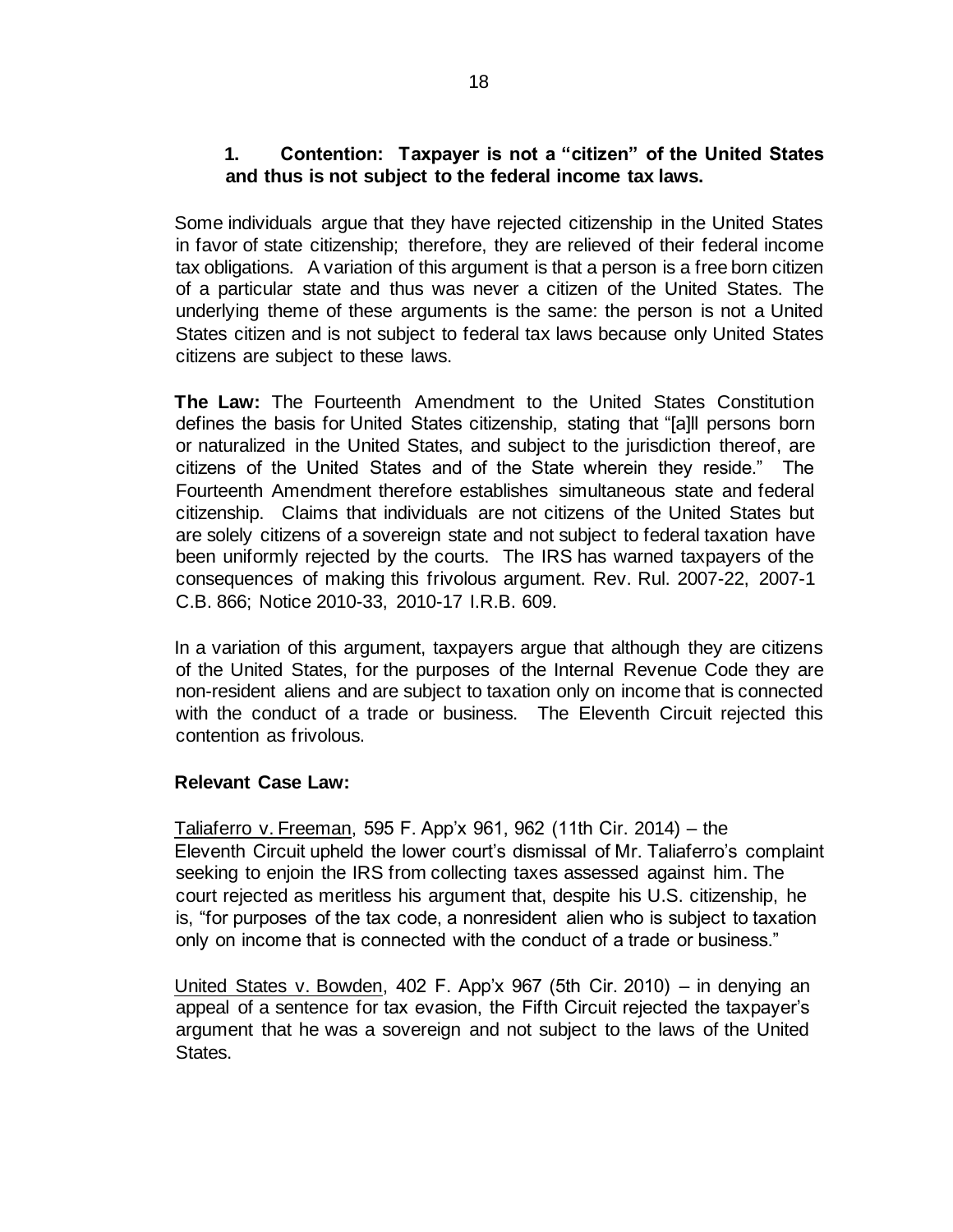United States v. Drachenberg, 623 F.3d 122, 125 (2d Cir. 2010) – the Second Circuit affirmed Drachenberg's conviction for tax evasion and conspiracy to defraud the United States and rejected his argument that the federal courts lacked jurisdiction because he was not a citizen of the United States.

Upton v. IRS*,* 104 F.3d 543, 545 (2d Cir.1997) – the Second Circuit characterized taxpayer's argument that he was a citizen of a state and therefore not a citizen of the United States as "barely worth a footnote."

United States v. Hilgeford, 7 F.3d 1340, 1342 (7th Cir. 1993) – the Seventh Circuit rejected "shop worn" argument that defendant is a citizen of the "Indiana State Republic" and therefore an alien beyond the jurisdictional reach of the federal courts.

United States v. Gerads, 999 F.2d 1255, 1256 (8th Cir. 1993) – the Eighth Circuit rejected the Gerads' contention that they were "not citizens of the United States, but rather 'Free Citizens of the Republic of Minnesota' and, consequently, not subject to taxation" and imposed sanctions "for bringing this frivolous appeal based on discredited, tax-protester arguments."

United States v. Sloan, 939 F.2d 499, 500 (7th Cir. 1991) – the Seventh Circuit affirmed a tax evasion conviction and rejected Sloan's argument that the federal tax laws did not apply to him because he was a "freeborn, natural individual, a citizen of the State of Indiana, and a 'master' – not 'servant' – of his government."

United States v. Ward, 833 F.2d 1538, 1539 (11th Cir. 1987) – the Eleventh Circuit found Ward's contention that he was not an "individual" located within the jurisdiction of the United States to be "utterly without merit" and affirmed his conviction for tax evasion.

Wells v. United States, 129 A.F.T.R.2d 2022-609 (Fed. Cl. 2022) – the court dismissed the taxpayer's argument that she is a sovereign citizen and "not subject to United States taxation," as "frivolous" and "clearly baseless."

Waltner v. Commissioner, T.C. Memo. 2014-35, 107 T.C.M. (CCH) 1189 (2014) – the court dismissed the possibility of being a citizen of a state but not the United States as "nonsensical" and "backwards; one cannot be a citizen of a State without also being a citizen of the United States. Indeed, citizenship in the United States is 'paramount and dominant' over State citizenship."

Kay v. Commissioner, T.C. Memo. 2010-59, 99 T.C.M. (CCH) 1236 (2010) – the court imposed a \$500 penalty under section 6673(a) against James Kay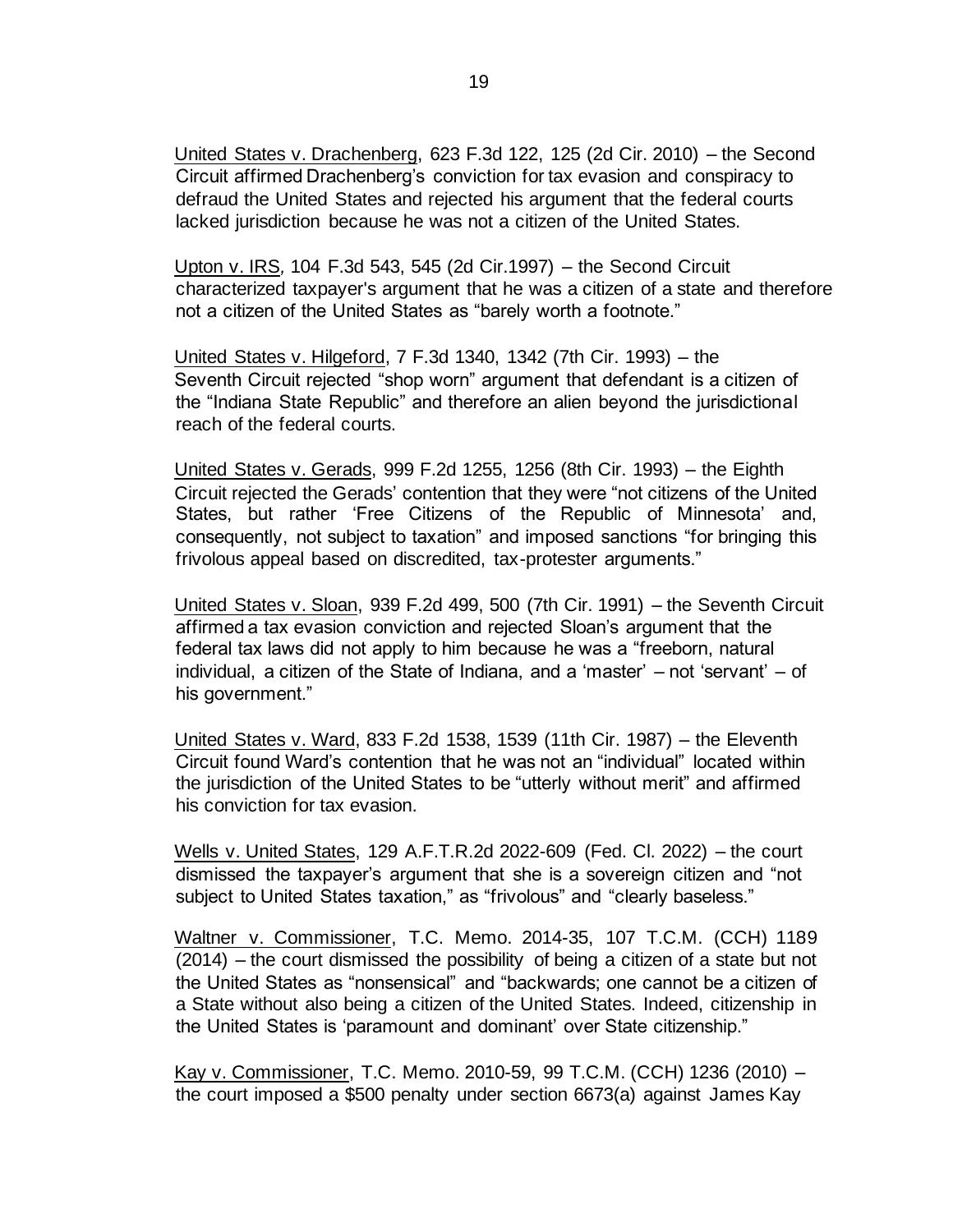for raising frivolous arguments in the proceeding, including that he "was not born a [U.S.] taxpayer" and that the United States may not tax him because "the United States is a corporation" to which he holds no "allegiance."

## **Other Cases:**

United States v. Sileven, 985 F.2d 962 (8th Cir. 1993); Nevius v. Tomlinson, 113 A.F.T.R.2d 2014-1872 (W.D. Miss. 2014); O'Driscoll v. IRS, No. CIV. A. 912074, 1991 WL 133417 (E.D. Pa. July 16, 1991); Bruhwiler v. Commissioner, T.C. Memo. 2016-18, 111 T.C.M. (CCH) 1071 (2016); Carlson v. Commissioner, T.C. Memo. 2012-76, 103 T.C.M. (CCH) 1408 (2012); Callahan v. Commissioner, T.C. Memo. 2010-201, 100 T.C.M. (CCH) 225 (2010); Rice v. Commissioner, T.C. Memo. 2009-169, 98 T.C.M. (CCH) 40 (2009); Knittel v. Commissioner, T.C. Memo. 2009-149, 97 T.C.M. (CCH) 1837 (2009); Bland-Barclay v. Commissioner, T.C. Memo. 2002-20, 83 T.C.M. (CCH) 1119, 1121 (2002); Marsh v. Commissioner, T.C. Memo 2000-11, 79 T.C.M. (CCH) 1327 (2000); Solomon v. Commissioner, T.C. Memo. 1993-509, 66 T.C.M. (CCH) 1201, 1202-03 (1993).

## **2. Contention: The "United States" consists only of the District of Columbia, federal territories, and federal enclaves**

Some individuals and groups argue that the United States consists only of the District of Columbia, federal territories (e.g., Puerto Rico, Guam, etc.), and federal enclaves (e.g., American Indian reservations, military bases, etc.) and does not include the "sovereign" states. According to this argument, if a taxpayer does not live within the "United States," as so defined, he is not subject to the federal tax laws.

**The Law:** The Internal Revenue Code imposes a federal income tax upon all United States citizens and residents, not just those who reside in the District of Columbia, federal territories, and federal enclaves. "[F]or nearly a century, the Supreme Court has recognized that the sixteenth amendment authorizes a direct nonapportioned tax upon United States citizens throughout the nation, not just in federal enclaves." Taliaferro v. Freeman, 595 F. App'x 961, 963 (11th Cir. 2014) (internal brackets and citation omitted). Courts have uniformly rejected this frivolous contention, and the IRS has warned taxpayers of the consequences of making this frivolous argument.[Rev. Rul. 2006-18,](https://www.irs.gov/irb/2006-15_IRB#RR-2006-18) 2006-1 C.B. 743; Notice 2010-33, 2010-17 I.R.B. 609.

## **Relevant Case Law:**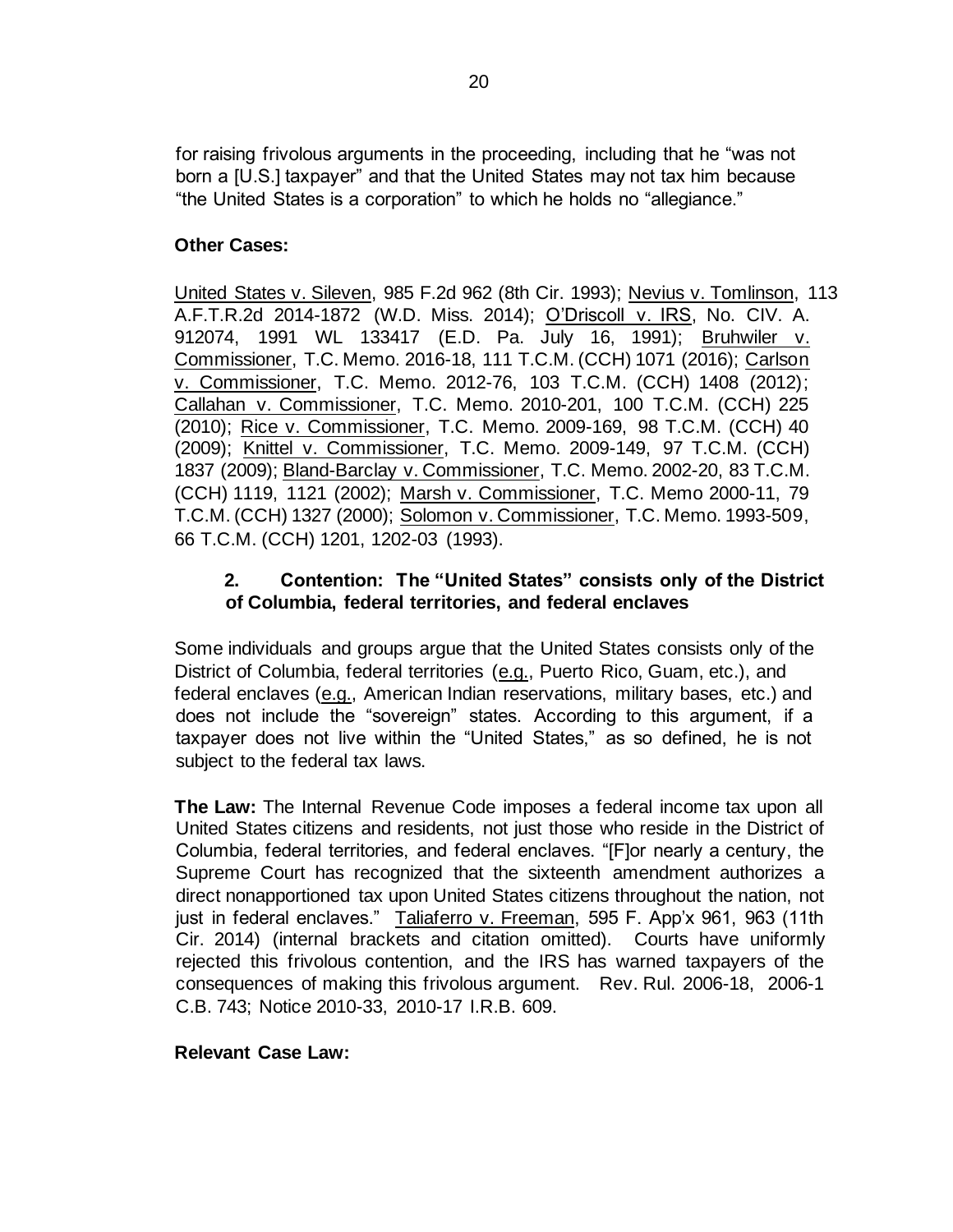United States v. Cooper, 170 F.3d 691 (7th Cir. 1999) – the Seventh Circuit sanctioned Cooper for filing a frivolous appeal wherein he argued that only residents of Washington, D.C. and other federal enclaves are subject to the federal tax laws because they alone are citizens of the United States.

United States v. Mundt, 29 F.3d 233, 237 (6th Cir. 1994) – the Sixth Circuit rejected the "patently frivolous" argument that defendant was not a resident of any "federal zone" and therefore not subject to federal income tax laws.

In re Becraft, 885 F.2d 547, 549 n.2 (9th Cir. 1989) – the Ninth Circuit imposed monetary damages on Becraft, an attorney, based on his advocacy of frivolous claims, such as that federal laws apply only to United States territories and the District of Columbia, which the court found had "no semblance of merit."

United States v. Ward, 833 F.2d 1538, 1539 (11th Cir. 1987) – the Eleventh Circuit rejected as a "twisted conclusion" the contention "that the United States has jurisdiction over only Washington, D.C., the federal enclaves within the states, and the territories and possessions of the United States," and affirmed a conviction for tax evasion.

Wnuck v. Commissioner, 136 T.C. 498 (2011) – the court described in detail why a misreading of an employment tax provision that includes Puerto Rico, the Virgin Islands, Guam, and American Samoa within the term "United States" was frivolous and imposed a \$5,000 penalty under section 6673 for maintaining this and other frivolous arguments.

## **Other Cases:**

Waltner v. Commissioner, T.C. Memo. 2014-35, 107 T.C.M. (CCH) 1189 (2014); Tiernan v. United States, 113 Fed. Cl. 528 (2013); Holmes v. Commissioner, T.C. Memo. 2010-42, 99 T.C.M. (CCH) 1165 (2010); Ulloa v. Commissioner, T.C. Memo. 2010-68, 99 T.C.M. (CCH) 1280 (2010).

## **3. Contention: Taxpayer is not a "person" as defined by the Internal Revenue Code, thus is not subject to the federal income tax laws.**

Some individuals and groups maintain that they are not a "person" as defined by the Internal Revenue Code, and thus not subject to the federal income tax laws. This argument is based on a tortured misreading of the Code. In a variation of this argument, some individuals and groups argue that IRS correspondences addressed to taxpayers in all capital letters are not valid.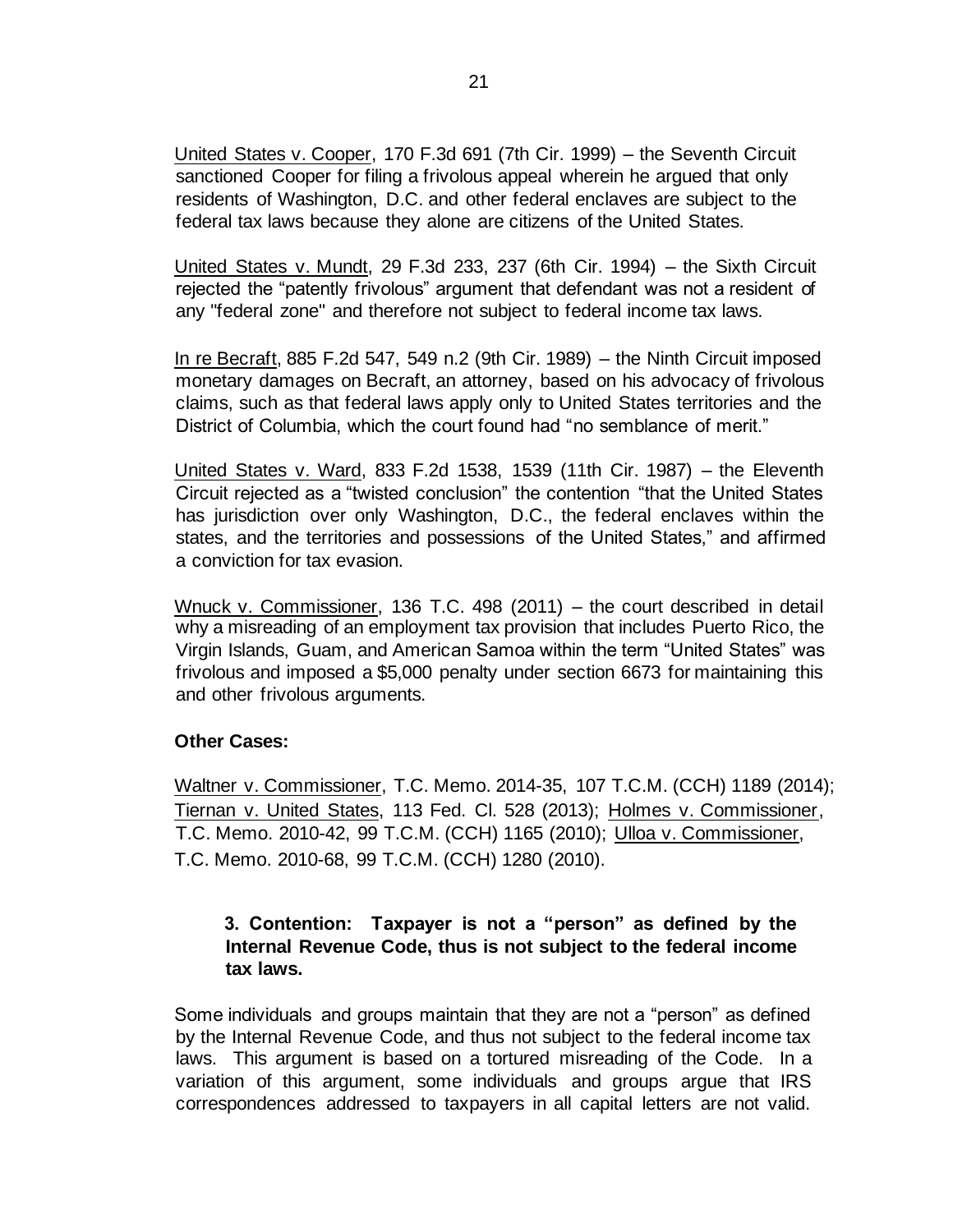Proponents of this argument claim there is a legal distinction under state law that entities such as corporations are legally addressed in this manner and since taxpayers are not "fictional legal entities," the correspondence is not valid.

**The Law:** The Internal Revenue Code clearly defines "person" and sets forth which persons are subject to federal taxes. Section 7701(a)(14) defines "taxpayer" as any person subject to any internal revenue tax and section 7701(a)(1) defines "person" to include an individual, trust, estate, partnership, or corporation. Arguments that an individual is not a "person" within the meaning of the Internal Revenue Code have been uniformly rejected. A similar argument with respect to the term "individual" has also been rejected. The IRS has warned taxpayers of the consequences of making this frivolous argument. Rev. Rul. 2007-22, 2007-1 C.B. 866; Notice 2010-33, 2010-17 I.R.B. 609.

#### **Relevant Case Law:**

Young v. Commissioner, 551 F. App'x 229, 230 (8th Cir. 2014) – the Eighth Circuit rejected as "meritless" the taxpayer's argument that the Internal Revenue Code does not make individuals liable for the payment of federal income taxes, imposing an \$8,000 sanction for his frivolous claims.

United States v. Karlin, 785 F.2d 90, 91 (3d Cir. 1986) – the Third Circuit affirmed Karlin's conviction for failure to file income tax returns and rejected his contention that he was "not a 'person' within the meaning of 26 U.S.C. § 7203" as "frivolous and requir[ing] no discussion."

United States v. Studley, 783 F.2d 934, 937, 937 n.3 (9th Cir. 1986) – in affirming a conviction for failure to file income tax returns, the Ninth Circuit rejected the taxpayer's contention that she was not subject to federal tax laws because she was "an absolute, freeborn, and natural individual" and noted that "this argument has been consistently and thoroughly rejected by every branch of the government for decades."

Biermann v. Commissioner, 769 F.2d 707, 708 (11th Cir. 1985) – the court said the claim that Biermann was not "a person liable for taxes" was "patently frivolous," and given the Tax Court's warning to Biermann that his positions would never be sustained in any court, awarded the government double costs plus attorney's fees.

 Timmins v. Commissioner, T.C. Memo. 2017-86, 113 T.C.M. (CCH) 1412 (T.C. 2017) – the court rejected taxpayer's argument that he was merely an agent of the taxpayer as frivolous.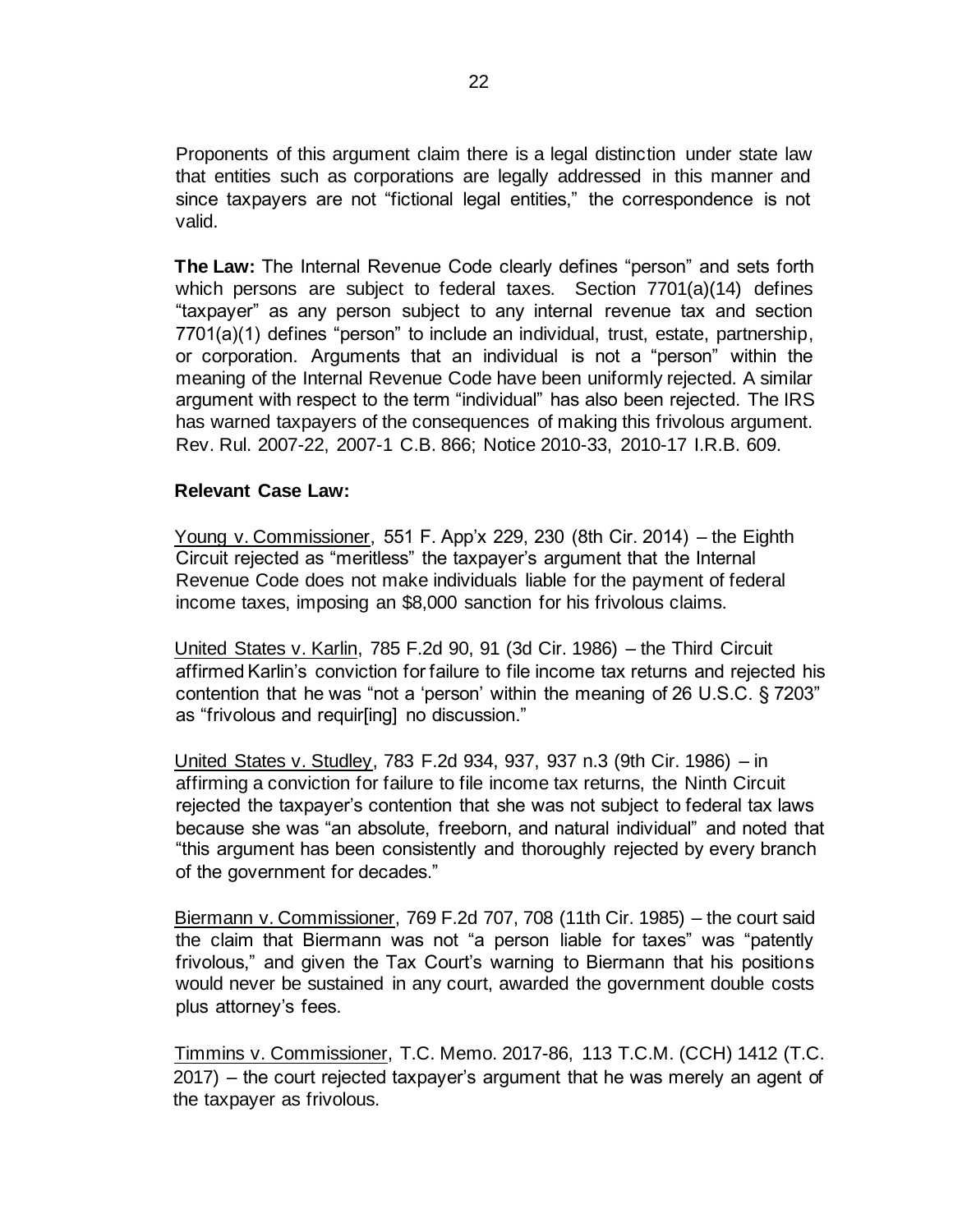Balice v. Commissioner, T.C. Memo. 2015-46, 109 T.C.M. (CCH) 1220 (2015) – the taxpayer served interrogatories demanding that the IRS admit that he is not a "person" liable to taxes, among other frivolous contentions. The court granted the IRS a protective order excusing it from answering these frivolous interrogatories and imposed a \$25,000 sanction against the taxpayer.

Waltner v. Commissioner, T.C. Memo. 2014-35, 107 T.C.M. (CCH) 1189 (2014) – the court rejected Steven Waltner's argument that he was not a "person" under section 6671 and imposed a \$2,500 sanction against him for making frivolous arguments.

Holmes v. Commissioner, T.C. Memo. 2010-42, 99 T.C.M. (CCH) 1165 (2010) – the court dismissed as "frivolous and groundless" the taxpayer's claim that correspondences addressed to him in all capital letters are invalid because of "creat[ing] a false legal impression that he is a 'fictional legal entity' and not entitled to his constitutional rights," and imposed a penalty of \$10,000 under I.R.C. section 6673.

Smith v. Commissioner, T.C. Memo. 2000-290, 80 T.C.M. (CCH) 377, 378-89 (2000) – the court described the argument that Smith "is not a 'person liable' for tax" as frivolous, sustained failure to file penalties, and imposed a penalty for maintaining "frivolous and groundless positions."

## **Other Cases:**

United States v. Rhodes, 921 F. Supp. 261, 264 (M.D. Pa. 1996); McCoy v. IRS, 88 A.F.T.R.2d (RIA) 5909 (D. Col. 2001).

## **4. Contention: The only "employees" subject to federal income tax are employees of the federal government.**

This contention asserts that the federal government can tax only employees of the federal government; therefore, employees in the private sector are immune from federal income tax liability. This argument is based on a misinterpretation of section 3401, which imposes responsibilities on employers to withhold tax from "wages." That section establishes the general rule that "wages" include all remuneration for services performed by an employee for his employer. Section 3401(c) goes on to state that the term "employee" includes "an officer, employee, or elected official of the United States, a State, or any political subdivision thereof . . . ."

**The Law:** Section 3401(c) defines "employee" and states that the term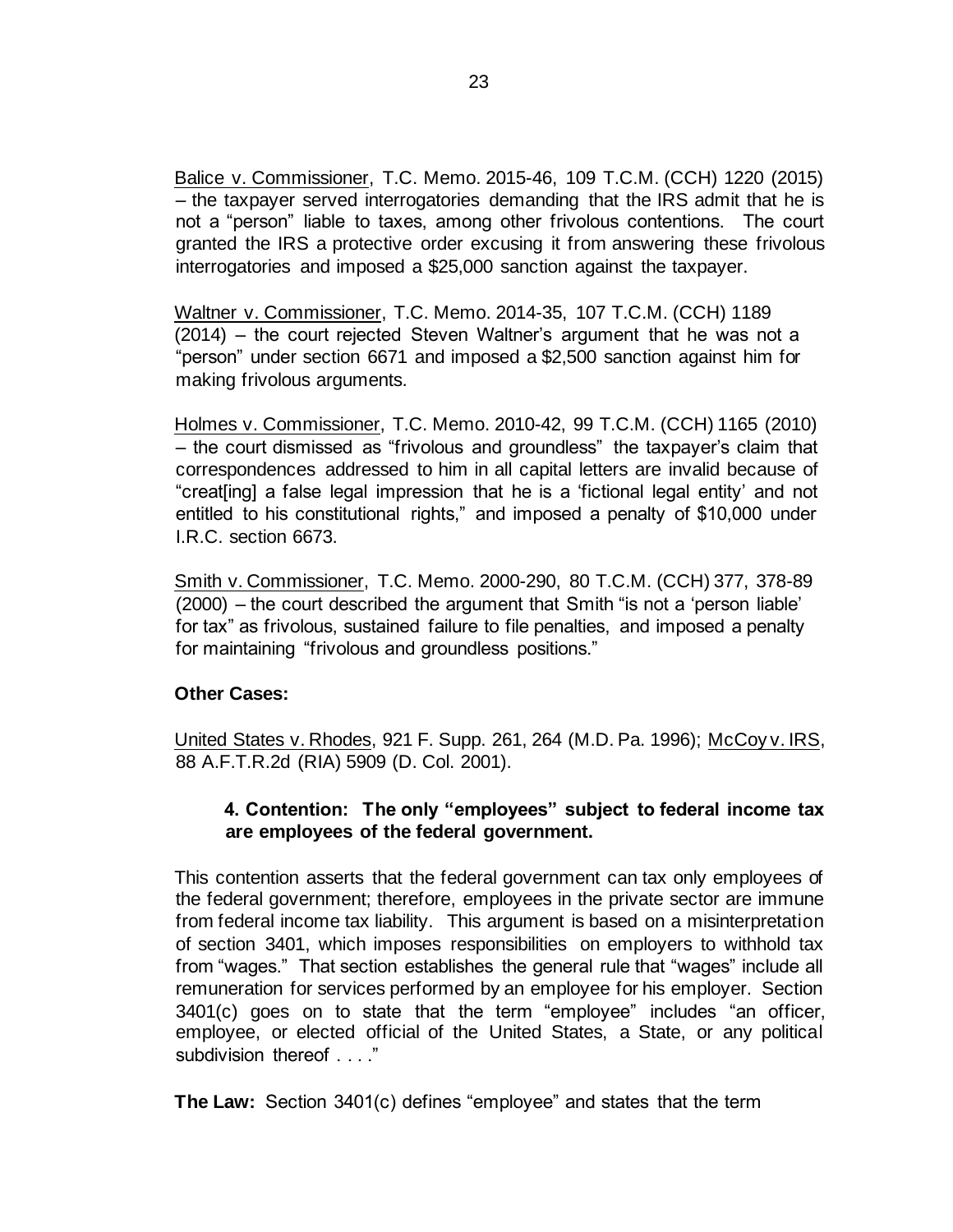"includes an officer, employee or elected official of the United States . . . ." This language does not address how other employees' wages are subject to withholding or taxation. Section 7701(c) states that the use of the word "includes" "shall not be deemed to exclude other things otherwise within the meaning of the term defined." Thus, the word "includes" as used in the definition of "employee" is a term of enlargement, not of limitation. It makes federal employees and officials a part of the definition of "employee," which generally includes private citizens. The IRS has warned taxpayers of the consequences of making this frivolous argument. [Rev.](http://www.irs.gov/irb/2006-15_IRB/ar07.html) [Rul.](http://www.irs.gov/irb/2006-15_IRB/ar07.html) [2006-18,](http://www.irs.gov/irb/2006-15_IRB/ar07.html) 2006-1 C.B. 743.

#### **Relevant Case Law:**

Taliaferro v. Freeman, 595 F. App'x 961, 962–63 (11th Cir. 2014) – the Eleventh Circuit rejected as frivolous the taxpayer's argument that the federal income tax applies only to federal employees, and ordered sanctions against him up to and including double the government's costs.

Montero v. Commissioner, 354 F. App'x 173 (5th Cir. 2009) – the Fifth Circuit affirmed a \$20,000 section 6673(a) penalty against the taxpayer for advancing frivolous arguments that he is not an employee earning wages as defined by sections 3121 and 3401.

Sullivan v. United States, 788 F.2d 813, 815 (1st Cir. 1986) – the First Circuit imposed sanctions on the taxpayer for bringing a frivolous appeal and rejected his attempt to recover a civil penalty for filing a frivolous return, stating that "to the extent [he] argues that he received no 'wages'. . . because he was not an 'employee' within the meaning of 26 U.S.C. § 3401(c), that contention is meritless. . . .The statute does not purport to limit withholding to the persons listed therein."

United States v. Latham, 754 F.2d 747, 750 (7th Cir. 1985) – calling the instructions the taxpayer wanted given to the jury "inane," the court said, "th[e] instruction which indicated that under 26 U.S.C. § 3401(c) the category of 'employee' does not include privately employed wage earners is a preposterous reading of the statute. It is obvious within the context of [the law] the word 'includes' is a term of enlargement not of limitation, and the reference to certain entities or categories is not intended to exclude all others."

United States v. Hendrickson, 100 A.F.T.R.2d (RIA) 2007-5395 (E.D. Mich. 2007) – the court permanently barred Peter and Doreen Hendrickson, who filed tax returns on which they falsely reported their income as zero, from filing tax returns and forms based on frivolous claims in Hendrickson's book,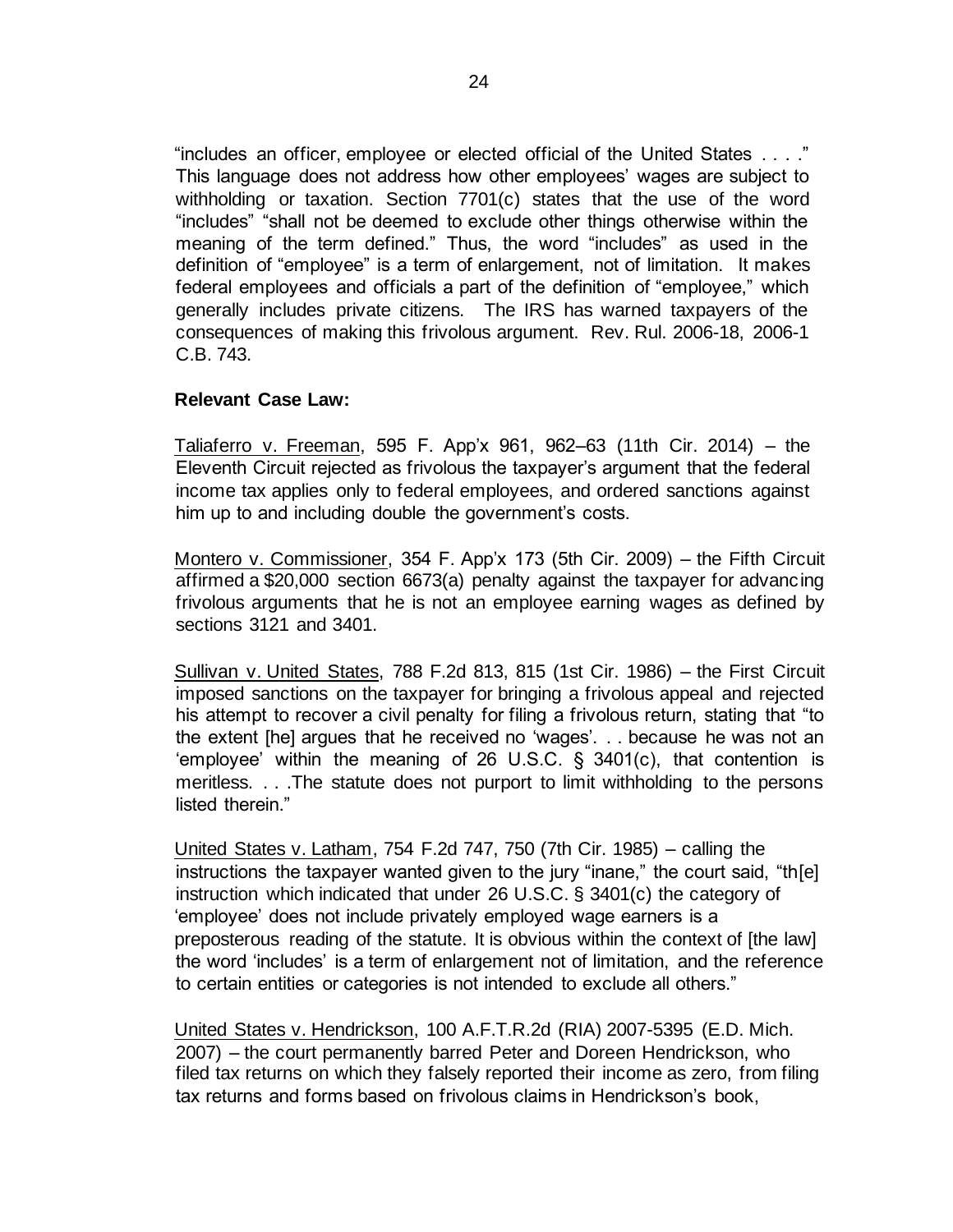"Cracking the Code," that only federal, state, or local government workers are liable for federal income tax or subject to the withholding of federal taxes.

Briggs v. Commissioner, T.C. Memo 2016-86, 111 T.C.M. (CCH) 1389 (2016) – the court rejected the taxpayer's frivolous argument that wages from privatesector employers are not "income" for Federal income tax purposes. The court imposed a \$3,000 penalty against the taxpayer for "persist(ing) in raising frivolous arguments."

Waltner v. Commissioner, T.C. Memo. 2014-35, 107 T.C.M. (CCH) 1189 (2014) – the court debunked the argument that only federal employees are taxed and imposed \$2,500 sanction against the taxpayer for making frivolous arguments contained in Peter Hendrickson's book "Cracking the Code."

#### **Other Cases:**

Peth v. Breitzmann, 611 F. Supp. 50 (E.D. Wis. 1985); Pabon v. Commissioner, T.C. Memo. 1994-476, 68 T.C.M. (CCH) 813 (1994).

## **D. Constitutional Amendment Claims**

## **1. Contention: Taxpayers can refuse to pay income taxes on religious or moral grounds by invoking the First Amendment.**

Some individuals or groups claim that taxpayers may refuse to pay federal income taxes based on their religious or moral beliefs or on an objection to using taxes to fund certain government programs. In support of this frivolous position, these persons mistakenly invoke the First Amendment and, often, the Religious Freedom Restoration Act ("RFRA").

**The Law:** The First Amendment to the United States Constitution provides that "Congress shall make no law respecting an establishment of religion, or prohibiting the free exercise thereof; or abridging the freedom of speech, or of the press; or the right of the people peaceably to assemble, and to petition the Government for a redress of grievances." The First Amendment, however, does not provide a right to refuse to pay income taxes on religious or moral grounds or because taxes are used to fund government programs opposed by the taxpayer. Likewise, it is well settled that RFRA does not afford a right to avoid payment of taxes for religious reasons. The First Amendment does not protect commercial speech or speech that aids or incites taxpayers to unlawfully refuse to pay federal income taxes, including speech that promotes abusive tax avoidance schemes.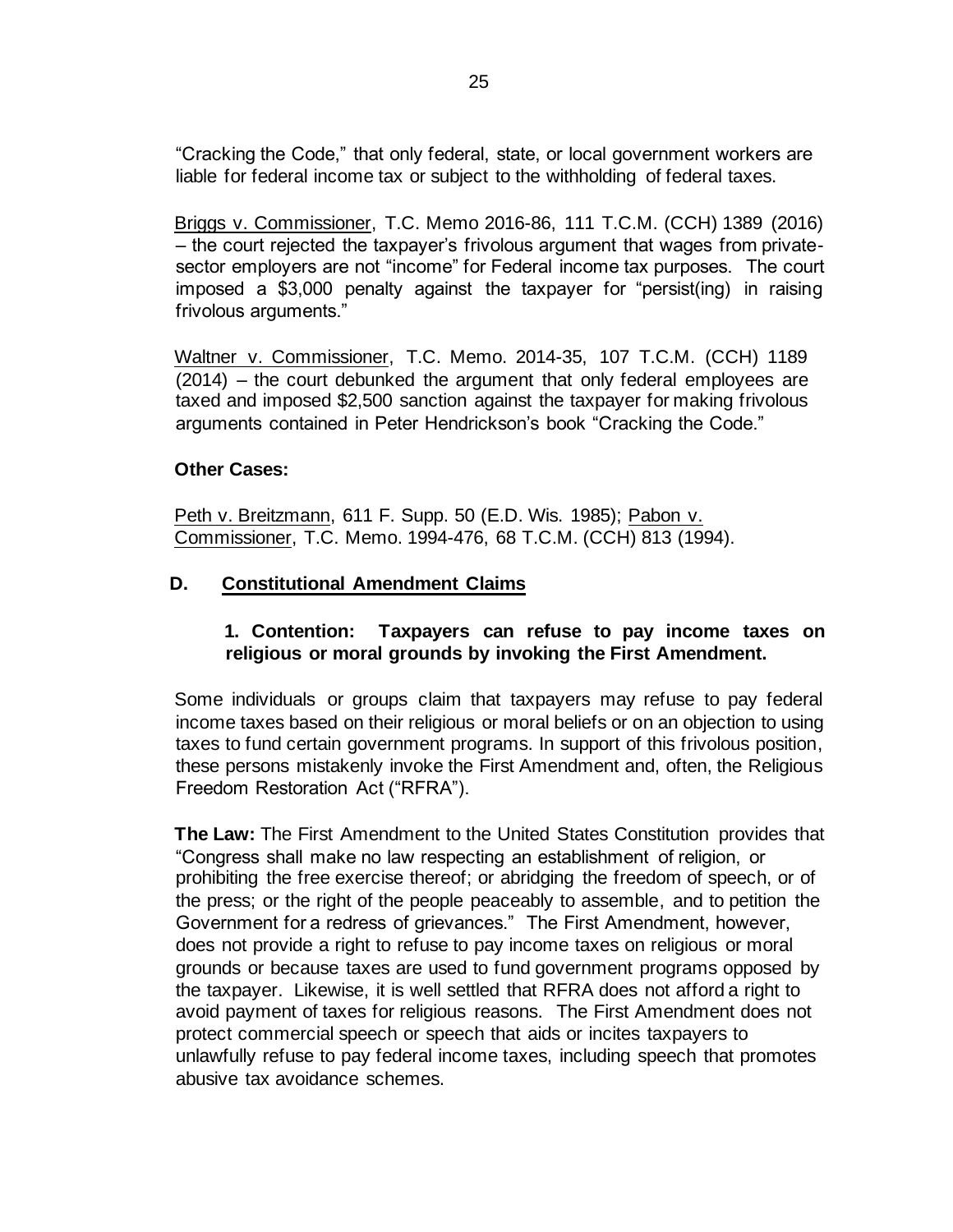#### **Relevant Case Law:**

United States v. Lee, 455 U.S. 252, 260 (1982) – the Supreme Court held that the broad public interest in maintaining a sound tax system is of such importance that religious beliefs in conflict with the payment of taxes provide no basis for refusing to pay, stating that "[t]he tax system could not function if denominations were allowed to challenge the tax system because tax payments were spent in a manner that violates their religious belief."

Jenkins v. Commissioner, 483 F.3d 90 (2d Cir. 2007) – upholding the imposition of a \$5,000 frivolous return penalty against the taxpayer, the Second Circuit held that the collection of tax revenues for expenditures that offended the religious beliefs of individual taxpayers did not violate the Free Exercise Clause of the First Amendment, the Religious Freedom Restoration Act of 1993, or the Ninth Amendment.

United States v. Indianapolis Baptist Temple, 224 F.3d 627 (7th Cir. 2000) – the Seventh Circuit rejected defendant's Free Exercise challenge to the federal employment tax as those laws were not restricted to the defendant or other religion-related employers generally, and there was no indication that they were enacted for the purpose of burdening religious practices.

Adams v. Commissioner, 170 F.3d 173 (3d Cir. 1999) – the Third Circuit affirmed tax deficiencies and penalties for failure to file tax returns and pay tax, holding that the Religious Freedom Restoration Act did not require that the federal income tax accommodate Adams' religious beliefs that payment of taxes to fund the military is against the will of God, and that her beliefs did not constitute reasonable cause for purposes of the penalties.

United States v. Ramsey, 992 F.2d 831, 833 (8th Cir. 1993) – the Eighth Circuit rejected taxpayer's argument that filing federal income tax returns and paying federal income taxes violated his pacifist religious beliefs because he "ha[d] no First Amendment right to avoid federal income taxes on religious grounds."

Wall v. United States, 756 F.2d 52, 53 (8th Cir. 1985) – the Eighth Circuit upheld the imposition of a \$500 frivolous return penalty against Wall for taking a "war tax deduction" on his federal income tax return based on his religious convictions, stating the "necessities of revenue collection through a sound tax system raise governmental interests sufficiently compelling to outweigh the free exercise rights of those who find the tax objectionable on bona fide religious grounds."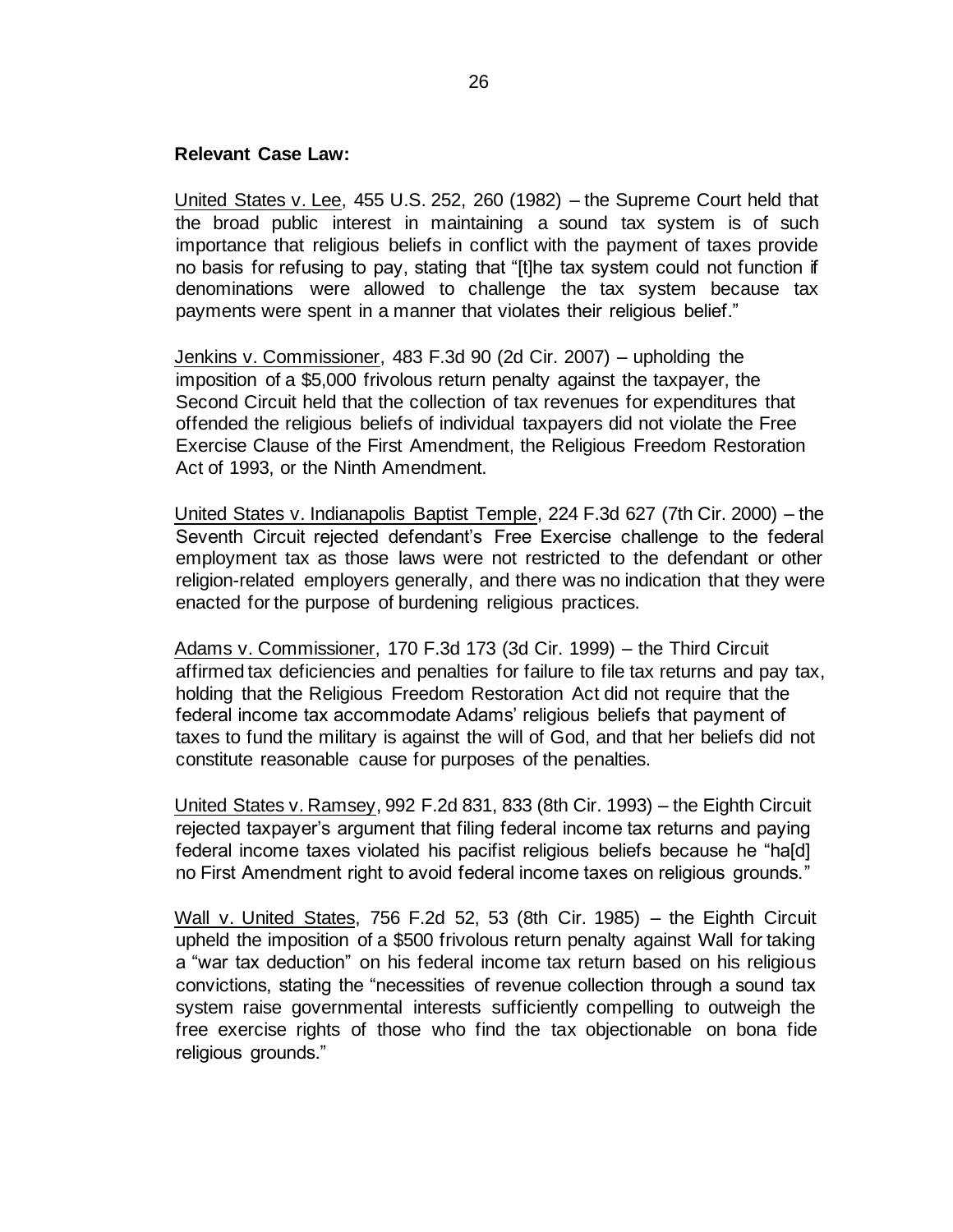United States v. Peister, 631 F.2d 658 (10th Cir. 1980) – the Tenth Circuit found Peister's First Amendment right to freedom of religion was not violated and rejected his argument that he was exempt from income tax based on his vow of poverty after he became minister of a church he formed.

Salzer v. Commissioner, T.C. Memo. 2014-188, 108 T.C.M. (CCH) 284 (September 15, 2014) – the court found Salzer's justification for not paying taxes because he objected to the "socialist" policies of the government frivolous, holding that "[t]he legal duty to file a return exists independent of a taxpayer's personal political, economic, social, or religious convictions."

## **Other Cases:**

Droz v. Commissioner, 48 F.3d 1120 (9th Cir. 1995); Boardman v. Shulman, 110 A.F.T.R.2d (RIA) 2012-6987 (E.D. Cal. 2012); United States v. Ogilvie, No. 3:12–CR–00121–LRH–WGC, 2013 WL 6210645 (D. Nev. Nov. 27, 2013); Gardner v. Commissioner, T.C. Memo. 2017-107, 113 T.C.M. (CCH) 1482 (2017).

## **2. Contention: IRS summonses violate the Fourth Amendment protections against search and seizure.**

Some individuals or groups assert that summonses sent by the IRS to taxpayers and to third parties are per se violations of the Fourth Amendment's prohibition against warrantless search and seizure and are therefore unconstitutional.

**The Law:** The Fourth Amendment to the United States Constitution provides the "right of the people to be secure in their persons, houses, papers, and effects" and prohibits "unreasonable searches and seizures . . . ." The United States Supreme Court has held repeatedly that "the Fourth Amendment does not prohibit the obtaining of information revealed to a third party[.]" United States v. Miller, 425 U.S. 435, 443 (1976). The Fourth Amendment also provides that "no Warrants shall issue" unless there is "probable cause." The United States Supreme Court has ruled that the IRS "need not meet any standard of probable cause to obtain enforcement of [IRS] summons." United States v. Powell, 379 U.S. 48, 52 (1964). Where the enforcement of an IRS summons is challenged, the IRS bears the initial burden of showing "good faith compliance with summons requirements," which may "be demonstrated by the affidavit of the IRS agent." United States v. Norwood, 420 F.3d 888, 892 (8th Cir. 2005).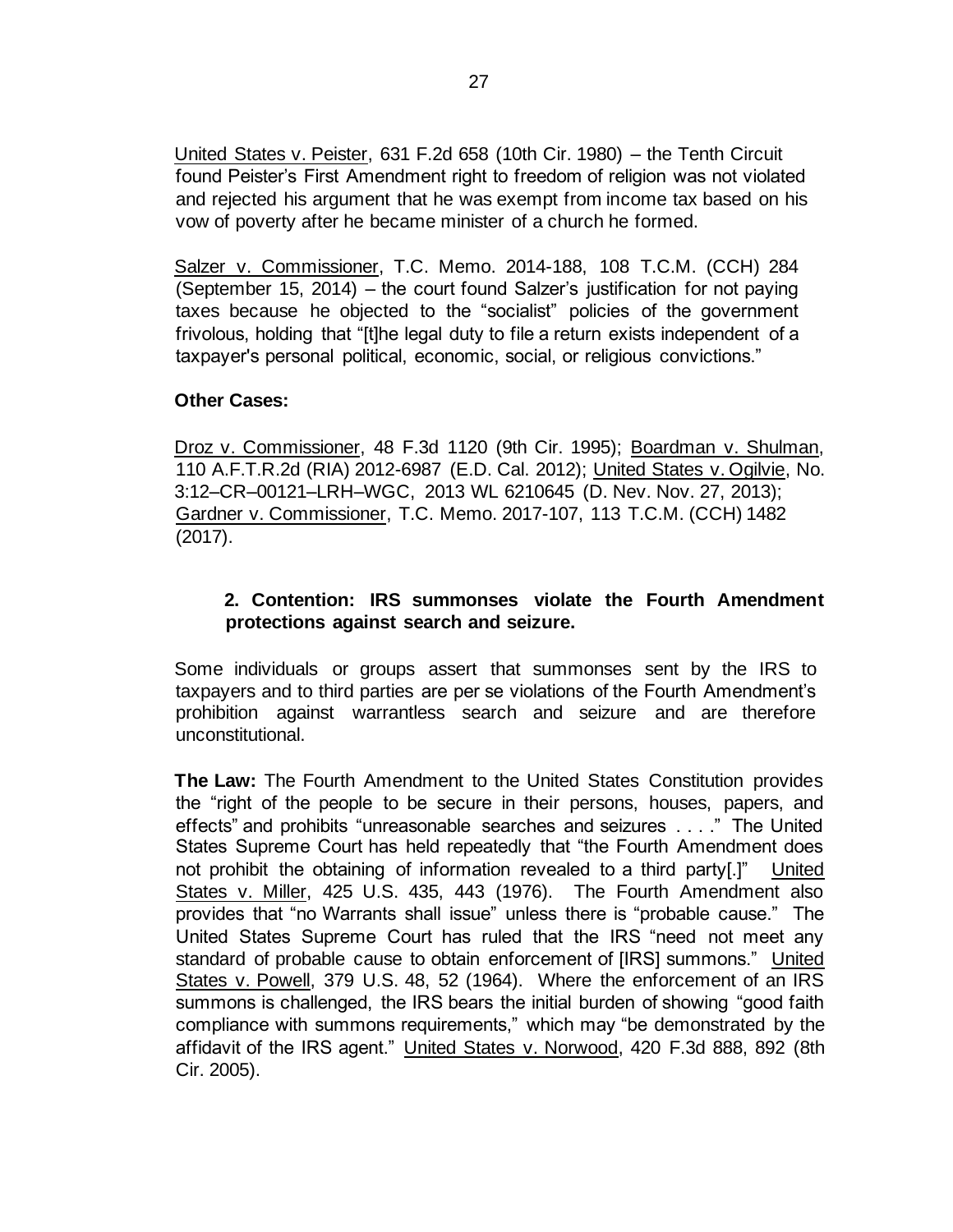#### **Relevant Case Law:**

United States v. Miller, 425 U.S. 435, 443 (1976) – the Supreme Court held that the "Fourth Amendment does not prohibit the obtaining of information revealed to a third party."

United States v. Powell, 379 U.S. 48, 51 (1964) – the Supreme Court held that "the Government need make no showing of probable cause to suspect fraud unless the taxpayer raises a substantial question that judicial enforcement of the administrative summons would be an abusive use of the court's process."

Taliaferro v. Freeman, 595 F. App'x 961, 962–63 (11th Cir. 2014) – the Eleventh Circuit held that the taxpayer's contention that IRS levies violate the Fourth Amendment right to be free from unreasonable seizures was "simply without merit" and did not even warrant discussion and ordered sanctions against the taxpayer up to and including double the government's costs.

O'Brien v. Green, 114 A.F.T.R.2d (RIA) 2014-5613 (E.D. Va. 2014) – the court rejected O'Brien's Fourth Amendment arguments and characterized them as frivolous.

Nevius v. Tomlinson, 113 A.F.T.R.2d (RIA) 2014-1872 (W.D. Miss. 2014) – Nevius argued that IRS summons issued without probable cause of warrant violated the Fourth Amendment. The court rejected this argument, stating "IRS need not meet any standard of probable cause to obtain enforcement of [a] summons."

Lewis v. United States, 109 A.F.T.R.2d (RIA) 2012-1756 (E.D. Ca. 2012) – the court rejected Lewis's argument that summonses sent to third parties violated the Fourth Amendment, holding that "summonses issued by the IRS seeking documents in the possession of third-parties do not implicate petitioner's rights under the Fourth Amendment."

## **Other Cases:**

Donaldson v. United States, 400 U.S. 517, 522 (1971); United States v. Feminist Fed. Credit Union, 620 F.2d 305 (6th Cir. 1980); United States v. Theep, 502 F.2d 797 (9th Cir. 1974); United States v. Galloway, No. 114CR00114DADBAM, 2017 WL 735730 (E.D. Cal. Feb. 24, 2017), aff'd, 802 F. App'x 247 (9th Cir. 2020).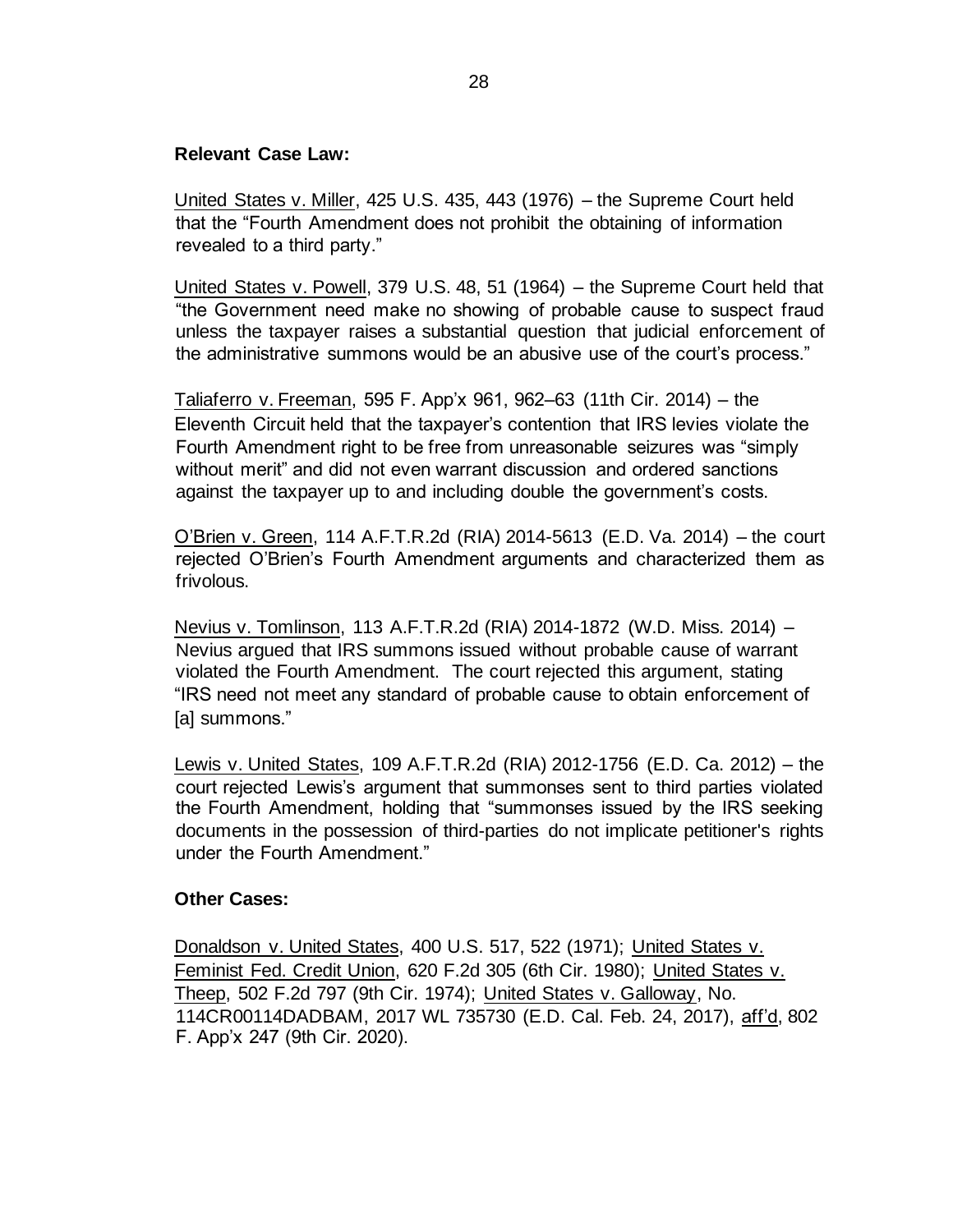#### **3. Contention: Federal income taxes constitute a "taking" of property without due process of law, violating the Fifth Amendment.**

Some individuals or groups assert that the collection of federal income taxes constitutes a "taking" of property without due process of law, in violation of the Fifth Amendment. Thus, any attempt by the IRS to collect federal income taxes owed by a taxpayer is unconstitutional.

**The Law:** The Fifth Amendment to the United States Constitution provides that a person shall not be "deprived of life, liberty, or property, without due process of law . . . ." The United States Supreme Court stated that "it is . . . well settled that [the Fifth Amendment] is not a limitation upon the taxing power conferred upon Congress by the Constitution; in other words, that the Constitution does not conflict with itself by conferring, upon the one hand, a taxing power, and taking the same power away, on the other, by the limitations of the due process clause." Brushaber v. Union Pacific R.R., 240 U.S. 1, 24 (1916). Further, the Supreme Court has upheld the constitutionality of the summary administrative procedures contained in the Internal Revenue Code against due process challenges on the basis that a post-collection remedy (e.g., a tax refund suit) exists and is sufficient to satisfy the requirements of constitutional due process. Phillips v. Commissioner, 283 U.S. 589, 595–97 (1931).

The Internal Revenue Code provides methods to ensure due process to taxpayers: (1) the "refund method," set forth in section 7422(e) and 28 U.S.C. §§ 1341 and 1346(a), in which a taxpayer must pay the full amount of the tax and then sue for a refund in a federal district court or in the United States Court of Federal Claims; and (2) the "deficiency method," set forth in section 6213(a), in which a taxpayer may, without paying the contested tax, petition the United States Tax Court to redetermine a tax deficiency asserted by the IRS. Courts have found that both methods provide constitutional due process.

In [Rev. Rul. 2005-19,](https://www.irs.gov/irb/2005-14_IRB#RR-2005-19) [2](http://www.irs.gov/irb/2005-14_IRB/ar11.html)005-1 C.B. 819 and in Notice 2010-33, 2010-17 I.R.B. 609, the IRS discussed this frivolous argument in more detail and warned taxpayers of the consequences of attempting to pursue a claim on these grounds.

For a discussion of frivolous tax arguments made in collection due process cases arising under sections 6320 and 6330, see Section II of this outline.

## **Relevant Case Law:**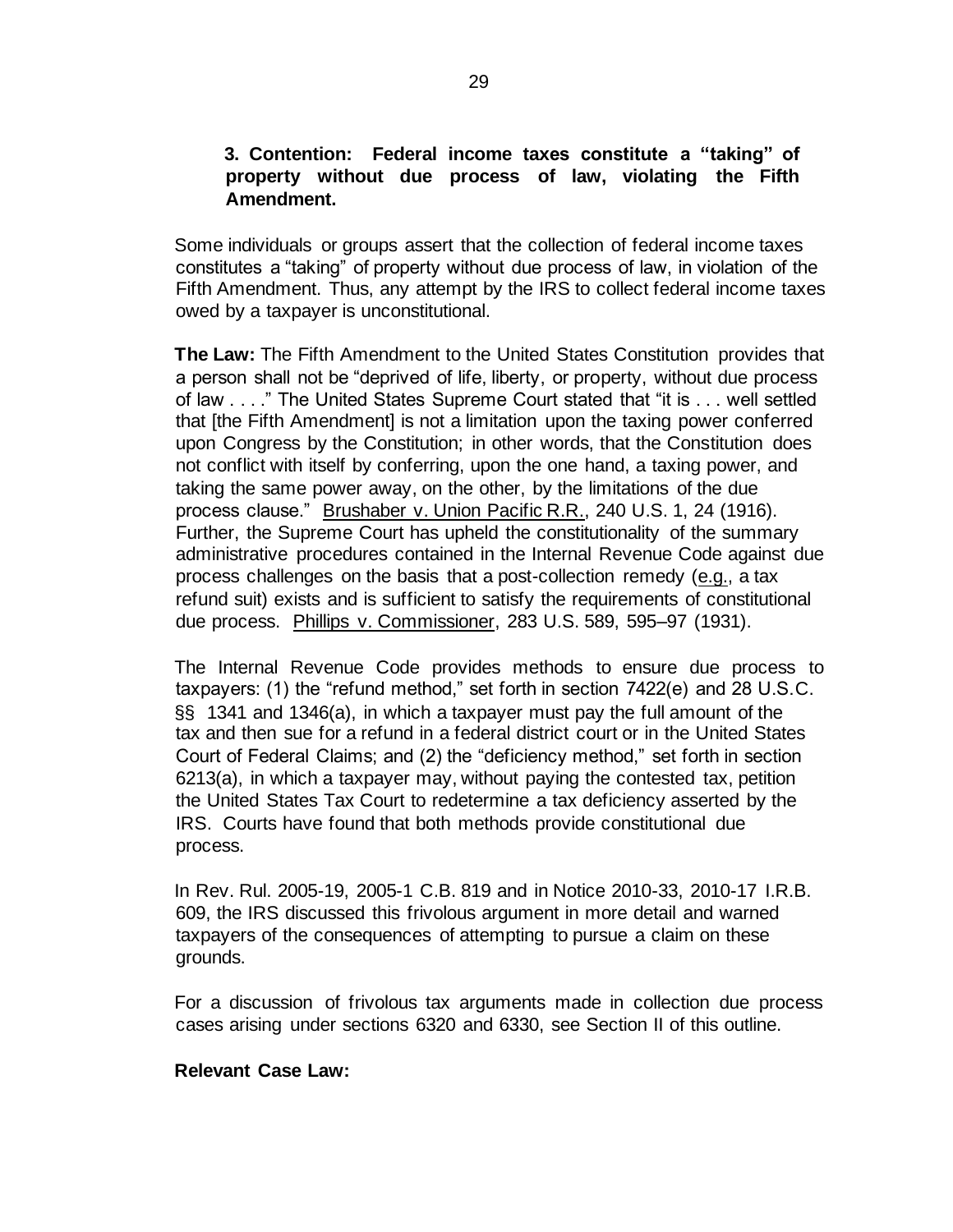Flora v. United States, 362 U.S. 145, 175 (1960) – the Supreme Court held that a taxpayer must pay the full tax assessment before being able to file a refund suit in district court, noting that a person has the right to appeal an assessment to the Tax Court "without paying a cent."

Taliaferro v. Freeman, 595 F. App'x 961, 962–63 (11th Cir. 2014) – ordering sanctions against the taxpayer up to and including double the government's costs, the Eleventh Circuit held that the taxpayer's contention that IRS levies violate the Fifth Amendment right to due process was "simply without merit" and did not even warrant discussion.

Schiff v. United States, 919 F.2d 830, 832 (2d Cir. 1990) – the Second Circuit rejected a due process claim of a taxpayer who chose not to avail himself of the opportunity to appeal a deficiency notice to the Tax Court.

O'Brien v. Green, 114 A.F.T.R.2d (RIA) 2014-5613 (E.D. Va. 2014) – the court rejected as frivolous the taxpayer's claim that an IRS levy violated the Fifth Amendment.

## **Other Cases:**

Rivas v. Commissioner, T.C. Memo. 2016-158, 112 T.C.M. (CCH) 247 (2016), appeal dismissed sub nom. Rivas v. Commissioner, No. 16-16365-C, 2017 WL 4842564 (11th Cir. Aug. 15, 2017).

## **4. Contention: Taxpayers do not have to file returns or provide financial information because of the protection against selfincrimination found in the Fifth Amendment.**

Some individuals or groups claim that taxpayers may refuse to file federal income tax returns, or may submit tax returns on which they refuse to provide any financial information, because they believe that their Fifth Amendment privilege against self-incrimination will be violated.

**The Law:** There is no constitutional right to refuse to file an income tax return on the ground that it violates the Fifth Amendment privilege against selfincrimination. As the Supreme Court has stated, a taxpayer cannot "draw a conjurer's circle around the whole matter by his own declaration that to write any word upon the government blank would bring him into danger of the law." United States v. Sullivan, 274 U.S. 259, 264 (1927). The failure to comply with the filing and reporting requirements of the federal tax laws will not be excused based upon blanket assertions of the constitutional privilege against compelled self-incrimination under the Fifth Amendment.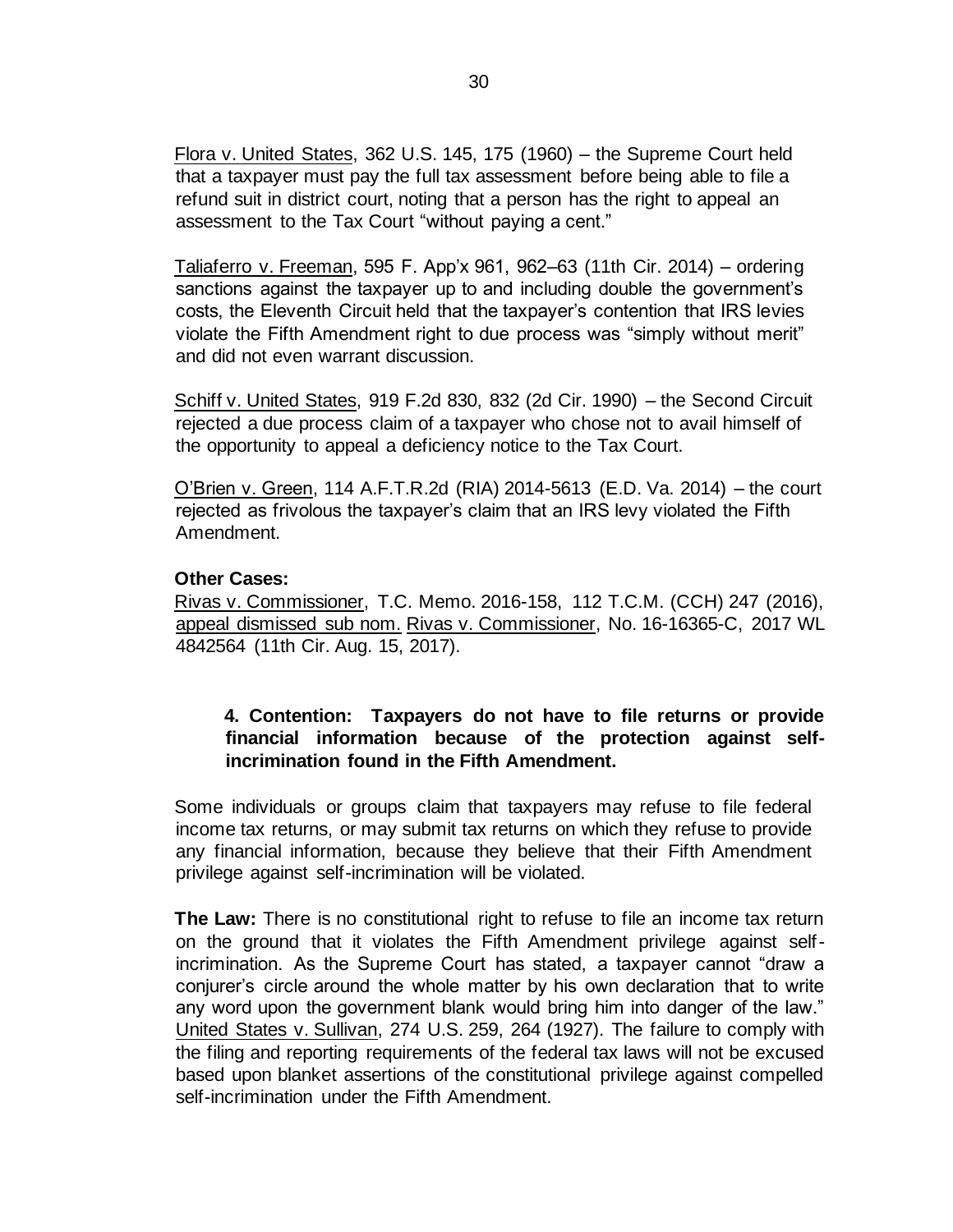The IRS has discussed this frivolous argument in more detail and warned taxpayers of the consequences of attempting to pursue a claim on these grounds.[Rev. Rul. 2005-19,](https://www.irs.gov/irb/2005-14_IRB#RR-2005-19) [2](http://www.irs.gov/irb/2005-14_IRB/ar11.html)005-1 C.B. 819; Notice 2010-33, 2010-17 I.R.B. 609.

#### **Relevant Case Law:**

Sochia v. Commissioner, 23 F.3d 941 (5th Cir. 1994) – the Fifth Circuit affirmed tax assessments and penalties for failure to file returns, failure to pay taxes, and filing a frivolous return and imposed sanctions for pursuing a frivolous case against taxpayers who, rather than provide any information on their tax return about income and expenses, claimed a Fifth Amendment privilege on each line calling for financial information.

United States v. Carlson, 617 F.2d 518, 523 (9th Cir. 1980) – Carlson asserted the Fifth Amendment on his 1974 and 1975 year-end tax returns; the Ninth Circuit held that "an individual who seeks to frustrate the tax laws by claiming too many withholding exemptions, with an eye to covering that crime and evading the tax return requirement by assertion of the Fifth Amendment, is not entitled to the amendment's protection."

United States v. Neff, 615 F.2d 1235, 1241 (9th Cir. 1980) – the Ninth Circuit affirmed a failure to file conviction, noting that the taxpayer "did not show that his response to the tax form questions would have been self-incriminating. He cannot, therefore, prevail on his Fifth Amendment claim."

United States v. Schiff, 612 F.2d 73, 83 (2d Cir. 1979) – the Second Circuit said that "the Fifth Amendment privilege does not immunize all witnesses from testifying. Only those who assert as to each particular question that the answer to that question would tend to incriminate them are protected. . . . [T]he questions in the income tax return are neutral on their face . . . . [h]ence privilege may not be claimed against all disclosure on an income tax return."

United States v. Brown, 600 F.2d 248, 252 (10th Cir. 1979) – the Tenth Circuit held that Brown made "an illegal effort to stretch the Fifth Amendment to include a taxpayer who wishes to avoid filing a return."

United States v. Daly, 481 F.2d 28, 30 (8th Cir. 1973) – the Eighth Circuit affirmed a failure to file conviction, rejecting the taxpayer's Fifth Amendment claim because of his "error in . . . his blanket refusal to answer any questions on the returns relating to his income or expenses."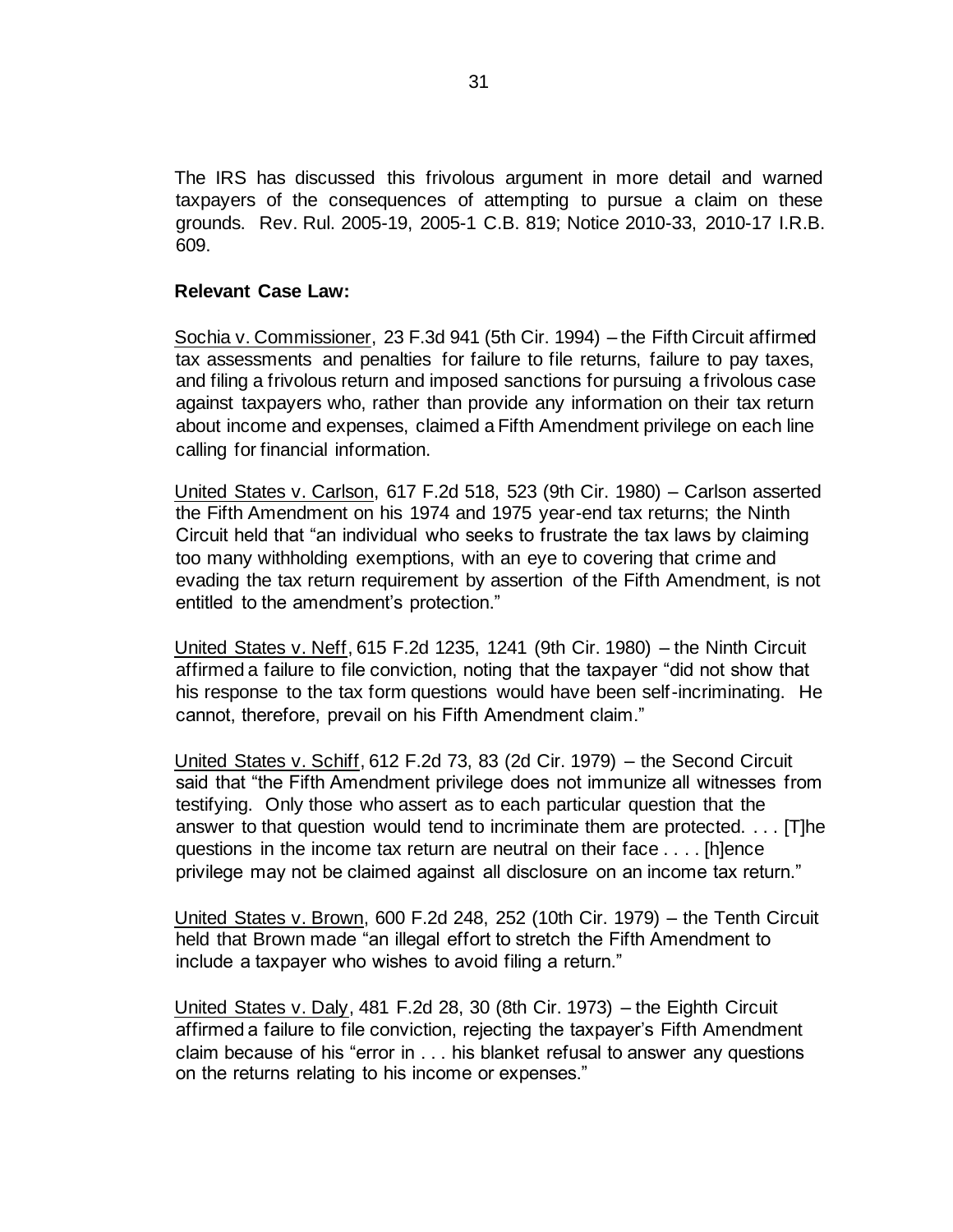Rader v. Commissioner, 143 T.C. No. 19 (2014) – the court overruled Rader's refusal to answer questions by "invoking his right, under the Fifth Amendment, not to 'be compelled in any criminal case to be a witness against himself.'" Imposing a \$10,000 sanction on Rader, the Court held that "in order for an individual to validly claim the privilege against self-incrimination, there must be a 'real and appreciable danger' from 'substantial hazards of self-incrimination', and the individual must have 'reasonable cause to apprehend (such) danger from a direct answer to questions posed to him.'"

## **Other Cases:**

Lund v. Chase Bank, 114 A.F.T.R.2d (RIA) 2014-5613 (D. Or. 2014); United States v. Edlefsen, 114 A.F.T.R.2d (RIA) 2014-6105 (D. Or. 2014).

## **5. Contention: Compelled compliance with the federal income tax laws is a form of servitude in violation of the Thirteenth Amendment.**

This argument asserts that being compelled to comply with federal tax laws is a form of servitude in violation of the Thirteenth Amendment.

**The Law:** The Thirteenth Amendment to the United States Constitution prohibits slavery within the United States as well as imposing involuntary servitude, except as punishment for a crime of which a person shall have been duly convicted. "If the requirements of the tax laws were to be classed as servitude, they would not be the kind of involuntary servitude referred to in the Thirteenth Amendment." Porth v. Brodrick, 214 F.2d 925, 926 (10th Cir. 1954) (per curiam). Courts have consistently found arguments that taxation constitutes a form of involuntary servitude to be frivolous.

In [Rev. Rul. 2005-19](https://www.irs.gov/irb/2005-14_IRB#RR-2005-19) [2005](https://www.irs.gov/irb/2005-14_IRB#RR-2005-19)[-19,](http://www.irs.gov/irb/2005-14_IRB/ar11.html) [2](http://www.irs.gov/irb/2005-14_IRB/ar11.html)005-1 C.B. 819 and in Notice 2010-33, 2010- 17 I.R.B. 609, the IRS discussed this frivolous argument in more detail and warned taxpayers of the consequences of attempting to pursue a claim on these grounds.

## **Relevant Case Law:**

United States v. Drefke, 707 F.2d 978, 983 (8th Cir. 1983) – the Eighth Circuit affirmed the taxpayer's failure to file conviction and rejected his claim that the Thirteenth Amendment prohibited his imprisonment because that amendment "is inapplicable where involuntary servitude is imposed as punishment for a crime."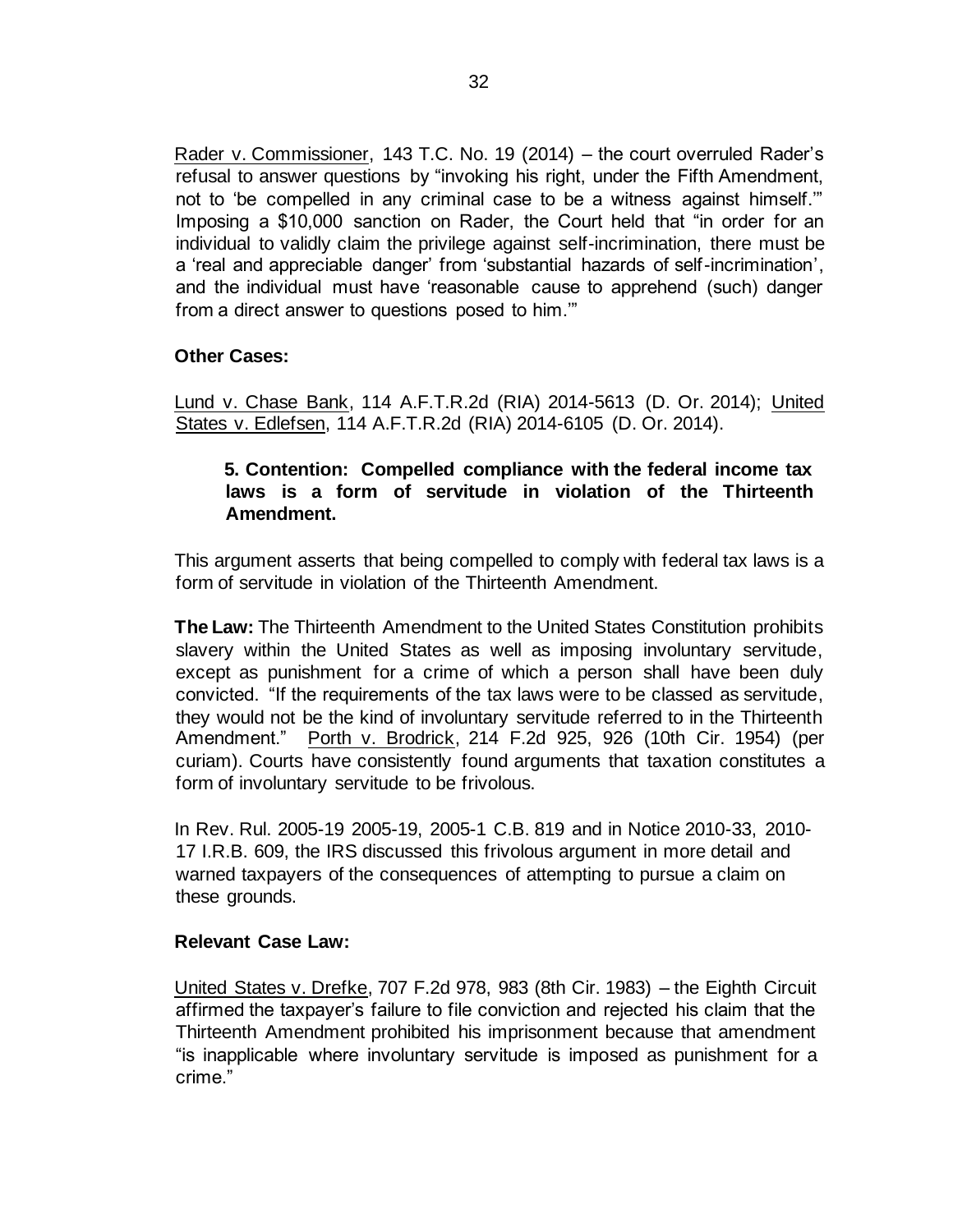Ginter v. Southern, 611 F.2d 1226 (8th Cir. 1979) – the Eighth Circuit rejected the taxpayer's claim that the Internal Revenue Code results in involuntary servitude in violation of the Thirteenth Amendment.

Kasey v. Commissioner, 457 F.2d 369 (9th Cir. 1972) – the Ninth Circuit rejected as meritless the argument that the requirements to keep records and to prepare and file tax returns violate taxpayers' Fifth Amendment privilege against selfincrimination and amount to involuntary servitude prohibited by the Thirteenth Amendment.

Porth v. Brodrick, 214 F.2d 925, 926 (10th Cir. 1954) – the Tenth Circuit found the taxpayer's Thirteenth and Sixteenth Amendment claims "clearly unsubstantial and without merit" as well as "far-fetched and frivolous."

Wilbert v. IRS (In re Wilbert), 262 B.R. 571 (Bankr. N.D. Ga. 2001) – the court rejected the taxpayer's argument that taxation is a form of involuntary servitude prohibited by the Thirteenth Amendment.

## **Other Cases:**

United States v. Moleski, Crim. No. 12–811 (FLW), 2014 WL 197907 (D. N.J. Jan. 13, 2014); Caton v. Hutson, 100 A.F.T.R.2d (RIA) 2007-6982 (M.D. Fla. 2007).

## **6. Contention: The federal income tax laws are unconstitutional because the Sixteenth Amendment to the United States Constitution was not properly ratified.**

This argument is based on the premise that all federal income tax laws are unconstitutional because the Sixteenth Amendment was not officially ratified or because the State of Ohio was not properly a state at the time of ratification. Proponents mistakenly believe that courts have refused to address this issue.

**The Law:** The Sixteenth Amendment provides that Congress shall have the power to lay and collect taxes on income, from whatever source derived, without apportionment among the several states, and without regard to any census or enumeration. The Sixteenth Amendment was ratified by forty states, including Ohio (which became a state in 1803); see Bowman v. United States, 920 F. Supp. 623 n.1 (E.D. Pa. 1995) (discussing the 1953 joint Congressional resolution that confirmed Ohio's status as a state retroactive to 1803), and issued by proclamation in 1913. Shortly thereafter, two other states also ratified the Amendment. Under Article V of the Constitution, only threefourths of the states are needed to ratify an Amendment. There were enough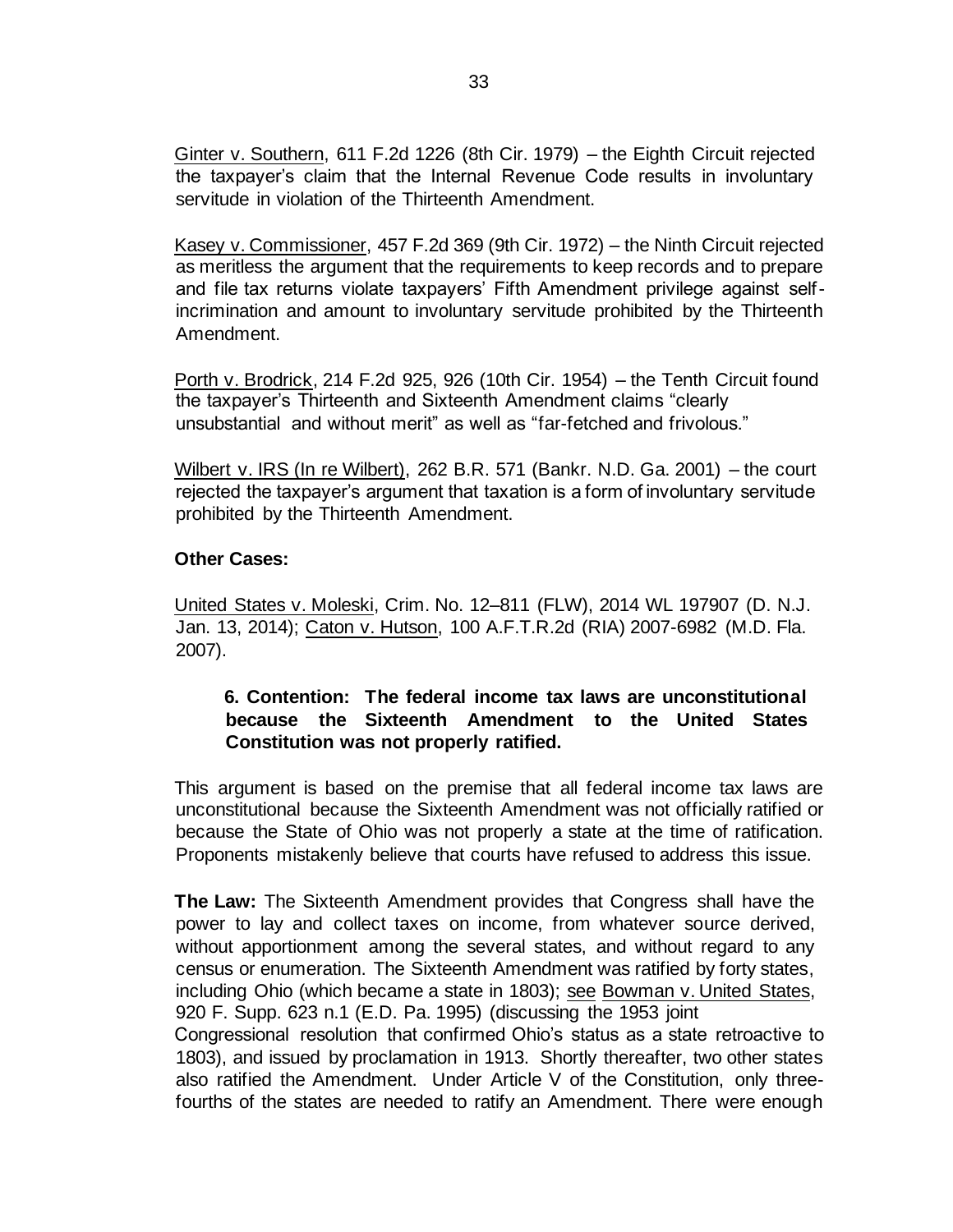states ratifying the Sixteenth Amendment even without Ohio to complete the number needed for ratification. Furthermore, after the Sixteenth Amendment was ratified, the Supreme Court upheld the constitutionality of the income tax laws. Brushaber v. Union Pacific R.R., 240 U.S. 1 (1916). Since then, courts have consistently upheld the constitutionality of the federal income tax.

In [Rev.](http://www.irs.gov/irb/2005-14_IRB/ar11.html) [Rul.](http://www.irs.gov/irb/2005-14_IRB/ar11.html) [2005](https://www.irs.gov/irb/2005-14_IRB#RR-2005-19)[-19,](http://www.irs.gov/irb/2005-14_IRB/ar11.html) [2](http://www.irs.gov/irb/2005-14_IRB/ar11.html)005-1 C.B. 819, and in Notice 2010-33, 2010-17 I.R.B. 609, the IRS discussed this frivolous argument in more detail and warned taxpayers of the consequences of attempting to pursue a claim on these grounds.

### **Relevant Case Law:**

Sochia v. Commissioner, 23 F.3d 941 (5th Cir. 1994) – the Fifth Circuit held that defendant's appeals, which made Sixteenth Amendment challenges to income tax legislation, were frivolous and warranted sanctions.

Miller v. United States, 868 F.2d 236, 241–42 (7th Cir. 1989) (per curiam) – the Seventh Circuit imposed sanctions on Miller for advancing a "patently frivolous" position, stating, "[w]e find it hard to understand why the long and unbroken line of cases upholding the constitutionality of the sixteenth amendment generally, Brushaber v. Union Pacific Railroad Company . . . and those specifically rejecting the argument advanced in The Law That Never Was, have not persuaded Miller and his compatriots to seek a more effective forum for airing their attack on the federal income tax structure."

United States v. Stahl, 792 F.2d 1438, 1441 (9th Cir. 1986) – the Ninth Circuit, upholding Stahl's conviction for failure to file returns and for making a false statement, stated that "the Secretary of State's certification under authority of Congress that the sixteenth amendment has been ratified by the requisite number of states and has become part of the Constitution is conclusive upon the courts."

United States v. Foster, 789 F.2d 457 (7th Cir. 1986) – the Seventh Circuit, rejecting Foster's claim that the Sixteenth Amendment was never properly ratified, affirmed his conviction for tax evasion, failing to file a return, and filing a false W-4 statement.

Knoblauch v. Commissioner, 749 F.2d 200, 202 (5th Cir. 1984) – the Fifth Circuit rejected as "totally without merit" the contention that the Sixteenth Amendment was not constitutionally adopted and imposed monetary sanctions against Knoblauch based on the frivolousness of his appeal.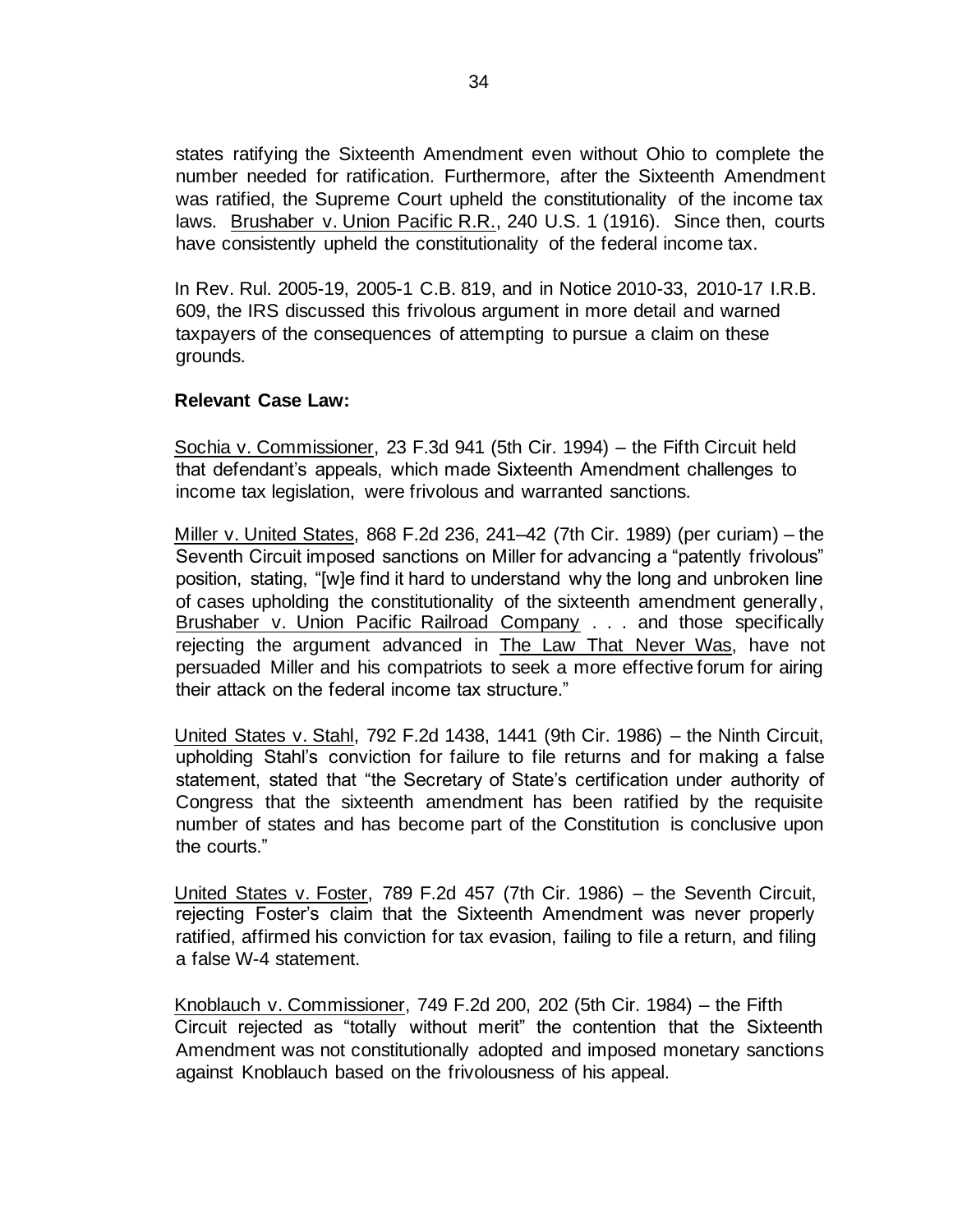### **Other Cases:**

George v. United States, No. 5:21-CV-01187-EJD, 2022 WL 562758 (N.D. Cal. Feb. 24, 2022); United States v. Moleski, Crim. No. 12–811 (FLW), 2014 WL 197907 (D. N.J. Jan. 13, 2014); Banister v. U .S. Dep't of the Treasury, 110 A.F.T.R.2d (RIA) 2012-6790 (N.D. Cal. 2011); United States v. Benson, 2008 WL 267055 (N.D. Ill. Jan. 10, 2008); [United States v. Schulz](https://www.justice.gov/archive/tax/Schultz_OrderIinContempt.pdf)[,](http://www.cheatingfrenzy.com/schulz30.pdf) 529 F. Supp. 2d 341 (N.D.N.Y. 2007); Stearman v. Commissioner, T.C. Memo. 2005-39, 89 T.C.M. (CCH) 823 (2005).

## **7. Contention: The Sixteenth Amendment does not authorize a direct non-apportioned federal income tax on United States citizens.**

Some individuals and groups assert that the Sixteenth Amendment does not authorize a direct non-apportioned income tax and, thus, U.S. citizens and residents are not subject to federal income tax laws.

**The Law:** The constitutionality of the Sixteenth Amendment has invariably been upheld when challenged. Numerous courts have both implicitly and explicitly recognized that the Sixteenth Amendment authorizes a non-apportioned direct income tax on United States citizens and that the federal tax laws are valid as applied. In Notice 2010-33, 2010-17 I.R.B. 609, the IRS warned taxpayers of the consequences of attempting to pursue a claim on these grounds.

#### **Relevant Case Law:**

Young v. Commissioner, 551 F. App'x 229, 203 (8th Cir. 2014) – rejecting as "meritless" and "frivolous" Young's arguments that the income tax is an unconstitutional direct tax, the 8th Circuit imposed \$8,000 in sanctions.

Taliaferro v. Freeman, 595 F. App'x 961, 962–63 (11th Cir. 2014) – the Eleventh Circuit rejected as frivolous the taxpayer's argument that the Sixteenth Amendment authorizes the imposition of excise taxes but not income taxes, and ordered sanctions against him up to and including double the government's costs.

In re Becraft, 885 F.2d 547, 548–49 (9th Cir. 1989) – the Ninth Circuit, rejecting the taxpayer's frivolous position that the Sixteenth Amendment does not authorize a direct non-apportioned income tax, affirmed the failure to file conviction.

Lovell v. United States, 755 F.2d 517, 518–20 (7th Cir. 1984) – the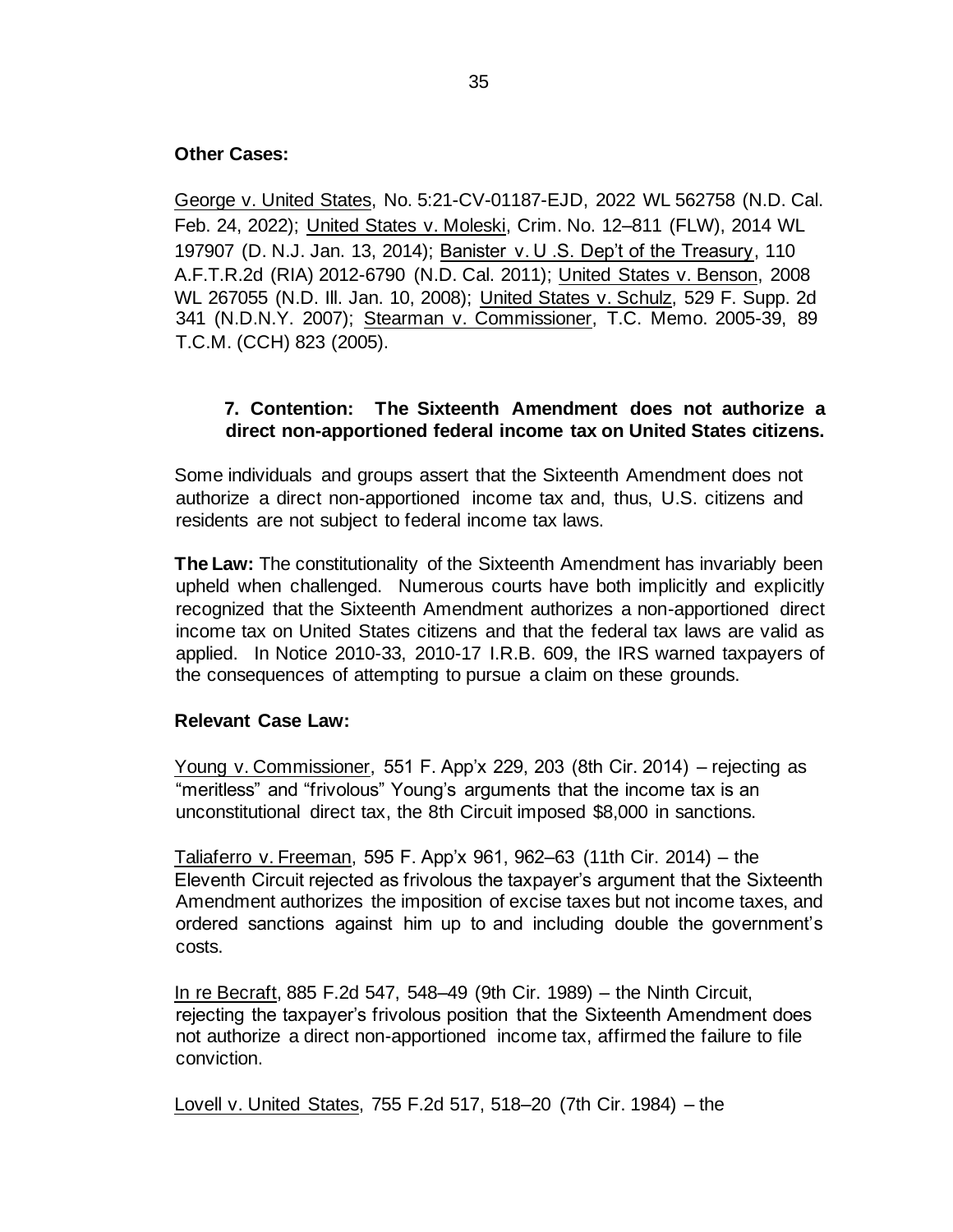Seventh Circuit rejected the argument that the Constitution prohibits imposition of a direct tax without apportionment, upheld assessment of the frivolous return penalty, and imposed sanctions for pursuing "frivolous arguments in bad faith" on top of the lower court's award of attorneys' fees to the government.

United States v. Jones, 115 A.F.T.R.2d (RIA) 2015-2038 (D. Minn. 2015) – the court rejected as frivolous the taxpayer's arguments that individual income tax is unconstitutional because it is "a direct tax which must be apportioned among the several states," noting that "[i]t is well-established that the Sixteenth Amendment authorizes the imposition of an income tax without apportionment among the states."

Maxwell v. IRS, No. CIV. 3090308, 2009 WL 920533, at \*2 (M.D. Tenn. Apr. 1, 2009) – the court characterized the taxpayer's arguments that there is no law that imposes an income tax, nor is there a non-apportioned direct tax that could be imposed on him as a supposed non-citizen as "routinely rejected."

### **Other Cases:**

Broughton v. United States, 632 F.2d 706 (8th Cir. 1980); George v. United States, No. 5:21-CV-01187-EJD, 2022 WL 562758 (N.D. Cal. Feb. 24, 2022); United States v. Troyer, 113 A.F.T.R.2d (RIA) 2014-387 (D. Wyo. 2013); United States v. Hockensmith, 104 A.F.T.R.2d (RIA) 2009-5133 (M.D. Pa. 2009); Stearman v. Commissioner, T.C. Memo. 2005-39, 89 T.C.M. (CCH) 823 (2005).

## **E. Fictional Legal Bases**

## **1. Contention: The Internal Revenue Service is not an agency of the United States.**

Some argue that the IRS is not an agency of the United States but rather a private corporation, because it was not created by positive law (i.e., an act of Congress) and that, therefore, the IRS does not have the authority to enforce the Internal Revenue Code.

**The Law:** Constitutional and statutory authority establishes that the IRS is an agency of the United States. Indeed, the Supreme Court has stated that "the Internal Revenue Service is organized to carry out the broad responsibilities of the Secretary of the Treasury under § 7801(a) of the 1954 Code for the administration and enforcement of the internal revenue laws." Donaldson v. United States, 400 U.S. 517, 534 (1971).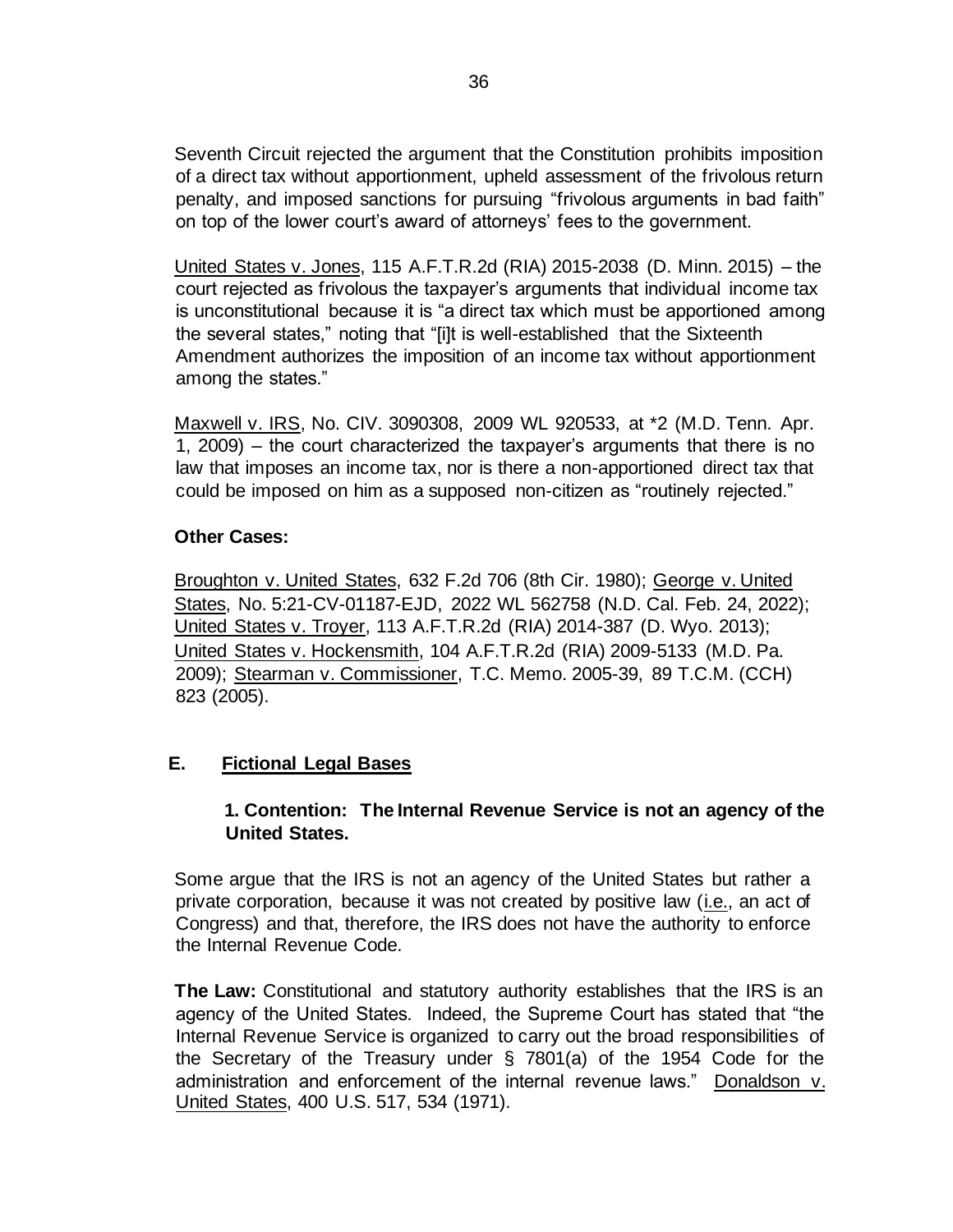Pursuant to section 7801, the Secretary of the Treasury has full authority to administer and enforce the internal revenue laws and has the power to create an agency to enforce such laws. Based upon this legislative grant, the IRS was created. Thus, the IRS is a body established by "positive law" because it was created through a congressionally mandated power. Moreover, section 7803(a) explicitly provides that there shall be a Commissioner of Internal Revenue who shall administer and supervise the execution and application of the internal revenue laws.

The IRS warned taxpayers of the consequences of attempting to pursue a claim on these grounds in Notice 2010-33, 2010-17 I.R.B. 609.

### **Relevant Case Law:**

United States v. Fern, 696 F.2d 1269, 1273 (11th Cir. 1983) – the Eleventh Circuit declared that "[c]learly, the Internal Revenue Service is a 'department or agency' of the United States."

Nevius v. Tomlinson, 113 A.F.T.R.2d (RIA) 2014-1872 (W.D. Miss. 2014) – the court granted summary judgment in favor of the government, rejecting Nevius's claim that the IRS is a private corporation, rather than a government agency.

United States v. Provost, 109 A.F.T.R.2d (RIA) 2012-1706 (E.D. Cal. 2012) – the court rejected the taxpayer's arguments and stated that the United States is a sovereign, not a corporation, the IRS is a government agency, and that arguments to the contrary are "wholly frivolous."

Salman v. Dep't of Treasury, 899 F. Supp. 471, 472 (D. Nev. 1995) – the court described Salman's contention that the IRS is not a government agency of the United States as "wholly frivolous" and dismissed his claim with prejudice.

Edwards v. Commissioner, T.C. Memo. 2002-169, 84 T.C.M. (CCH) 24 (2002) – the court dismissed the argument that the IRS is not an agency of the United States Department of Treasury as "tax protester gibberish" and stated that "[i]t's bad enough when ignorant and gullible or disingenuous taxpayers utter tax protester gibberish. It's much more disturbing when a member of the bar offers tax protester gibberish as a substitute for legal argument."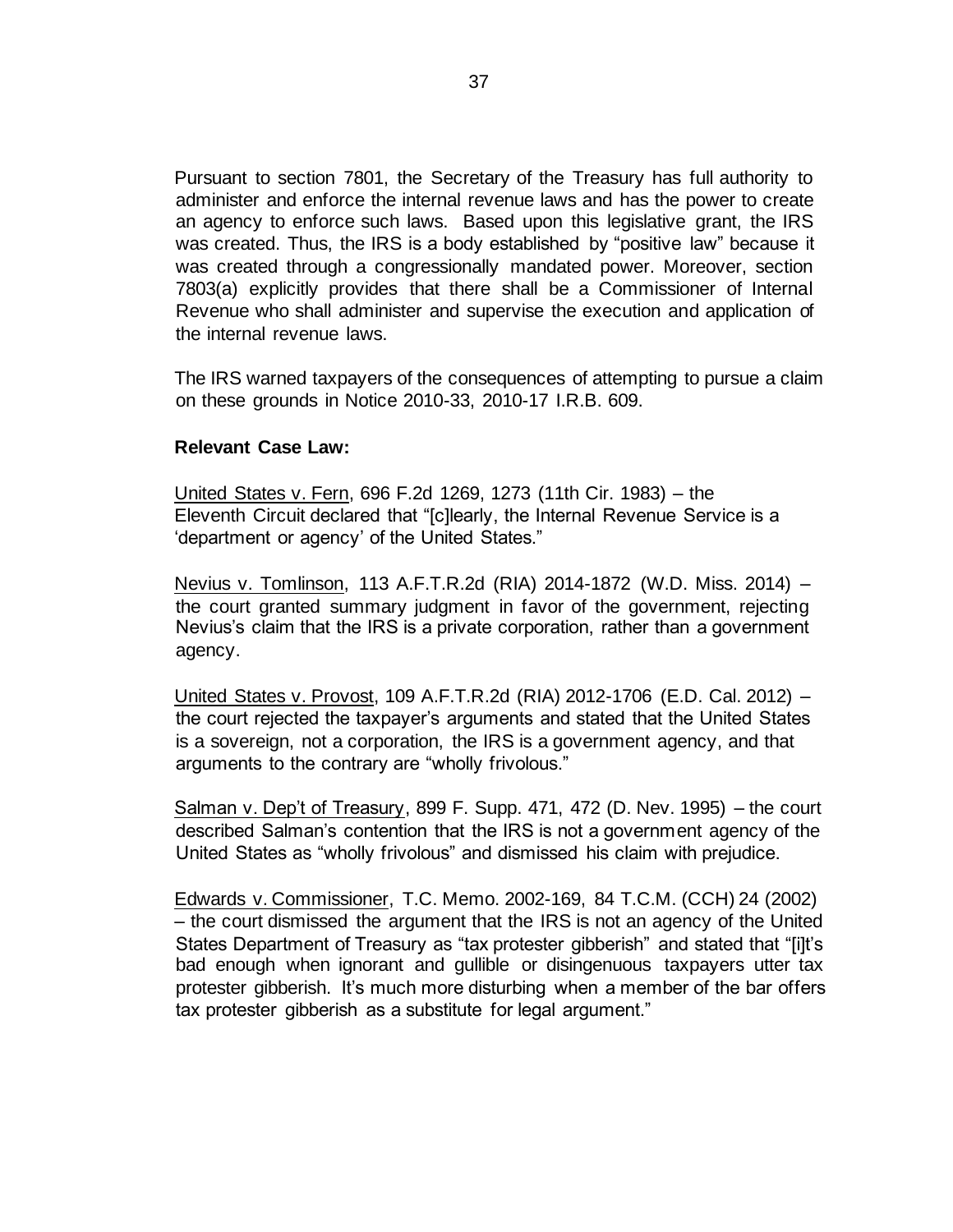## **2. Contention: Taxpayers are not required to file a federal income tax return, because the instructions and regulations associated with the Form 1040 do not display an OMB control number as required by the Paperwork Reduction Act.**

Some individuals and groups claim that taxpayers are not required to file tax returns because of the Paperwork Reduction Act of 1980, 44 U.S.C. § 3501, et seq. ("PRA"). The PRA was enacted to limit federal agencies" information requests that burden the public. The "public protection" provision of the PRA provides that no person shall be subject to any penalty for failing to maintain or provide information to any agency if the information collection request involved does not display a current control number assigned by the Office of Management and Budget [OMB] Director. 44 U.S.C. § 3512. Advocates of this contention claim that they cannot be penalized for failing to file Form 1040, because the instructions and regulations associated with the Form 1040 do not display any OMB control number

**The Law:** Courts have uniformly rejected this argument on multiple grounds. Some have simply noted that the PRA applies to the forms themselves, not to the instruction booklets, and because the Form 1040 has a control number, there is no PRA violation. Others have held that Congress created the duty to file returns in section 6012(a), and "Congress did not enact the PRA's public protection provision to allow OMB to abrogate any duty imposed by Congress." United States v. Neff, 954 F.2d 698, 699 (11th Cir. 1992). The IRS has warned taxpayers of the consequences of making this frivolous argument. [Rev. Rul.](https://www.irs.gov/irb/2006-15_IRB#RR-2006-21)  [2006-21,](https://www.irs.gov/irb/2006-15_IRB#RR-2006-21) 2006-1 C.B. 745; Notice 2010-33, 2010-17 I.R.B. 609.

#### **Relevant Case Law:**

Dodge v. Commissioner, 317 F. App'x 581 (8th Cir. 2009) – the Eighth Circuit treated the taxpayer's argument that the Form 1040 does not comply with the PRA as frivolous.

Lewis v. Commissioner, 523 F.3d 1272 (10th Cir. 2008) – Lewis argued that the Form 1040 was not valid because (1) the IRS never changed the OMB control number, (2) there is no expiration date, and (3) there are no PRA disclosures on the form 1040. The court held that "Lewis's arguments have no merit and cannot be supported by case law."

Wolcott v. Commissioner, 103 A.F.T.R.2d (RIA) 2009-1300 (6th Cir. 2008) – the Sixth Circuit rejected the taxpayer's argument that Form 1040 does not comply with the PRA and imposed sanctions of \$4,000 under 12 U.S.C. § 1912 for bringing a frivolous appeal.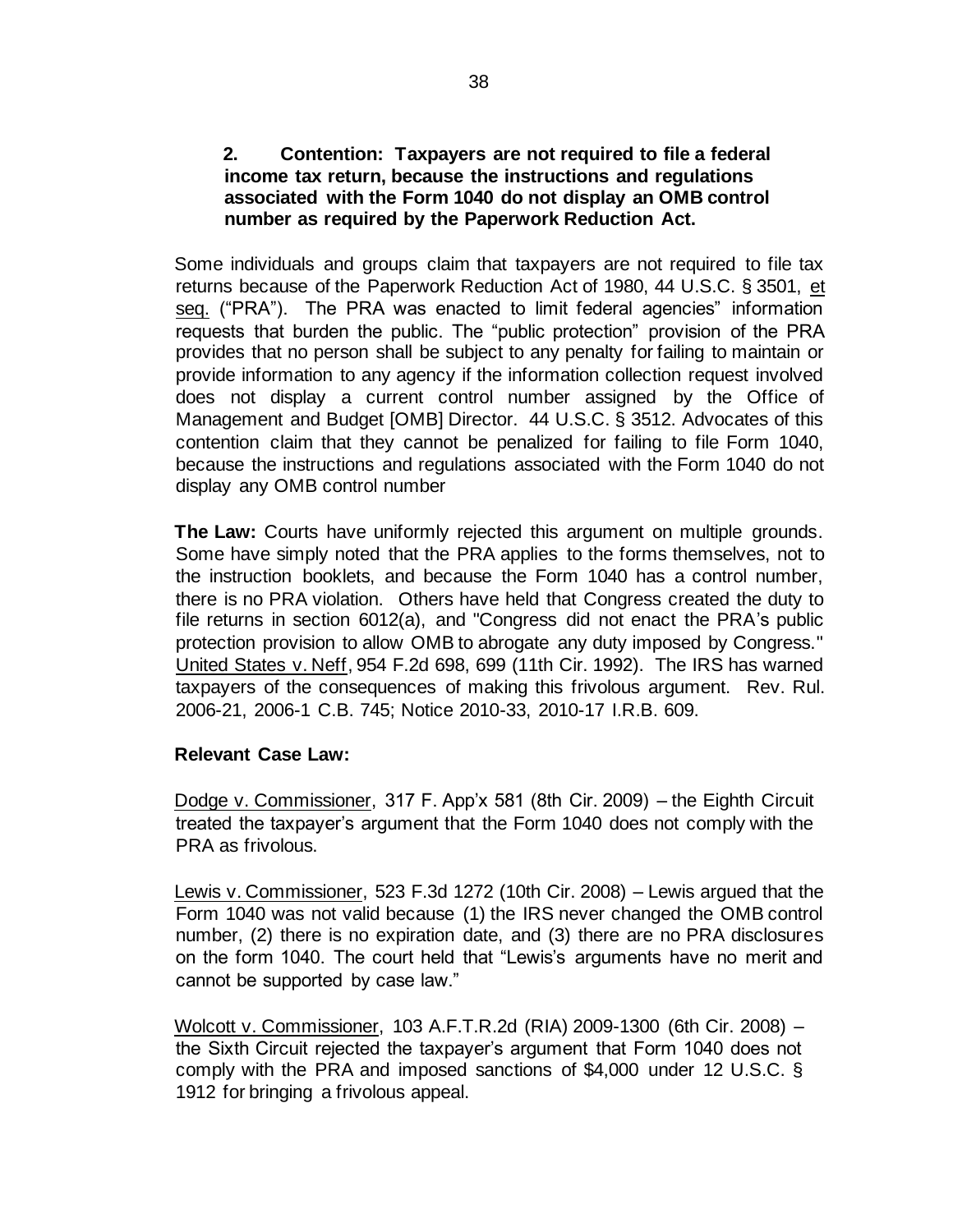United States v. Patridge, 507 F.3d 1092 (7th Cir. 2007) – in upholding the taxpayer's conviction for tax evasion, the Seventh Circuit addressed and rejected the taxpayer's contention that the PRA foreclosed his conviction.

Salberg v. United States, 969 F.2d 379 (7th Cir. 1992) – the Seventh Circuit affirmed the taxpayer's conviction for tax evasion and failing to file a return, rejecting his claims under the PRA.

United States v. Holden, 963 F.2d 1114 (8th Cir. 1992) – the Eighth Circuit affirmed the taxpayer's conviction for failing to file a return and rejected his contention that he should have been acquitted because tax instruction booklets fail to comply with the PRA.

United States v. Hicks, 947 F.2d 1356, 1359 (9th Cir. 1991) – the Ninth Circuit affirmed the taxpayer's conviction for failing to file a return, finding that the requirement to provide information is required by law, not by the IRS: "This is a legislative command, not an administrative request. The PRA was not meant to provide criminals with an all-purpose escape hatch."

Lonsdale v. United States, 919 F.2d 1440 (10th Cir. 1990) – the Tenth Circuit held that the PRA does not apply to summonses and collection notices.

United States v. Wunder, 919 F.2d 34 (6th Cir. 1990) – the Sixth Circuit rejected the taxpayer's claim of a PRA violation and affirmed his conviction for failing to file a return.

Perry v. Wright, 111 A.F.T.R.2d (RIA) 1209 (S.D.N.Y. 2013) – the court held that the PRA does not provide a waiver of sovereign immunity in a tax collection case.

#### **Other Cases:**

Licha v. United States, 586 F. App'x 350 (9th Cir. 2014); Wheeler v. Commissioner, 528 F.3d 773 (10th Cir. 2008); United States v. Sanders, 110 A.F.T.R.2d (RIA) 2012-5910 (S.D. Ill. 2011); Shakir v. Commissioner, T.C. Memo. 2015-147, 110 T.C.M. (CCH) 137 (2015); Burt v. Commissioner, T.C. Memo. 2013-140, 105 T.C.M. (CCH) 1827 (2013); Saxon v. United States, T.C. Memo. 2006-52, 91 T.C.M. (CCH) 914 (2006).

One variation of this theory is that taxpayers are not required to comply with requests at a Collection Due Process (CDP) hearing to fill out and submit Form 443-A Collection Information Statement for Wage Earners and Self–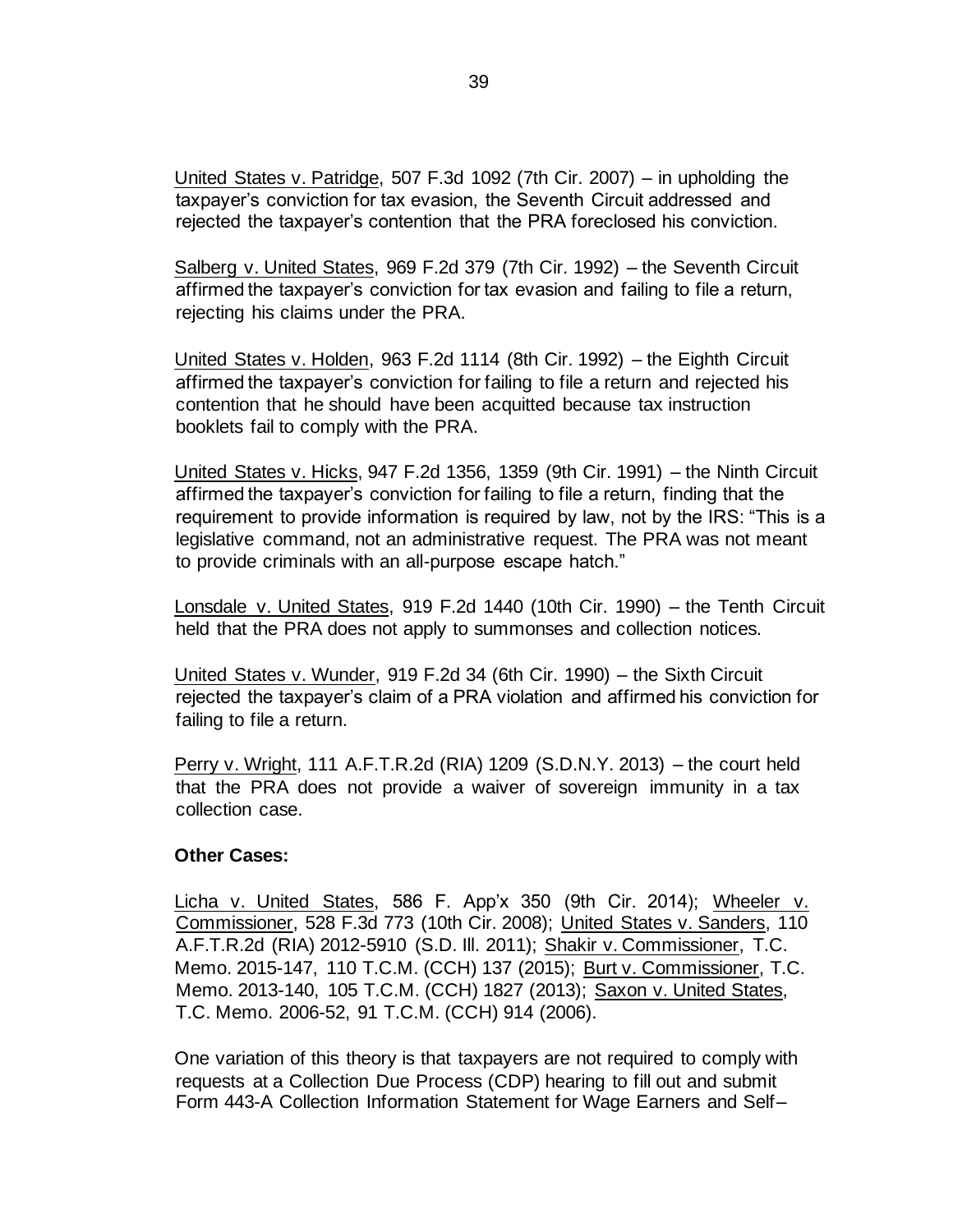Employed Individuals because the Form 443-A does not display an OMB control number as required by the Paperwork Reduction Act (PRA)**.** 

**The Law:** Pitts v. Commissioner, T.C. Memo 2010-101, 9 T.C.M. (CCH) 1406  $(2010)$ . The Court held that 44 U.S.C. section  $3518(c)(1)(B)(ii)$  excludes administrative hearings—such as CDP hearings that evaluate the propriety of a specific collection action against a specific taxpayer—from the reach of the PRA. The lack of a control number on Form 433–A did not relieve Mr. Pitts from the obligation to submit the form and does not relieve him of the consequences of his failure to do so.

## **3. Contention: African Americans can claim a special tax credit as reparations for slavery and other oppressive treatment.**

Proponents of this contention assert that African Americans can claim a socalled "Black Tax Credit" on their federal income tax returns as reparations for slavery and other oppressive treatment suffered by African Americans. A similar frivolous argument has been made that Native Americans are entitled to a credit on their federal income tax returns as a form of reparations for past oppressive treatment.

**The Law:** No provision in the Internal Revenue Code allows taxpayers to claim a "Black Tax Credit" or a credit for Native American reparations. It is a well settled principle of law that deductions and credits are a matter of legislative grace. See INDOPCO, Inc. v. Commissioner, 503 U.S. 79, 84 (1992); New Colonial Ice Co. v. Helvering, 292 U.S. 435, 440 (1934). Unless specifically provided for in the Internal Revenue Code, no deduction or credit is allowed. The IRS has warned taxpayers of the consequences of claiming refunds or other tax benefits based on frivolous reparations tax credits. [Rev.](http://www.irs.gov/irb/2004-12_IRB/ar13.html) [Rul.](https://www.irs.gov/irb/2004-12_IRB#RR-2004-33) [2004-](http://www.irs.gov/irb/2004-12_IRB/ar13.html) [33,](http://www.irs.gov/irb/2004-12_IRB/ar13.html) [2004-1](http://www.irs.gov/irb/2004-12_IRB/ar13.html) [C.B.](http://www.irs.gov/irb/2004-12_IRB/ar13.html) 628, [Notice 2010](https://www.irs.gov/irb/2010-17_IRB#NOT-2010-33)[-33, 2010-17 I.R.B. 609.](http://www.irs.gov/irb/2004-12_IRB/ar13.html) And in [Rev. Rul.](https://www.irs.gov/irb/2006-15_IRB#RR-2006-20)  [2006-20,](https://www.irs.gov/irb/2006-15_IRB#RR-2006-20) [2](http://www.irs.gov/irb/2006-15_IRB/ar09.html)006-1 C.B. 746, and Notice 2010-33, 2010-17 I.R.B. 609, the IRS warned taxpayers about the frivolous nature of claiming an exemption for Native Americans from federal income tax liability based upon an unspecified "Native American Treaty".

Persons who claim refunds based on the slavery reparation tax credit or assist others in doing so are subject to prosecution for violation of federal tax laws. Furthermore, the United States has a cause of action for injunctive relief against a party suspected of violating the tax laws. Sections 7407 and 7408 provide for injunctive relief against income tax preparers and promoters of abusive tax shelters, respectively, in these types of cases.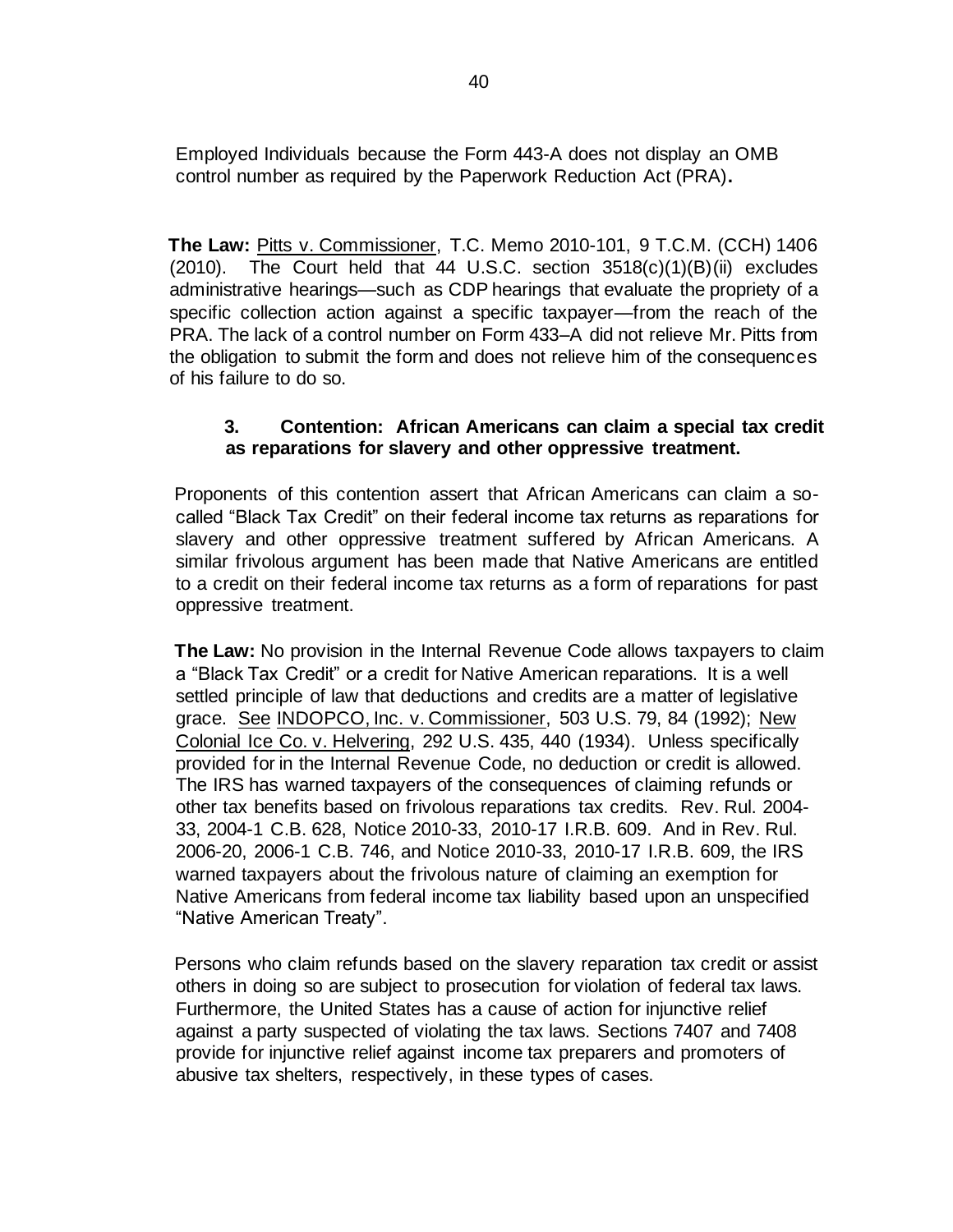### **Relevant Case Law:**

United States v. Bridges, 217 F.3d 841 (4th Cir. 2000) – the Fourth Circuit upheld the taxpayer's conviction of aiding and assisting the preparation of false tax returns, on which he claimed a non-existent "Black Tax Credit."

United States v. Foster, 89 A.F.T.R.2d (RIA) 2002-1063 (E.D. Va. 2002) – permanently enjoining Mr. Foster from preparing or assisting in the preparation of claiming refunds based on fabricated tax credits for slavery reparations or other comparable frivolous grounds.

George v. Commissioner, T.C. Memo. 2006-121, Tax Ct. Rep. (CCH) 56, 539 (2006) – the court rejected the taxpayer's frivolous argument that he is an "Indian not paying taxes," finding that, unless there is an exemption created by treaty or statute, Native Americans are subject to the same federal income tax laws as are other United States citizens.

Taylor v. United States, 57 Fed. Cl. 264, 266 (2003) – the court upheld the IRS's denial of the taxpayer's refund claim, which was based on "being reduced to a second class citizen, but billed first class citizenship taxes for over 60 years," and held that the Internal Revenue Code does not contain a provision allowing slavery reparation claims.

Wilkins v. Commissioner, 120 T.C. 109 (2003) – the court found that the Internal Revenue Code does not provide a tax deduction, credit, or other allowance for slavery reparations.

## **Other Cases:**

United States v. Haugabook, 2002 U.S. Dist. LEXIS 25314 (M.D. Ga. Dec. 9, 2002); United States v. Mims, 2002 U.S. Dist. LEXIS 25291 (S.D. Ga. Oct. 3, 2002); United States v. Foster, 2002 U.S. Dist. LEXIS 3092 (E.D. Va. Jan. 16, 2002); Hawkbey v. Commissioner, T.C. Memo. 2017-199, 114 T.C.M. (CCH) 417 (2017); Gunton v. Commissioner, T.C. Memo. 2006-122, 91 T.C.M. (CCH) 1261 (2006); Metallic v. Commissioner, T.C.M. (RIA) 2006-123 (T.C. 2006), aff'd, 225 F. App'x 1 (1st Cir. 2007).

## **4. Contention: Taxpayers are entitled to a refund of the Social Security taxes paid over their lifetime.**

Proponents of this contention encourage individuals to file claims for refund of the Social Security taxes paid during their lifetime on the basis that the claimants have sought to waive all rights to their Social Security benefits. Or they encourage taxpayers to claim a charitable contribution deduction for their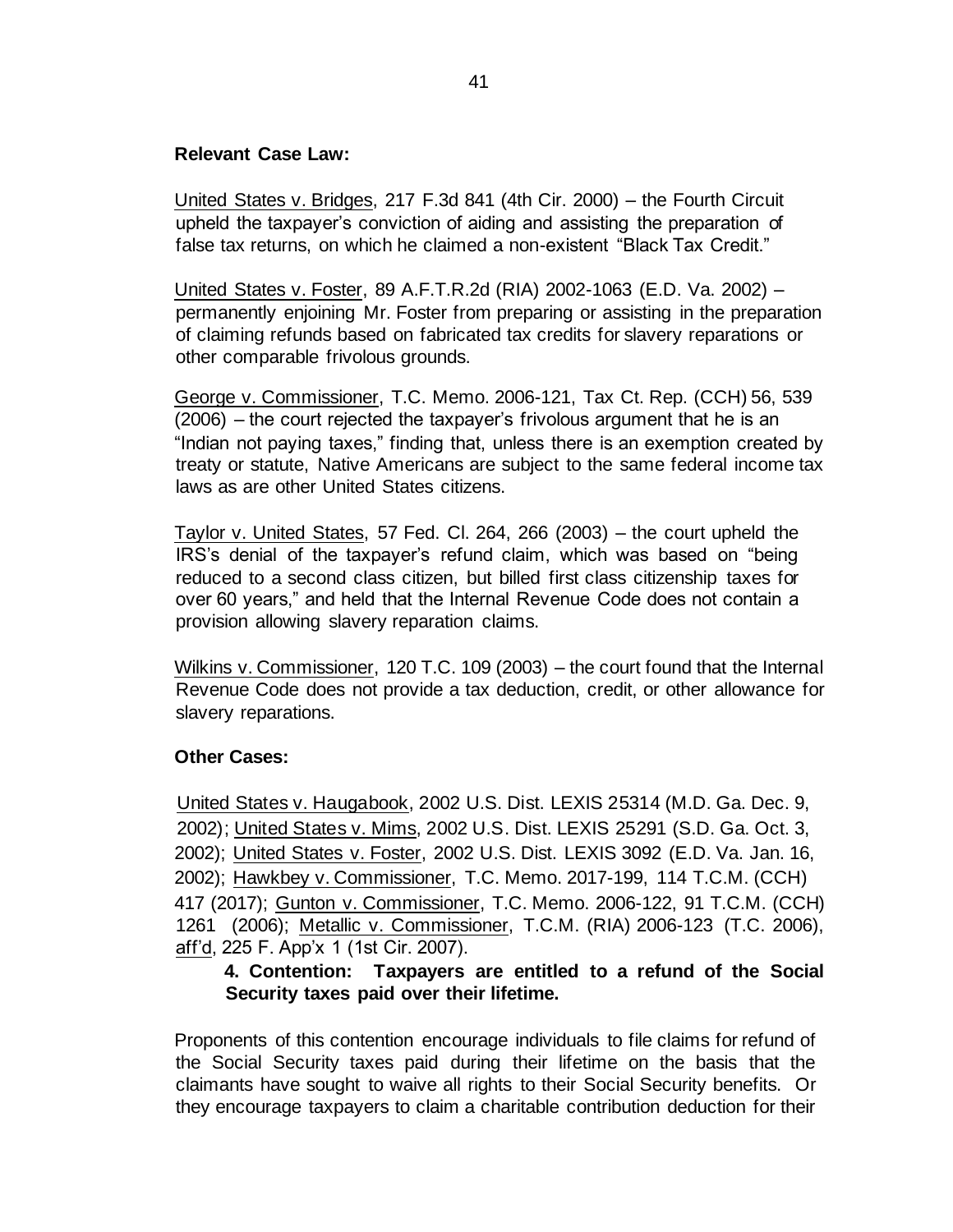"gift" of these benefits or of the Social Security taxes to the United States.

**The Law:** No provision in the Internal Revenue Code, or any other provision of law, allows for a refund of Social Security taxes paid on the grounds asserted above. Nor may a person claim a charitable contribution deduction based upon the purported waiver of future Social Security benefits. Crouch v. Commissioner, T.C. Memo. 1990-309, 59 T.C.M. (CCH) 938 (1990).

The IRS has discussed this frivolous argument in more detail and warned taxpayers of the consequences of attempting to pursue a claim on these grounds.[Rev. Rul. 2005-17,](https://www.irs.gov/irb/2005-14_IRB#RR-2005-17) [2](http://www.irs.gov/irb/2005-14_IRB/ar14.html)005-1 C.B. 823; Notice 2010-33, 2010-17 I.R.B. 609.

## **5. Contention: An "untaxing" package or trust provides a way of legally and permanently avoiding the obligation to file federal income tax returns and pay federal income taxes.**

Advocates of this idea believe that an "untaxing" package or trust provides a way of legally and permanently "untaxing" oneself so that a person is no longer required to file federal income tax returns and pay federal income taxes. Promoters who sell such tax-evasion plans and supposedly teach individuals how to remove themselves from the federal tax system rely on many of the above-described frivolous arguments, such as the claim that payment of federal income taxes is voluntary, that there is no requirement for a person to file federal income tax returns, and that there are legal ways not to pay federal income taxes.

**The Law:** The underlying claims for these "untaxing" packages are frivolous, as specified above. Furthermore, in [Rev. Rul. 2006-19,](https://www.irs.gov/irb/2006-15_IRB#RR-2006-19) 2006-1 C.B. 749, the IRS warned that taxpayers may not eliminate their federal income tax liability by attributing income to a trust and claiming expense deductions related to that trust.

Promoters of these "untaxing" schemes as well as willful taxpayers have been subjected to criminal penalties for their actions. Taxpayers who have purchased and followed these "untaxing" plans have also been subjected to civil penalties for failure to timely file a federal income tax return and failure to pay federal income taxes. Those who promote, advise on, or assist with these schemes can be enjoined from further carrying out this conduct or may be denied the ability to practice before the IRS.

#### **Relevant Case Law:**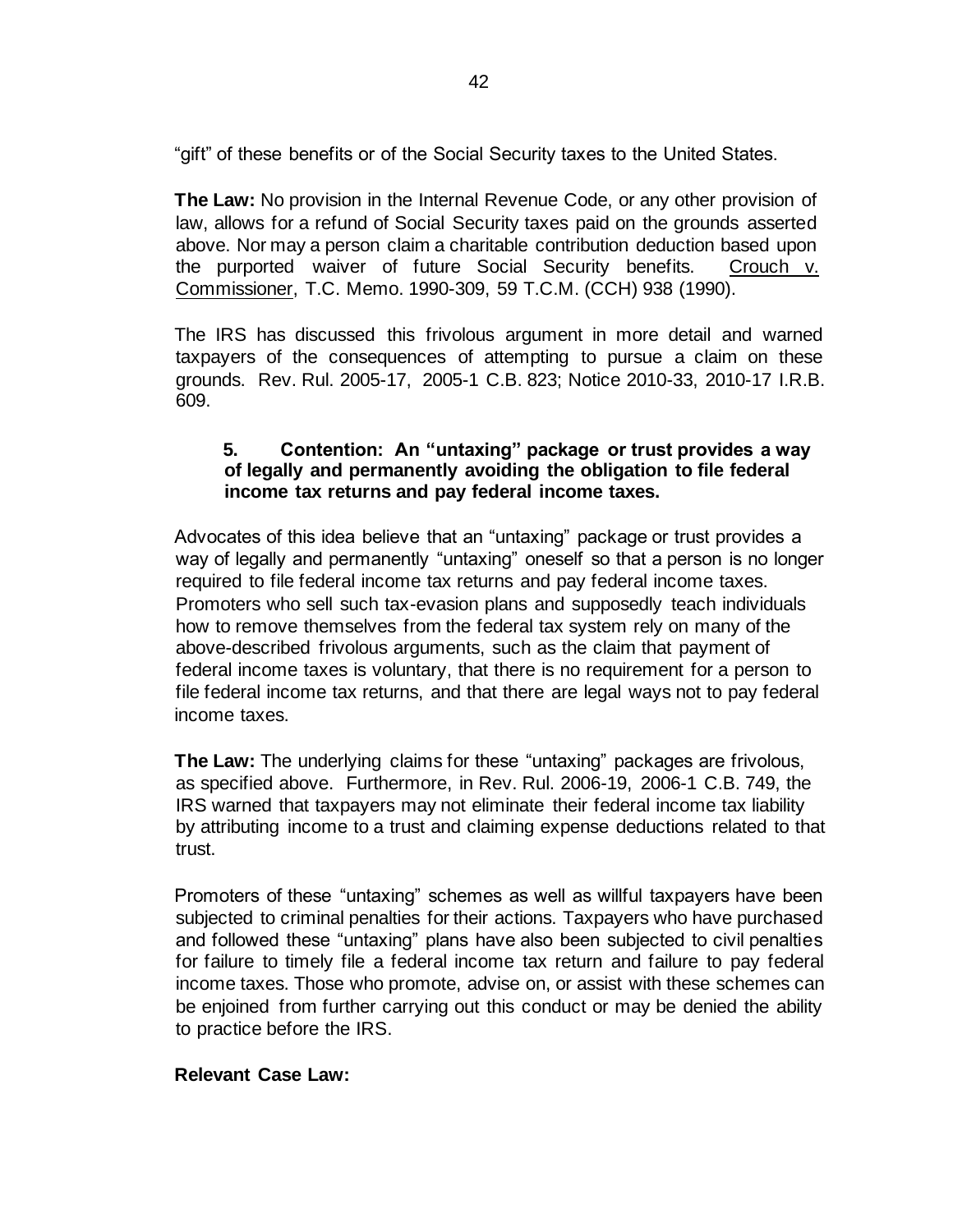United Sates v. Meredith, 685 F.3d 814 (9th Cir. 2012) – Lynne Meredith owned and operated several businesses, including We The People and Liberty International, that sold books and conducted seminars instructing people on how to avoid paying income taxes. At the heart of Meredith's operations was a bogus financial instrument she called a "pure trust," which she claimed was exempt from taxes. The Ninth Circuit affirmed Meredith's sentence of 121 months in prison for her role in promoting this fraud.

United States v. Bell, 414 F.3d 474, 479 (3d Cir. 2005) – the Third Circuit affirmed a permanent injunction against Bell, who sold customers access to materials instructing them on how to use a phony "U.S. Sources rationale" to file income tax returns reporting zero income.

United States v. Andra, 218 F.3d 1106, 1107 (9th Cir. 2000) – the Ninth Circuit affirmed the conviction of a promoter of an "untaxing" scheme for tax evasion and conspiracy, and found it proper, when calculating the effect of his actions for sentencing, to include the tax liabilities of those he recruited into this taxfraud conspiracy.

United States v. Clark, 139 F.3d 485 (5th Cir. 1998) – the Fifth Circuit upheld convictions of defendants involved with The Pilot Connection Society for conspiracy to defraud the United States and aiding and abetting the filing of fraudulent Forms W-4.

United States v. Scott, 37 F.3d 1564 (10th Cir. 1994) – the Tenth Circuit affirmed the conviction of eight promoters of a multi-tiered trust package marketed to purchasers as a device to eliminate tax liability without losing control over their assets or income.

United States v. Meek, 998 F.2d 776, 778 (10th Cir. 1993) – the Tenth Circuit upheld Meek's conviction of willfully failing to file an income tax return and willfully attempting to evade taxes because his "trust" had been formed through his membership in an organization (a "warehouse bank") that provided its members the opportunity to warehouse their funds until directed to disburse them.

United States v. Kaun, 827 F.2d 1144 (7th Cir. 1987) – the Seventh Circuit affirmed the district court's injunction prohibiting the taxpayer from inciting others to submit tax returns based on false income tax theories.

United States v. Krall, 835 F.2d 711, 714 (8th Cir. 1987) – the Eighth Circuit affirmed Krall's conviction of willfully filing false income tax returns, stating, "[I]t is clear the alleged trusts were shams; Krall exercised the same dominion and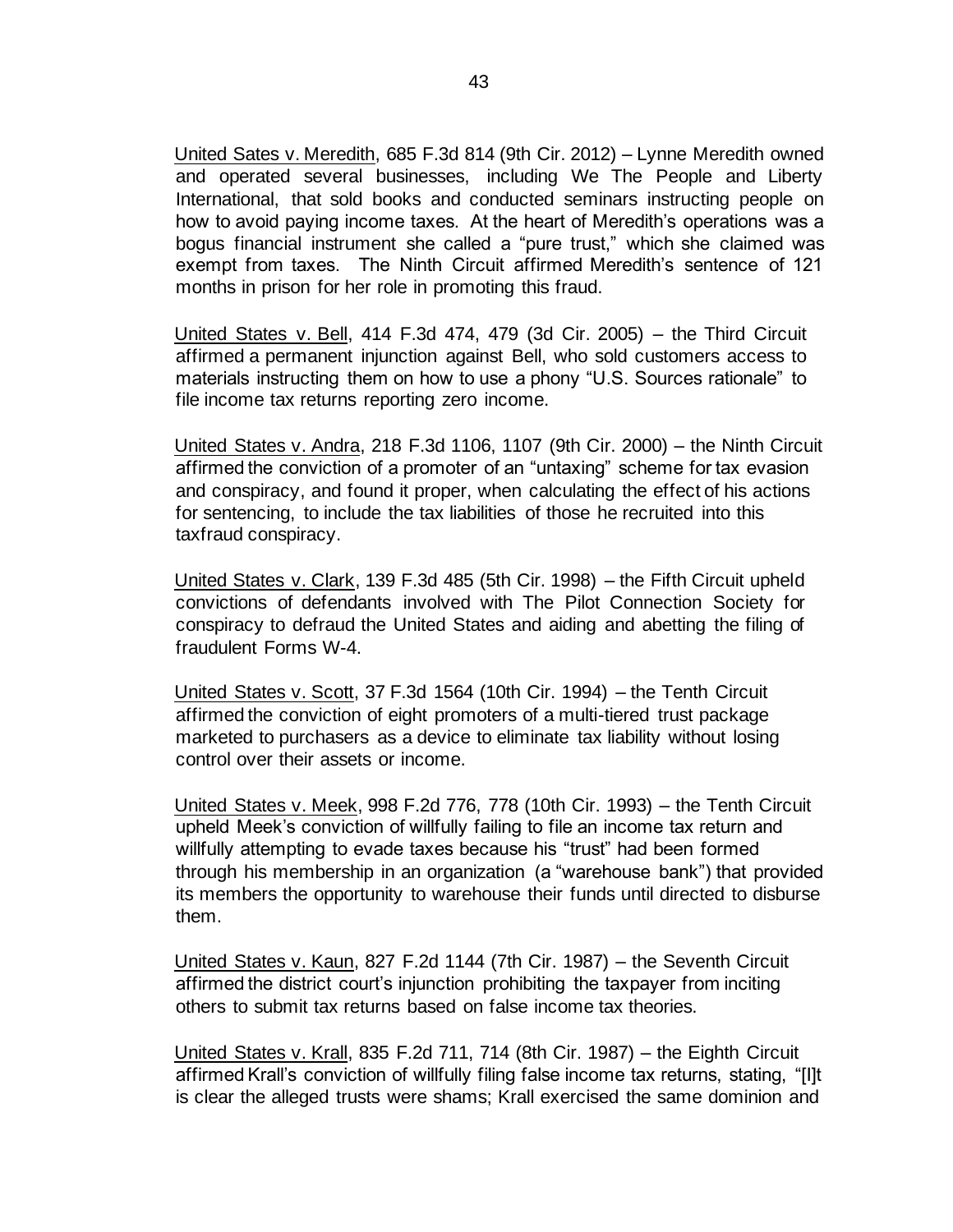control over the corpus and income of the trusts as he had before the trusts were executed."

Lizalek v. United States, T.C. Memo. 2009-122, 97 T.C.M. (CCH) 1639 (2009) – the taxpayer claimed a trust was created when the Social Security Administration issued a Social Security card to him and that the IRS accepted that the trust existed when it assigned an EIN to it upon the taxpayer's submission of a Form SS-4, Application for Employer Identification Number. The court found the trust did not exist, that the income assigned to the trust was includable in the taxpayer' gross income, that he was liable for penalties for failure to file returns and to pay tax as well as a civil penalty under section 6682.

## **Other Cases:**

United States v. Welch, 112 A.F.T.R.2d (RIA) 5783 (D. Colo. 2013); United States v. Binge, 94 A.F.T.R. 2d (RIA) 2004-6502 (N.D. Ohio 2004); King v. Commissioner, T.C. Memo. 1995-524, 70 T.C.M. (CCH) 1152 (1995); Robinson v. Commissioner, T.C. Memo. 1995-102, 69 T.C.M. (CCH) 2061 (1995).

## **6. Contention: A "corporation sole" can be established and used for the purpose of avoiding federal income taxes**

Advocates of this idea believe they can reduce their federal tax liability by taking the position that the taxpayer's income belongs to a "corporation sole" (these have also been referred to as "ministerial trusts"), an entity created for the purpose of avoiding taxes. A valid corporation sole is a corporate form that enables religious leaders to hold property and conduct business for the religious entity. Participants in this scheme apply for incorporation under the pretext of being an official of a church or other religious organization. Participants contend that their income is exempt from taxation because the income belongs to the corporation sole, which is a tax-exempt organization described in section 501(c)(3).

**The Law:** A valid corporation sole enables a bona fide religious leader, such as a bishop or other authorized religious official, to incorporate under state law, in his capacity as a religious official. See, e.g., Berry v. Society of Saint Pius X, 69 Cal. App. 4th 354 (1999). A corporation sole may own property and enter into contracts as a natural person, but only for the purposes of the religious entity and not for the individual office holder's personal benefit. A legitimate corporation sole is designed to ensure continuity of ownership of property dedicated to the benefit of a legitimate religious organization.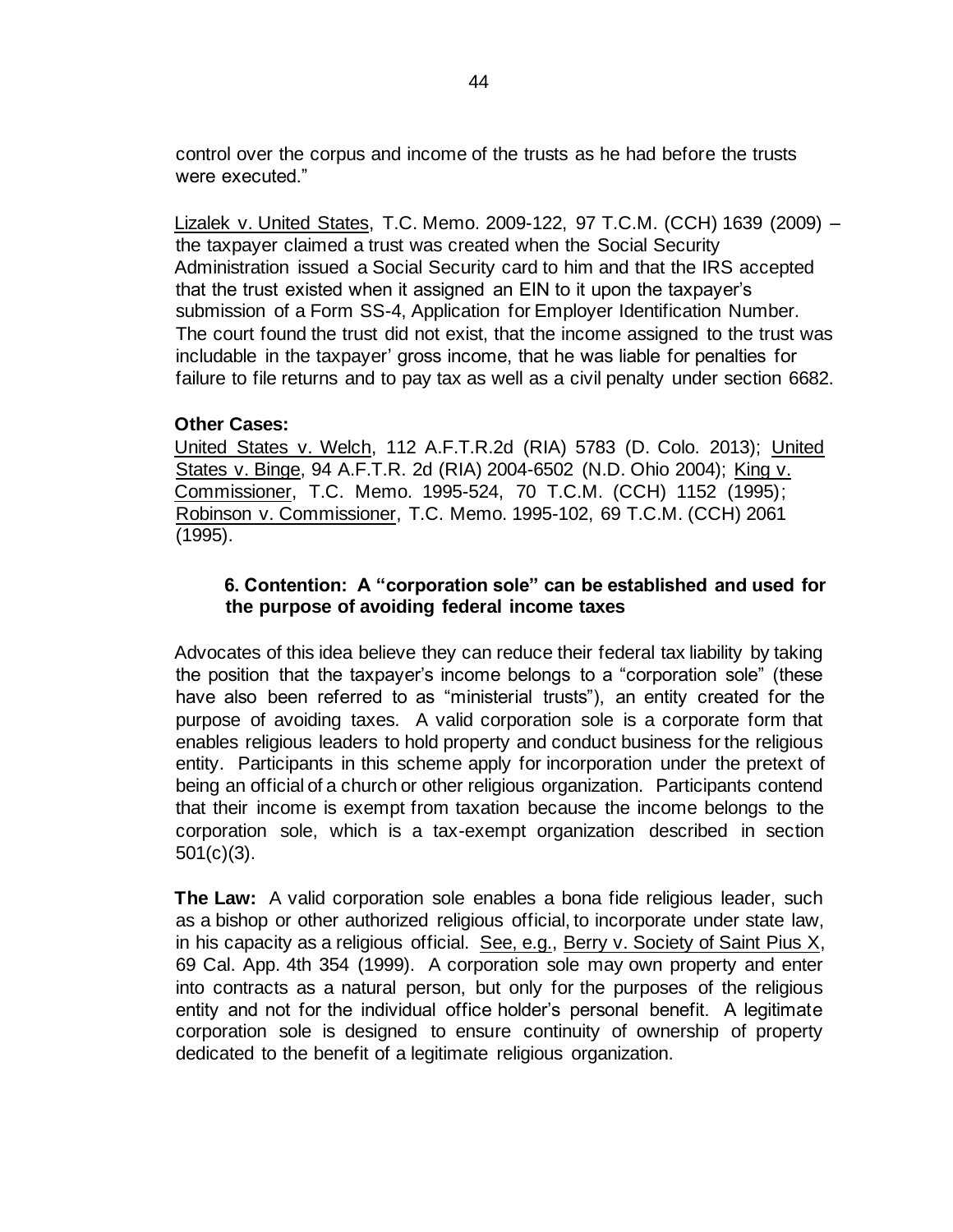A taxpayer cannot avoid income tax or other financial responsibilities by purporting to be a religious leader and forming a corporation sole for taxavoidance purposes. The claims that such a corporation sole is described in section 501(c)(3) and that assignment of income and transfer of assets to such an entity will exempt an individual from income tax are meritless. Courts have repeatedly rejected similar arguments as frivolous, imposed penalties for making such arguments, and upheld criminal tax evasion convictions against those making or promoting the use of such arguments.

The IRS discussed this frivolous argument in more detail and warned taxpayers of the consequences of attempting to use this scheme [Rev. Rul.](https://www.irs.gov/irb/2004-12_IRB#RR-2004-27)  [2004-27,](https://www.irs.gov/irb/2004-12_IRB#RR-2004-27) [2](http://www.irs.gov/irb/2004-12_IRB/ar11.html)004-1 C.B. 625 and in Notice 2010-33, 2010-17 I.R.B. 609.

### **Relevant Case Law:**

United States v. Heinemann, 801 F.2d 86 (2d Cir. 1986) – the Second Circuit upheld the conviction and three-year prison sentence imposed against the defendants for promoting use of purported church entities to avoid taxes.

United States v. Adu, 770 F.2d 1511 (9th Cir. 1985) – the Ninth Circuit upheld the defendant's conviction for aiding and assisting in the preparation and presentation of false income tax returns with respect to false charitable deductions to purported church entities.

United States v. Berryman, 112 A.F.T.R.2d (RIA) 2013-6282 (D. Colo. 2013) – the court rejected the taxpayer's attempt to use a corporation sole to avoid taxation and noted that "[c]ourts have repeatedly rejected similar arguments as frivolous, imposed penalties for making such arguments, and upheld criminal tax evasion convictions against those making or promoting the use of such arguments."

United States v. Gardner, 101 A.F.T.R.2d (RIA) 2008-2016 (D. Ariz. 2008) aff'd, 457 Fed. Appx. 611 (9th Cir. 2011) – the district court permanently enjoined the Gardners from promoting a tax fraud scheme involving a "corporation sole" program that they had sold to over 300 people. The Ninth Circuit affirmed.

Svedahl v. Commissioner, 89 T.C. 245 (1987) – the court sanctioned the taxpayer under section 6673 in the amount of \$5,000 for using contributions to purported church entities to shield income and pay personal expenses.

#### **Other Cases:**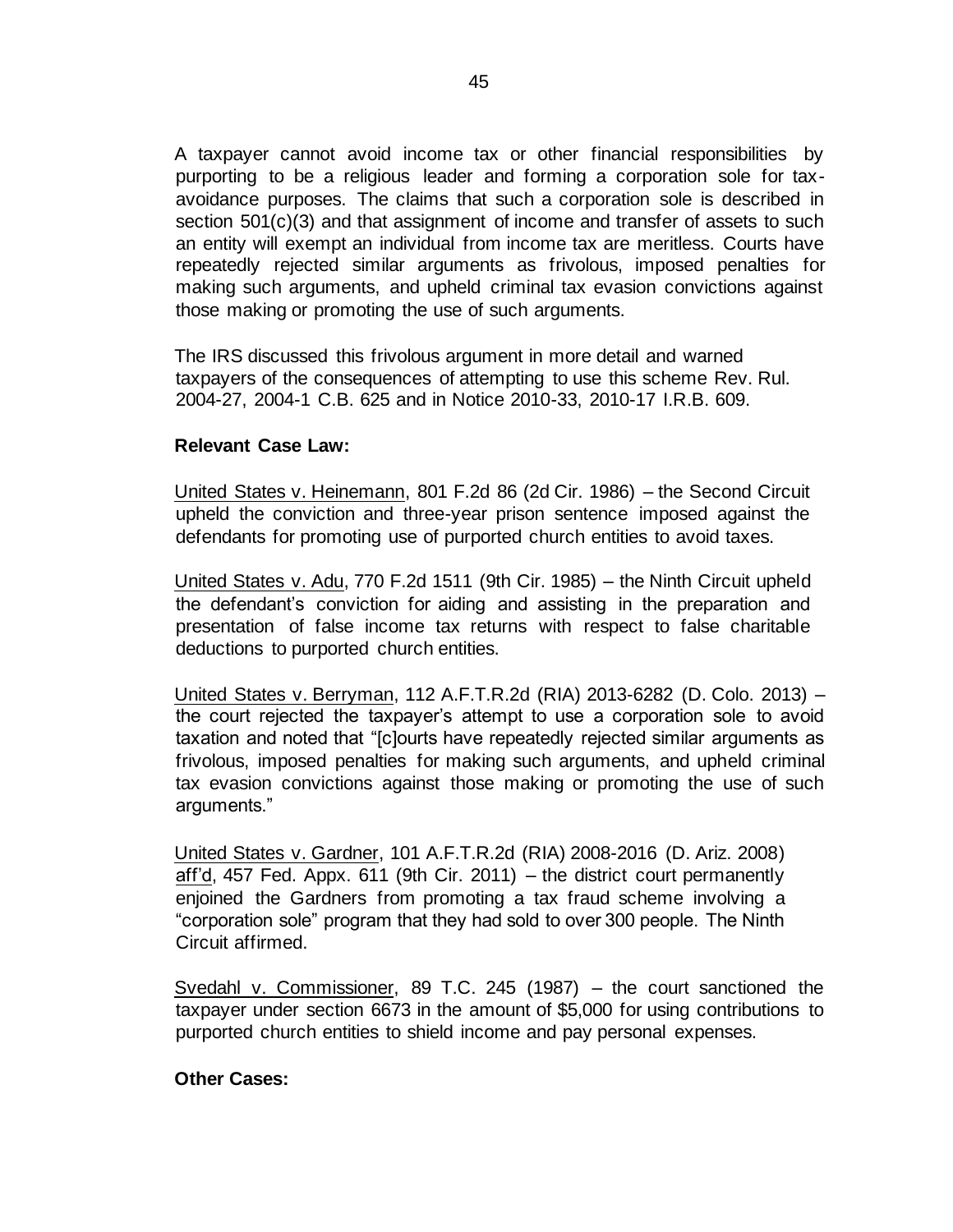United States v. Gardner, T.C. Memo. 2013-67, 105 T.C.M. (CCH) 1433 (2013).

### **7. Contention: Taxpayers who did not purchase and use fuel for an off-highway business can claim the fuels-tax credit.**

Proponents of this idea assert that taxpayers can claim the section 6421 fuelstax credit without regard to whether they qualify for the credit through the purchase and use of gasoline for an off-highway business. In addition, certain purveyors of fraudulent tax schemes have claimed on behalf of clients (usually on IRS Form 4136, Credit for Federal Tax Paid on Fuels) the tax credit under section 6427 for nontaxable uses of fuel when the taxpayers clearly are not entitled to the credit based on the facts, such as the taxpayer's occupation and income level, type of motor vehicle and how it is used, and the volume of fuel claimed.

**The Law:** These claims are frivolous. Section 6421(a) allows a tax credit for gasoline purchased and used in an off-highway business. Similarly, section 6427 provides a tax credit to certain purchasers of undyed diesel fuel used in an off-highway business. The diesel fuel credit is allowable both for off-highway business use or any use other than in a registered diesel-powered highway vehicle (e.g., in a private home for personal heating purposes). The circumstances in which the credits are available are specific and limited.

The principal requirement is that the fuel be used in an off-highway business. Off-highway business use is the use of fuel in a trade or business or in an income-producing activity other than as a fuel in a vehicle registered for use on public highways. IRS Publication 225 (2008), Farmer's Tax Guide, gives as examples of the off-highway business use of fuels: (1) use in stationary machines like generators, compressors, power saws, and similar equipment; (2) use in forklifts, bulldozers, and earthmovers; and (3) use in cleaning. Also, Publication 510 (2008), Excise Taxes, explains that, with some exceptions, a highway vehicle is one "designed to carry a load over a public highway," including federal, state, county, and city roads and streets. Passenger cars, motorcycles, buses, highway trucks, tractor trailers, etc., generally are highway vehicles. Taxpayers are claiming fuels tax credits without regard to these requirements and often in absurdly large amounts that cannot possibly be for the quantity of fuel expended for off-highway purposes. Notice 2010-33, 2010- 17 I.R.B. 609, lists such positions as frivolous.

#### **Relevant Case Law:**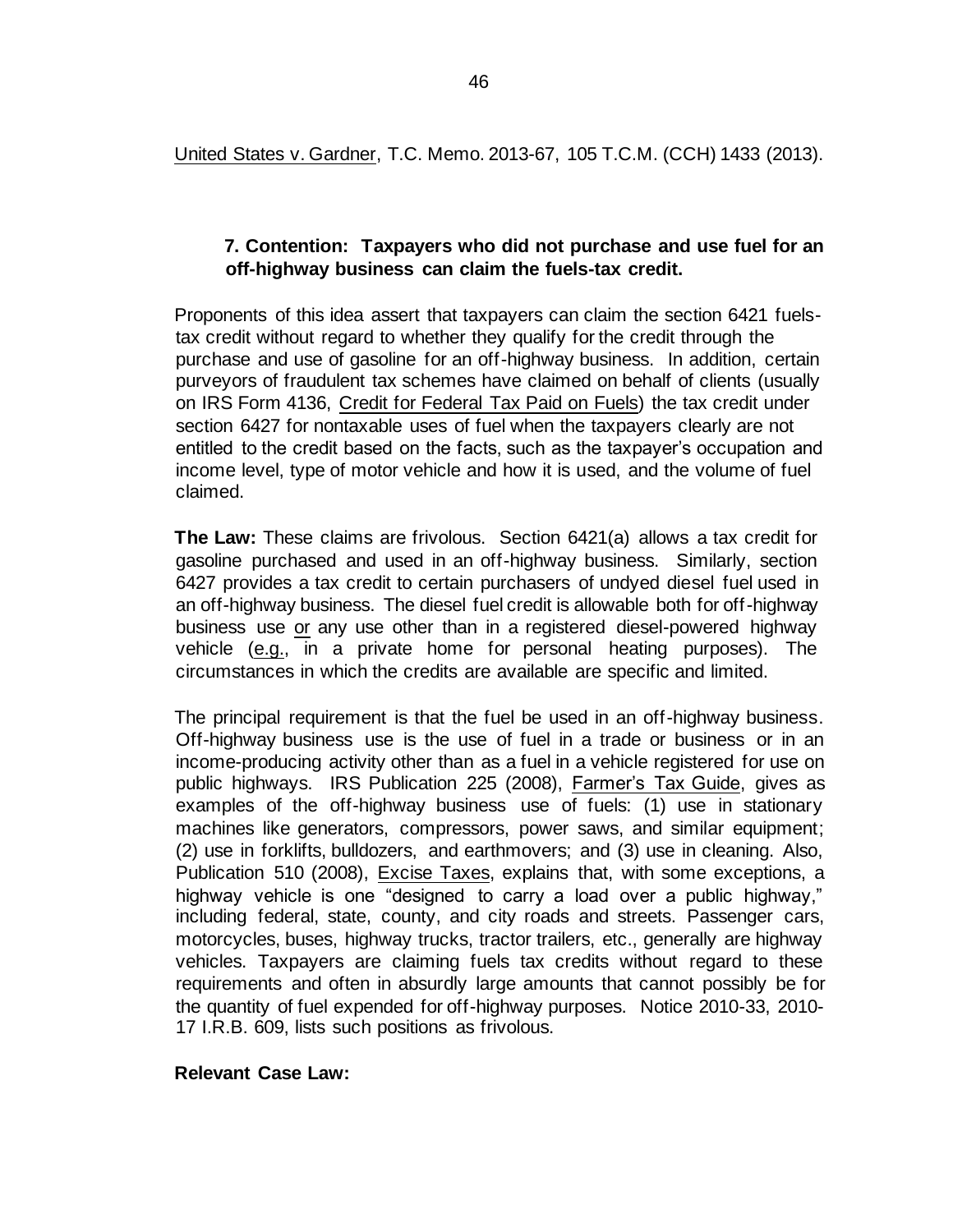United States v. Harden, No. 618CV2148ORL41DCI, 2020 WL 7407588, at \*1 (M.D. Fla. Jan. 3, 2020) – the court entered an order and judgment of permanent injunction and disgorgement where defendant prepared and filed federal income tax returns for customers improperly claiming false or fraudulent fuel tax credits.

United States v. Totou, No. 3:07-cv-391, 2008 BL 102279 (W.D.N.C May 14, 2008) – the court permanently enjoined a tax return preparer from preparing or filing federal tax returns. Totou claimed fraudulent fuels tax credits on customers' returns.

## **8. Contention: A Form 1099-OID can be used as a debt payment option, or the form or a purported financial instrument may be used to obtain money from the Treasury.**

Advocates of this contention encourage individuals to use a Form 1099-OID, Original Issue Discount, or a bogus financial instrument such as a bonded promissory note as what purports to be a debt payment method for credit cards or mortgage debt. In an OID scheme, filers falsely list large amounts of OID income and corresponding large amounts of withholding. Instead of listing actual OID income, the filers list debt, including credit card debts and mortgages. The filers also falsely represent that a large amount of their OID income was withheld, and they thus claim that they are entitled to large tax refunds. This scheme has evolved somewhat from an earlier frivolous position under which a secret bank account (sometimes referred to as a "straw man" account) was supposedly created at the Treasury Department for each U.S. citizen that individuals could use to pay tax and non-tax debts and claim withholding credits. Those who put forth this theory often argue that the proper way to redeem or draw on the account is to use some form of made-up financial instrument. This has frequently involved what looks like a check drawn on the United States Treasury or other similar paper instruments, e.g., bonded promissory notes.

One variation of this theory claims that each citizen has a "private side" and a "public side." This theory contends that the government owns each person's public side or "straw man" by holding title to each citizen's birth certificate. By filing UCC–1 financing statements and their birth certificates in a state that accepts such filings, followers of this theory believe they can "redeem" their birth certificates. Redemption theorists view the redeemed birth certificate as an asset on which they place a value of up to \$2 million and assert the U.S. Treasury Department acts as a clearinghouse for the funds. Under this theory, they then create money orders and sight drafts drawn on their "Treasury Direct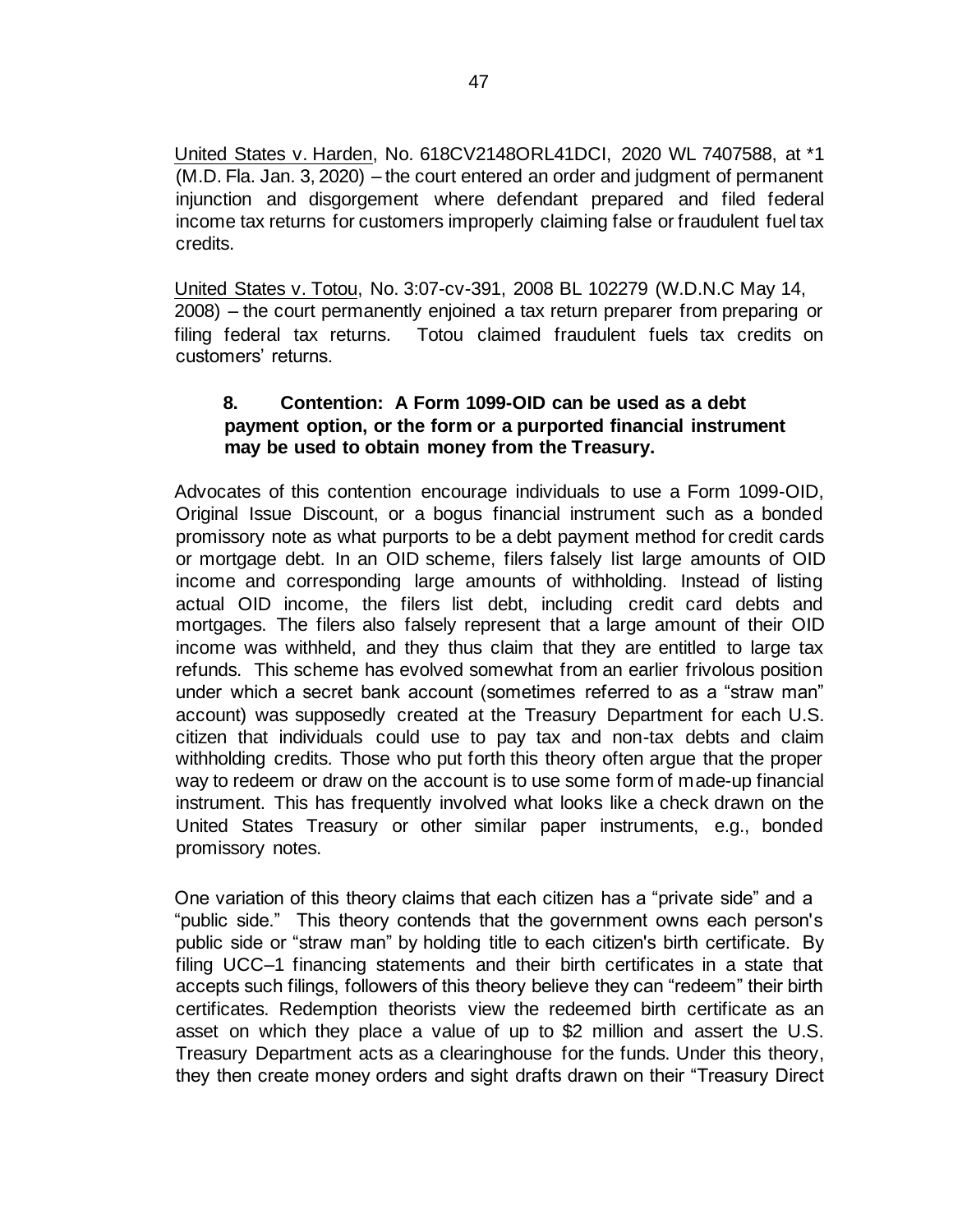Accounts." Courts have characterized this theory as "implausible," "clearly nonsense," "convoluted," and "peculiar."

Another variation of the "redemption theory" asserts that persons can draw on the secret or "straw man" Treasury account by sending a Form 1099-OID to a creditor and the creditor can present the form to the Treasury Department and receive full payment of the debt. The proponents of this theory appear to assert that the Form 1099-OID permits them to access their secret Treasury Account for an amount equal to the face amount of the Form 1099-OID in the form of a tax refund.

Proponents of this theory also argue that they have sold or transferred their debt or obligation to the person to whom they issued the Form 1099-OID in a transaction subject to sections 1271 through 1275 and that the debt or obligation is transferred with a discount of the full face amount. The issuer of the Form 1099-OID then treats the face amount of the Form 1099-OID as "other income" on the individual's return. The "other income" amount, however, is not included in the taxable income line.

Persons asserting this theory often significantly overstate withholding and claim an excessive refund in an amount close or identical to the inflated withholding.

**The Law:** Original Issue Discount (OID) is a type of interest that is not payable as it accrues. OID is normally created when a debt, usually a bond, is issued at a discount. In effect, selling a bond at a discount converts stated principal into a return on investment, or interest. OID is simply the excess of the stated redemption of the deposit, bond, or other financial obligation at maturity over its issue price. Original Issue Discount forms are tax forms designed to report an individual's interest income derived from these investments. As the instructions to the Form 1099-OID indicate, the form's purpose is to report the original issue discount of holders of OID obligations, like certificates of deposit, time deposits, bonds, debentures, bonus saving plans, and Treasury inflationindexed securities, having a term of more than one year. Under section 1272, OID is taxable as interest over the life of the obligation and must be included in the holder's gross income each taxable year that the obligation is held. Certain obligations are excepted, including United States savings bonds and short-term (less than one year) and tax-exempt obligations.

The Form 1099-OID is in no way a financial instrument. It is not a legitimate method of payment of any public or private debt, and it is not a means to withdraw or redeem money from the Treasury. Furthermore, as the Sixth Circuit stated in United States v. Anderson, 353 F.3d 490, 500 (6th Cir. 2003), the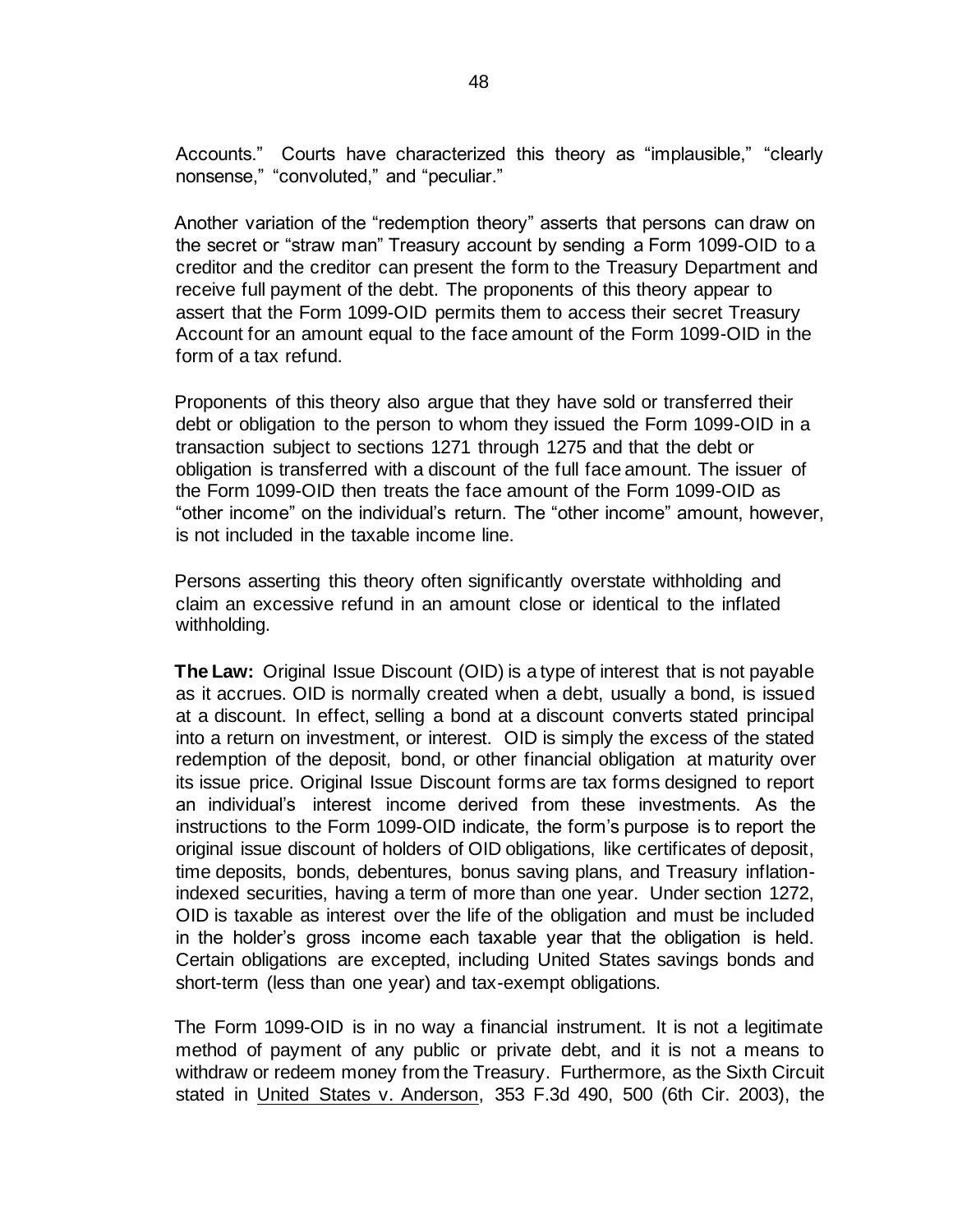Treasury Department does not maintain depository accounts against which an individual can draw a check, draft, or any other financial instrument. The notion of secret accounts assigned to each citizen is pure fantasy.

In addition to potential civil and criminal tax penalties for misusing Form 1099OID, persons who fraudulently use false or fictitious instruments may be guilty of federal criminal offenses, such as under sections 287 and 514(a) of title 18.

The IRS warned taxpayers of the consequences of making such frivolous arguments in [Rev. Rul. 2005-21,](https://www.irs.gov/irb/2005-14_IRB#RR-2005-21) [2](http://www.irs.gov/irb/2005-14_IRB/ar13.html)005-1 C.B. 822 (discussing the "straw man" theory) an[d](http://www.irs.gov/irb/2004-12_IRB/ar05.html) [Rev. Rul. 2004-31,](https://www.irs.gov/irb/2004-12_IRB#RR-2004-31) [2](http://www.irs.gov/irb/2004-12_IRB/ar05.html)004-1 C.B. 617 (discussing the commercial redemption theory).

Variations of this frivolous theory contend that individuals or groups may claim false withholding or tax payments on an income tax return or purported return using another document from the Form 1099 series of information returns or a Form 2439, Notice to Shareholder of Undistributed Long-Term Capital Gains. When the Form 2439 is used, it is prepared showing false amounts of tax payments allegedly made for the taxpayer by a Regulated Investment Company (RIC) or Real Estate Investment Trust (REIT).

#### **Relevant Case Law:**

United States v. Johnson, 795 F.3d 840 (8th Cir. 2015) – the Eighth Circuit upheld the defendants' criminal convictions relating to their misuse of the Form 1099-OID to inflate income and claim refunds.

United States v. Heath, 525 F.3d 451 (6th Cir. 2008) – the Sixth Circuit affirmed the defendant's conviction for presenting a fictitious financial instrument under 18 U.S.C. § 514(a) for sending to the IRS a so-called "Registered Bill of Exchange" that appeared to be a certified check but for which there was no actual account.

United States v. Getzschman, 81 F. App'x. 619 (8th Cir. 2003) – the Eighth Circuit upheld the Getzschmans' convictions for conspiracy to make and pass false or fictitious financial instruments in violation of 18 U.S.C. §§ 371 and 514(a)(1) and for producing, passing, and attempting to pass fictitious money orders in violation of 18 U.S.C. §§ 514(a)(1) and (2) relating to their attempts to use money orders drawn on the Department of Treasury.

United States v. Provost, 109 A.F.T.R.2d (RIA) 2012-1706 (E.D. Cal. 2012) – the court rejected the taxpayer's issuance of "Unlimited Indemnity Bond" as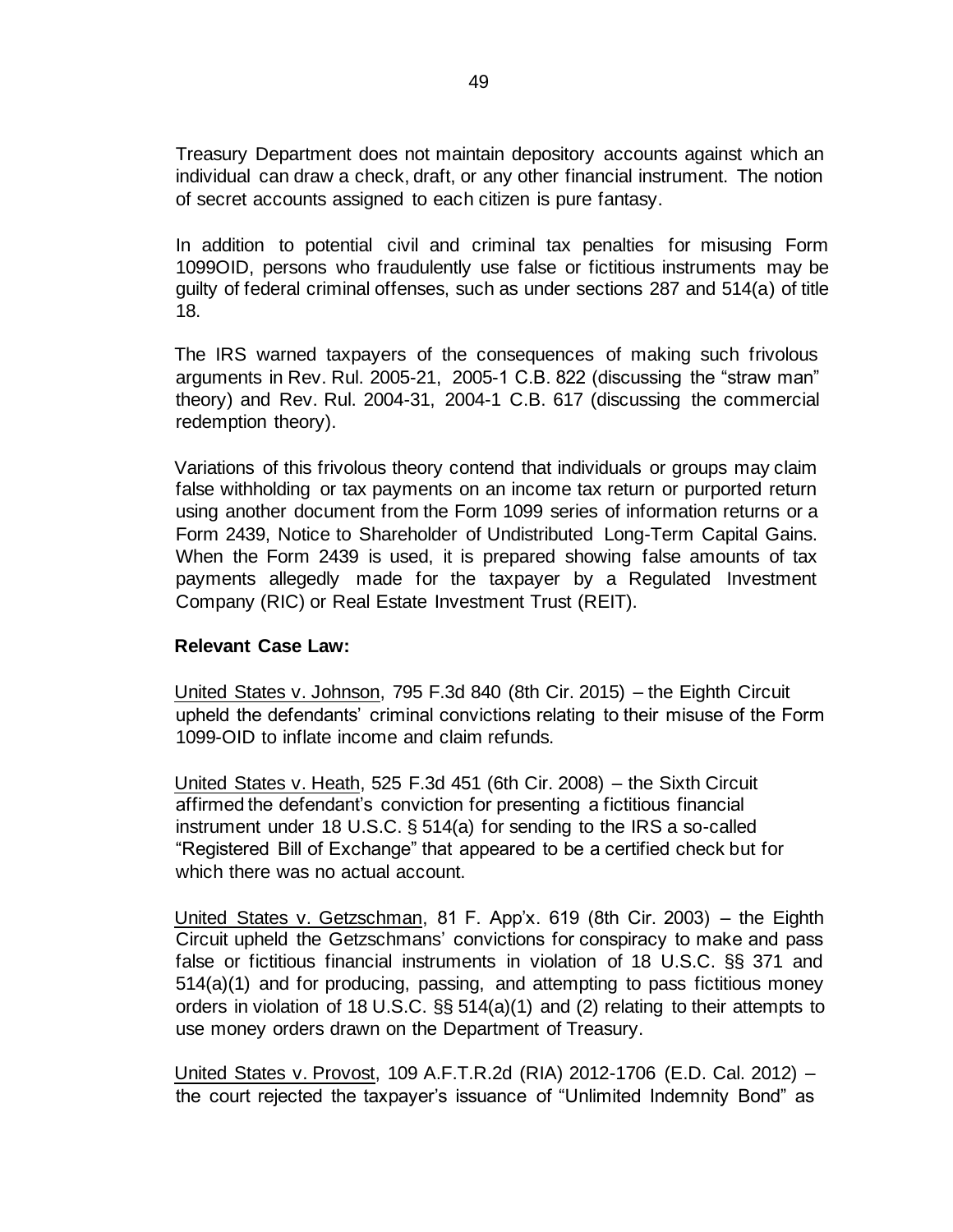frivolous and characterized his attempts to draw on the government to pay his debts "nonsensical and meritless."

United States v. Cunningham, 107 A.F.T.R.2d (RIA) 2011-382 (S.D. Cal. 2011) – the court held the taxpayer in contempt for refusing to comply with a court order to provide documents and testimony summoned by the IRS pursuant to an investigation regarding his participation in a Form 1099-OID scheme.

Ernle v. Commissioner, T.C. Memo. 2010-237, 100 T.C.M. (CCH) 367 (2010) – the court held petitioner liable for fraud based on various filings, including phony Forms 1099-OID and imposed a penalty of \$4,000 under section 6673(a).

#### **Other Cases:**

United States v. Knupp, No. 1:09–CV–2724, 2010 WL 2245551 (N.D. Ga. May 14, 2010); United States v. Miller, No. 3:09–1030, 2009 WL 4060274, (M.D. Tenn. Nov. 23, 2009); United States v. Guan, No. 2:09–cv–07816, 104 A.F.T.R. 2d (RIA) 2009-7471 (C.D. Cal. 2009); Bryant v. Washington Mut. Bank, 524 F. Supp. 2d 753, 760 (W.D. Va. 2007) aff'd, 282 F. App'x 260 (4th Cir. 2008); Osband v. Commissioner, T.C. Memo. 2013-188, 106 T.C.M. (CCH) 124 (2013).

#### **II. FRIVOLOUS ARGUMENTS IN COLLECTION DUE PROCESS CASES**

Under sections 6320 (pertaining to liens) and 6330 (pertaining to levies), the IRS must provide taxpayers notice and an opportunity for an administrative appeals hearing upon the filing of a notice of federal tax lien (section 6320) and before or after levy (section 6330). Taxpayers have the right to seek judicial review of the IRS's determination in these proceedings. I.R.C. § 6330(d). These reviews can extend to the merits of the underlying tax liability if the taxpayer has not previously received the opportunity for review of the merits, e.g., did not receive a notice of deficiency. I.R.C. § 6330(c)(2)(B). A face-to-face administrative hearing concerning a taxpayer's underlying liability will not be granted if the hearing request raises solely frivolous arguments. Treas. Reg. §§ 301.6320-1(d)(2) Q&A D8 and 301.6330-1(d)(2) Q&A D8. The Tax Court will impose sanctions pursuant to section 6673 against taxpayers who seek judicial relief based upon frivolous or groundless positions.

Under section 6330(g), the IRS may disregard any portion of a section 6320 or 6330 hearing request that is based upon a position identified as frivolous by the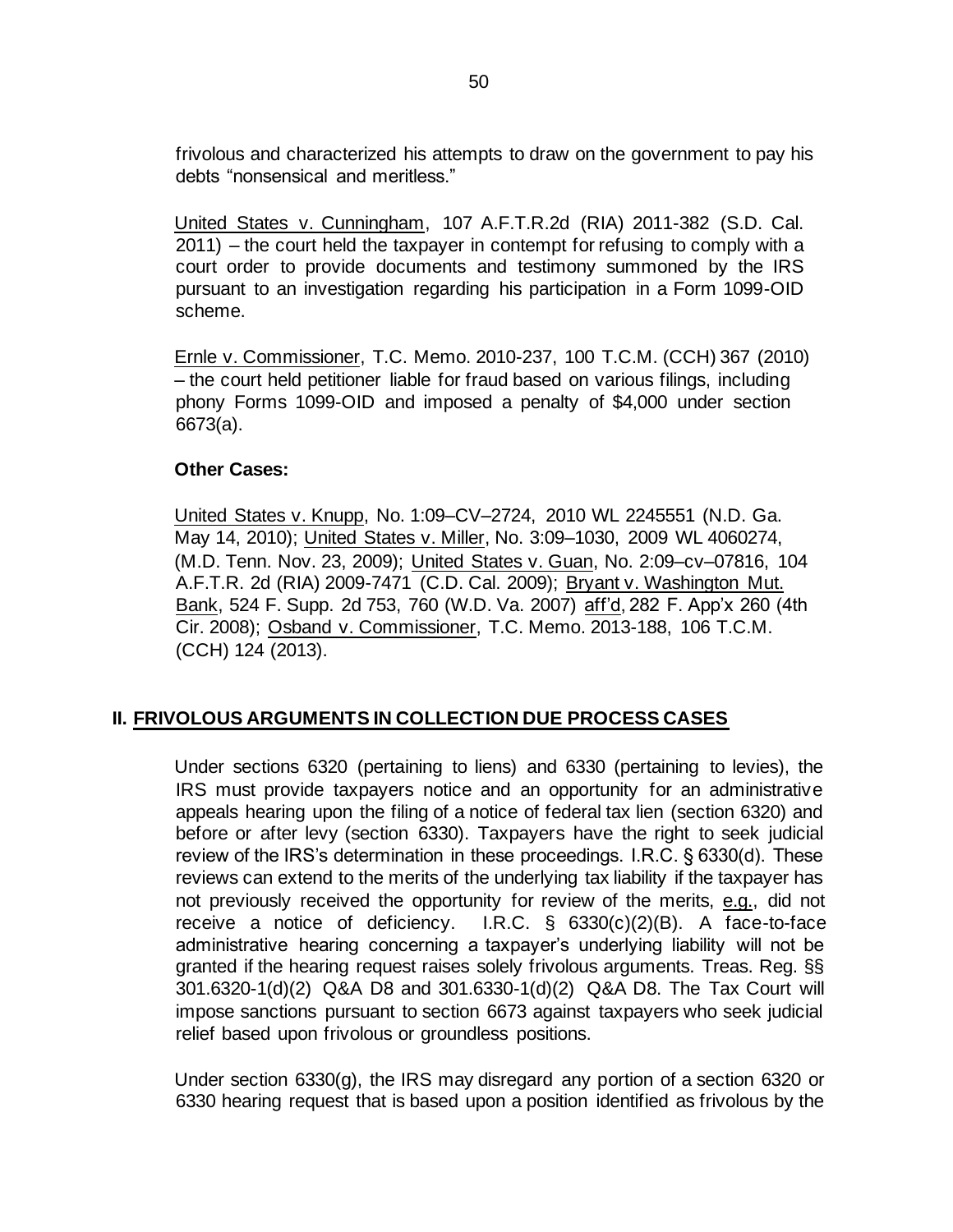IRS in a published list or that reflects a desire to delay or impede tax administration. Such portion shall not be subject to any further administrative or judicial review. If the entire hearing request meets one or both of these criteria, the hearing request will be denied. Also, section 6702(b) allows imposition of a \$5,000 penalty for specified frivolous submissions, including frivolous section 6320 or 6330 hearing requests, where any portion of the submission meets one or both of these criteria. See section III below. The most recent published list of frivolous positions is Notice 2010-33, 2010-1 C.B. 609. Accordingly, when the Tax Relief Health Care Act of 2006 (TRHCA) amendments are applicable, a taxpayer raising only frivolous issues may not only be ineligible for a face-toface hearing but may also be denied any section 6320 or 6330 hearing and may be subject to a penalty.

This section discusses some of the common frivolous tax arguments raised in collection due process cases.

## **A. Invalidity of the Assessment**

### **1. Contention: A tax assessment is invalid because the taxpayer did not get a copy of the Form 23C; the Form 23C was not personally signed by the Secretary of the Treasury; or a form other than Form 23C is not a valid record of assessment.**

**The Law:** Tax assessments are formally recorded on a record of assessment. I.R.C. § 6203. The assessment is made by an assessment officer signing the summary record of assessment. Treas. Reg. § 301.6203-1. The summary record of assessment must "provide identification of the taxpayer, the character of the liability assessed, the taxable period, if applicable, and the amount of the assessment." Id. The date of the assessment is the date the summary record is signed. Id. There is no requirement in the statute or regulation that the assessment be recorded on a specific form, that the Secretary of the Treasury personally sign it, or that the taxpayer be provided with a copy of the record of assessment before the IRS takes collection action.

The IRS has refuted the frivolous argument that before the IRS may collect overdue taxes, the IRS must provide taxpayers with a summary record of assessment made on a Form 23-C, Assessment Certificate – Summary Record of Assessments, or on another particular form in Rev. Rul. 2007-21, 2007-1 C.B. 865.

#### **Relevant Case Law:**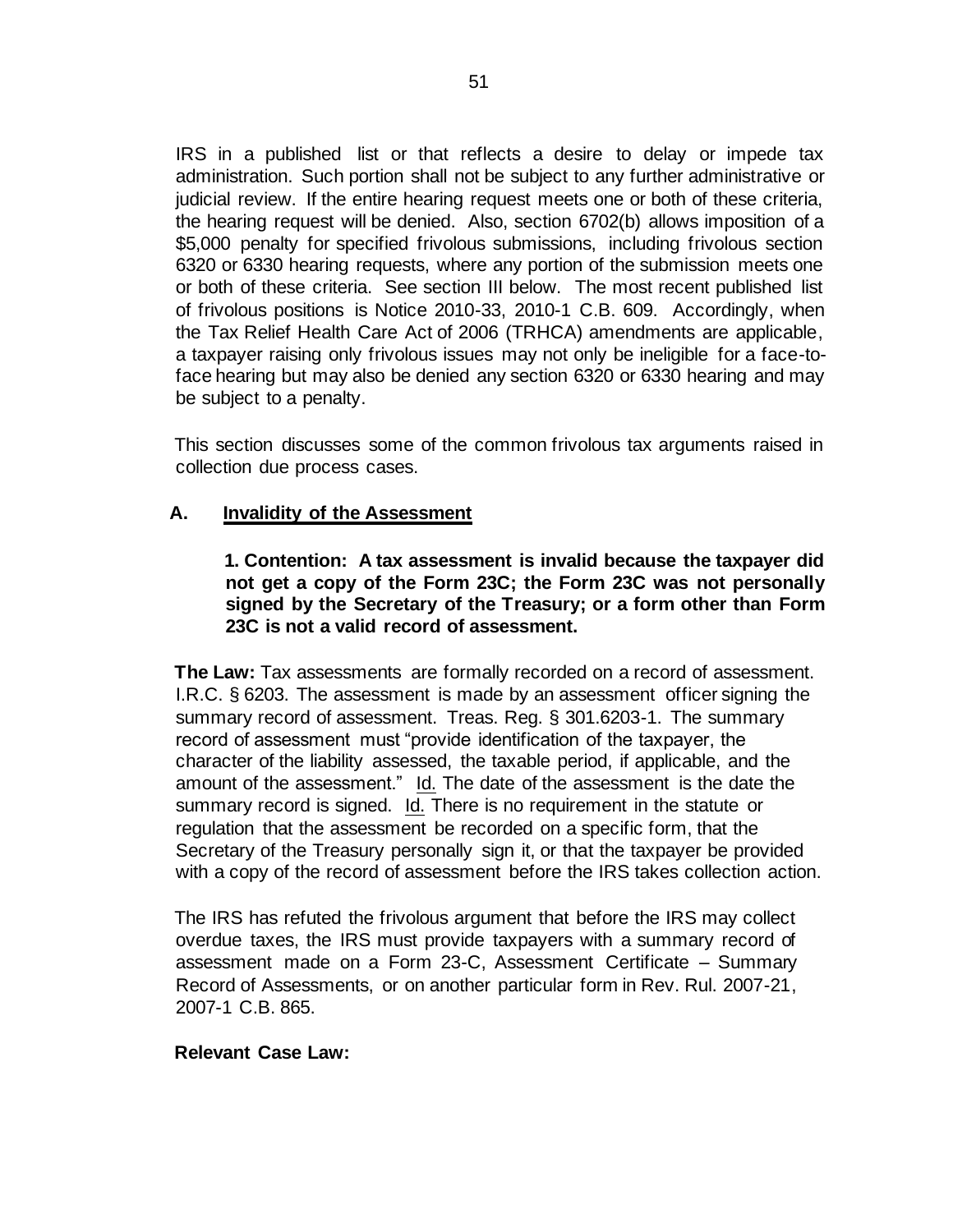Best v. Commissioner, 702 F. App'x 615 (9th Cir. 2017) – the court held that Forms 4340 provided sufficient record of assessment for purposes of the taxpayer's request and that the Appeals Officer was not obligated to provide Taxpayers with a specific, signed delegation order for the Forms 4340.

March v. IRS, 335 F.3d 1186 (10th Cir. 2003) – the Tenth Circuit held that the computer-generated certificate of assessment and payment form (RACS Report 006) used by the IRS to record assessments against the taxpayers satisfied the regulatory requirements as it is equivalent to the non-computergenerated form (Form 23C) previously used by the IRS. Furthermore, production of a Form 4340 creates a presumption that a Summary Record of Assessment, whether on Form 23C or RACS Report 006, was validly executed and certified.

Best v. Commissioner, T.C. Memo. 2014-72, 107 T.C.M. (CCH) 1376 (2014) the court held that the Forms 4340 provided sufficient record of assessment for purposes of the taxpayer's request, the Appeals Officer was not obligated to furnish a Revenue Accounting Control System (RACS) report or signed Form 23C, and imposed a \$5,000 section 6673 penalty.

Powell v. Commissioner, T.C. Memo. 2009-174, 98 T.C.M. (CCH) 56 (2009) – the court awarded a \$25,000 section 6673 penalty against the taxpayer for asserting, among other frivolous arguments, that the IRS was obligated to produce a Form 23C.

Williams v. Commissioner, T.C. Memo. 2005-94, 89 T.C.M. (CCH) 114 (2005) – in this collection due process case, the court held that it was not an abuse of discretion for the Appeals Officer to provide copies of the transcripts of account (so-called MFTRA-X transcripts) to the taxpayer in lieu of the copies of the assessment documents that he had requested.

Nestor v. Commissioner, 118 T.C. 162 (2002) – the court held that the taxpayer was not entitled to production of Form 23C at his collection due process hearing and it was not an abuse of discretion for the Appeals Officer to use Form 4340, Certificate of Assessments and Payments to verify the assessment, for purposes of section 6330(c)(1).

## **Other Cases:**

May v. Commissioner, T.C. Memo. 2014-194, 108 T.C.M. (CCH) 324 (2014); Chang v. Commissioner, T.C. Memo. 2007-100, 93 T.C.M. (CCH) 1143 (2007); Perez v. Commissioner, T.C. Memo. 2002-274, 84 T.C.M. (CCH) 501 (2002).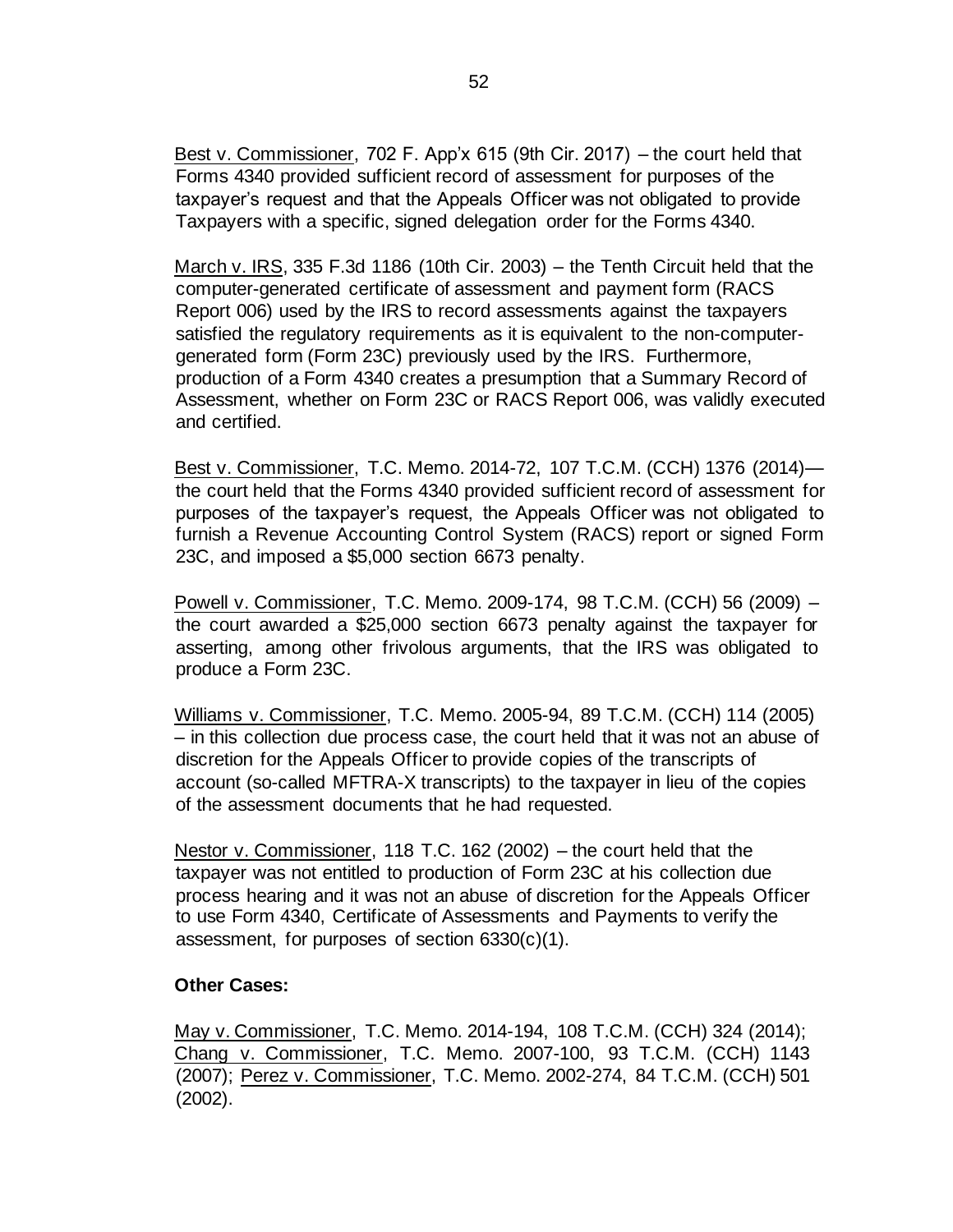## **2. Contention: A tax assessment is invalid because the assessment was made from a substitute for return prepared pursuant to section 6020(b), which is not a valid return.**

**The Law:** Section 6020(b)(1) provides that "[i]f any person fails to make any return required by any internal revenue law or regulation made thereunder at the time prescribed therefore, or makes, willfully or otherwise, a false or fraudulent return, the Secretary shall make such return from his own knowledge and from such information as he can obtain through testimony or otherwise." Section 6020(b)(2) further provides that any return prepared pursuant to section 6020(b)(1) shall be prima facie good and sufficient for all legal purposes. See also Treas. Reg. § 301.6020-1.

## **Relevant Case Law:**

Douglas v. United States, 324 F. App'x 320 (5th Cir. 2009) – the Fifth Circuit rejected the taxpayer's claim that "the IRS committed 'fraud'" by completing a section 6020(b) return and held that the IRS properly issued notices of levy.

Wnuck v. Commissioner, 136 T.C. 498 (2011) – the court rejected the taxpayer's claim that the IRS lacked authority to prepare a section 6020(b) return for income taxes and imposed a \$5,000 penalty under section 6673.

Nicklaus v. Commissioner, T.C. Memo. 2005-156, 89 T.C.M. (CCH) 1499 (2005) – the court held that the IRS may prepare substitute returns under section 6020(b) for taxpayers who fail to do so themselves.

## **Other Cases:**

United States v. Updegrave, 1997 WL 297074 (E.D. Pa. May 28, 1997); Holland v. Louisiana Sec'y of Revenue & Taxation, 97-1 U.S.T.C. ¶ 50,403 (W.D. La. Feb. 7, 1997); Shakir v. Commissioner, T.C. Memo. 2015-147, 110 T.C.M. (CCH) 137 (2015); Reynolds v. Commissioner, T.C. Memo. 2009-181, 98 T.C.M. (CCH) 83 (2009).

# **B. Invalidity of the Statutory Notice of Deficiency**

**1. Contention: A statutory notice of deficiency is invalid because it was not signed by the Secretary of the Treasury or by someone with delegated authority.**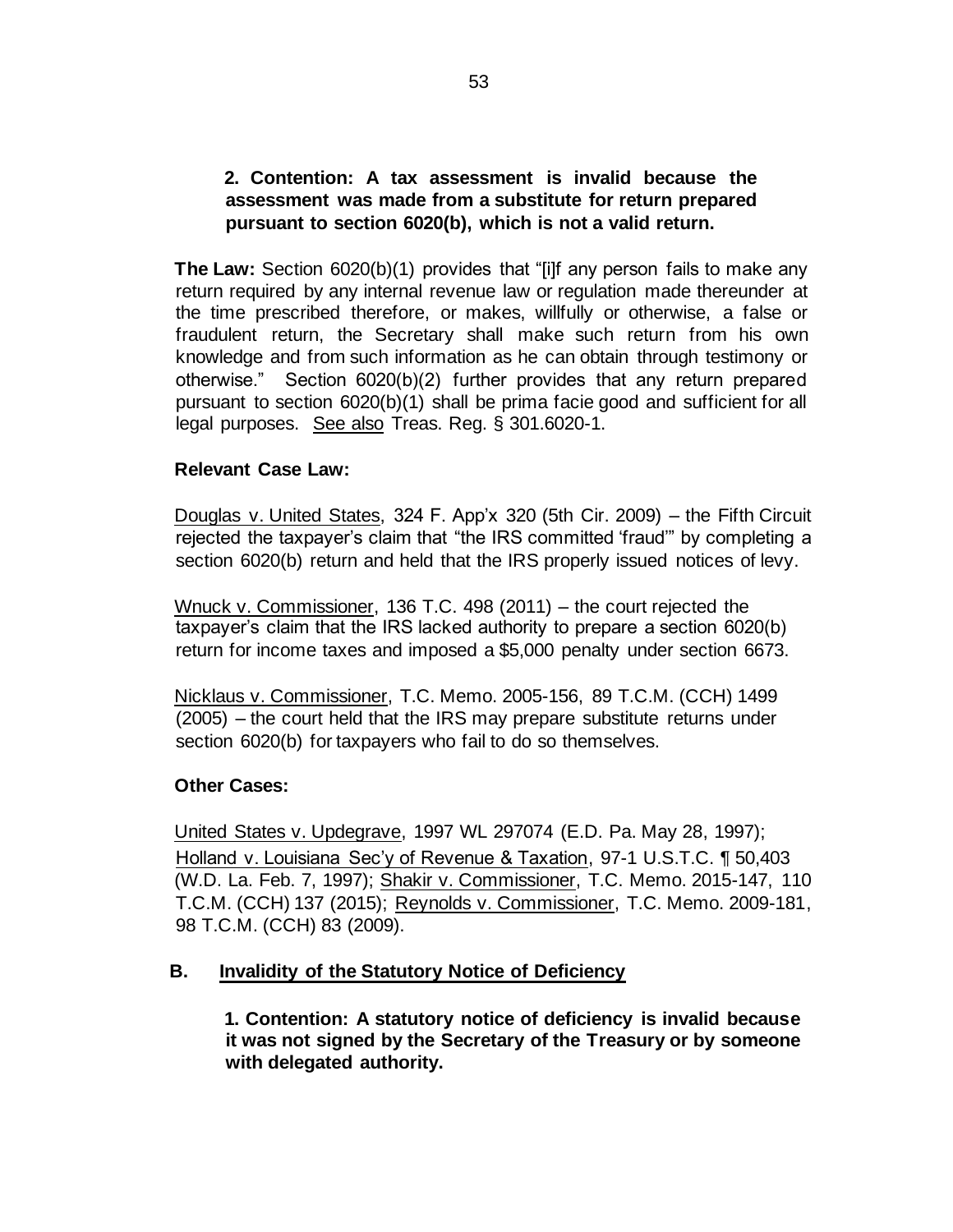**The Law:** There is no statutory requirement that, to be valid, a notice of deficiency must be signed by the Secretary of the Treasury or his delegate. The Secretary is authorized to send notices of deficiency to taxpayers. I.R.C. § 6212(a). "Secretary" includes the Secretary of the Treasury or his delegate. I.R.C. § 7701(a)(11)(B). "Delegate," as used with respect to the Secretary of the Treasury, means any officer, employee, or agency of the Treasury Department duly authorized by the Secretary directly, or indirectly by redelegation of authority, to perform a certain function. I.R.C. § 7701(a)(12)(A)(i). Thus, the authority to sign notices of deficiency may be delegated to any IRS officer, employee, or agency of the Treasury Department duly authorized by the Secretary directly, or indirectly by redelegation of authority.

## **Relevant Case Law:**

Selgas v. Commissioner, 475 F.3d 697 (5th Cir. 2007) – on appeal, the taxpayer argued that the Tax Court lacked jurisdiction because the notice of deficiency sent to him was invalid because the employee who signed it lacked authority to do so. The Fifth Circuit held that a signature is not required on a notice of deficiency to render the notice of deficiency valid, stating, "Like our sister circuits, we conclude that a notice of deficiency is valid as long as it informs a taxpayer that the IRS has determined that a deficiency exists and specifies the amount of the deficiency . . . [and] [t]he existence of a signature or the identity of any IRS official who provides one, is superfluous."

Urban v. Commissioner, 964 F.2d 888 (9th Cir. 1992) – the Ninth Circuit held that the Internal Revenue Code does not require a notice of deficiency to be signed.

Tavano v. Commissioner, T.C. Memo. 1991-237, 61 T.C.M. (CCH) 2743 – the court rejected taxpayer's argument that the notice of deficiency was invalid because it was unsigned.

#### **Other Cases:**

Marcinek v. Commissioner, 467 F. App'x 153 (3rd Cir. 2012); United States v. Reading, 2012 WL 4120439 (D. Ariz. 2012); Muncy v. Commissioner, T.C. Memo. 2017-83, 113 T.C.M. (CCH) 1399 (2017); Reynolds v. Commissioner, T.C. Memo. 2006-192, 92 T.C.M. (CCH) 260 (2006); Ball v. Commissioner, T.C. Memo. 2006-141, 92 T.C.M. (CCH) 7 (2006); Wheeler v. Commissioner, T.C. Memo. 2006-109, 91 T.C.M. (CCH) 1194 (2006); Nestor v. Commissioner, 118 T.C. 162 (2002).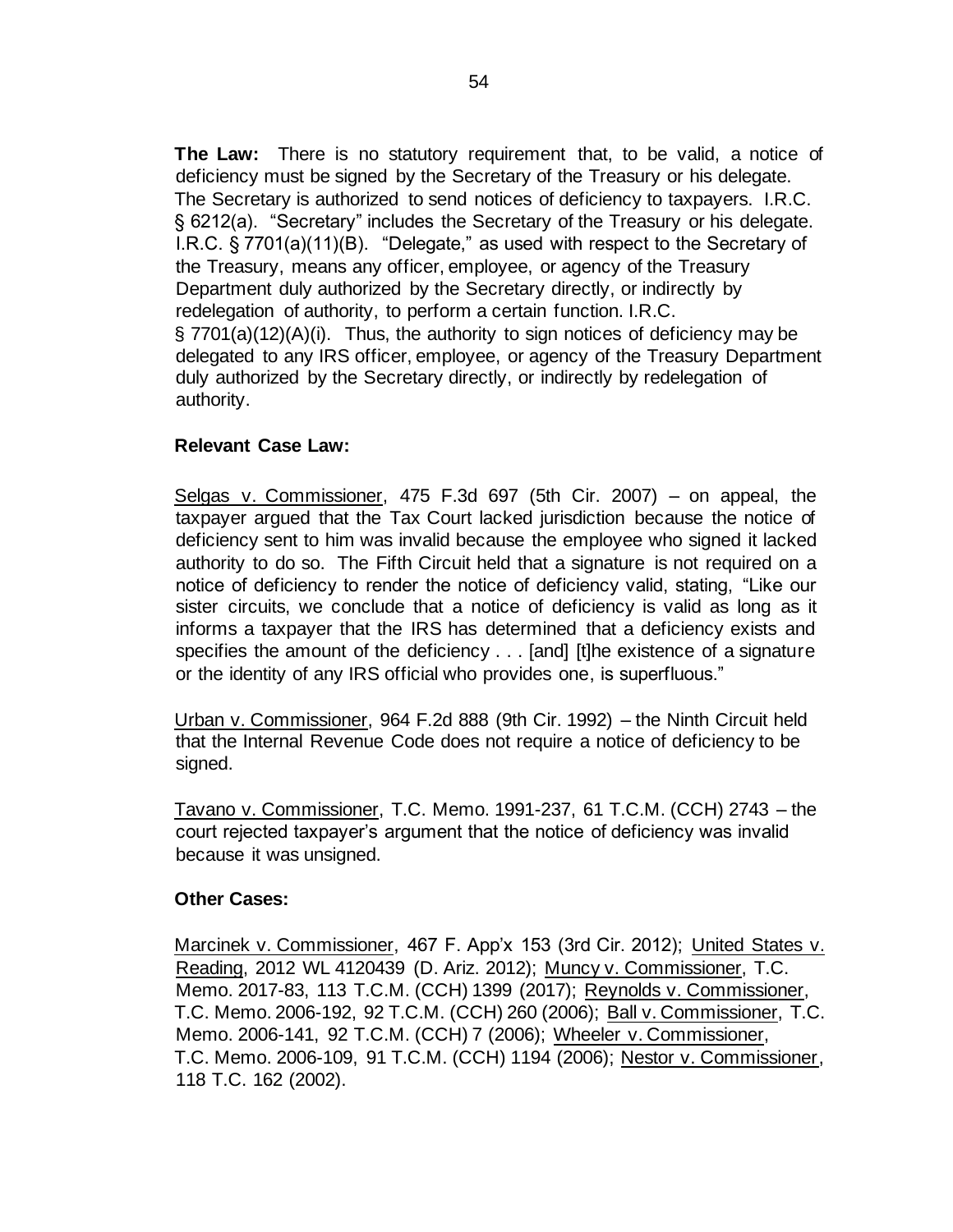## **2. Contention: A statutory notice of deficiency is invalid because the taxpayer did not file an income tax return.**

**The Law:** Section 6211(a) defines "deficiency" as the amount by which the tax imposed by subtitle A (income taxes) or B (estate and gift taxes) or chapter 41, 42, 43, 44 (excise taxes) exceeds the excess of the sum of the amount shown as the tax by the taxpayer upon his return (if a return was made and amount was shown thereon) plus amounts previously assessed (or collected without assessment) as a deficiency, over the amount of rebates, as defined in section 6211(b)(2). In accordance with this definition, a taxpayer's failure to report tax on a return does not prevent the IRS from determining a deficiency in his federal tax and issuing a notice of deficiency under section 6212(a).

## **Relevant Case Law:**

Brennan v. Commissioner, T.C. Memo. 2009-77, 97 T.C.M. (CCH) 1379 (2009) – the court upheld the deficiencies determined by the IRS; taxpayer made only frivolous arguments, including that the "[IRS] lacked the authority to issue a notice of deficiency and that no statute required him to pay income tax."

Johnston v. Commissioner, T.C. Memo. 2004-107, 87 T.C.M. (CCH) 1256 (2004) – the court stated that taxpayers' "contention that the Commissioner cannot determine a deficiency for a year for which a taxpayer did not file a return is frivolous." The court further emphasized that their contention that failing to file a return shields a nonfiler from income tax liability is also frivolous and, due to the frivolous arguments, imposed a penalty under section 6673.

Robinson v. Commissioner, T.C. Memo. 2002-316, 84 T.C.M. (CCH) 694 (2002) – the court found the taxpayer liable for the section 6673(a) penalty: taxpayer argued, among other frivolous arguments, that the IRS was not authorized to determine a deficiency for a taxpayer who has not filed a return.

# **C. Invalidity of Notice of Federal Tax Lien**

**1. Contention: A notice of federal tax lien is invalid because it is unsigned or not signed by the Secretary of the Treasury or because IRS employees lack the delegated authority to file a notice of federal tax lien.** 

**The Law:** The form and content of the notice of federal tax lien is controlled by federal law. The form and content of the notice of federal tax lien shall be prescribed by the Secretary and shall be valid notwithstanding any other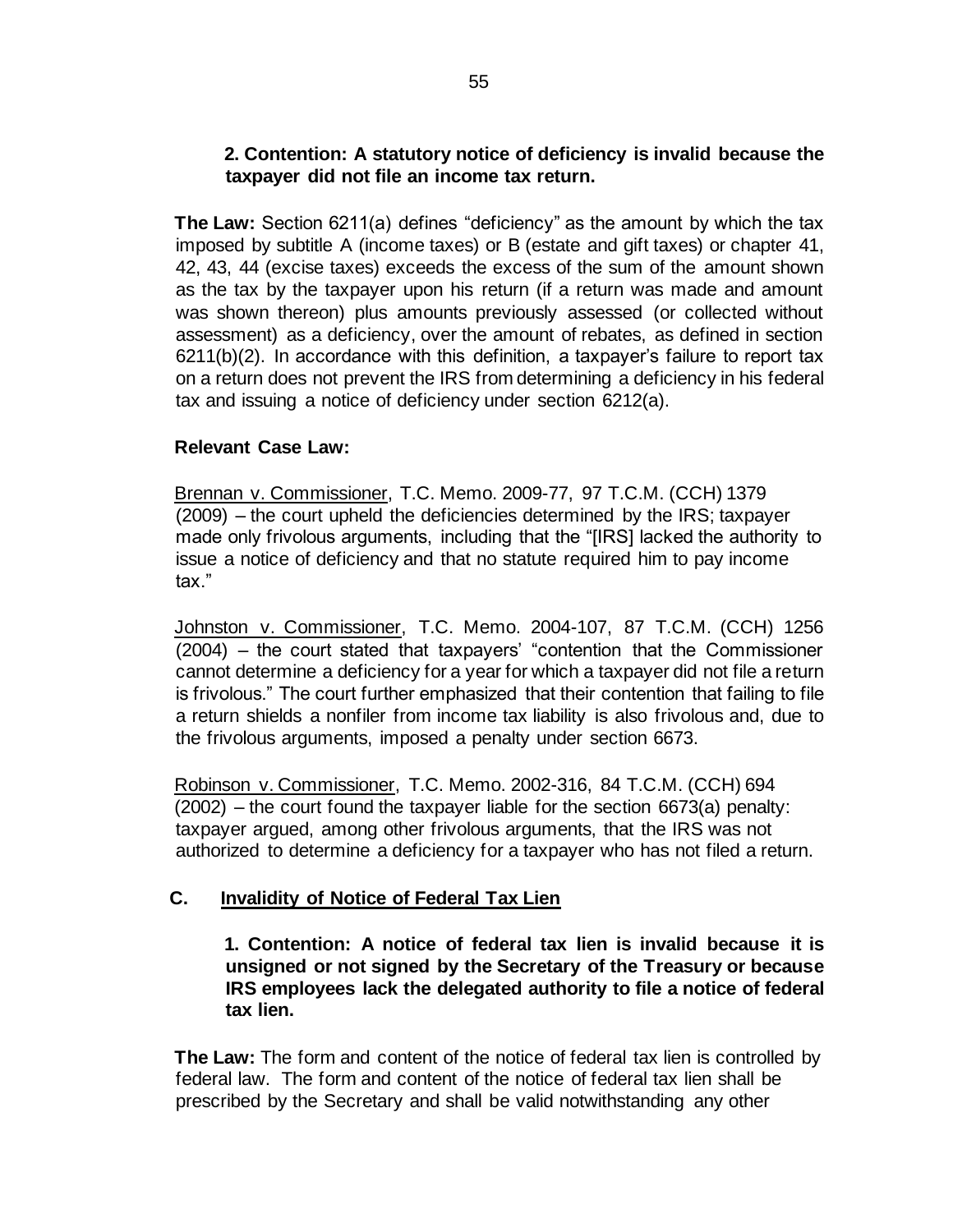provision of law regarding the form or content of a notice of lien. I.R.C. § 6323(f)(3). The notice of federal tax lien must be filed on a Form 668, Notice of Federal Tax Lien Under Internal Revenue Laws, and must identify the taxpayer, the tax liability giving rise to the lien, and the date the assessment arose. Treas. Reg. § 301.6323(f)-1(d). There is no statutory or regulatory requirement that a notice of federal tax lien, to be valid, must be signed by anyone or, if it is signed, that it must be signed by the Secretary of the Treasury.

"The lien imposed by section 6321 shall not be valid as against any purchaser, holder of a security interest, mechanic's lienor, or judgment lien creditor until notice thereof which meets the requirements of subsection (f) has been filed by the Secretary." I.R.C. § 6323(a). "Secretary" is defined to include the Secretary of the Treasury or his delegate and the term "delegate," as used with respect to the Secretary of the Treasury, is defined to mean any officer, employee, or agency of the Treasury Department duly authorized by the Secretary directly, or indirectly by redelegation of authority, to perform a certain function. I.R.C. §§  $7701(a)(11)(B)$  and  $7701(a)(12)(A)(i)$ . Treasury Order 150-10 delegates to the Commissioner the Secretary's authority to enforce and administer the internal revenue laws. Delegation Order 5-4, Rev. 3 delegates to IRS personnel the Commissioner's authority with respect to notices of federal tax lien.

#### **Relevant Case Law:**

Fairchild v. IRS, 450 F. Supp. 2d 654 (M.D. La. 2006) – the court rejected the argument that IRS employees lacked the authority to file notices of federal tax lien.

Uveges v. United States, 2002 U.S. Dist. LEXIS 20636, 2002-2 U.S.T.C.  $\P$ 50,740 (D. Nev. 2002) – the court noted that with respect to section 6323, along with other Code sections that use of the term "Secretary," "Secretary" refers to the Secretary of the Treasury and any delegates.

Hult v. Commissioner, T.C. Memo. 2007-302, 94 T.C.M. (CCH) 359 (2007) – the court dismissed taxpayer's argument that the notice of federal tax lien was invalid because it was not signed, as it is not necessary for a notice of federal tax lien to be signed.

#### **Other Cases:**

In re Kroll, 74 A.F.T.R. 2d 94-6161 (W.D. Mich. Aug. 11, 1994); Thompson v. Commissioner, T.C. Memo. 2004-204, 88 T.C.M. (CCH) 219 (2004).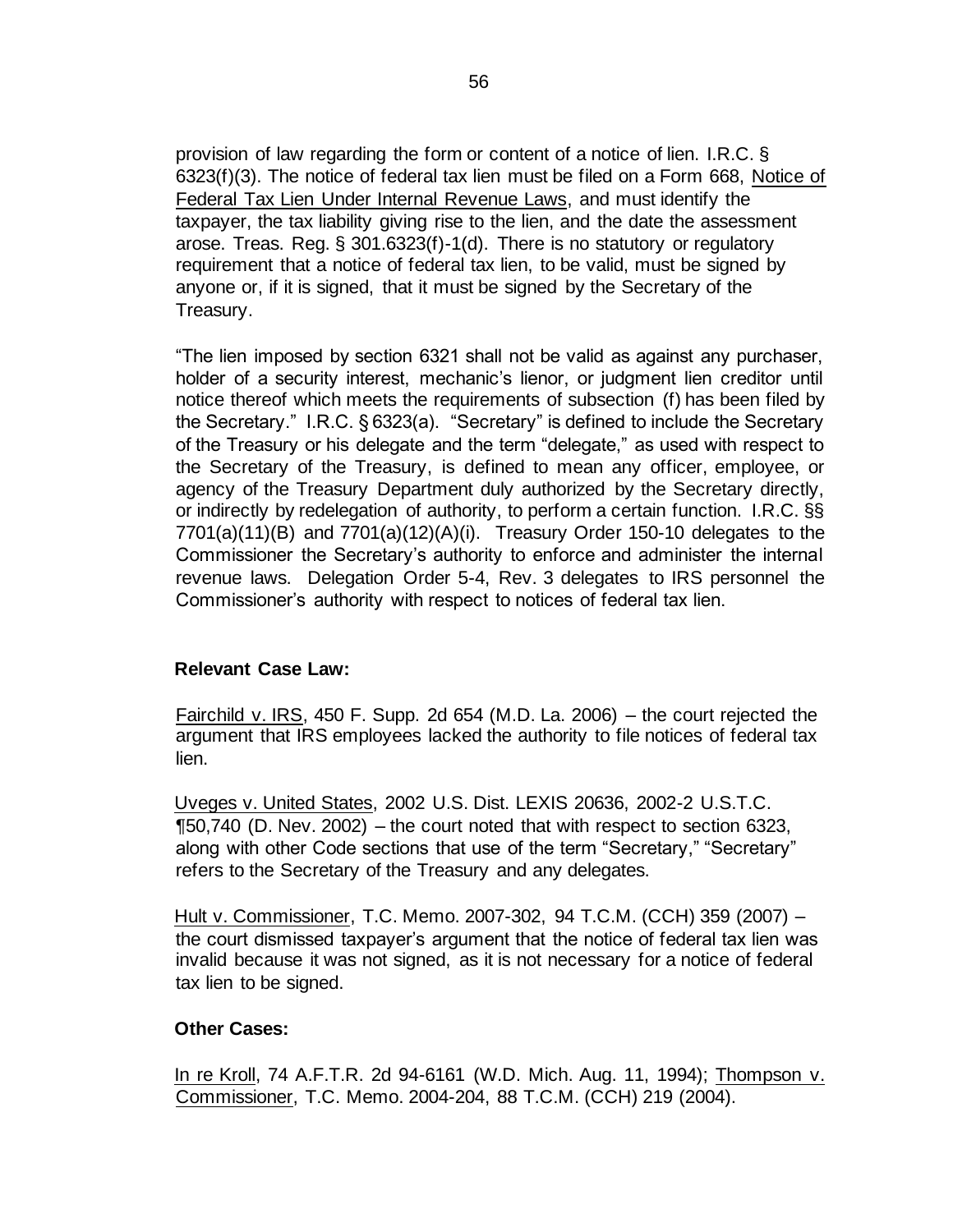## **2. Contention: The form or content of a notice of federal tax lien is controlled by or subject to a state or local law, and a notice of federal tax lien that does not comply in form or content with a state or local law is invalid.**

**The Law:** The form and content of the notice of federal tax lien is controlled by federal law. The form and content of the notice of federal tax lien shall be prescribed by the Secretary and shall be valid notwithstanding any other provision of law regarding the form or content of a notice of lien. I.R.C.§ 6323(f)(3). The notice of federal tax lien must be filed on a Form 668, Notice of Federal Tax Lien Under Internal Revenue Laws, and must identify the taxpayer, the tax liability giving rise to the lien, and the date the assessment arose. Treas. Reg. § 301.6323(f)-1(d).

## **Relevant Case Law:**

United States v. Union Cent. Life Ins. Co., 368 U.S. 291 (1961) – the Supreme Court held that the form used for filing a federal tax lien does not have to comply with an additional state law requirement that it describe the property affected, although the lien did have to be filed in a designated state office.

Tolotti v. Commissioner, T.C. Memo. 2002-86, 83 T.C.M. (CCH) 1436 (2002), aff'd, 70 F. App'x 971 (9th Cir. 2003) – in upholding the validity of a notice of federal tax lien filed even though the lien was not certified pursuant to a Nevada statute, the court noted that it is "well settled" that the form and content of the notice of federal tax lien is controlled by federal, not state, law.

# **D. Invalidity of Collection Due Process Notice**

## **1. Contention: A collection due process notice (e.g., Letter 1058, LT- 11 or Letter 3172) is invalid because it is not signed by the Secretary or his delegate.**

**The Law:** the Secretary shall notify a taxpayer in writing of the filing of a notice of federal tax lien, pursuant to section 6323, advising the taxpayer of the right to request a collection due process hearing. I.R.C. § 6320(a)(1). No levy may be made on any property or rights to property of any person unless the Secretary has notified such person of his or her right to a collection due process hearing before levy. I.R.C. § 6330(a)(1). There is no requirement for a signature on the collection due process notice in the statute or regulations.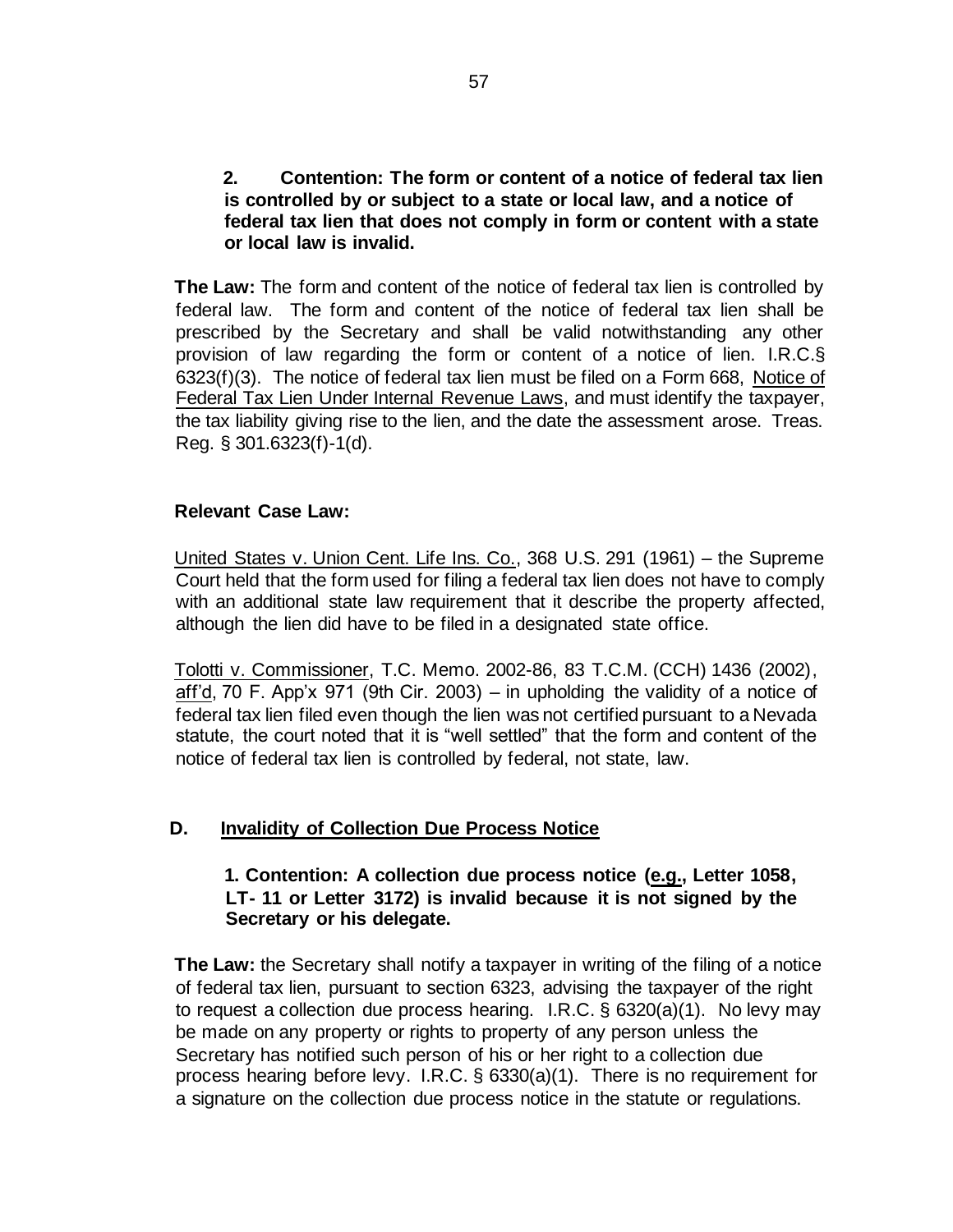## **Relevant Case Law:**

Oropeza v. Commissioner, T.C. Memo. 2008-94, 95 T.C.M. (CCH) 1367 (2008) – the court reaffirmed that there is "no statutory requirement" that the Final Notice of Intent to Levy and Notice of Your Right to a Hearing be signed.

Craig v. Commissioner, 119 T.C. 252 (2002) – the court held that for purposes of section 6330(a), either the Secretary or his delegate (e.g., the Commissioner) may issue a final notice of intent to levy. In this case, the authority to levy was delegated to the Automated Collection Branch Chiefs pursuant to a delegation order.

## **Other Cases:**

Thompson v. Commissioner, T.C. Memo. 2004-204, 88 T.C.M. (CCH) 219 (2004); Hodgson v. Commissioner, T.C. Memo. 2003-122, 85 T.C.M. (CCH) 1232 (2003).

## **2. Contention: A collection due process notice is invalid because no certificate of assessment is attached.**

**The Law:** Sections 6320(a)(3) and 6330(a)(3) list the information required to be included with the collection due process notice, such as the amount of unpaid tax, the right of the person to request a collection due process hearing, administrative appeals available, and the provisions of the Internal Revenue Code and procedures pertaining to the notice of federal tax lien or levy. See also Treas. Reg. §§ 301.6320-1(a)(2), Q&A A10 and 301.6330-1(a)(3), Q&A A6. There is no requirement in the statute or regulations that a certificate of assessment be attached to the collection due process notice.

## **E. Verification Given as Required by I.R.C. § 6330(c)(1)**

## **1. Contention: Verification requires producing certain documents.**

**The Law:** At a collection due process hearing, the appeals officer is required to obtain verification from the Secretary that the requirements of any applicable law or administrative procedure have been met. I.R.C. §§ 6320(c) and 6330(c)(1). Appeals must obtain verification from the IRS office collecting the tax. Treas. Reg. §§ 301.6320-1(e)(1) and 301.6330-1(e)(1). Neither the statutes nor the regulations require the appeals officer to rely upon a particular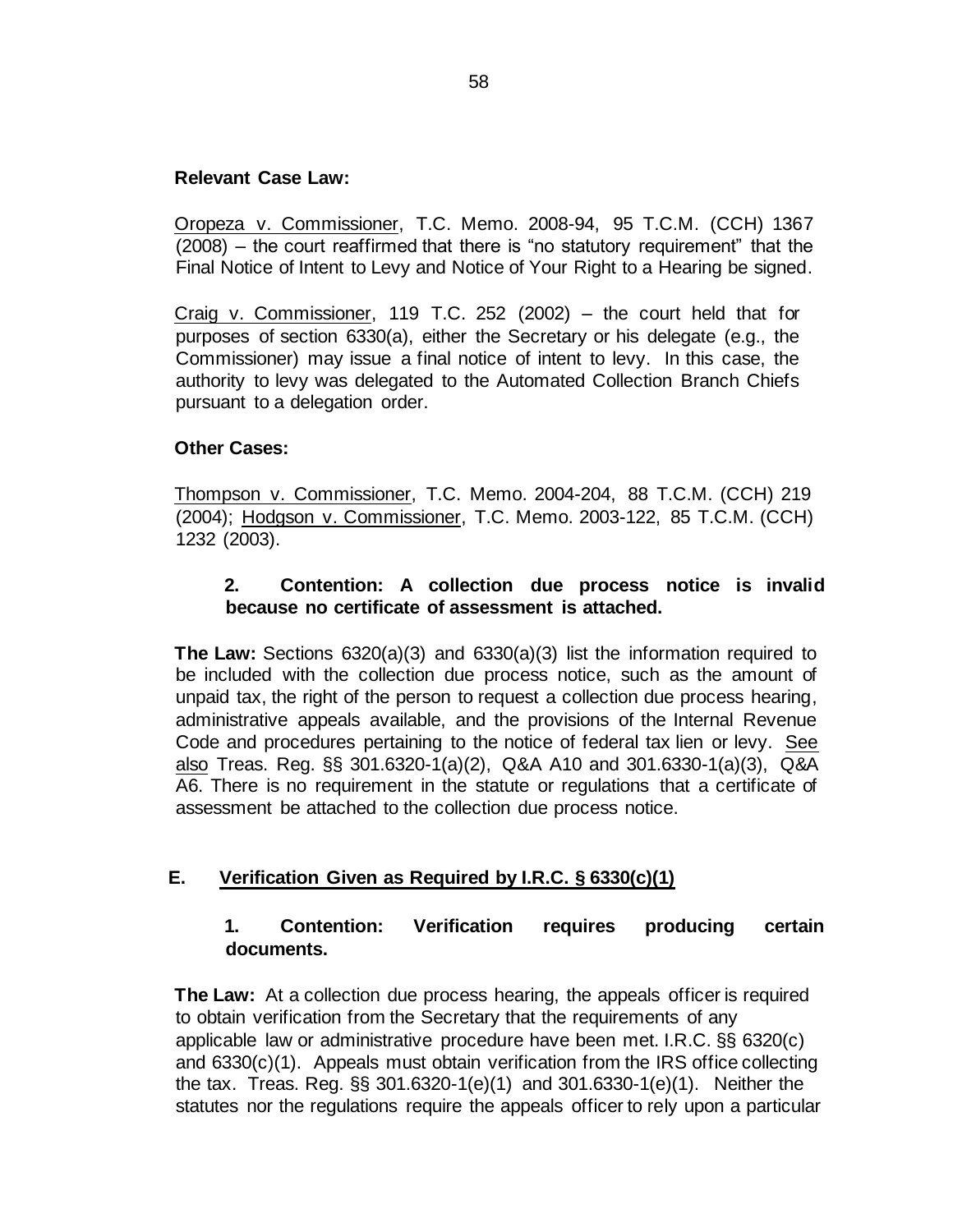document (e.g., the summary record of assessment) to satisfy the verification requirement. Sections 6320(c) and 6330(c)(1) also do not require the Appeals Officer to give the taxpayer a copy of the verification upon which the Appeals Officer relied. See also Treas. Reg. §§ 301.6320-1(e)(1) and 301.63301(e)(1). There is no requirement in the statute or regulations that the taxpayer be provided with any documents as a part of the verification process. As a matter of practice, however, the taxpayer will be provided with a transcript of account such as a Form 4340 or MFTRA-X computer transcript. Transcripts such as the Form 4340 or MFTRA-X, which identify the taxpayer, the character of the liability assessed, the taxable period and the amount of the assessment, are sufficient to show the validity of an assessment, absent a showing of irregularity.

## **Relevant Case Law:**

Standifird v. Commissioner, T.C. Memo. 2002-245, 84 T.C.M. (CCH) 371 (2002) – the court held that a MFTRA-X transcript "is a valid verification that the requirements of any applicable law or administrative procedure have been met."

Schroeder v. Commissioner, T.C. Memo. 2002-190, 84 T.C.M. (CCH) 141 (2002) – the court held that the TXMODA transcript is sufficient for the verification requirement.

Craig v. Commissioner, 119 T.C. 252 (2002) – the court held that section 6330(c)(1) does not require the Appeals Officer to rely upon a particular document, such as the summary record of assessment, to satisfy the verification requirement of section 6330(c)(1) or mandate that the Appeals Officer actually provide the taxpayer with a copy of the verification upon which the Appeals Officer relied.

## **Other Cases:**

May v. Commissioner, T.C. Memo. 2014-194, 108 T.C.M. (CCH) 324 (2014); Best v. Commisioner, T.C. Memo. 2014-72, 107 T.C.M. (CCH) 1376 (2014); Harper v. Commissioner, T.C. Memo. 2013-79, 105 T.C.M. (CCH) 1484 (2013); Nestor v. Commissioner, 118 T.C. 162 (2002); Wagner v. Commissioner, T.C. Memo. 2002-180, 84 T.C.M. (CCH) 96 (2002); Davis v. Commissioner, 115 T.C. 35 (2000).

# **F. Invalidity of Statutory Notice and Demand**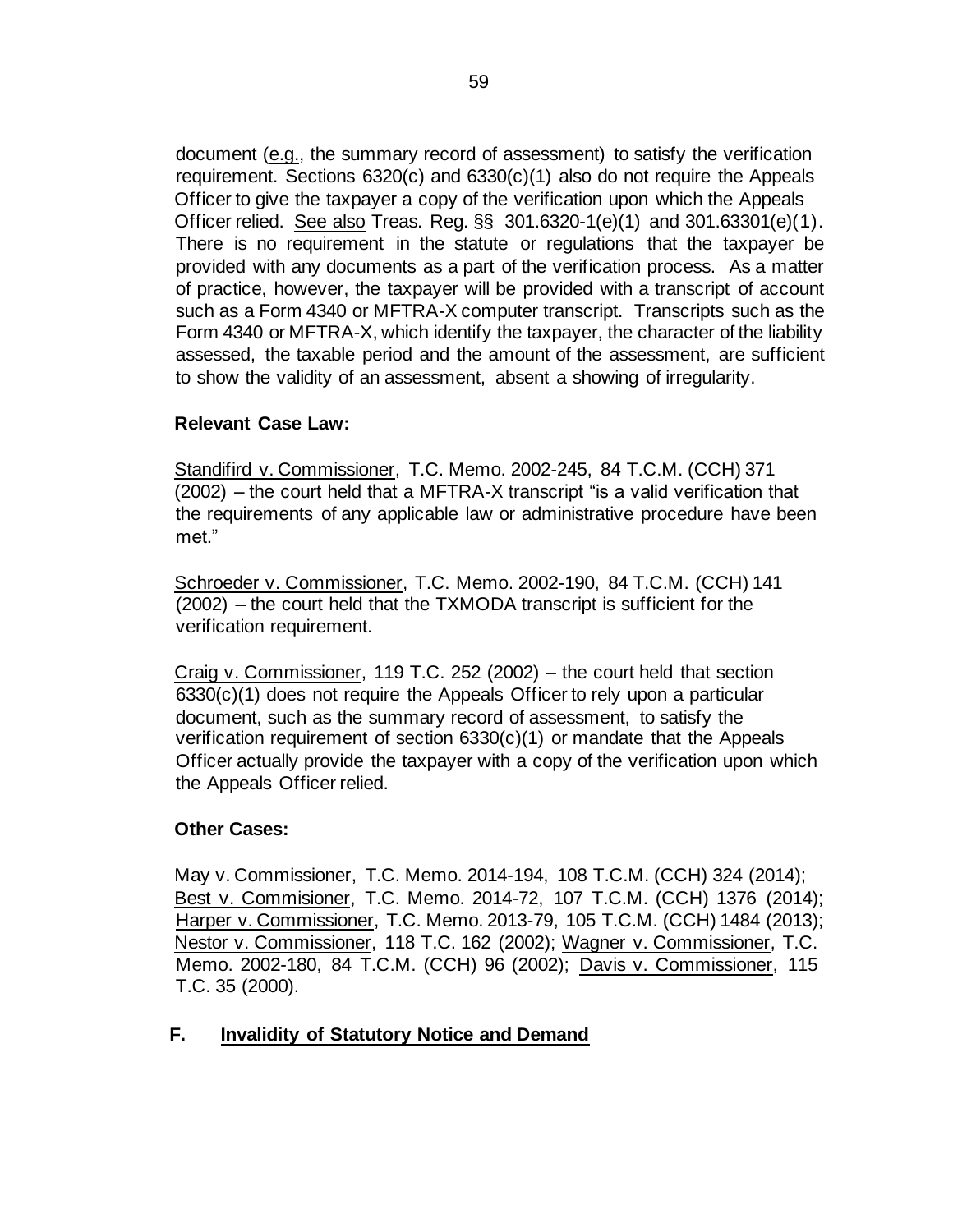## **1. Contention: A notice and demand is invalid because it is not signed, it is not on the correct form (such as Form 17), or because no certificate of assessment is attached.**

**The Law:** The Secretary shall, as soon as practicable, and within 60 days, after the making of an assessment pursuant to section 6203, give notice to each person liable for the unpaid tax, stating the amount and demanding payment thereof. I.R.C. § 6303(a). This notice is to be left at the dwelling or usual place of business of such person, or shall be mailed to such person's last known address. See also Treas. Reg. § 301.6303-1(a) (failure to give notice within 60 days does not invalidate notice). Notice and demand is sufficient for purposes of section 6303 as long as it states the amount due and makes demand for payment. There is no requirement in the statute or regulation that the notice and demand be made on a specific form, have a signature, or include any specific attachments.

At a collection due process hearing, an Appeals Officer may rely upon a computer transcript to verify that notice and demand for payment has been sent to a taxpayer in accordance with section 6303. For example, the entry in a Form 4340 showing "notice of balance due" can establish proper issuance of a section 6303 notice and demand.

## **Relevant Case Law:**

Williams v. Commissioner, T.C. Memo. 2008-173, 96 T.C.M. (CCH) 25 (2008) – the court rejected taxpayer's argument that he is entitled to see proof that the Notice and Demand Letter was received, holding that Forms 4340 sufficiently showed that the IRS issued notices of balance due (which constitute notice and demand for payment under section 6303(a)) on the same day that the IRS assessed petitioner's tax.

Flathers v. Commissioner, T.C. Memo. 2003-60, 85 T.C.M. (CCH) 969 (2003) – the court rejected as frivolous and/or groundless taxpayer's argument that she did not receive proper notice and demand under section 6303(a) because, according to her, the IRS must use Form 17 in issuing such notice and demand.

Craig v. Commissioner, 119 T.C. 252, 262-63 (2002) – the court held that notices the taxpayer received, such as notices of intent to levy and notices of deficiency, were sufficient to meet the requirements of section 6303(a), and the form on which notice of assessment and demand for payment is made was irrelevant, as long as it provided her with the information specified in section 6303(a).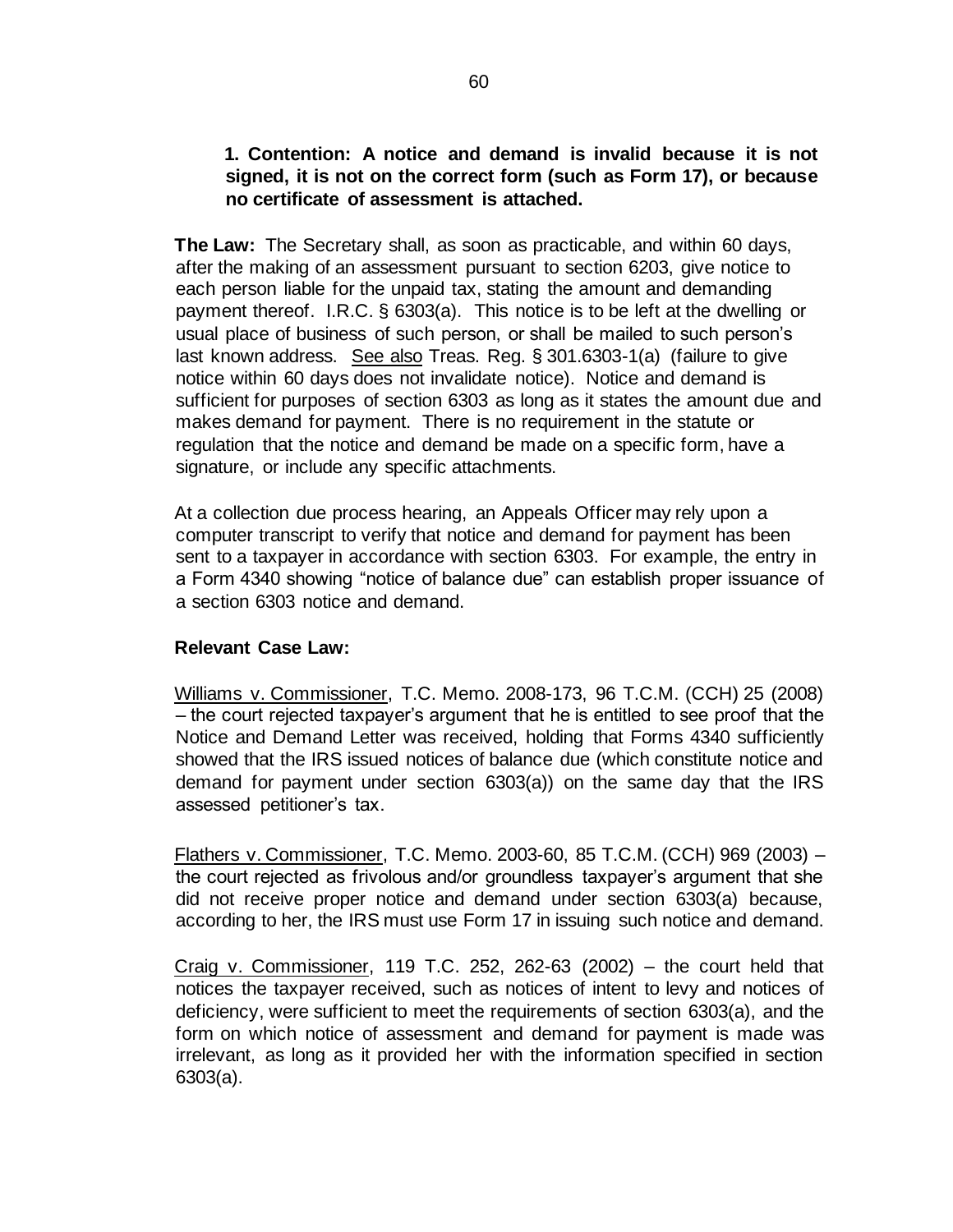Keene v. Commissioner, T.C. Memo. 2002-277, 84 T.C.M. (CCH) 514 (2002) – the court rejected as frivolous and groundless taxpayer's argument that a notice and demand for payment was not in accord with a Treasury decision issued in 1914 that required a Form 17 be used for such purpose.

# **G. Tax Court Authority**

# **1. Contention: The Tax Court does not have the authority to decide legal issues.**

**The Law:** The United States Tax Court is a federal court of record established by Congress under Article I of the United States Constitution. Congress created the Tax Court to provide a judicial forum in which affected persons could dispute tax deficiencies before paying the disputed amount. The Tax Court's jurisdiction includes the authority to hear tax disputes concerning notices of deficiency, notices of transferee liability, certain types of declaratory judgment, readjustment and adjustment of partnership items, administrative costs, worker classification, relief from joint and several liability on a joint return, and to review collection due process actions and the IRS's failure to abate interest.

Section 7441 provides that "[t]here is hereby established, under article I of the Constitution of the United States, a court of record to be known as the United States Tax Court. The members of the Tax Court shall be the chief judge and the judges of the Tax Court." Section 7442 provides that "[t]he Tax Court and its divisions shall have such jurisdiction as is conferred on them by this title, by Chapters 1, 2, 3, and 4 of the Internal Revenue Code of 1939, by title II and title III of the Revenue Act of 1926 (44 Stat. 10-87), or by laws enacted subsequent to February 26, 1926." See also I.R.C. §§ 7443-7448.

## **Relevant Case Law:**

Freytag v. Commissioner, 501 U.S. 868 (1991) – the Supreme Court held that section 7443A(b)(4) authorized the Chief Judge of the Tax Court to assign petitioners' cases to a special trial judge and concluded that the special trial judge's appointment did not violate the Appointments Clause of the Constitution.

Kuretski v. Commissioner, 755 F.3d 929 (D.C. Cir. 2014) – the D.C. Circuit rejected the taxpayer's argument that the President's right to remove Tax Court judges under section 7443(f) violated the Constitutional separation of powers, reasoning that the Tax Court is not an Article III court, but part of the Executive branch. The D.C. Circuit noted that the majority holding in Freytag — that the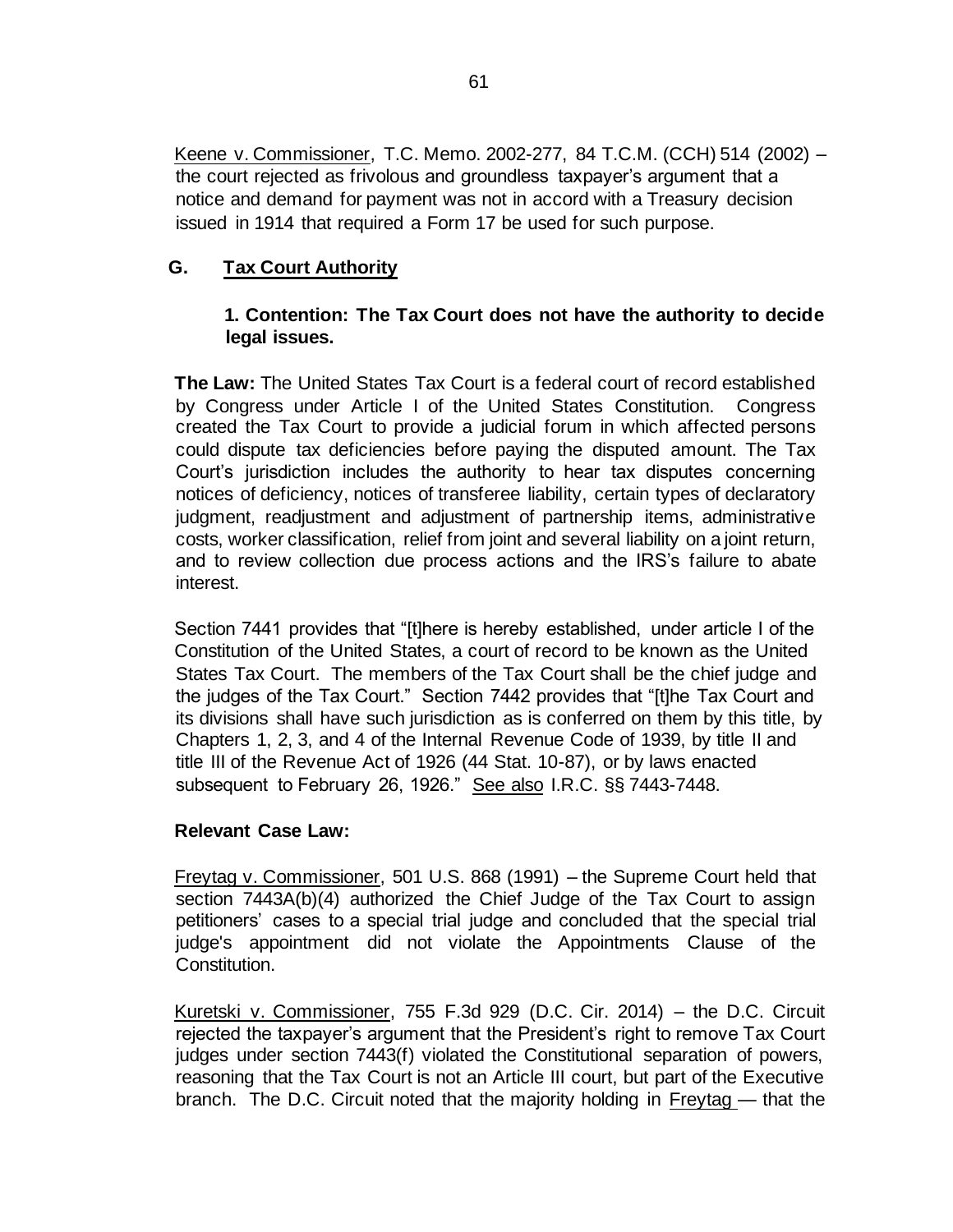Tax Court is a "Court of Law" for Appointments Clause purposes — does not call into question the constitutionality of presidential removal power under section 7443(f).

Knighten v. Commissioner, 705 F.2d 777 (5th Cir. 1983) – the Fifth Circuit held as frivolous the contention that, as a court created under Article I of the Constitution, the Tax Court could not hear any cases that could be heard by Article III courts.

Martin v. Commissioner, 358 F.2d 63 (7th Cir. 1966) – the Seventh Circuit ruled that taxpayers' contention that the Tax Court is without a valid constitutional existence lacked substance and merit.

## **Other Cases:**

Blair v. Commissioner, T.C. Memo. 2016-255, 112 T.C.M. (CCH) 577 (2016); Burns, Stix Friedman & Co. v. Commissioner, 57 T.C. 392 (1971).

## **H. Challenges to the Authority of IRS Employees**

# **1. Contention: Revenue Officers are not authorized to seize property in satisfaction of unpaid taxes.**

**The Law:** "If any person liable to pay any tax neglects or refuses to pay the same within 10 days after notice and demand, it shall be lawful for the Secretary to collect such tax . . . by levy upon all property and rights to property (except such property as is exempt under section 6334) belonging to such person or on which there is a lien provided in this chapter for the payment of such tax." I.R.C. § 6331(a). The term "levy" includes the power of distraint and seizure by any means. I.R.C. § 6331(b). In any case in which the Secretary may levy upon property or property rights, he may also seize and sell such property or property rights. I.R.C. § 6331(b).

Section 7701(a)(11)(B) defines "Secretary" to include the Secretary of the Treasury or his delegate. Section 7701(a)(12)(A)(i) defines the term "delegate," as used with respect to the Secretary of the Treasury, to mean any officer, employee, or agency of the Treasury Department duly authorized by the Secretary directly, or indirectly by redelegation of authority, to perform a certain function. Treasury Order 150-10 delegates to the Commissioner the Secretary's authority to enforce and administer the internal revenue laws. See also Treas. Reg. § 301.6331-1(a)(1) (district director is authorized to levy); see, e.g., Delegation Order 5-3 (formerly D.O. 191 Rev. 3) (redelegation of authority with respect to levies to revenue officers and other IRS employees).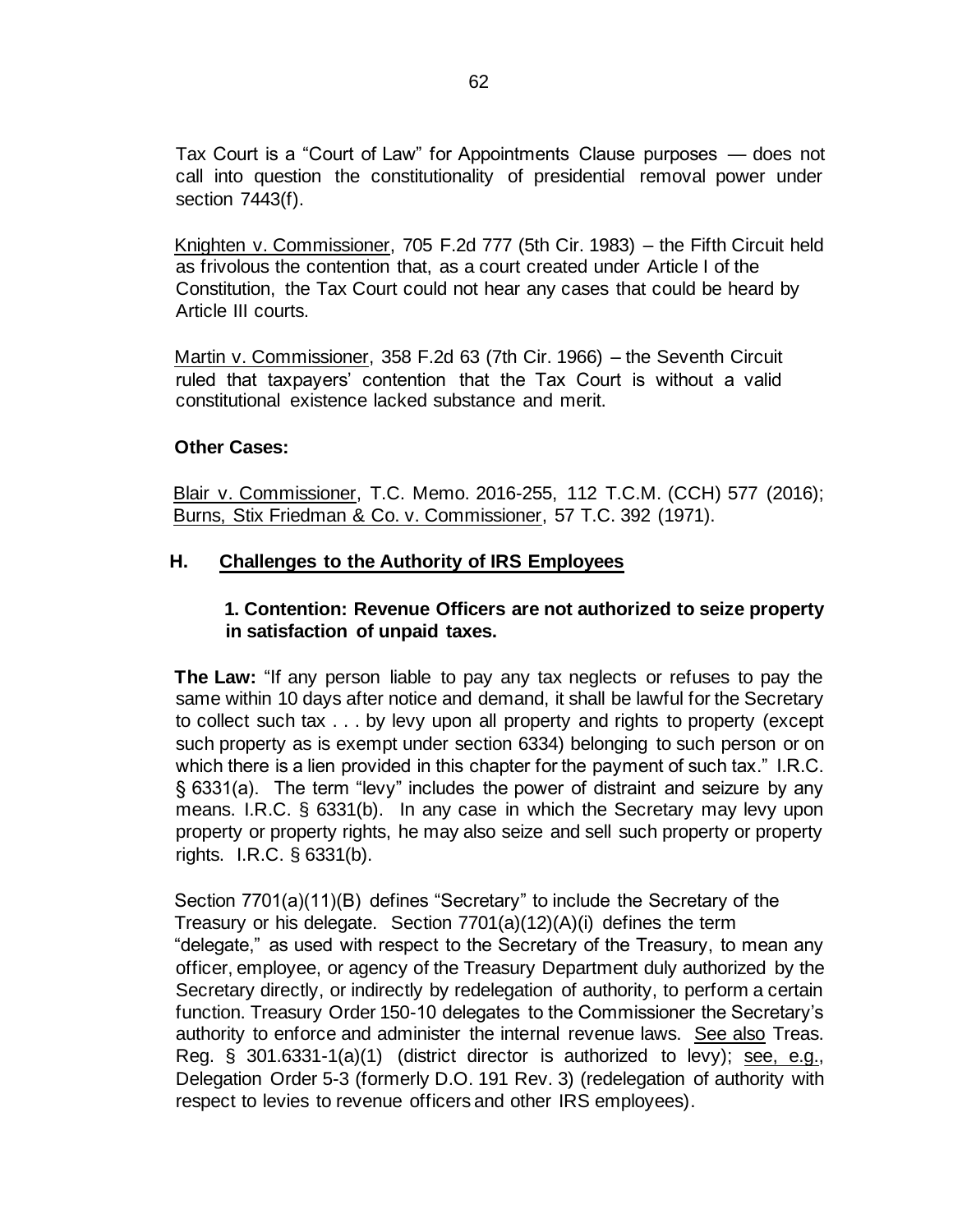### **Relevant Case Law:**

Gibbs v. Commissioner, 673 F. Supp. 1088, 1092 (N.D. Ala. 1987) – the court held that revenue officers "are specifically delegated and charged with the responsibility for collection of taxes."

Craig v. Commissioner, 119 T.C. 252 (2002) – the court found that the authority to levy on taxpayer's property was delegated to Automated Collection Branch Chiefs pursuant to delegation order.

### **Other Cases**:

O'Brien v. Green, 114 A.F.T.R.2d 2014-5613 (E.D. Va. 2014).

## **2. Contention: IRS employees lack credentials. For example, they have no pocket commission or the wrong color identification badge.**

**The Law:** The authority of IRS employees is derived from Internal Code provisions, Treasury Regulations, and other redelegations of authority (such as delegation orders). See the previous discussion on the authority of revenue officers to seize property. The authority of IRS employees is not contingent upon such criteria as possession of a pocket commission or a specific type of identification badge.

## **Relevant Case Law:**

Oropeza v. Commissioner, T.C. Memo. 2008-94, 95 T.C.M. (CCH) 1367 (2008) – the court ordered the taxpayer to pay a fine of \$10,000 for making only frivolous and groundless arguments, including the argument that he never received the pocket commissions of the IRS agents, which is one of the "patently spurious" issues the taxpayer raised.

Gunselman v. Commissioner, T.C. Memo. 2003-11, 85 T.C.M. (CCH) 756 (2003) – the court held that an Appeals Officer at a collection due process hearing does not have to produce enforcement pocket commission for himself or for the IRS employee who signed the notice of lien filing.

## **3. Contention: Certain employees in the IRS Office of Appeals are not authorized to conduct collection due process hearings.**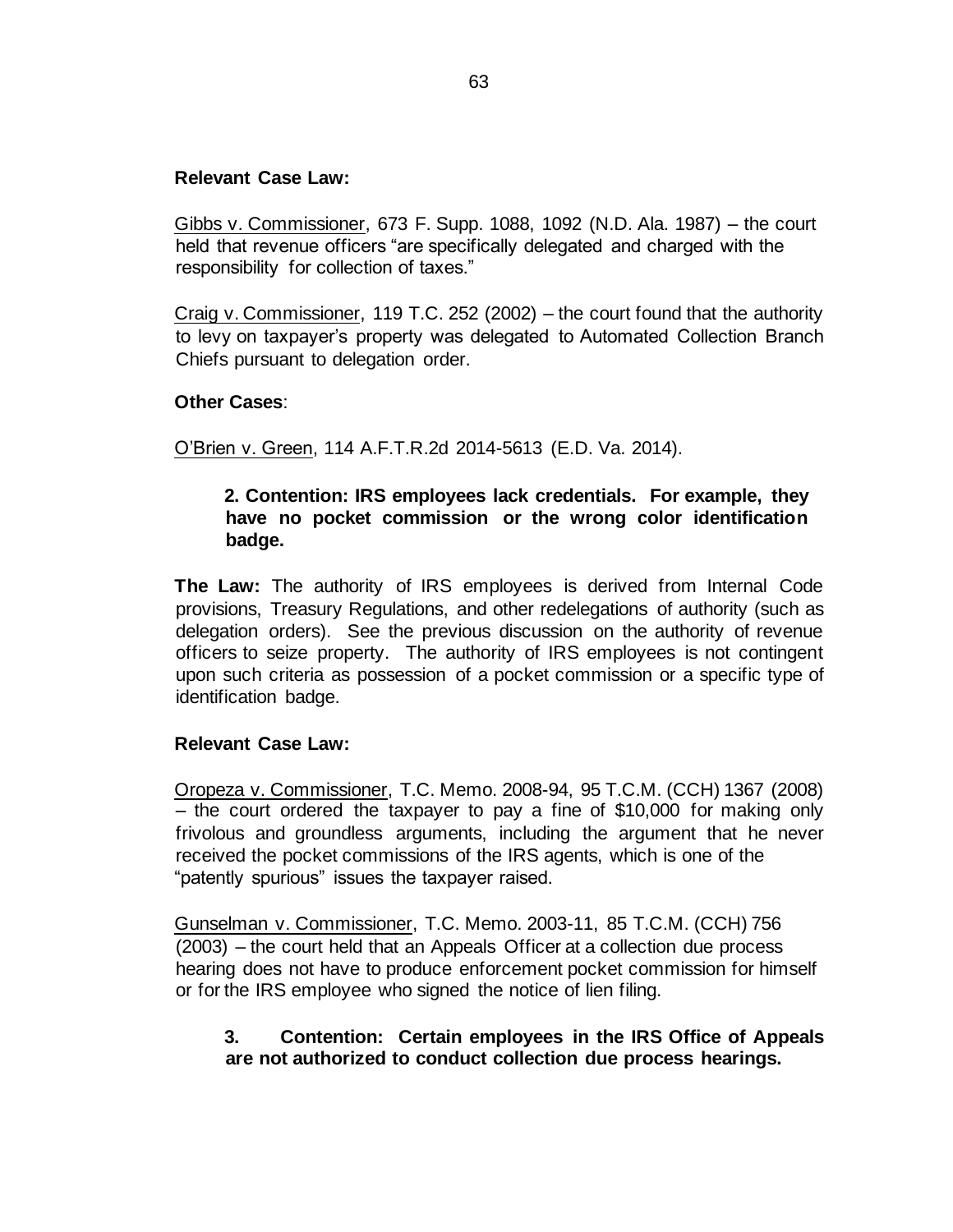**The Law:** Hearings must be conducted by an officer or employee in the Internal Revenue Service Independent Office of Appeals who has had no prior involvement with respect to the same unpaid tax. I.R.C. §§ 6320(b)(3) and 6330(b)(3). The statute does not specify that any particular category or officer conduct the hearing.

## **Relevant Case Law:**

Tucker v. Commissioner, 135 T.C. 114, 155 (2010), aff'd, 676 F.3d 1129 (2012), cert. denied, 133 S.Ct. 646 (2012) – the Tax Court held that "an 'appeals officer' is any 'officer or employee' in the IRS Office of Appeals to whom is assigned the task of conducting a CDP hearing under section 6330(b)(3)." The D.C. Circuit affirmed the Tax Court's holding that such officers or employees are not inferior officers for purposes of the Appointments clause of the United States Constitution, and so are properly hired by the Commissioner of the Internal Revenue pursuant to section 7804(a).

# **I. Use of Unauthorized Representatives**

## **1. Contention: Taxpayers are entitled to be represented at hearings, such as collection due process hearings, and in court by persons without valid powers of attorney.**

**The Law:** Section 500 of Title 5 of the United States Code authorizes (subject to some limitations) an attorney in good standing of the bar of the highest court of a State to represent a person before an agency upon filing with the agency a written declaration that they are currently qualified and authorized to represent the person on whose behalf they act. It also authorizes (subject to some limitations) an individual who is duly qualified to practice as a certified public accountant to represent a person before the IRS upon filing a written declaration that they are currently qualified and authorized to represent the particular person on whose behalf they act. Section 330 of Title 31 of the United States Code authorizes the Secretary of the Treasury to regulate the practice of representatives before the Treasury Department and, after notice and an opportunity for a proceeding, to suspend or disbar from practice before the Treasury Department those representatives who are incompetent, disreputable, or who violate regulations prescribed under section 330. Pursuant to section 330, the Secretary, in Circular No. 230 (31 CFR part 10), published regulations that authorize the Office of Professional Responsibility to act on matters related to practitioner conduct and discipline, including disciplinary proceedings and sanctions. The regulations provide that only certain practitioners are entitled to represent taxpayers before the IRS. Attorneys and non-attorneys are entitled to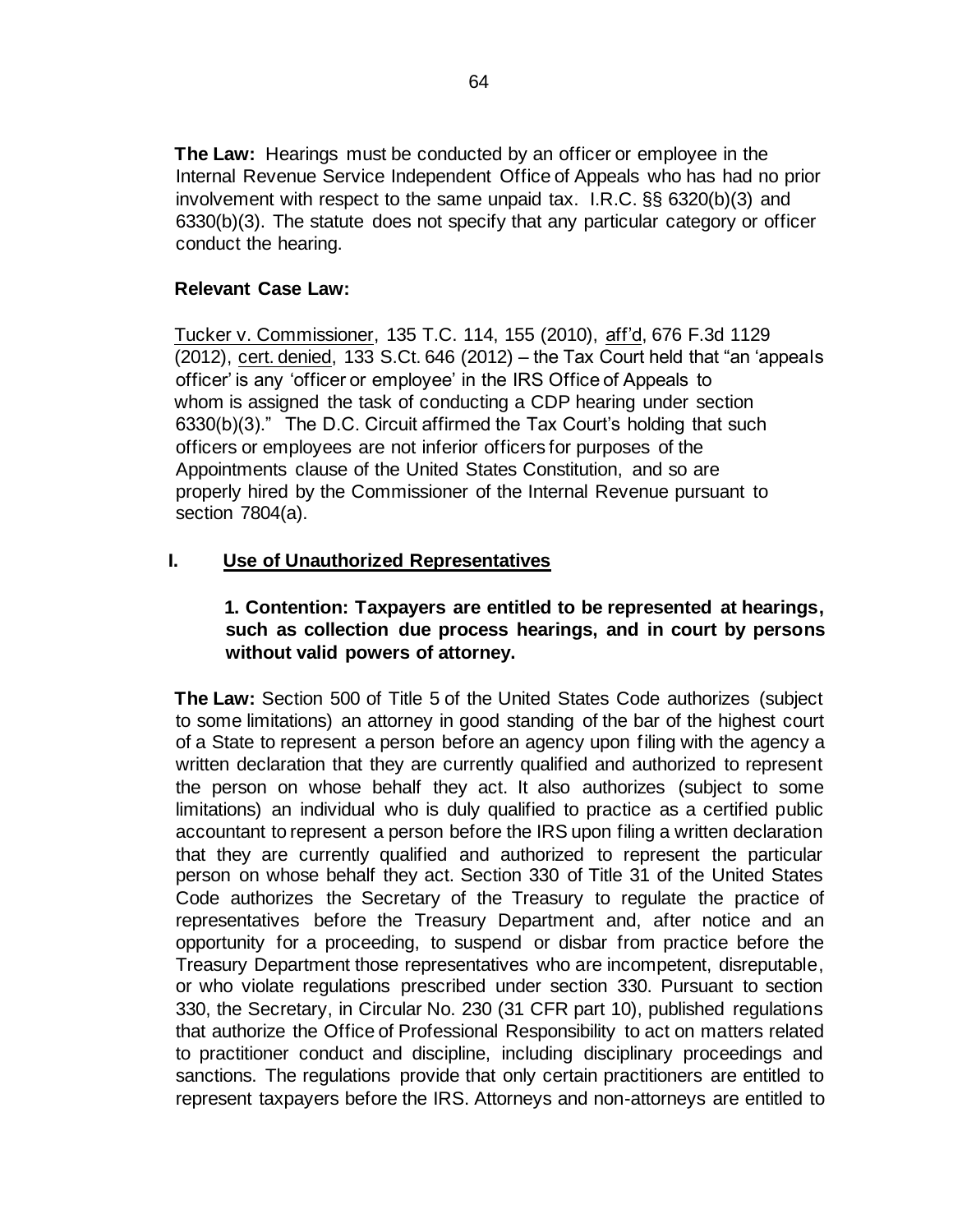practice before the United States Tax Court only upon application and admission to practice, pursuant to Tax Court Rule of Practice and Procedure 200.

## **Relevant Case Law:**

Marett v. Commissioner, T.C. Memo. 2009-14, 97 T.C.M. (CCH) 1054 (2009) – the Appeals Officer did not abuse his discretion in refusing to allow a party to represent the taxpayer where there was no proof he was an attorney, CPA or enrolled agent in good standing.

Young v. Commissioner, T.C. Memo. 2003-6, 85 T.C.M. (CCH) 739 (2003) – the court held that a third party was not entitled to represent taxpayer in a collection due process hearing because he was not a practitioner listed in Circular No. 230 (attorney, CPA, etc.).

# **J. Authorization Under I.R.C. § 7401 is Required in a Collection Due Process Case**

## **1. Contention: The Secretary has not authorized an action for the collection of taxes and penalties or the Attorney General has not directed an action be commenced for the collection of taxes and penalties.**

**The Law:** Section 7401 provides that "[n]o civil action for the collection or recovery of taxes, or of any fine, penalty, or forfeiture, shall be commenced unless the Secretary authorizes or sanctions the proceedings and the Attorney General or his delegate directs that the action be commenced.

Section 7401 does not apply in collection due process cases. The issue in a collection due process case is whether to sustain a levy or proposed levy or a notice of federal tax lien filing. These are administrative collection actions authorized under I.R.C. §§ 6323 and 6331, not "civil actions" for purposes of section 7401.

## **Relevant Case Law:**

Schwersensky v. Commissioner, T.C. Memo. 2006-178, 92 T.C.M. (CCH) 177 (2006) – the court observed that taxpayer's contention "that the instant collection due process action has not been authorized as required by section 7401 is meritless" for "[s]ection 7401 applies to a 'civil action'" and "[t]he levy (made pursuant to section 6331) is an administrative action that does not necessitate the institution of a civil suit."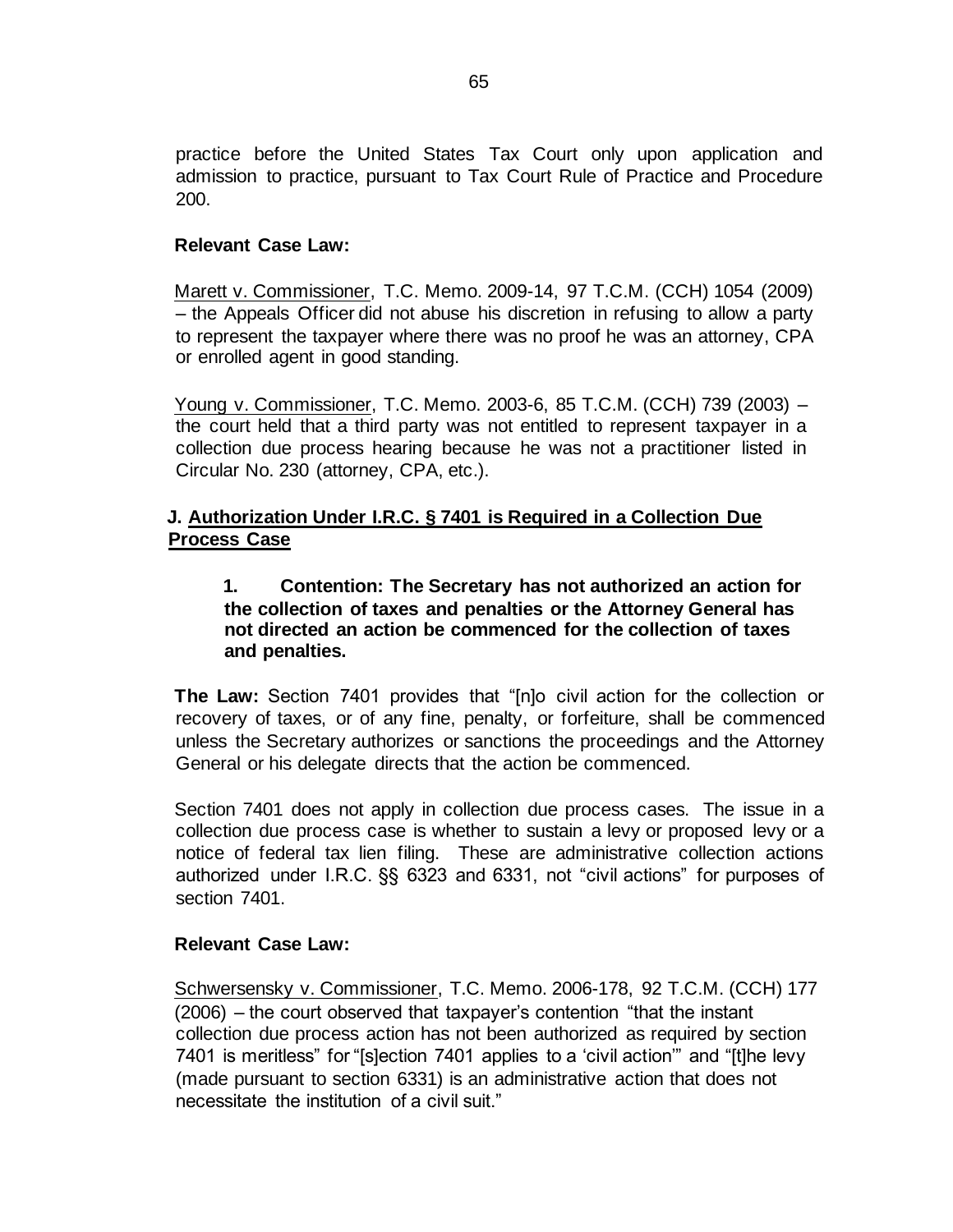### **III. PENALTIES FOR PURSUING FRIVOLOUS TAX ARGUMENTS**

Those who act on frivolous positions risk a variety of civil and criminal penalties. Those who adopt these positions may face harsher consequences than those who merely promote them. "Like moths to a flame, some people find themselves irresistibly drawn to the tax protester movement's illusory claim that there is no legal requirement to pay federal income tax. And, like moths, these people sometimes get burned." United States v. Sloan, 939 F.2d 499, 499–500 (7th Cir. 1991).

Taxpayers who rely on frivolous arguments to avoid filing returns may be subject to an addition to tax under section 6651(a)(1) for failing to file a return. Additionally, taxpayers who rely on frivolous arguments to avoid paying taxes may be subject to additions to tax under sections 6651(a)(2) and 6654 for failing to pay taxes.

Taxpayers filing returns with frivolous positions may be subject to the accuracyrelated penalty under section 6662 (twenty percent of the underpayment attributable to negligence or disregard of rules or regulations), the civil fraud penalty under section 6663 (seventy-five percent of the underpayment attributable to fraud) and the erroneous claim for refund penalty under section 6676 (twenty percent of the excessive amount). Additionally, late filed returns setting forth frivolous positions may be subject to an addition to tax under section 6651(f) for fraudulent failure to timely file an income tax return (triple the amount of the standard failure to file addition to tax under section  $6651(a)(1)$ . See Mason v. Commissioner, T.C. Memo. 2004-247, 88 T.C.M. (CCH) 398 (2004) (stating that frivolous arguments "may be indicative of fraud if made in conjunction with affirmative acts designed to evade paying federal income tax").

The Tax Relief Health Care Act of 2006 amended section 6702 to allow imposition of a \$5,000 penalty for frivolous tax returns and for specified frivolous submissions other than returns, if the purported returns or specified submissions are either based upon a position identified as frivolous by the IRS in a published list or reflect a desire to delay or impede tax administration. Pub. L. No. 109-432, § 407(a), 120 Stat. 2922 (2006). The term "specified submission" means: a request for a hearing under section 6320 (relating to notice and opportunity for hearing on filing of a notice of lien), a request for hearing under section 6330 (relating to notice and opportunity for hearing before levy), an application under section 6159 (relating to agreements for payment of tax liability in installments), an application under section 7122 (relating to compromises), or an application under section 7811 (relating to taxpayer assistance orders). This amendment is effective for frivolous returns or specified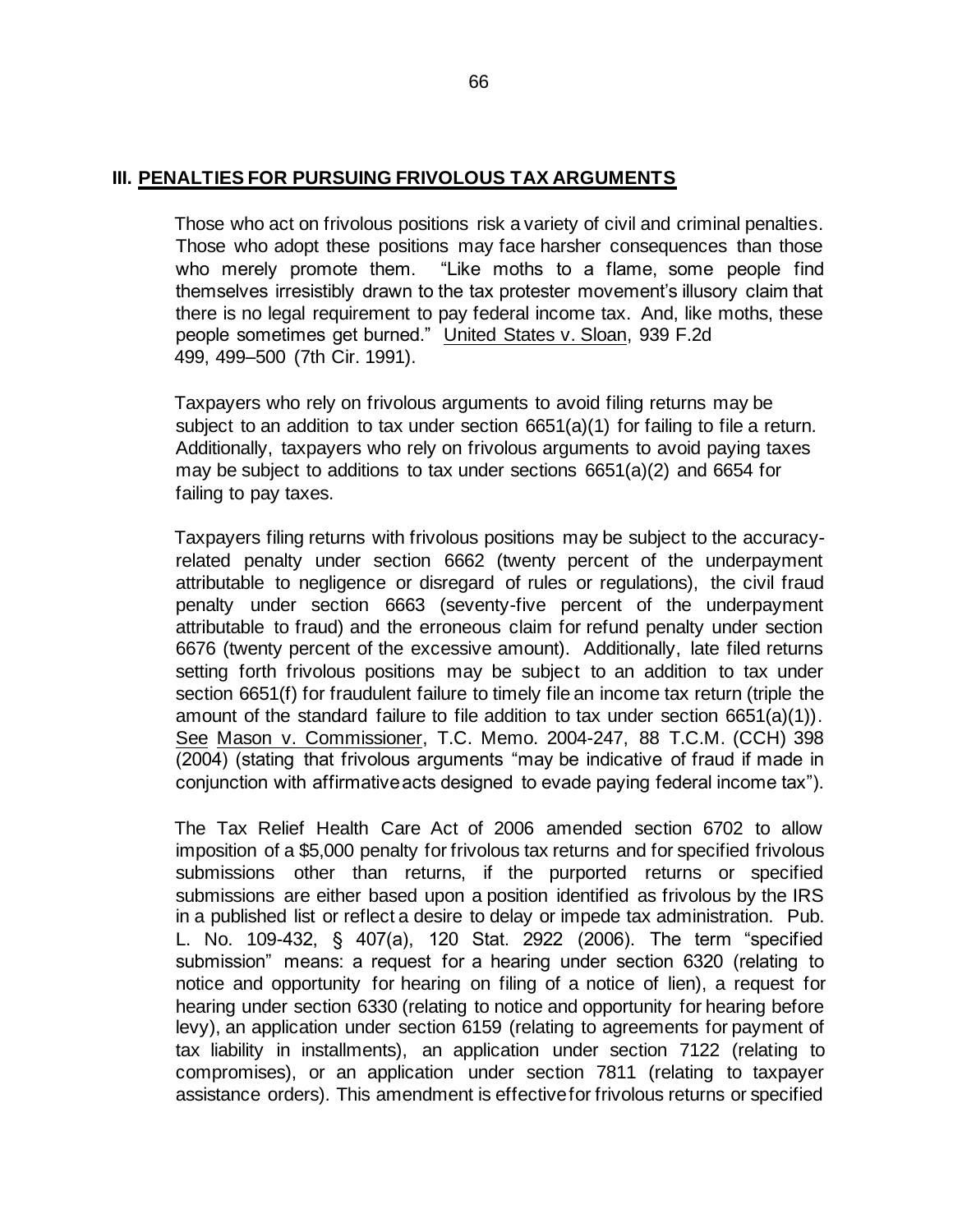frivolous submissions made after March 15, 2007, the release date of Notice 2007-30, 2007-1 C.B. 883, which identified the list of frivolous positions (last updated by Notice 2010-33, 2010-17 I.R.B. 609).

Section 6673(a) allows the Tax Court to impose a penalty of up to \$25,000 when it appears that:

- $\div$  a taxpayer instituted or maintained a proceeding primarily for delay,
- a taxpayer's position in such proceeding is frivolous or groundless, or
- a taxpayer unreasonably failed to pursue administrative remedies.

Courts provide a forum for litigation of taxpayers' bona fide disputes with the IRS. The courts' ability to perform that function is impeded when a taxpayer files a petition for some other reason, such as to defy the law or to delay the inevitable. Consequently, Congress gave courts discretion to impose penalties on taxpayers who engage in such conduct, to deter frivolous litigation and to induce taxpayers to conform their conduct to settled principles of law before pursuing litigation. A court may impose a section 6673 penalty on its own, even if the IRS does not make a motion for sanctions. Leyshon v.

Commissioner, T.C. Memo 2015-104, 109 T.C.M. (CCH) 1535 (2015). "The purpose of § 6673 . . . is to induce litigants to conform their *behavior* to the governing rules regardless of their subjective beliefs. Groundless litigation diverts the time and energies of judges from more serious claims; it imposes needless costs on other litigants. Once the legal system has resolved a claim, judges and lawyers must move on to other things. They cannot endlessly rehear stale arguments. . . . [T]here is no constitutional right to bring frivolous suits . . . . People who wish to express displeasure with taxes must choose other forums, and there are many available." Coleman v. Commissioner, 791 F.2d 68, 72 (7th Cir. 1986) (emphasis in original). A penalty under section 6673 may be assessed against the taxpayer even when the taxpayer relied on the advice of an attorney. Best v. Commissioner, T.C. Memo. 2014-72, 107 T.C.M. (CCH) 1376 (2014).

Taxpayers who appeal a decision on frivolous grounds may be subject to sanctions under Rule 38 of the Federal Rules of Appellate Procedure. Sanctions may include single or double costs and damages to appellee. Courts have "sounded a cautionary note to those who would persistently raise arguments against the income tax which have been put to rest for years. The full range of sanctions in Rule 38 hereafter shall be summoned in response to a totally frivolous appeal." Crain v. Commissioner, 737 F.2d 1417, 1418 (5th Cir. 1984).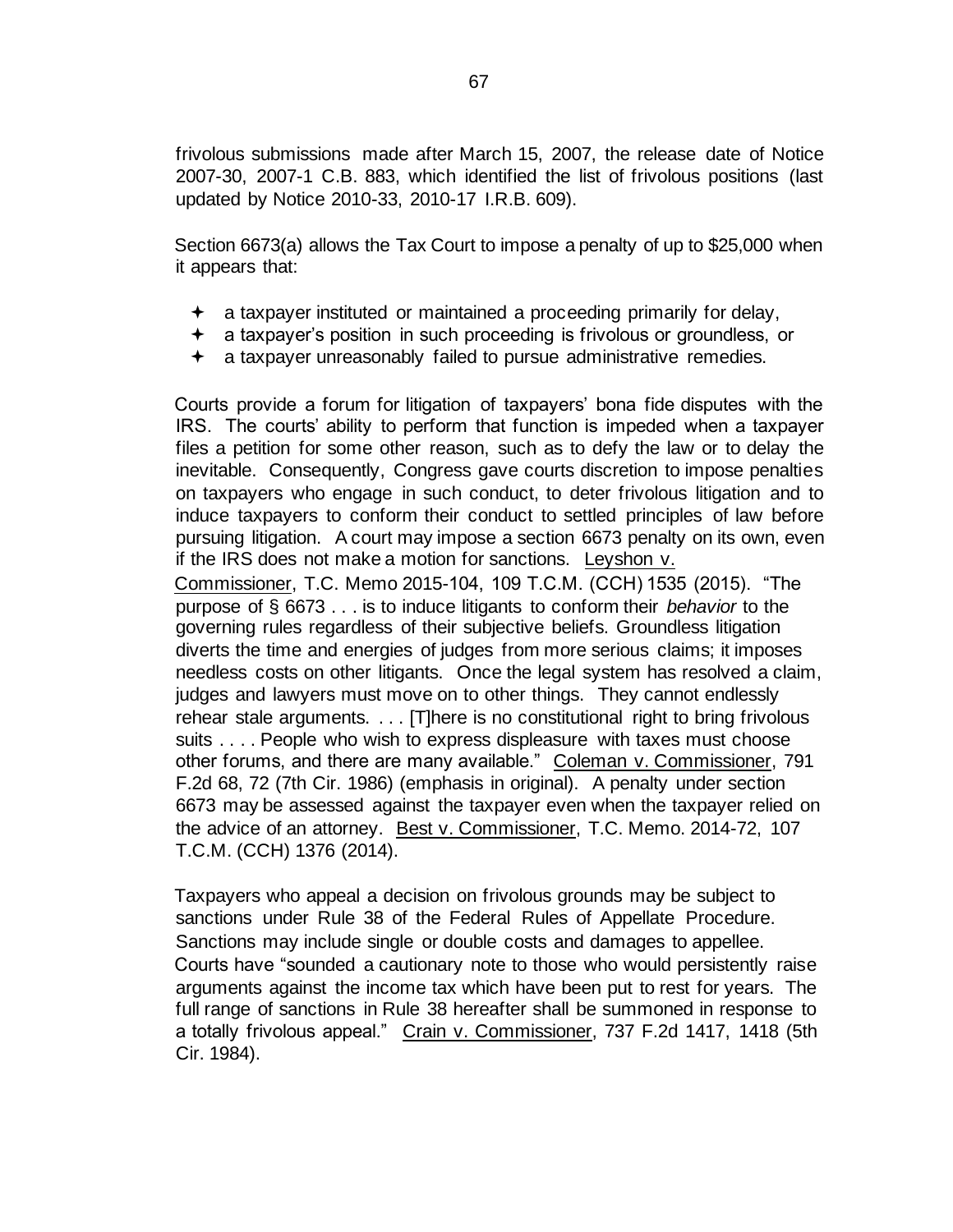A tax return preparer, as defined by section 7701(a)(36), who prepares any return or claim of refund with respect to which any part of an understatement of liability is due to an unreasonable position, including any frivolous position discussed in this outline, and who knew or reasonably should have known of the position, may be required to pay a penalty equal to the greater of \$1,000 or 50 percent of the income derived by the tax return preparer with respect to preparing the return or claim for refund. I.R.C. § 6694(a). The minimum penalty amount increases to the greater of \$5,000 or 75 percent of the income derived by the tax return preparer with respect to preparing the return or claim for refund for willful or reckless conduct of the tax return preparer. I.R.C. § 6694(b). The IRS may impose a penalty of \$1,000 for aiding or assisting in the preparation or presentation of any portion of a return with knowledge that it will result in an understatement of tax liability. I.R.C. § 6701(a).

Taxpayers who rely on frivolous arguments may also face criminal prosecution. These taxpayers may be convicted of a felony for attempting to evade or defeat tax. I.R.C. § 7201. Section 7201 provides as a penalty a fine of up to \$100,000 (\$500,000 in the case of a corporation) and imprisonment for up to 5 years. Similarly, taxpayers may be convicted of a felony for willfully making and signing under penalties of perjury any return, statement, or other document that the person does not believe to be true and correct as to every material matter. I.R.C. § 7206(1). The penalty for violating section 7206 is a fine of up to \$100,000 (\$500,000 in the case of a corporation) and imprisonment for up to 3 years. Any individual found guilty of either offense may be subject to an increased fine of up to \$250,000. 18 U.S.C. § 3571(b)(3).

Persons who promote frivolous arguments and those who assist taxpayers in claiming tax benefits based on frivolous arguments may be prosecuted for a criminal felony for which the penalty is up to \$100,000 (\$500,000 in the case of a corporation) and imprisonment for up to 3 years for assisting with or advising about the preparation or presentation of a false return or other document under the internal revenue laws. I.R.C. § 7206(2). Any individual found guilty of a felony under section 7206 may be subject to an increased fine of up to \$250,000. 18 U.S.C. § 3571(b)(3).

#### **Relevant Case Law:**

Graffia v. Commissioner, 114 A.F.T.R.2d (RIA) 2014-6415 (7th Cir. 2014) – the Seventh Circuit, characterizing the appellant's arguments as frivolous, affirmed the Tax Court and warned the appellant that further frivolous appeals would result in sanctions under Federal Rules of Appellate Procedure Rule 38.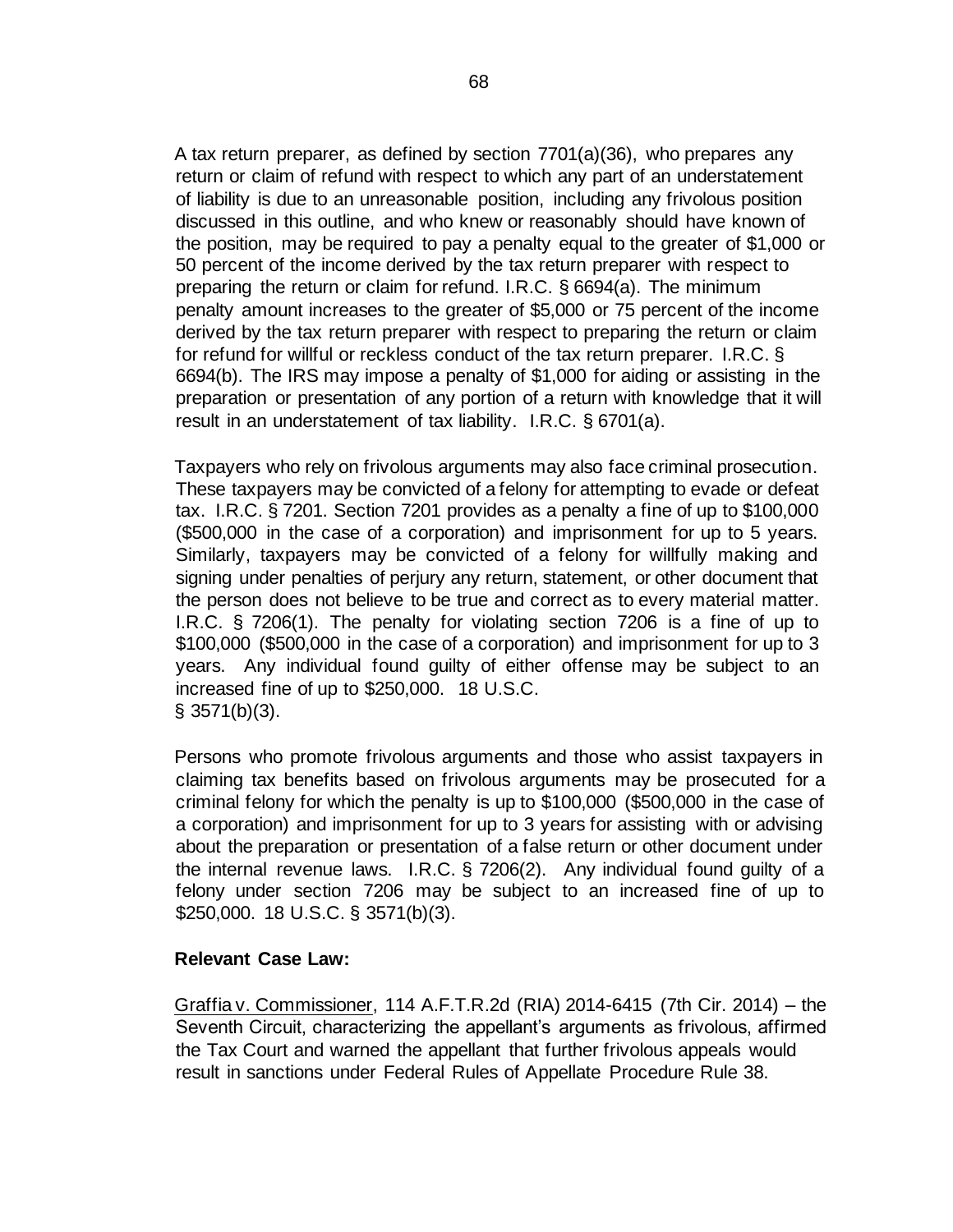Jacobsen v. Commissioner, 551 F. App'x 950 (10th Cir. 2014) – the appellant argued that federal income tax is an excise tax on privileged activities; the Tenth Circuit upheld the imposition of a penalty under I.R.C. § 6673(a) for making frivolous arguments and also a penalty under I.R.C. § 6662(d).

Worsham v. Commissioner, 531 F. App'x 310 (4th Cir. 2013) – the Fourth Circuit upheld the Tax Court's imposition of a penalty under I.R.C. § 6651(f) for fraudulent failure to file a return, relying on the numerous frivolous arguments the taxpayer made along with other indicia of fraud.

Baskin v. United States, 738 F.2d 975 (8th Cir. 1984) – the Eighth Circuit found that the IRS's assessment of a frivolous return penalty without a judicial hearing was not a denial of due process because there was an adequate opportunity for a later judicial determination of legal rights.

Jones v. Commissioner, 688 F.2d 17, 18 (6th Cir. 1982) – the Sixth Circuit found the taxpayer's claim that his wages were paid in "depreciated bank notes" as clearly without merit and affirmed the Tax Court's imposition of an addition to tax for negligence or intentional disregard of rules and regulations.

Curtis v. Commissioner, T.C. Memo. 2013-12, 105 T.C.M. (CCH) 1100 (2013) – the court held that the taxpayer was liable for an I.R.C.  $\S$  6651(f) fraudulent failure to file penalty, found that the taxpayer's activities in making and promoting frivolous tax arguments "demonstrate[d] a clear intent to evade the assessment and collection of tax" and imposed a \$25,000 fine under I.R.C. § 6673(a)(1).

Jones v. Commissioner, T.C. Memo. 2014-101, 107 T.C.M. (CCH) 1495  $(2014)$  – the court upheld the imposition of penalties under I.R.C. §§ 6651(f), 6651(a)(2), 6654 and imposed a \$25,000 penalty under I.R.C. § 6673 for each of the taxpayer's consolidated cases.

## **Other Cases:**

United States v. Miller, 817 F. App'x 837, 838–39 (11th Cir. 2020); Buckardt v. Commissioner, 548 F. App'x 433 (9th Cir. 2013); Holker v. United States, 737 F.2d 751 (8th Cir. 1984); McAfee v. United States, 2001-1 U.S.T.C. (CCH) ¶ 50,433 (N.D. Ga. 2001).

## **Sanctions Imposed Generally in Tax Court Cases:**

Calpino v. Commissioner, 819 F. App'x 860, 863 (11th Cir. 2020) – the Eleventh Circuit affirmed the Tax Court's imposition of a \$25,000 § 6673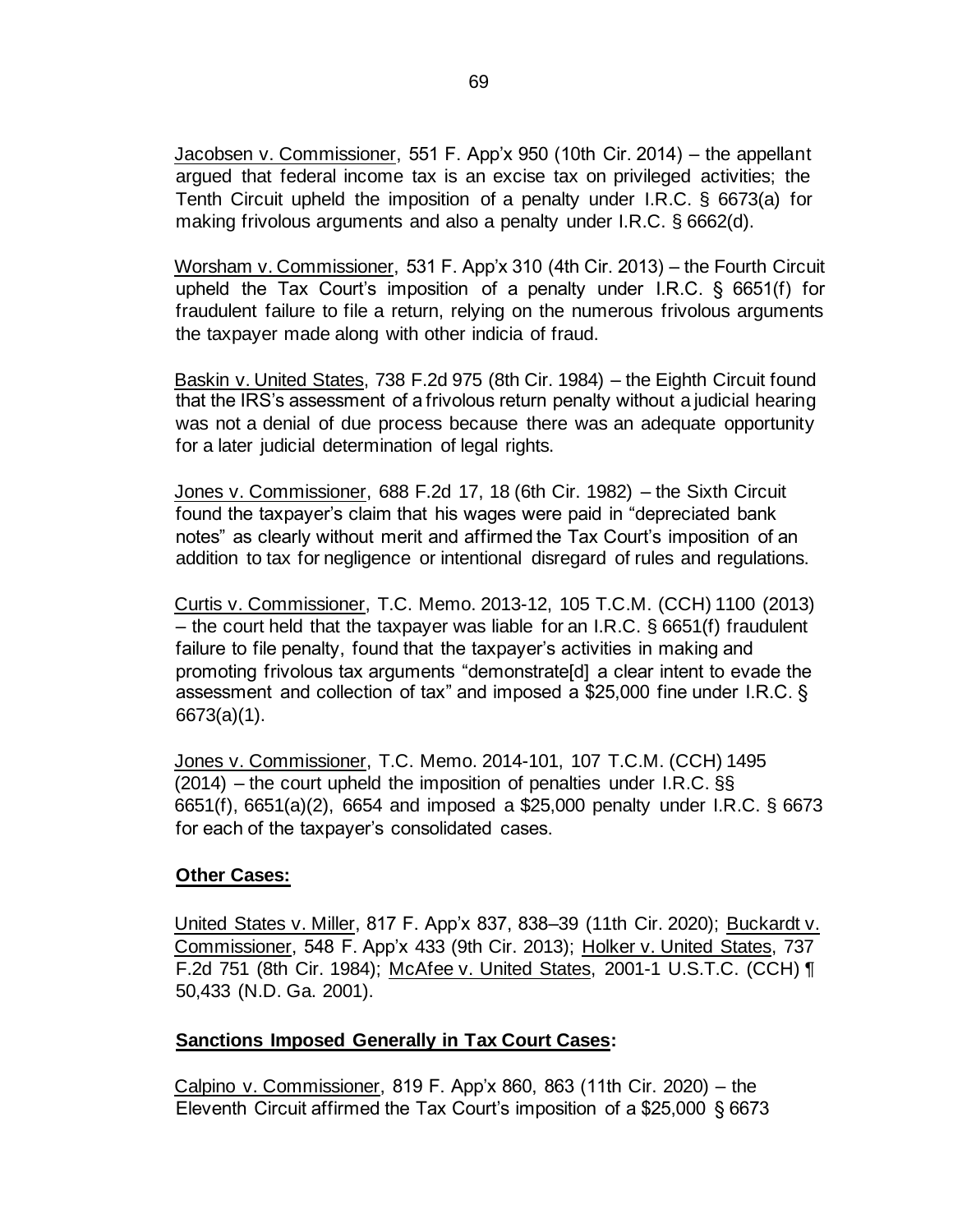penalty where the taxpayers "had been repeatedly warned, in prior cases and by the Tax Court in the instant case, that if they continued to press their frivolous arguments—that they are not taxable persons and that their wages are not taxable income—then they would potentially face sanctions up to \$25,000."

Balice v. Commissioner, 634 F. App'x 349, 350 (3d Cir. 2016), cert. denied, 137 S. Ct. 136, 196 L. Ed. 2d 105 (2016) – the Third Circuit affirmed the Tax Court's imposition of a \$25,000 section 6673 penalty against a taxpayer who made the "patently frivolous" arguments that (1) the Constitution does not authorize an income tax; (2) the Sixteenth Amendment lacks an enactment clause; (3) only residents of Washington, D.C., and other federal enclaves are subject to the federal tax laws; (4) Congress cannot delegate the enforcement of the tax laws to the executive; (5) the United States cannot tax the fruits of Balice's fundamental right to work; (6) the United States may tax only the profit Balice earns after subtracting the value of his labor; and (7) tax liabilities are assessed against only "withholding agents," not individuals.

Curtis v. Commissioner, 648 F. App'x 689 (9th Cir. 2016) – the Ninth Circuit affirmed the Tax Court's imposition of a \$25,000 section 6673 penalty for taking frivolous positions regarding the constitutionality and mandatory nature of income taxes.

Young v. Commissioner, 551 F. App'x 229 (5th Cir. 2014) – the Fifth Circuit upheld a \$25,000 sanction the Tax Court imposed on the taxpayer and, in addition, imposed an \$8,000 penalty under Federal Rules of Procedure Rule 38 on the taxpayer for bringing a frivolous appeal.

Lee v. Commissioner, 463 F. App'x 236 (5th Cir. 2012) – the Fifth Circuit affirmed the Tax Court's sua sponte imposition of a \$1,000 section 6673 penalty when the taxpayer had argued that the amounts shown on her Form 1099 were not taxable income, she was not a person subject to tax, and she was not involved in a trade or business.

Leyva v. Commissioner, 483 F. App'x 371 (9th Cir. 2012) – the Ninth Circuit affirmed the Tax Court's imposition of the section 6673 penalty against taxpayer after he argued that the IRS was prohibited from collecting income tax from him because he had filed a Form 1040 reporting zero income.

Thomason v. Commissioner, 401 F. App'x 921 (5th Cir. 2010) – the Fifth Circuit affirmed the Tax Court's imposition of a \$2,000 penalty against taxpayer under section 6673 because he made numerous frivolous arguments, including that the section 6020(b) substitute tax return prepared by the IRS was invalid and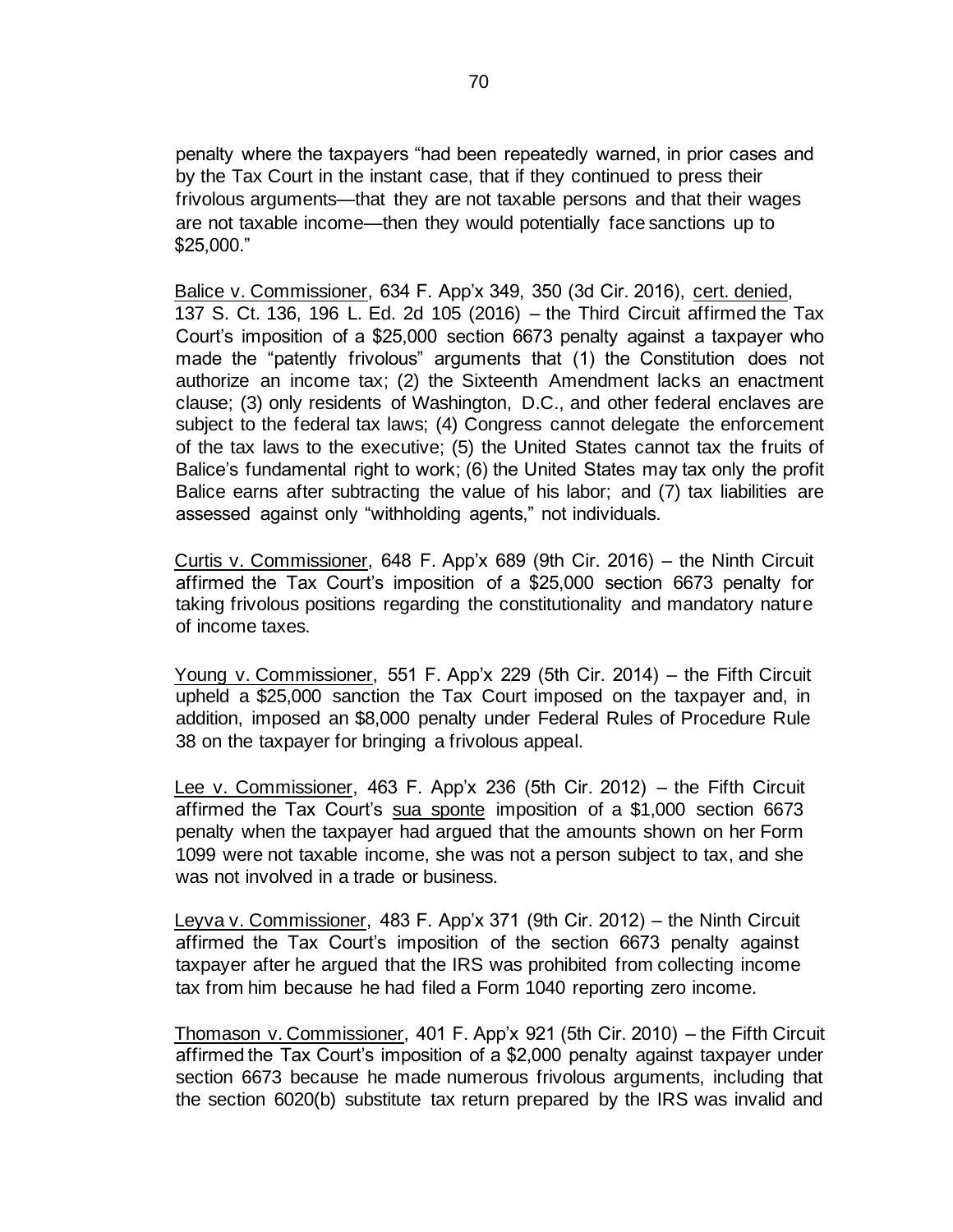that United States citizens are exempt from paying income tax on income earned in the United States.

Boggs v. Commissioner, 569 F.3d 235 (6th Cir. 2009) – the Sixth Circuit affirmed the Tax Court's imposition of a penalty under section 6673 against a taxpayer who made the frivolous argument that wages are not taxable income and imposed an additional penalty of \$8,000 for making a frivolous appeal under Federal Rules of Appellate Procedure Rule 38.

Deyo v. United States, 296 F. App'x 157 (2d Cir. 2008) – the Second Circuit held that the IRS complied with any applicable personal approval requirement of section 6751 and upheld the assessment of penalties against a married couple for filing frivolous income tax returns, on which the taxpayers claimed zero adjusted gross income based on the frivolous position that they did not receive any income from sources listed in the regulations under section 861.

Szopa v. United States, 460 F.3d 884 (7th Cir. 2006) – the Seventh Circuit found that a frivolous tax appeal warranted a presumptive sanction of \$4,000, and imposed an \$8,000 sanction against the taxpayer for repeatedly filing frivolous appeals.

Gass v. United States, 4 F. App'x 565 (10th Cir. 2001) – the Tenth Circuit imposed an \$8,000 penalty on the taxpayer for contending that taxes on income from real property are unconstitutional.

United States v. Rempel, 87 A.F.T.R.2d 2001-1810 (D. Alaska 2001) – the court warned the taxpayers of sanctions and stated that "[i]t is apparent to the court from some of the papers filed by the Rempels that they have at least had access to some of the publications of tax protester organizations. The publications of these organizations have a bad habit of giving lots of advice without explaining the consequences which can flow from the assertion of totally discredited legal positions and/or meritless factual positions."

Nitschke v. Commissioner, T.C. Memo. 2016-78, 111 T.C.M. (CCH) 1356 (2016) – noting that the court had imposed penalties on petitioners on multiple occasions for raising frivolous arguments, the court imposed a penalty of \$10,000 under I.R.C. § 6673.

Waltner v. Commissioner, T.C. Memo. 2014-133, 108 T.C.M. (CCH) 6 (2014) – the court imposed a penalty of \$10,000 under I.R.C. § 6673 and upheld the addition to tax under I.R.C. § 6651.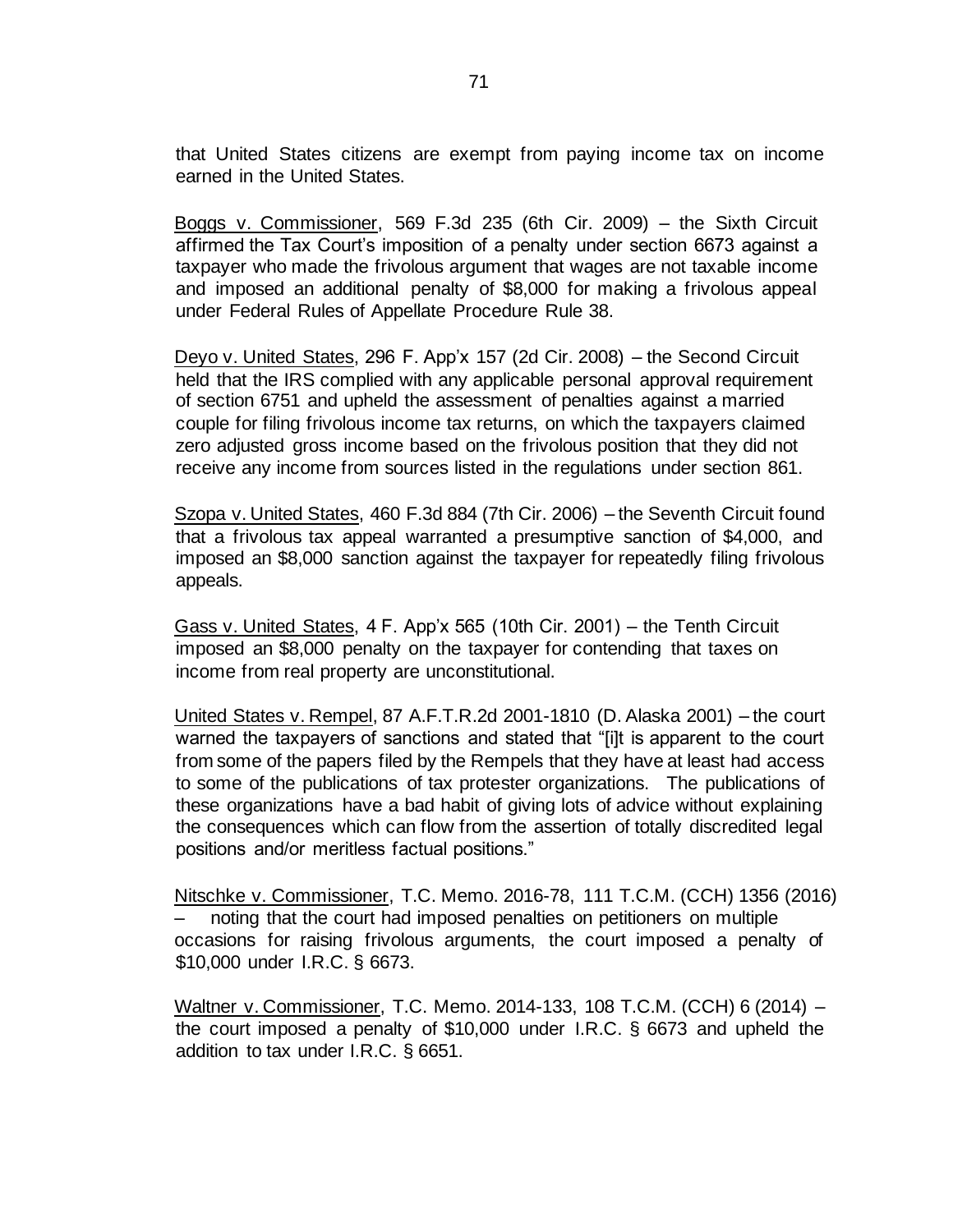Hill v. Commissioner, T.C. Memo. 2013-264, 106 T.C.M. (CCH) 586 (2014) – the court imposed a penalty of \$20,000 against a taxpayer who made the "frivolous and groundless arguments" that "(1) he is not a person statutorily made liable for the income tax, (2) the income tax is an excise tax, (3) he did not have income within the meaning of the Sixteenth Amendment, and (4) the income tax does not apply to the receipts of all American citizens."

Precourt v. Commissioner, T.C. Memo. 2010-24, 99 T.C.M. (CCH) 1112 (2010) – against a background of eleven separate actions in which the taxpayer advanced frivolous arguments in both Tax Court and district court, as well as previous sanctions against him of over \$22,000, the Tax Court dismissed his case and imposed the maximum penalty of \$25,000 for failing to appear for court proceedings and for failing to comply with court orders. In addition to his dilatory conduct, his petition was plagued with frivolous constitutional and other claims.

McCammon v. Commissioner, T.C. Memo. 2008-114, 95 T.C.M. (CCH) 1421 (2008) – the court imposed a \$25,000 sanction against a taxpayer who argued that she "did not have any income 'in a constitutional sense,'" despite almost \$200,000 paid to her in her medical practice and despite being previously warned by the court against instituting meritless proceedings.

Stearman v. Commissioner, T.C. Memo. 2005-39, 89 T.C.M. (CCH) 823 (2005), aff'd, 436 F.3d 533 (5th Cir. 2006) – the court imposed sanctions totaling \$25,000 against the taxpayer for advancing arguments "characteristic of taxprotester rhetoric" that has been universally rejected by the courts, including arguments regarding the Sixteenth Amendment. In affirming the Tax Court's holding, the Fifth Circuit granted the government's request for further sanctions of \$6,000 against the taxpayer for maintaining frivolous arguments on appeal, and the Fifth Circuit imposed an additional \$6,000 sanctions on its own, for total additional sanctions of \$12,000.

Haines v. Commissioner, T.C. Memo. 2000-126, 79 T.C.M. (CCH) 1844, 1846 (2000) – court imposed a \$25,000 penalty, stating, "[Taxpayer] knew or should have known that his position was groundless and frivolous, yet he persisted in maintaining this proceeding primarily to impede the proper workings of our judicial system and to delay the payment of his Federal income tax liabilities."

#### **Other Cases:**

Heger v. United States, 114 Fed. Cl. 204 (2014); Duggan v. Commissioner, T.C. Memo. 2014-17, 107 T.C.M. (CCH) 1099 (2014); Hill v. Commissioner,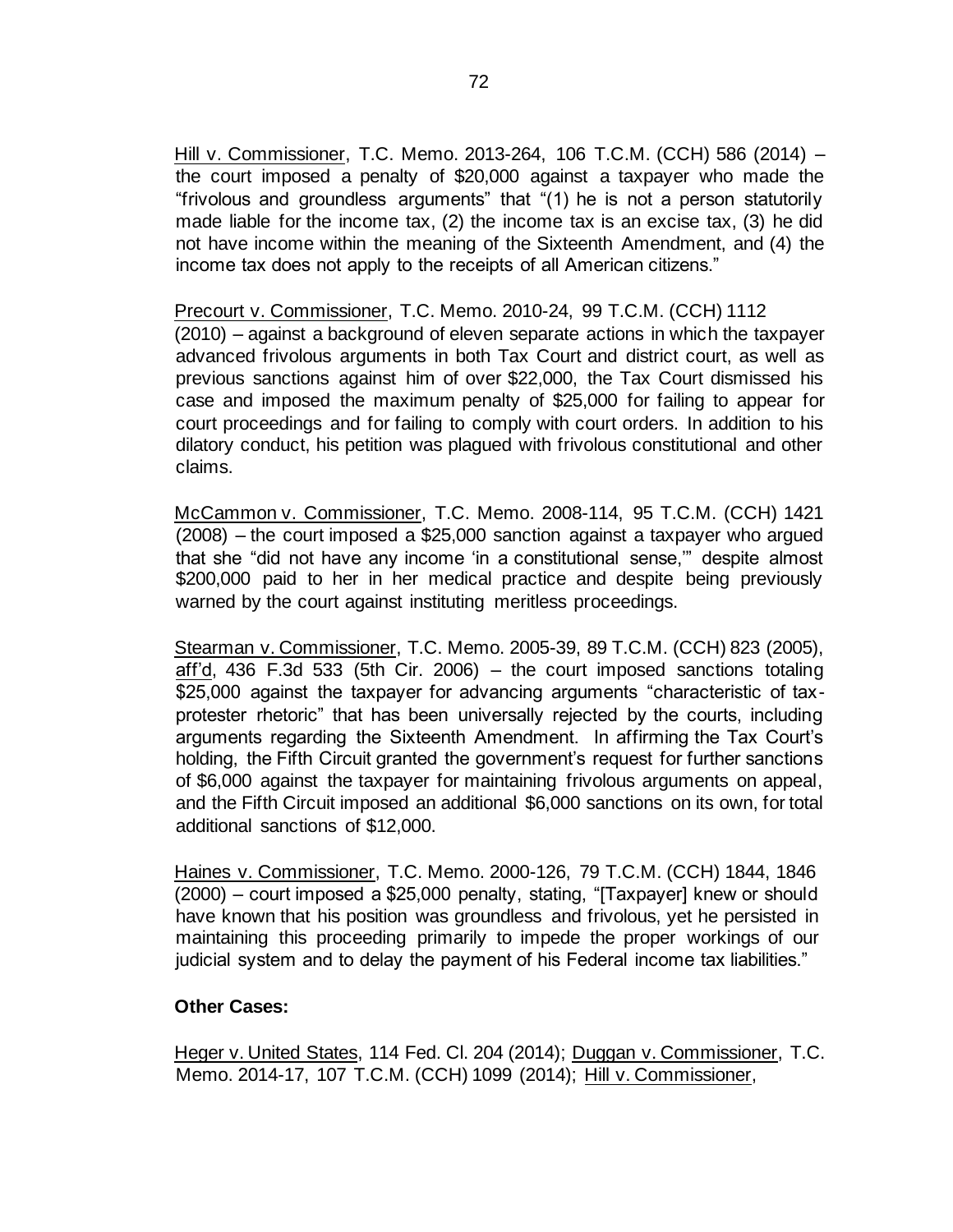T.C. Memo. 2013-265, 106 T.C.M. (CCH) 590 (2014); Rodriguez v. Commissioner, T.C. Memo. 2009-92, 97 T.C.M. (CCH) 1482 (2009); Rhodes v. Commissioner, T.C. Memo. 2008-225, 96 T.C.M. (CCH) 215 (2008); Hanloh v. Commissioner, T.C. Memo. 2006-194, 92 T.C.M. (CCH) 266 (2006).

## **Sanctions Imposed in Collection Due Process Cases:**

Oropeza v. Commissioner, 402 F. App'x 221 (9th Cir. 2010) – the Ninth Circuit affirmed the imposition of a \$10,000 penalty on the taxpayer for raising frivolous and groundless arguments related to collection due process.

Goff v. Commissioner, 135 T.C. 231 (2010) – the court held that the IRS may proceed with collection of taxpayer's unpaid taxes and penalties because the bonded promissory note she presented to the IRS did not constitute payment of her liabilities. The court also held that her position was groundless and her arguments in support of the position were frivolous, and it imposed a \$15,000 penalty against her under section 6673.

Tinnerman v. Commissioner, T.C. Memo. 2010-150, 100 T.C.M. (CCH) 20 (2010) – the court imposed a \$25,000 penalty under section 6673 in a CDP case for delaying the proceedings by making "stale and recycled" frivolous arguments.

Pierson v. Commissioner, 115 T.C. 576, 581 (2000) – the court considered imposing sanctions against the taxpayer, but decided against doing so, stating, "we regard this case as fair warning to those taxpayers who, in the future, institute or maintain a lien or levy action primarily for delay or whose position in such a proceeding is frivolous or groundless."

## **Other Cases:**

Best v. Commissioner, T.C. Memo. 2014-72, 107 T.C.M. (CCH) 1376 (2014); Battle v. Commissioner, T.C. Memo. 2009-171, 98 T.C.M. (CCH) 45 (2009); Oropeza v. Commissioner, T.C. Memo. 2008-94, 95 T.C.M. (CCH) 1367 (2008); Hassell v. Commissioner, T.C. Memo. 2006-196, 92 T.C.M. (CCH) 273 (2006); Burke v. Commissioner, 124 T.C. 189 (2005); Roberts v. Commissioner, 118 T.C. 365 (2002).

# **Sanctions Imposed Against Taxpayer's Counsel:**

Wegbreit v. Commissioner, 129 A.F.T.R.2d 2022-588 (7th Cir. 2022) – the Seventh Circuit imposed \$5,000 in sanctions against an attorney who had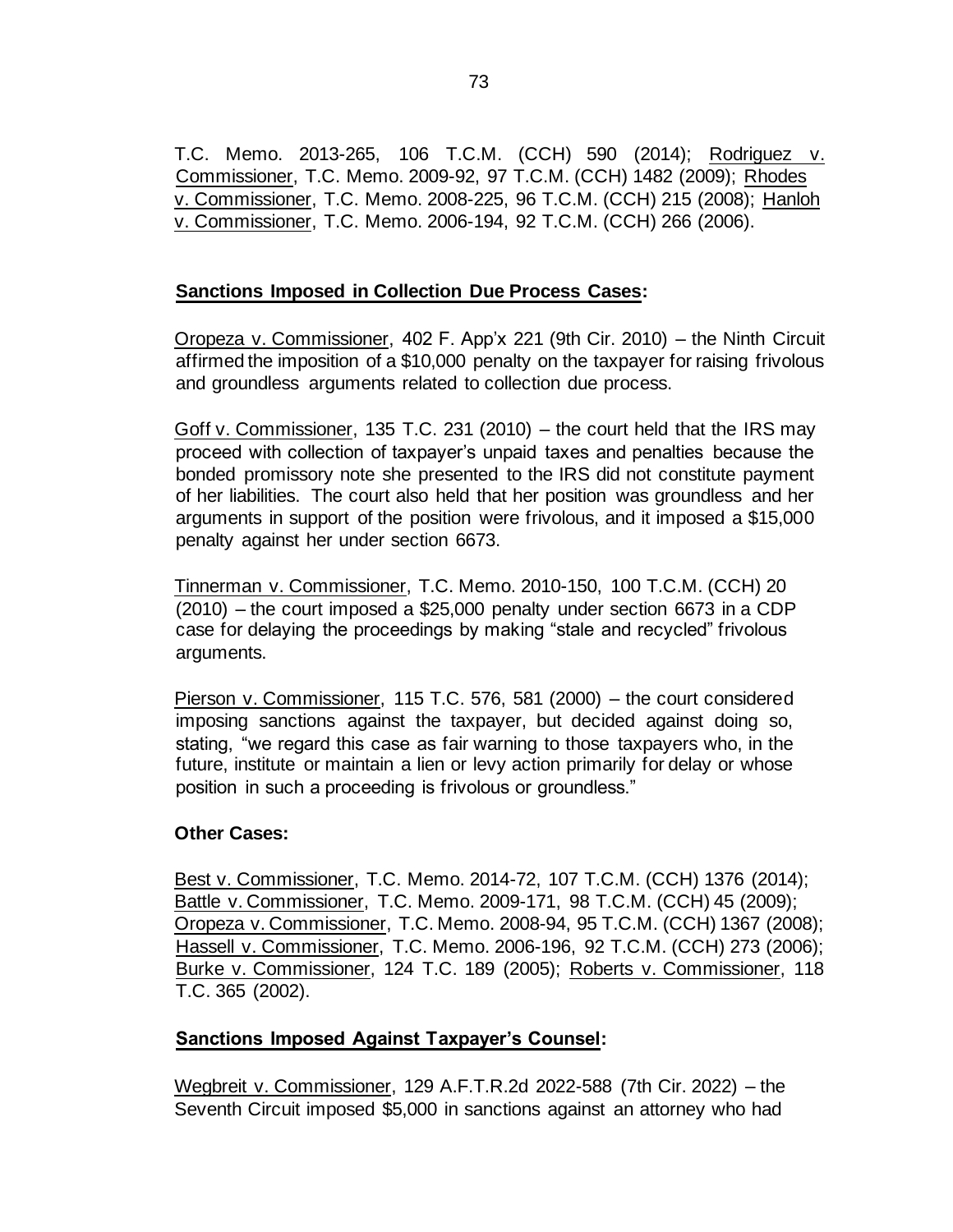previously been warned about the consequences of bringing frivolous tax appeals.

May v. Commissioner, T.C. Memo 2016-43, 111 T.C.M. (CCH) 1179 (2016), aff'd sub nom. Best v. Commissioner, 702 F. App'x 615 (9th Cir. 2017) – the court imposed \$7,188 of sanctions against the taxpayers' attorney for multiplying proceedings "unreasonably and vexatiously."

Waltner v. Commissioner, T.C. Memo. 2014-133, 108 T.C.M. (CCH) 6 (2014) – the court imposed sanctions on the taxpayers and ordered their counsel to show cause why the court should not impose on him excessive costs under I.R.C. section 6673.

Powell v. Commissioner, T.C. Memo. 2009-174, 98 T.C.M. (CCH) 56 (2009) – the court imposed \$25,000 of sanctions against the taxpayer and \$4,725 against his attorney for making frivolous arguments and delaying the proceedings.

Wetzel v. Commissioner, T.C. Memo. 2005-211, 90 T.C.M. (CCH) 266 (2005) – the court imposed a \$15,000 penalty against Wetzel, a professional tax return preparer, for making frivolous arguments because he knew or should have known the arguments were frivolous.

Takaba v. Commissioner, 119 T.C. 285, 295 (2002) – the court rejected the argument that income received from sources within the United States is not taxable income, stating that "[t]he 861 argument is contrary to established law and, for that reason, frivolous" and imposed sanctions of \$10,500 against the taxpayer's attorney as well as sanctions of \$15,000 against the taxpayer for making such groundless arguments.

Edwards v. Commissioner, T.C. Memo. 2002-169, 84 T.C.M. (CCH) 24, 42 (2002) – the court found that sanctions were appropriate against both the taxpayer and his attorney for making groundless arguments and stated that "[a]n attorney cannot advance frivolous arguments to this Court with impunity, even if those arguments were initially developed by the client." In a supplemental opinion, the court sanctioned the taxpayer \$24,000 and the attorney \$13,050. Edwards v. Commissioner, T.C. Memo. 2003-149, 85 T.C.M. (CCH) 1357.

The Nis Family Trust v. Commissioner, 115 T.C. 523, 545–46 (2000) – the court, concluding that the taxpayers chose "to pursue a strategy of noncooperation and delay, undertaken behind a smokescreen of frivolous tax-protester arguments," imposed penalties in three docketed cases (including a \$25,000